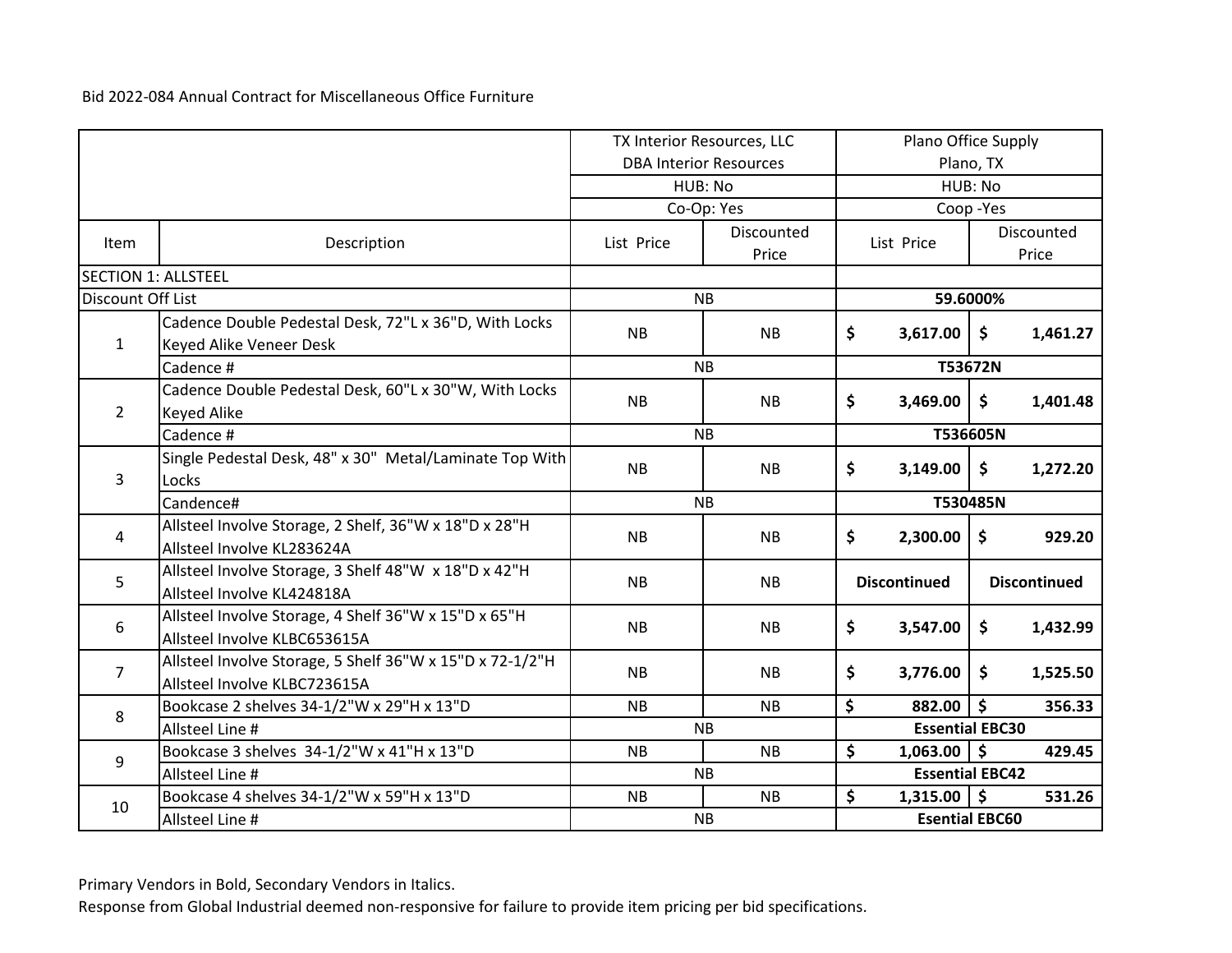|                   | <b>Texas Furniture Source Inc</b>                                                        |            |                         |            | <b>Just Ergonomics LLC</b> |
|-------------------|------------------------------------------------------------------------------------------|------------|-------------------------|------------|----------------------------|
|                   |                                                                                          |            | Farmers Branch, TX      |            | McKinney, TX               |
|                   |                                                                                          |            | HUB: Yes                |            | HUB: No                    |
|                   |                                                                                          |            | Co-Op: Yes              |            | Co-Op: Yes                 |
| <b>Item</b>       | Description                                                                              | List Price | <b>Discounted Price</b> | List Price | Discounted<br>Price        |
|                   | <b>SECTION 1: ALLSTEEL</b>                                                               |            |                         |            |                            |
| Discount Off List |                                                                                          |            | <b>NB</b>               |            | <b>NB</b>                  |
| $\mathbf{1}$      | Cadence Double Pedestal Desk, 72"L x 36"D, With Locks<br>Keyed Alike Veneer Desk         | <b>NB</b>  | <b>NB</b>               | NB         | <b>NB</b>                  |
|                   | Cadence #                                                                                |            | <b>NB</b>               |            | <b>NB</b>                  |
| $2^{\circ}$       | Cadence Double Pedestal Desk, 60"L x 30"W, With Locks<br><b>Keyed Alike</b>              | <b>NB</b>  | <b>NB</b>               | <b>NB</b>  | <b>NB</b>                  |
|                   | Cadence #                                                                                |            | <b>NB</b>               |            | <b>NB</b>                  |
|                   | Single Pedestal Desk, 48" x 30" Metal/Laminate Top With                                  | <b>NB</b>  | <b>NB</b>               | <b>NB</b>  | <b>NB</b>                  |
| 3                 | Locks                                                                                    |            |                         |            |                            |
|                   | Candence#                                                                                |            | <b>NB</b>               | <b>NB</b>  |                            |
| 4                 | Allsteel Involve Storage, 2 Shelf, 36"W x 18"D x 28"H<br>Allsteel Involve KL283624A      | <b>NB</b>  | <b>NB</b>               | <b>NB</b>  | <b>NB</b>                  |
| 5                 | Allsteel Involve Storage, 3 Shelf 48"W x 18"D x 42"H<br>Allsteel Involve KL424818A       | <b>NB</b>  | <b>NB</b>               | <b>NB</b>  | <b>NB</b>                  |
| 6                 | Allsteel Involve Storage, 4 Shelf 36"W x 15"D x 65"H<br>Allsteel Involve KLBC653615A     | <b>NB</b>  | <b>NB</b>               | <b>NB</b>  | <b>NB</b>                  |
| $\overline{7}$    | Allsteel Involve Storage, 5 Shelf 36"W x 15"D x 72-1/2"H<br>Allsteel Involve KLBC723615A | <b>NB</b>  | <b>NB</b>               | <b>NB</b>  | <b>NB</b>                  |
| 8                 | Bookcase 2 shelves 34-1/2"W x 29"H x 13"D                                                | <b>NB</b>  | <b>NB</b>               | <b>NB</b>  | <b>NB</b>                  |
|                   | Allsteel Line #                                                                          |            | <b>NB</b>               |            | <b>NB</b>                  |
| 9                 | Bookcase 3 shelves 34-1/2"W x 41"H x 13"D                                                | <b>NB</b>  | <b>NB</b>               | <b>NB</b>  | NB                         |
|                   | Allsteel Line #                                                                          |            | <b>NB</b>               |            | <b>NB</b>                  |
| 10                | Bookcase 4 shelves 34-1/2"W x 59"H x 13"D                                                | <b>NB</b>  | <b>NB</b>               | <b>NB</b>  | <b>NB</b>                  |
|                   | Allsteel Line #                                                                          |            | <b>NB</b>               |            | <b>NB</b>                  |

Primary Vendors in Bold, Secondary Vendors in Italics.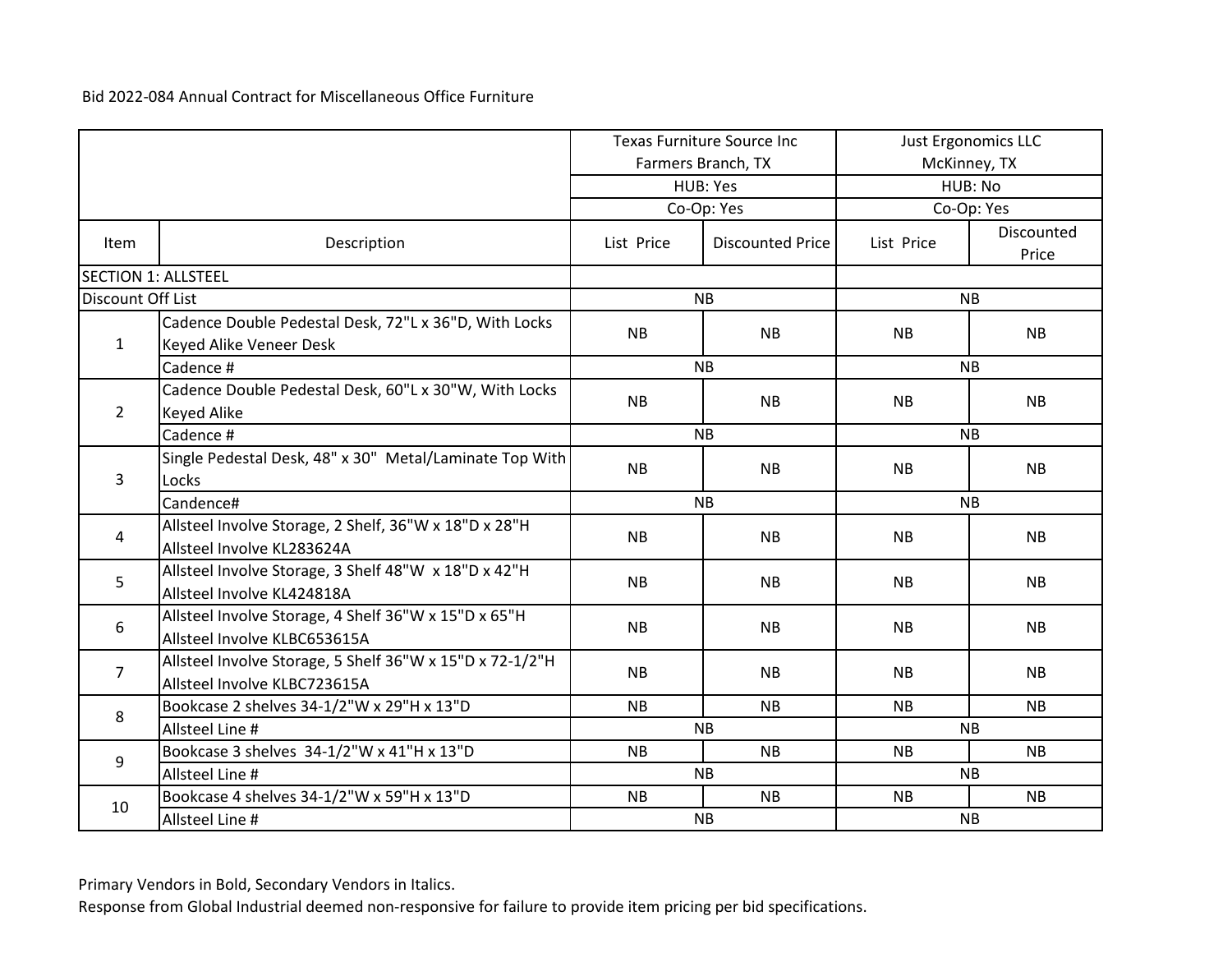| Panther Ergonomics & Product |                                                                                          |            |                     | <b>Blue Box LLC</b> |                     |  |  |
|------------------------------|------------------------------------------------------------------------------------------|------------|---------------------|---------------------|---------------------|--|--|
|                              |                                                                                          |            | Solution            |                     | McKinney, TX        |  |  |
|                              |                                                                                          |            | HUB: No             |                     | HUB: No             |  |  |
|                              |                                                                                          |            | Co-Op: Yes          |                     | Co-Op: Yes          |  |  |
| <b>Item</b>                  | Description                                                                              | List Price | Discounted<br>Price | List Price          | Discounted<br>Price |  |  |
| <b>SECTION 1: ALLSTEEL</b>   |                                                                                          |            |                     |                     |                     |  |  |
| Discount Off List            |                                                                                          |            | <b>NB</b>           |                     | <b>NB</b>           |  |  |
| $\mathbf{1}$                 | Cadence Double Pedestal Desk, 72"L x 36"D, With Locks<br>Keyed Alike Veneer Desk         | <b>NB</b>  | <b>NB</b>           | NB                  | <b>NB</b>           |  |  |
|                              | Cadence #                                                                                |            | <b>NB</b>           |                     | <b>NB</b>           |  |  |
| $\overline{2}$               | Cadence Double Pedestal Desk, 60"L x 30"W, With Locks<br><b>Keyed Alike</b>              | NB         | <b>NB</b>           | NB                  | NB                  |  |  |
|                              | Cadence #                                                                                |            | <b>NB</b>           | <b>NB</b>           |                     |  |  |
| 3                            | Single Pedestal Desk, 48" x 30" Metal/Laminate Top With<br>Locks                         | <b>NB</b>  | <b>NB</b>           | <b>NB</b>           | <b>NB</b>           |  |  |
|                              | Candence#                                                                                |            | <b>NB</b>           | NB                  |                     |  |  |
| 4                            | Allsteel Involve Storage, 2 Shelf, 36"W x 18"D x 28"H<br>Allsteel Involve KL283624A      | <b>NB</b>  | <b>NB</b>           | <b>NB</b>           | <b>NB</b>           |  |  |
| 5                            | Allsteel Involve Storage, 3 Shelf 48"W x 18"D x 42"H<br>Allsteel Involve KL424818A       | <b>NB</b>  | <b>NB</b>           | <b>NB</b>           | <b>NB</b>           |  |  |
| 6                            | Allsteel Involve Storage, 4 Shelf 36"W x 15"D x 65"H<br>Allsteel Involve KLBC653615A     | <b>NB</b>  | <b>NB</b>           | <b>NB</b>           | <b>NB</b>           |  |  |
| $\overline{7}$               | Allsteel Involve Storage, 5 Shelf 36"W x 15"D x 72-1/2"H<br>Allsteel Involve KLBC723615A | <b>NB</b>  | <b>NB</b>           | <b>NB</b>           | <b>NB</b>           |  |  |
| 8                            | Bookcase 2 shelves 34-1/2"W x 29"H x 13"D                                                | <b>NB</b>  | <b>NB</b>           | <b>NB</b>           | <b>NB</b>           |  |  |
|                              | Allsteel Line #                                                                          |            | <b>NB</b>           |                     | <b>NB</b>           |  |  |
| 9                            | Bookcase 3 shelves 34-1/2"W x 41"H x 13"D                                                | <b>NB</b>  | <b>NB</b>           | <b>NB</b>           | <b>NB</b>           |  |  |
|                              | Allsteel Line #                                                                          |            | <b>NB</b>           |                     | <b>NB</b>           |  |  |
| 10                           | Bookcase 4 shelves 34-1/2"W x 59"H x 13"D                                                | <b>NB</b>  | <b>NB</b>           | <b>NB</b>           | <b>NB</b>           |  |  |
|                              | Allsteel Line #                                                                          |            | <b>NB</b>           |                     | <b>NB</b>           |  |  |

Primary Vendors in Bold, Secondary Vendors in Italics.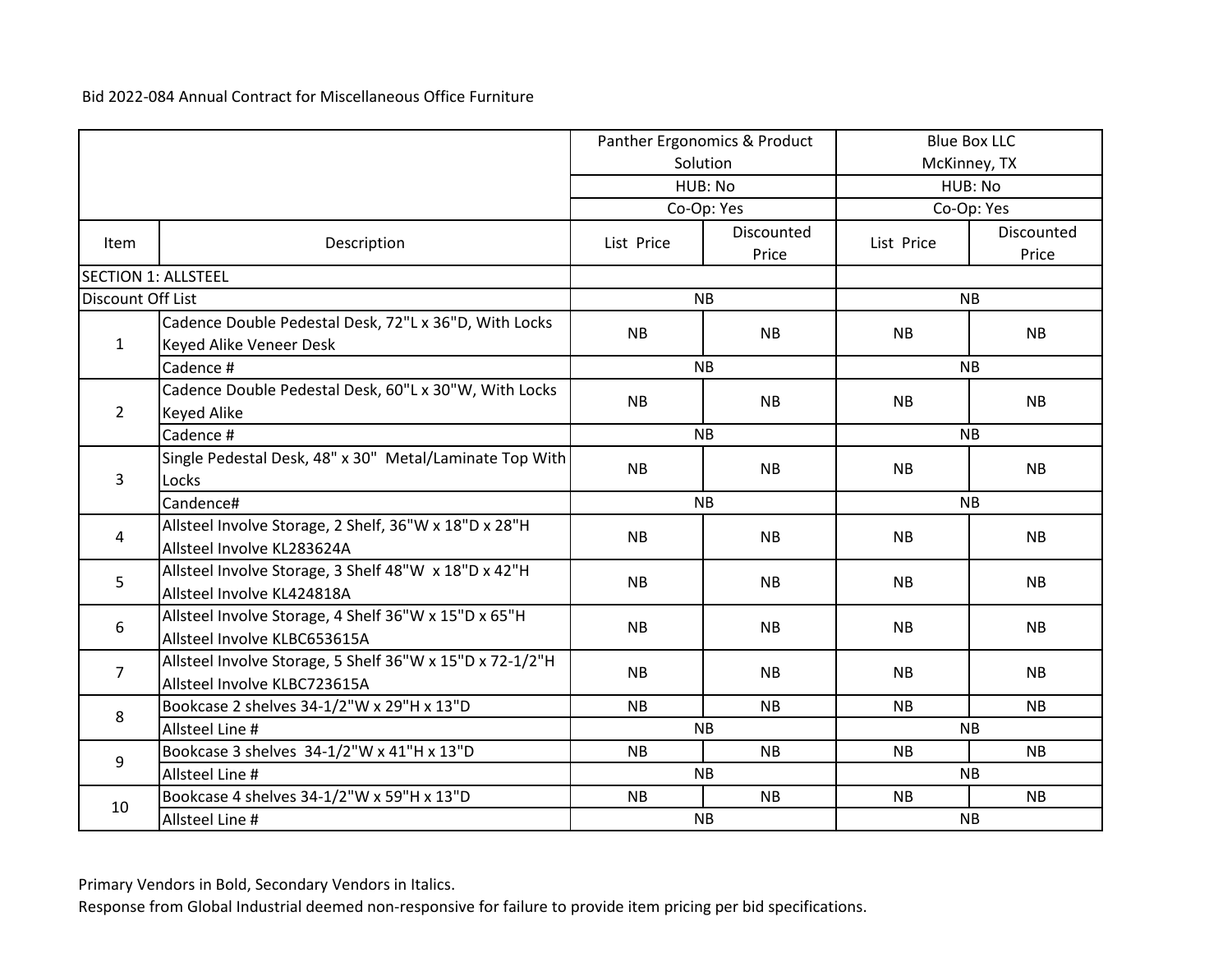|                   |                                                                                          |            | Hertz Furniture Systems LLC<br>Ramsey, NJ |  |
|-------------------|------------------------------------------------------------------------------------------|------------|-------------------------------------------|--|
|                   |                                                                                          |            | HUB: No                                   |  |
|                   |                                                                                          |            | Co-Op: Yes                                |  |
| Item              | Description                                                                              | List Price | Discounted<br>Price                       |  |
|                   | <b>SECTION 1: ALLSTEEL</b>                                                               |            |                                           |  |
| Discount Off List |                                                                                          |            | <b>NB</b>                                 |  |
| $\mathbf{1}$      | Cadence Double Pedestal Desk, 72"L x 36"D, With Locks<br>Keyed Alike Veneer Desk         | <b>NB</b>  | <b>NB</b>                                 |  |
|                   | Cadence #                                                                                |            | <b>NB</b>                                 |  |
| $\overline{2}$    | Cadence Double Pedestal Desk, 60"L x 30"W, With Locks<br>Keyed Alike                     | <b>NB</b>  | <b>NB</b>                                 |  |
|                   | Cadence #                                                                                |            | <b>NB</b>                                 |  |
| 3                 | Single Pedestal Desk, 48" x 30" Metal/Laminate Top With<br>Locks                         | <b>NB</b>  | <b>NB</b>                                 |  |
|                   | Candence#                                                                                | <b>NB</b>  |                                           |  |
| $\overline{4}$    | Allsteel Involve Storage, 2 Shelf, 36"W x 18"D x 28"H<br>Allsteel Involve KL283624A      | <b>NB</b>  | <b>NB</b>                                 |  |
| 5                 | Allsteel Involve Storage, 3 Shelf 48"W x 18"D x 42"H<br>Allsteel Involve KL424818A       | <b>NB</b>  | <b>NB</b>                                 |  |
| 6                 | Allsteel Involve Storage, 4 Shelf 36"W x 15"D x 65"H<br>Allsteel Involve KLBC653615A     | <b>NB</b>  | <b>NB</b>                                 |  |
| $\overline{7}$    | Allsteel Involve Storage, 5 Shelf 36"W x 15"D x 72-1/2"H<br>Allsteel Involve KLBC723615A | <b>NB</b>  | <b>NB</b>                                 |  |
|                   | Bookcase 2 shelves 34-1/2"W x 29"H x 13"D                                                | <b>NB</b>  | <b>NB</b>                                 |  |
| 8                 | Allsteel Line #                                                                          |            | <b>NB</b>                                 |  |
| 9                 | Bookcase 3 shelves 34-1/2"W x 41"H x 13"D                                                | NB.        | <b>NB</b>                                 |  |
|                   | Allsteel Line #                                                                          |            | <b>NB</b>                                 |  |
| 10                | Bookcase 4 shelves 34-1/2"W x 59"H x 13"D                                                | <b>NB</b>  | <b>NB</b>                                 |  |
|                   | Allsteel Line #                                                                          |            | <b>NB</b>                                 |  |

Primary Vendors in Bold, Secondary Vendors in Italics.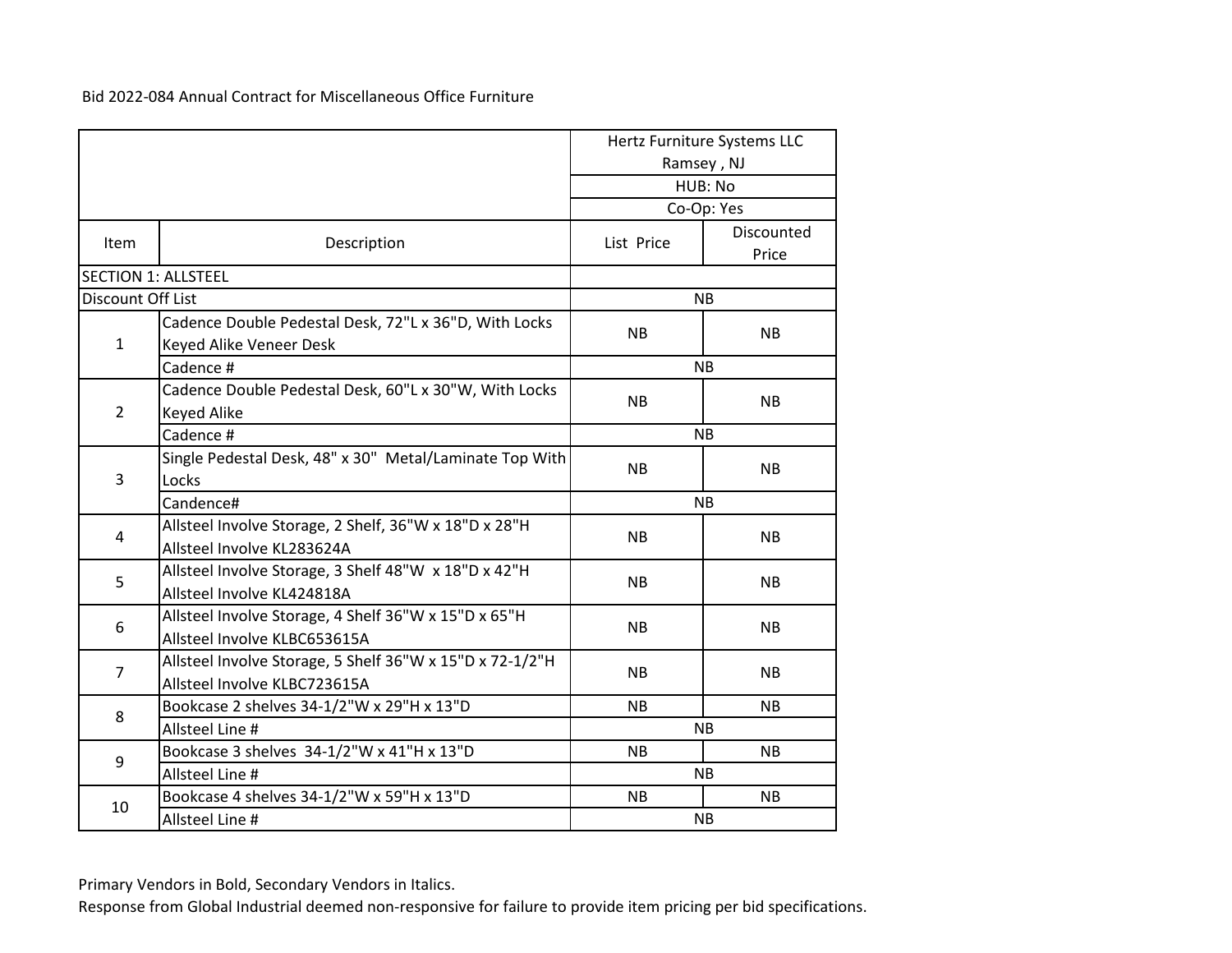|                            |                                                           | TX Interior Resources, LLC |                               | Plano Office Supply |                           |           |            |
|----------------------------|-----------------------------------------------------------|----------------------------|-------------------------------|---------------------|---------------------------|-----------|------------|
|                            |                                                           |                            | <b>DBA Interior Resources</b> |                     |                           | Plano, TX |            |
|                            |                                                           |                            | HUB: No                       |                     |                           | HUB: No   |            |
|                            |                                                           |                            | Co-Op: Yes                    |                     |                           | Coop-Yes  |            |
| Item                       | Description                                               | List Price                 | Discounted                    |                     | List Price                |           | Discounted |
|                            |                                                           |                            | Price                         |                     |                           |           | Price      |
| <b>SECTION 1: ALLSTEEL</b> |                                                           |                            |                               |                     |                           |           |            |
| 11                         | Bookcase, 5 shelf 34-1/2"W x 71"H x 13"D                  | <b>NB</b>                  | <b>NB</b>                     | \$                  | $1,374.00$   \$           |           | 555.10     |
|                            | Allsteel Line #                                           |                            | <b>NB</b>                     |                     | <b>Essential EBC72</b>    |           |            |
| 12                         | Lateral File, 2 High 36"W x 27-1/4"H x 18"D               | <b>NB</b>                  | <b>NB</b>                     | \$                  | $1,451.00$   \$           |           | 586.20     |
|                            | Allsteel Product line #                                   |                            | <b>NB</b>                     |                     | <b>Essential ELF836NB</b> |           |            |
| 13                         | Lateral File, 4 High 36"W x 52-3/4"H x 18"D               | <b>NB</b>                  | <b>NB</b>                     | \$                  | $2,347.00$ \$             |           | 948.19     |
|                            | Allsteel Product line #                                   |                            | <b>NB</b>                     |                     | <b>Essential ELF436NB</b> |           |            |
|                            | Storage w/Receding Top Door, 5 High, 36"W x 64-1/4"H x    | NB                         | <b>NB</b>                     | \$                  | 2,942.00                  | \$        | 1,188.57   |
| 14                         | 18"D                                                      |                            |                               |                     |                           |           |            |
|                            | <b>Allsteel Product Line</b>                              |                            | <b>NB</b>                     |                     | <b>Essential ELF536NB</b> |           |            |
| 15                         | Vertical File, 2 Drawer, Letter 15"W x 29"H x 28-1/2"D    | <b>NB</b>                  | <b>NB</b>                     | \$                  | 1,064.00                  | \$        | 429.86     |
|                            | Allsteel No                                               |                            | <b>NB</b>                     |                     |                           | A992      |            |
| 16                         | Vertical File, 4 Drawer Letter 15"W x 52"H x 28-1/2"D     | NB.                        | <b>NB</b>                     | \$                  | 1,485.00                  | \$        | 599.94     |
|                            | Allsteel No                                               |                            | <b>NB</b>                     |                     |                           | A994      |            |
| 17                         | Vertical File, 5 Drawer, Letter 15"W x 60"H x 18-1/2"D    | <b>NB</b>                  | <b>NB</b>                     | \$                  | 1,980.00                  | \$        | 799.92     |
|                            | Allsteel No                                               |                            | <b>NB</b>                     |                     |                           | A995      |            |
| 18                         | Vertical File, 2 Drawer, Legal 18-1/4"W x 29"H x 28-1/2"D | <b>NB</b>                  | <b>NB</b>                     | \$                  | 1,209.00                  | \$        | 488.44     |
|                            | Allsteel No                                               |                            | <b>NB</b>                     |                     |                           | A992C     |            |
| 19                         | Vertical File, 4 Drawer, Legal 18-1/4"W x 52"H x 28-1/2"D | <b>NB</b>                  | <b>NB</b>                     | \$                  | 1,662.00                  | \$        | 671.45     |
|                            | Allsteel No                                               |                            | <b>NB</b>                     |                     |                           | A994C     |            |

Primary Vendors in Bold, Secondary Vendors in Italics.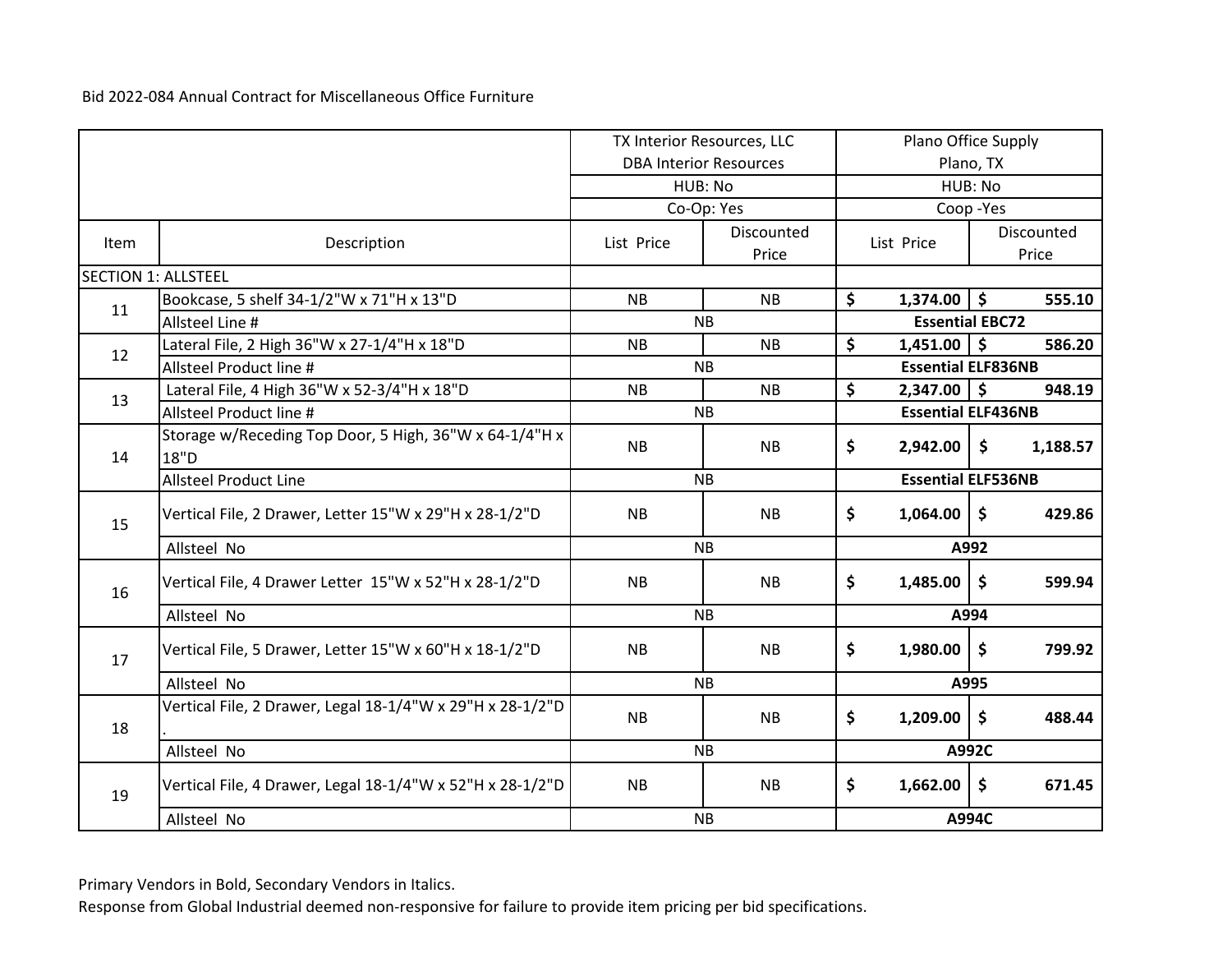|                            |                                                                | <b>Texas Furniture Source Inc</b> |                         | Just Ergonomics LLC |                     |  |
|----------------------------|----------------------------------------------------------------|-----------------------------------|-------------------------|---------------------|---------------------|--|
|                            |                                                                |                                   | Farmers Branch, TX      |                     | McKinney, TX        |  |
|                            |                                                                |                                   | HUB: Yes                |                     | HUB: No             |  |
|                            |                                                                |                                   | Co-Op: Yes              |                     | Co-Op: Yes          |  |
| Item                       | Description                                                    | List Price                        | <b>Discounted Price</b> | List Price          | Discounted<br>Price |  |
| <b>SECTION 1: ALLSTEEL</b> |                                                                |                                   |                         |                     |                     |  |
| 11                         | Bookcase, 5 shelf 34-1/2"W x 71"H x 13"D                       | <b>NB</b>                         | <b>NB</b>               | <b>NB</b>           | <b>NB</b>           |  |
|                            | Allsteel Line #                                                |                                   | <b>NB</b>               |                     | <b>NB</b>           |  |
| 12                         | Lateral File, 2 High 36"W x 27-1/4"H x 18"D                    | <b>NB</b>                         | NB.                     | NB.                 | <b>NB</b>           |  |
|                            | Allsteel Product line #                                        |                                   | <b>NB</b>               |                     | <b>NB</b>           |  |
| 13                         | Lateral File, 4 High 36"W x 52-3/4"H x 18"D                    | <b>NB</b>                         | <b>NB</b>               | <b>NB</b>           | <b>NB</b>           |  |
|                            | Allsteel Product line #                                        |                                   | <b>NB</b>               | <b>NB</b>           |                     |  |
| 14                         | Storage w/Receding Top Door, 5 High, 36"W x 64-1/4"H x<br>18"D | <b>NB</b>                         | <b>NB</b>               | <b>NB</b>           | <b>NB</b>           |  |
|                            | <b>Allsteel Product Line</b>                                   |                                   | <b>NB</b>               | <b>NB</b>           |                     |  |
| 15                         | Vertical File, 2 Drawer, Letter 15"W x 29"H x 28-1/2"D         | <b>NB</b>                         | <b>NB</b>               | <b>NB</b>           | <b>NB</b>           |  |
|                            | Allsteel No                                                    |                                   | <b>NB</b>               | <b>NB</b>           |                     |  |
| 16                         | Vertical File, 4 Drawer Letter 15"W x 52"H x 28-1/2"D          | <b>NB</b>                         | <b>NB</b>               | <b>NB</b>           | <b>NB</b>           |  |
|                            | Allsteel No                                                    |                                   | <b>NB</b>               |                     | NB                  |  |
| 17                         | Vertical File, 5 Drawer, Letter 15"W x 60"H x 18-1/2"D         | <b>NB</b>                         | <b>NB</b>               | <b>NB</b>           | <b>NB</b>           |  |
|                            | Allsteel No                                                    |                                   | <b>NB</b>               |                     | <b>NB</b>           |  |
| 18                         | Vertical File, 2 Drawer, Legal 18-1/4"W x 29"H x 28-1/2"D      | <b>NB</b>                         | <b>NB</b>               | <b>NB</b>           | <b>NB</b>           |  |
|                            | Allsteel No                                                    |                                   | <b>NB</b>               |                     | <b>NB</b>           |  |
| 19                         | Vertical File, 4 Drawer, Legal 18-1/4"W x 52"H x 28-1/2"D      | NB                                | NB                      | <b>NB</b>           | <b>NB</b>           |  |
|                            | Allsteel No                                                    |                                   | NB                      |                     | <b>NB</b>           |  |

Primary Vendors in Bold, Secondary Vendors in Italics.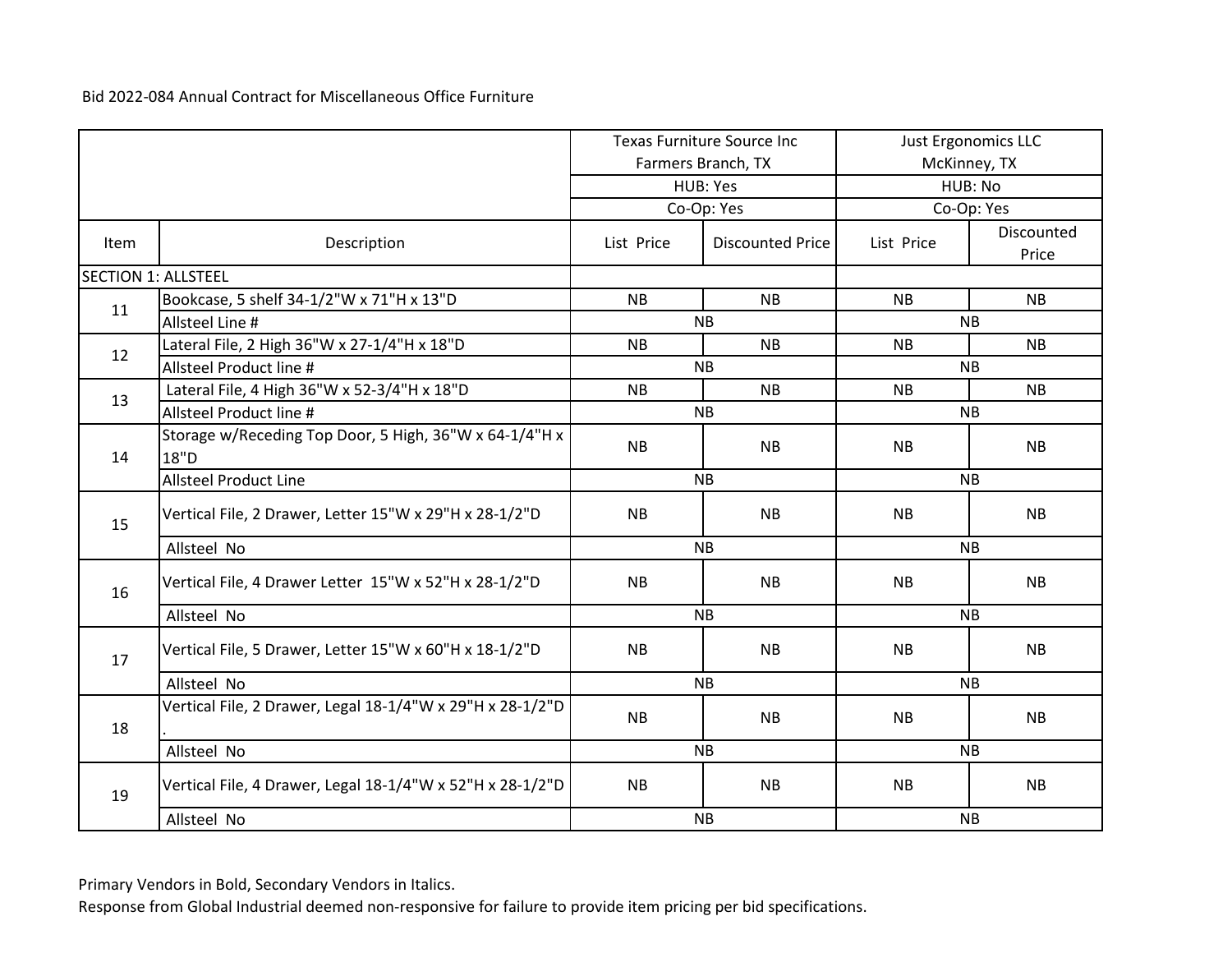|                            |                                                                | Panther Ergonomics & Product |                     | <b>Blue Box LLC</b> |                     |  |
|----------------------------|----------------------------------------------------------------|------------------------------|---------------------|---------------------|---------------------|--|
|                            |                                                                |                              | Solution            |                     | McKinney, TX        |  |
|                            |                                                                |                              | HUB: No             | HUB: No             |                     |  |
|                            |                                                                |                              | Co-Op: Yes          |                     | Co-Op: Yes          |  |
| <b>Item</b>                | Description                                                    | List Price                   | Discounted<br>Price | List Price          | Discounted<br>Price |  |
| <b>SECTION 1: ALLSTEEL</b> |                                                                |                              |                     |                     |                     |  |
| 11                         | Bookcase, 5 shelf 34-1/2"W x 71"H x 13"D                       | <b>NB</b>                    | <b>NB</b>           | <b>NB</b>           | <b>NB</b>           |  |
|                            | Allsteel Line #                                                |                              | <b>NB</b>           |                     | <b>NB</b>           |  |
| 12                         | Lateral File, 2 High 36"W x 27-1/4"H x 18"D                    | <b>NB</b>                    | <b>NB</b>           | <b>NB</b>           | <b>NB</b>           |  |
|                            | Allsteel Product line #                                        |                              | <b>NB</b>           |                     | <b>NB</b>           |  |
| 13                         | Lateral File, 4 High 36"W x 52-3/4"H x 18"D                    | <b>NB</b>                    | <b>NB</b>           | <b>NB</b>           | <b>NB</b>           |  |
|                            | Allsteel Product line #                                        |                              | NB                  | <b>NB</b>           |                     |  |
| 14                         | Storage w/Receding Top Door, 5 High, 36"W x 64-1/4"H x<br>18"D | <b>NB</b>                    | <b>NB</b>           | <b>NB</b>           | <b>NB</b>           |  |
|                            | <b>Allsteel Product Line</b>                                   |                              | <b>NB</b>           | <b>NB</b>           |                     |  |
| 15                         | Vertical File, 2 Drawer, Letter 15"W x 29"H x 28-1/2"D         | <b>NB</b>                    | <b>NB</b>           | NB                  | <b>NB</b>           |  |
|                            | Allsteel No                                                    |                              | <b>NB</b>           | <b>NB</b>           |                     |  |
| 16                         | Vertical File, 4 Drawer Letter 15"W x 52"H x 28-1/2"D          | <b>NB</b>                    | NB                  | NB                  | NB                  |  |
|                            | Allsteel No                                                    |                              | <b>NB</b>           |                     | NB                  |  |
| 17                         | Vertical File, 5 Drawer, Letter 15"W x 60"H x 18-1/2"D         | <b>NB</b>                    | <b>NB</b>           | <b>NB</b>           | <b>NB</b>           |  |
|                            | Allsteel No                                                    |                              | <b>NB</b>           |                     | <b>NB</b>           |  |
| 18                         | Vertical File, 2 Drawer, Legal 18-1/4"W x 29"H x 28-1/2"D      | <b>NB</b>                    | <b>NB</b>           | <b>NB</b>           | <b>NB</b>           |  |
|                            | Allsteel No                                                    |                              | <b>NB</b>           |                     | <b>NB</b>           |  |
| 19                         | Vertical File, 4 Drawer, Legal 18-1/4"W x 52"H x 28-1/2"D      | NB                           | NB                  | NB                  | NB                  |  |
|                            | Allsteel No                                                    |                              | NB                  |                     | <b>NB</b>           |  |

Primary Vendors in Bold, Secondary Vendors in Italics.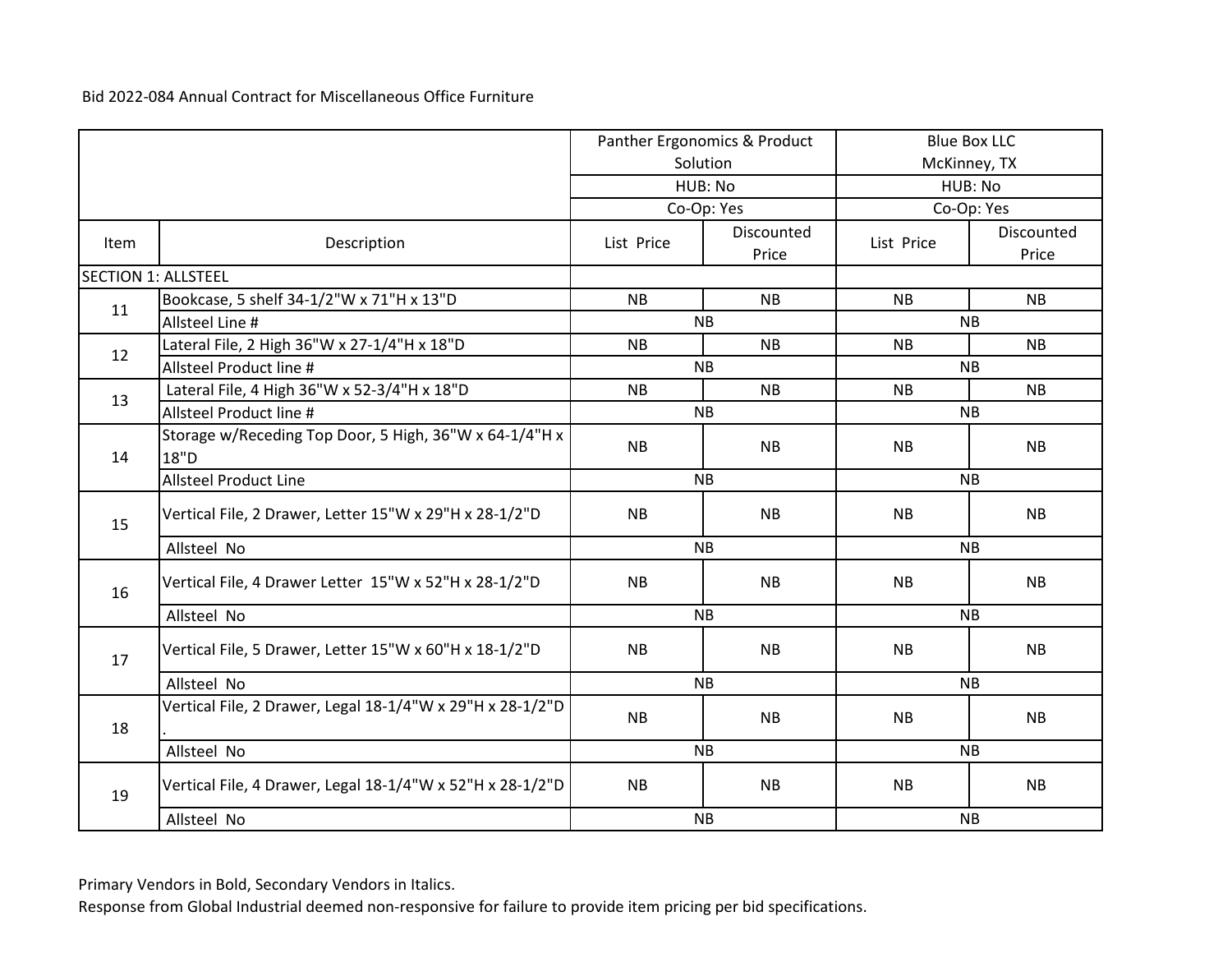|      |                                                                |            | Hertz Furniture Systems LLC |  |
|------|----------------------------------------------------------------|------------|-----------------------------|--|
|      |                                                                |            | Ramsey, NJ                  |  |
|      |                                                                |            | HUB: No                     |  |
|      |                                                                |            | Co-Op: Yes                  |  |
| Item | Description                                                    | List Price | Discounted<br>Price         |  |
|      | <b>SECTION 1: ALLSTEEL</b>                                     |            |                             |  |
|      | Bookcase, 5 shelf 34-1/2"W x 71"H x 13"D                       | <b>NB</b>  | <b>NB</b>                   |  |
| 11   | Allsteel Line #                                                |            | <b>NB</b>                   |  |
|      | Lateral File, 2 High 36"W x 27-1/4"H x 18"D                    | <b>NB</b>  | <b>NB</b>                   |  |
| 12   | Allsteel Product line #                                        |            | <b>NB</b>                   |  |
| 13   | Lateral File, 4 High 36"W x 52-3/4"H x 18"D                    | <b>NB</b>  | <b>NB</b>                   |  |
|      | Allsteel Product line #                                        |            | <b>NB</b>                   |  |
| 14   | Storage w/Receding Top Door, 5 High, 36"W x 64-1/4"H x<br>18"D | <b>NB</b>  | <b>NB</b>                   |  |
|      | <b>Allsteel Product Line</b>                                   | <b>NB</b>  |                             |  |
| 15   | Vertical File, 2 Drawer, Letter 15"W x 29"H x 28-1/2"D         | <b>NB</b>  | <b>NB</b>                   |  |
|      | Allsteel No                                                    |            | <b>NB</b>                   |  |
| 16   | Vertical File, 4 Drawer Letter 15"W x 52"H x 28-1/2"D          | <b>NB</b>  | <b>NB</b>                   |  |
|      | Allsteel No                                                    |            | <b>NB</b>                   |  |
| 17   | Vertical File, 5 Drawer, Letter 15"W x 60"H x 18-1/2"D         | <b>NB</b>  | <b>NB</b>                   |  |
|      | Allsteel No                                                    |            | <b>NB</b>                   |  |
| 18   | Vertical File, 2 Drawer, Legal 18-1/4"W x 29"H x 28-1/2"D      | <b>NB</b>  | <b>NB</b>                   |  |
|      | Allsteel No                                                    |            | <b>NB</b>                   |  |
| 19   | Vertical File, 4 Drawer, Legal 18-1/4"W x 52"H x 28-1/2"D      | <b>NB</b>  | <b>NB</b>                   |  |
|      | Allsteel No                                                    | <b>NB</b>  |                             |  |

Primary Vendors in Bold, Secondary Vendors in Italics.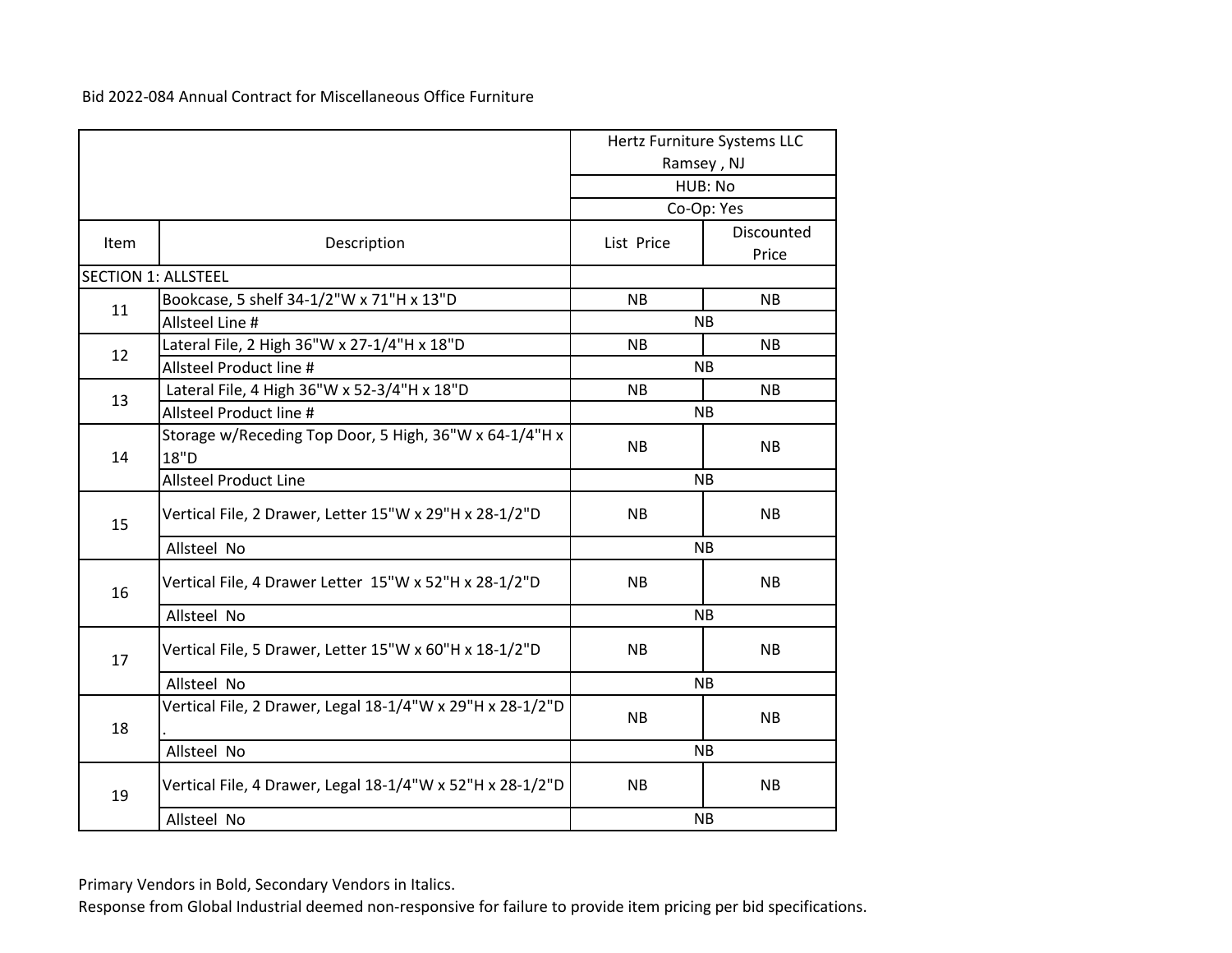|                            |                                                                                                                 | TX Interior Resources, LLC |                               |                    | Plano Office Supply     |                        |            |
|----------------------------|-----------------------------------------------------------------------------------------------------------------|----------------------------|-------------------------------|--------------------|-------------------------|------------------------|------------|
|                            |                                                                                                                 |                            | <b>DBA Interior Resources</b> | Plano, TX          |                         |                        |            |
|                            |                                                                                                                 |                            | HUB: No                       |                    |                         | HUB: No                |            |
|                            |                                                                                                                 |                            | Co-Op: Yes                    |                    |                         | Coop-Yes               |            |
| Item                       | Description                                                                                                     | List Price                 | Discounted                    |                    | List Price              |                        | Discounted |
|                            |                                                                                                                 |                            | Price                         |                    |                         |                        | Price      |
| <b>SECTION 1: ALLSTEEL</b> |                                                                                                                 |                            |                               |                    |                         |                        |            |
|                            | Vertical File, 5-Drawer, Legal 18-1/4"W x 60"H x 28-                                                            | <b>NB</b>                  | <b>NB</b>                     | \$                 |                         | \$                     | 889.20     |
| 20                         | 1/2"D                                                                                                           |                            |                               |                    | 2,201.00                |                        |            |
|                            | Allsteel No                                                                                                     |                            | <b>NB</b>                     |                    |                         | A995C                  |            |
| 21                         | Training Table, 18" x 72"                                                                                       | <b>NB</b>                  | <b>NB</b>                     | $\mathsf{\hat{S}}$ | 1,523.00                | $\ddot{\bm{\zeta}}$    | 615.29     |
|                            | Allsteel Product Line #                                                                                         |                            | <b>NB</b>                     |                    | AW3LF1872T / AW2T5PGB72 |                        |            |
| 22                         | Training Table, 30" x 60"                                                                                       | <b>NB</b>                  | <b>NB</b>                     | \$                 | $1,566.00$ \$           |                        | 632.66     |
|                            | Allsteel Product Line #                                                                                         |                            | <b>NB</b>                     |                    |                         | AW3LF3060T / AWZRPGB72 |            |
| 23                         | Training Table, 30" x 72"                                                                                       | <b>NB</b>                  | <b>NB</b>                     | \$                 | $1,689.00$ \$           |                        | 682.36     |
|                            | Allsteel Product Line #                                                                                         |                            | <b>NB</b>                     |                    | AW3LF3072T / AW2TLPGB72 |                        |            |
| 24                         | Task Chair, with Arms, Grade 3 Fabric                                                                           | <b>NB</b>                  | <b>NB</b>                     | \$                 | $1,404.00$   \$         |                        | 567.22     |
|                            | <b>Allsteel Product Line</b>                                                                                    |                            | <b>NB</b>                     |                    | <b>EVO DWU MAHNO</b>    |                        |            |
|                            | <b>SECTION 1: ALLSTEEL TOTAL</b>                                                                                | <b>NB</b>                  | <b>NB</b>                     |                    | P                       | \$                     | 18,994.08  |
|                            | SECTION 2: ERGOGENESIS/BODYBILT                                                                                 |                            |                               |                    |                         |                        |            |
| Discount Off List          |                                                                                                                 |                            | <b>NB</b>                     |                    | 67.5127%                |                        |            |
|                            | High Back Chair with Neckroll, Leather Upholstery, Grade:                                                       |                            |                               |                    |                         |                        |            |
| $\mathbf{1}$               | Scandinavian, Standard Configuration                                                                            | <b>NB</b>                  | <b>NB</b>                     | \$                 | 3,964.00                | $\varsigma$            | 1,287.80   |
|                            | Ergogenesie/Bodybilt J3507                                                                                      |                            |                               |                    |                         |                        |            |
|                            |                                                                                                                 |                            |                               |                    |                         |                        |            |
| $\overline{2}$             | High Back Chair with Neckroll, Vinyl Upholstery, Grade 4,<br>Standard Configuration, Ergogenesie/Bodybilt J3507 | <b>NB</b>                  | <b>NB</b>                     | \$                 | 2,879.00                | \$                     | 935.31     |
|                            |                                                                                                                 |                            |                               |                    |                         |                        |            |
|                            | High Back Chair with Neckroll, Fabric Upholstery, Grade 1,                                                      |                            |                               |                    |                         |                        |            |
| 3                          | Standard Configuration, Ergogenesie/Bodybilt J3507                                                              | <b>NB</b>                  | <b>NB</b>                     | \$                 | 2,589.00                | \$                     | 841.10     |
|                            |                                                                                                                 |                            |                               |                    |                         |                        |            |

Primary Vendors in Bold, Secondary Vendors in Italics.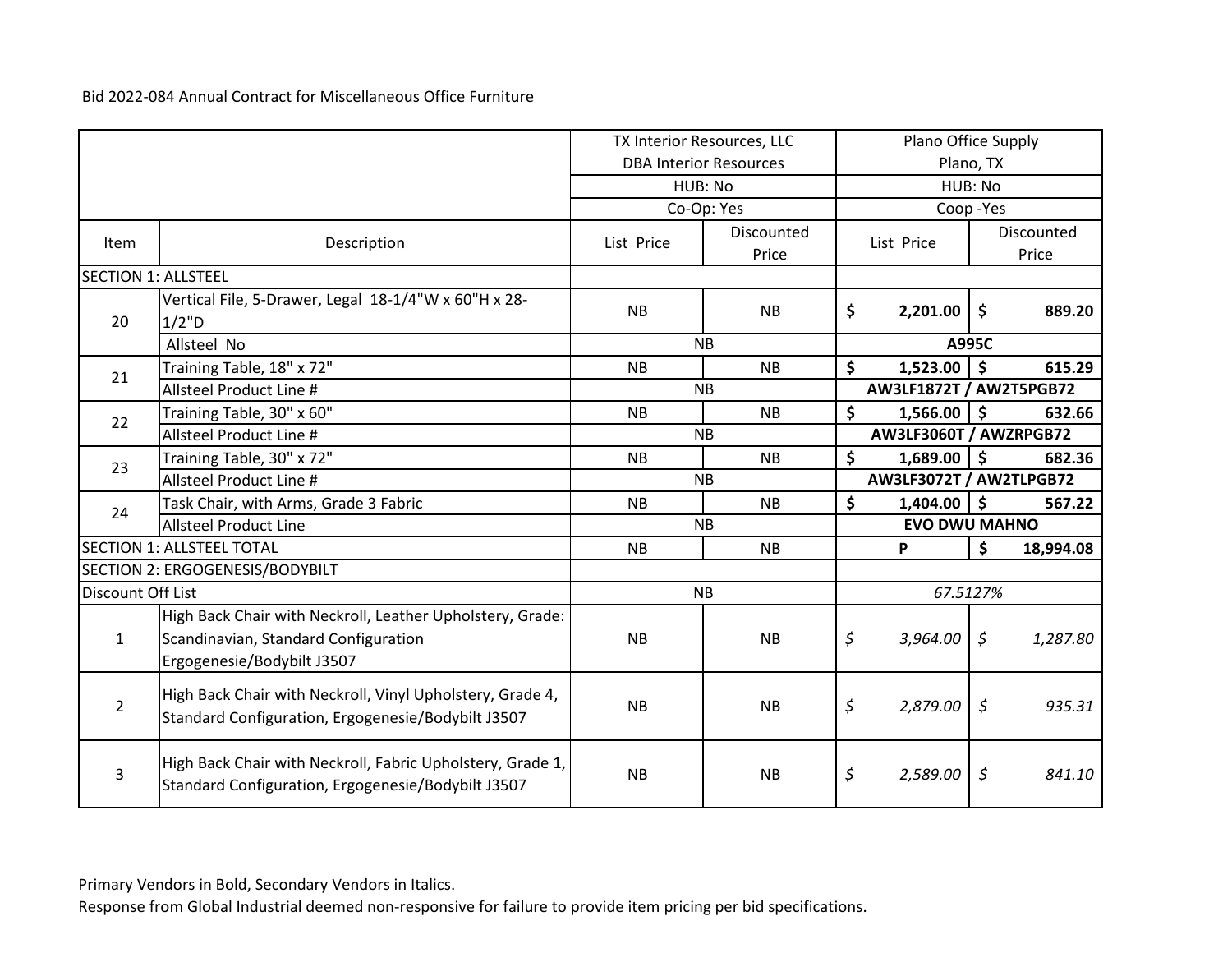|                            |                                                            |            | <b>Texas Furniture Source Inc</b> |                | Just Ergonomics LLC             |  |
|----------------------------|------------------------------------------------------------|------------|-----------------------------------|----------------|---------------------------------|--|
|                            |                                                            |            | Farmers Branch, TX                |                | McKinney, TX                    |  |
|                            |                                                            |            | HUB: Yes                          |                | HUB: No                         |  |
|                            |                                                            |            | Co-Op: Yes                        |                | Co-Op: Yes                      |  |
| Item                       | Description                                                | List Price | <b>Discounted Price</b>           | List Price     | Discounted                      |  |
|                            |                                                            |            |                                   |                | Price                           |  |
| <b>SECTION 1: ALLSTEEL</b> |                                                            |            |                                   |                |                                 |  |
|                            | Vertical File, 5-Drawer, Legal 18-1/4"W x 60"H x 28-       | <b>NB</b>  | <b>NB</b>                         | <b>NB</b>      | <b>NB</b>                       |  |
| 20                         | 1/2"D                                                      |            |                                   |                |                                 |  |
|                            | Allsteel No                                                |            | <b>NB</b>                         |                | <b>NB</b>                       |  |
| 21                         | Training Table, 18" x 72"                                  | <b>NB</b>  | <b>NB</b>                         | <b>NB</b>      | <b>NB</b>                       |  |
|                            | Allsteel Product Line #                                    |            | <b>NB</b>                         |                | <b>NB</b>                       |  |
| 22                         | Training Table, 30" x 60"                                  | <b>NB</b>  | <b>NB</b>                         | <b>NB</b>      | <b>NB</b>                       |  |
|                            | Allsteel Product Line #                                    |            | <b>NB</b>                         | <b>NB</b>      |                                 |  |
| 23                         | Training Table, 30" x 72"                                  | <b>NB</b>  | <b>NB</b>                         | <b>NB</b>      | <b>NB</b>                       |  |
|                            | Allsteel Product Line #                                    |            | <b>NB</b>                         | <b>NB</b>      |                                 |  |
| 24                         | Task Chair, with Arms, Grade 3 Fabric                      | <b>NB</b>  | <b>NB</b>                         | <b>NB</b>      | <b>NB</b>                       |  |
|                            | <b>Allsteel Product Line</b>                               |            | <b>NB</b>                         | <b>NB</b>      |                                 |  |
|                            | <b>SECTION 1: ALLSTEEL TOTAL</b>                           | <b>NB</b>  | <b>NB</b>                         | <b>NB</b>      | <b>NB</b>                       |  |
|                            | SECTION 2: ERGOGENESIS/BODYBILT                            |            |                                   |                |                                 |  |
| Discount Off List          |                                                            |            | <b>NB</b>                         |                | 52.0000%                        |  |
|                            | High Back Chair with Neckroll, Leather Upholstery, Grade:  |            |                                   |                |                                 |  |
| $\mathbf{1}$               | Scandinavian, Standard Configuration                       | <b>NB</b>  | <b>NB</b>                         | \$<br>4,315.00 | $\ddot{\mathsf{S}}$<br>2,071.20 |  |
|                            | Ergogenesie/Bodybilt J3507                                 |            |                                   |                |                                 |  |
|                            | High Back Chair with Neckroll, Vinyl Upholstery, Grade 4,  |            |                                   |                |                                 |  |
| $\overline{2}$             | Standard Configuration, Ergogenesie/Bodybilt J3507         | <b>NB</b>  | <b>NB</b>                         | \$<br>3,250.00 | $\zeta$<br>1,560.00             |  |
|                            |                                                            |            |                                   |                |                                 |  |
|                            | High Back Chair with Neckroll, Fabric Upholstery, Grade 1, |            |                                   |                |                                 |  |
| 3                          | Standard Configuration, Ergogenesie/Bodybilt J3507         | <b>NB</b>  | NB                                | \$<br>2,970.00 | $\zeta$<br>1,425.60             |  |
|                            |                                                            |            |                                   |                |                                 |  |

Primary Vendors in Bold, Secondary Vendors in Italics.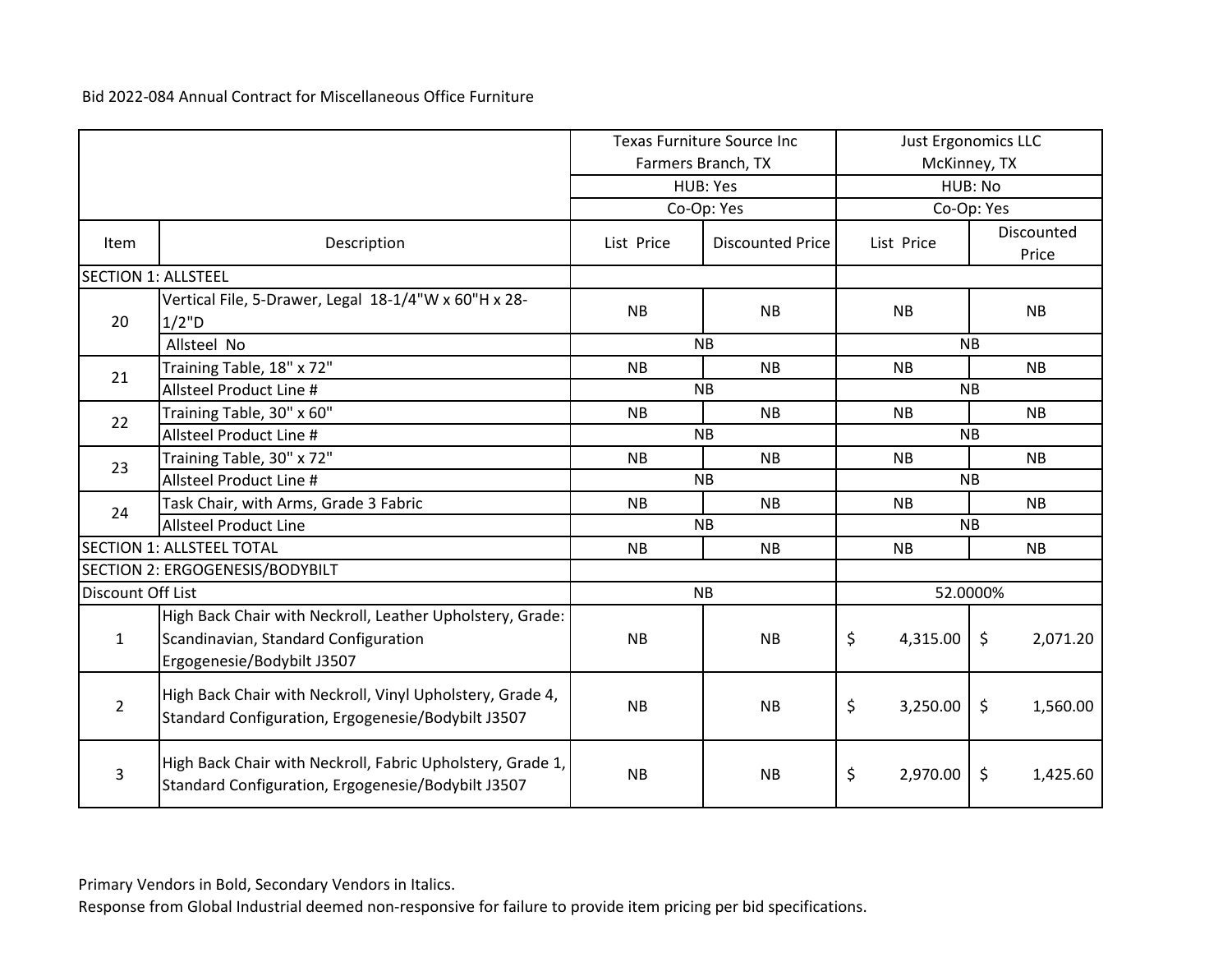|                            |                                                                                                                 |                | Panther Ergonomics & Product |                | <b>Blue Box LLC</b> |  |
|----------------------------|-----------------------------------------------------------------------------------------------------------------|----------------|------------------------------|----------------|---------------------|--|
|                            |                                                                                                                 |                | Solution                     | McKinney, TX   |                     |  |
|                            |                                                                                                                 |                | HUB: No                      |                | HUB: No             |  |
|                            |                                                                                                                 |                | Co-Op: Yes                   |                | Co-Op: Yes          |  |
| Item                       | Description                                                                                                     | List Price     | Discounted                   | List Price     | Discounted          |  |
|                            |                                                                                                                 |                | Price                        |                | Price               |  |
| <b>SECTION 1: ALLSTEEL</b> |                                                                                                                 |                |                              |                |                     |  |
|                            | Vertical File, 5-Drawer, Legal 18-1/4"W x 60"H x 28-                                                            | <b>NB</b>      | <b>NB</b>                    | <b>NB</b>      | <b>NB</b>           |  |
| 20                         | 1/2"D                                                                                                           |                |                              |                |                     |  |
|                            | Allsteel No                                                                                                     |                | <b>NB</b>                    |                | <b>NB</b>           |  |
| 21                         | Training Table, 18" x 72"                                                                                       | <b>NB</b>      | <b>NB</b>                    | <b>NB</b>      | <b>NB</b>           |  |
|                            | Allsteel Product Line #                                                                                         |                | <b>NB</b>                    |                | <b>NB</b>           |  |
| 22                         | Training Table, 30" x 60"                                                                                       | <b>NB</b>      | <b>NB</b>                    | <b>NB</b>      | <b>NB</b>           |  |
|                            | Allsteel Product Line #                                                                                         |                | <b>NB</b>                    | <b>NB</b>      |                     |  |
| 23                         | Training Table, 30" x 72"                                                                                       | <b>NB</b>      | <b>NB</b>                    | <b>NB</b>      | <b>NB</b>           |  |
|                            | Allsteel Product Line #                                                                                         | <b>NB</b>      |                              | <b>NB</b>      |                     |  |
| 24                         | Task Chair, with Arms, Grade 3 Fabric                                                                           | <b>NB</b>      | <b>NB</b>                    | <b>NB</b>      | <b>NB</b>           |  |
|                            | <b>Allsteel Product Line</b>                                                                                    |                | <b>NB</b>                    | <b>NB</b>      |                     |  |
|                            | <b>SECTION 1: ALLSTEEL TOTAL</b>                                                                                | <b>NB</b>      | <b>NB</b>                    | <b>NB</b>      | <b>NB</b>           |  |
|                            | SECTION 2: ERGOGENESIS/BODYBILT                                                                                 |                |                              |                |                     |  |
| Discount Off List          |                                                                                                                 |                | 67.5127%                     |                | 62.5127%            |  |
|                            | High Back Chair with Neckroll, Leather Upholstery, Grade:                                                       |                |                              |                |                     |  |
| $\mathbf{1}$               | Scandinavian, Standard Configuration                                                                            | \$<br>3,964.00 | \$<br>1,287.80               | \$<br>3,964.00 | \$<br>1,486.00      |  |
|                            | Ergogenesie/Bodybilt J3507                                                                                      |                |                              |                |                     |  |
|                            |                                                                                                                 |                |                              |                |                     |  |
| $\overline{2}$             | High Back Chair with Neckroll, Vinyl Upholstery, Grade 4,<br>Standard Configuration, Ergogenesie/Bodybilt J3507 | \$<br>2,879.00 | \$<br>935.31                 | \$<br>2,879.00 | \$<br>1,079.26      |  |
|                            |                                                                                                                 |                |                              |                |                     |  |
|                            | High Back Chair with Neckroll, Fabric Upholstery, Grade 1,                                                      |                |                              |                |                     |  |
| 3                          | Standard Configuration, Ergogenesie/Bodybilt J3507                                                              | \$<br>2,589.00 | 841.10<br>\$                 | \$<br>2,589.00 | \$<br>970.55        |  |

Primary Vendors in Bold, Secondary Vendors in Italics.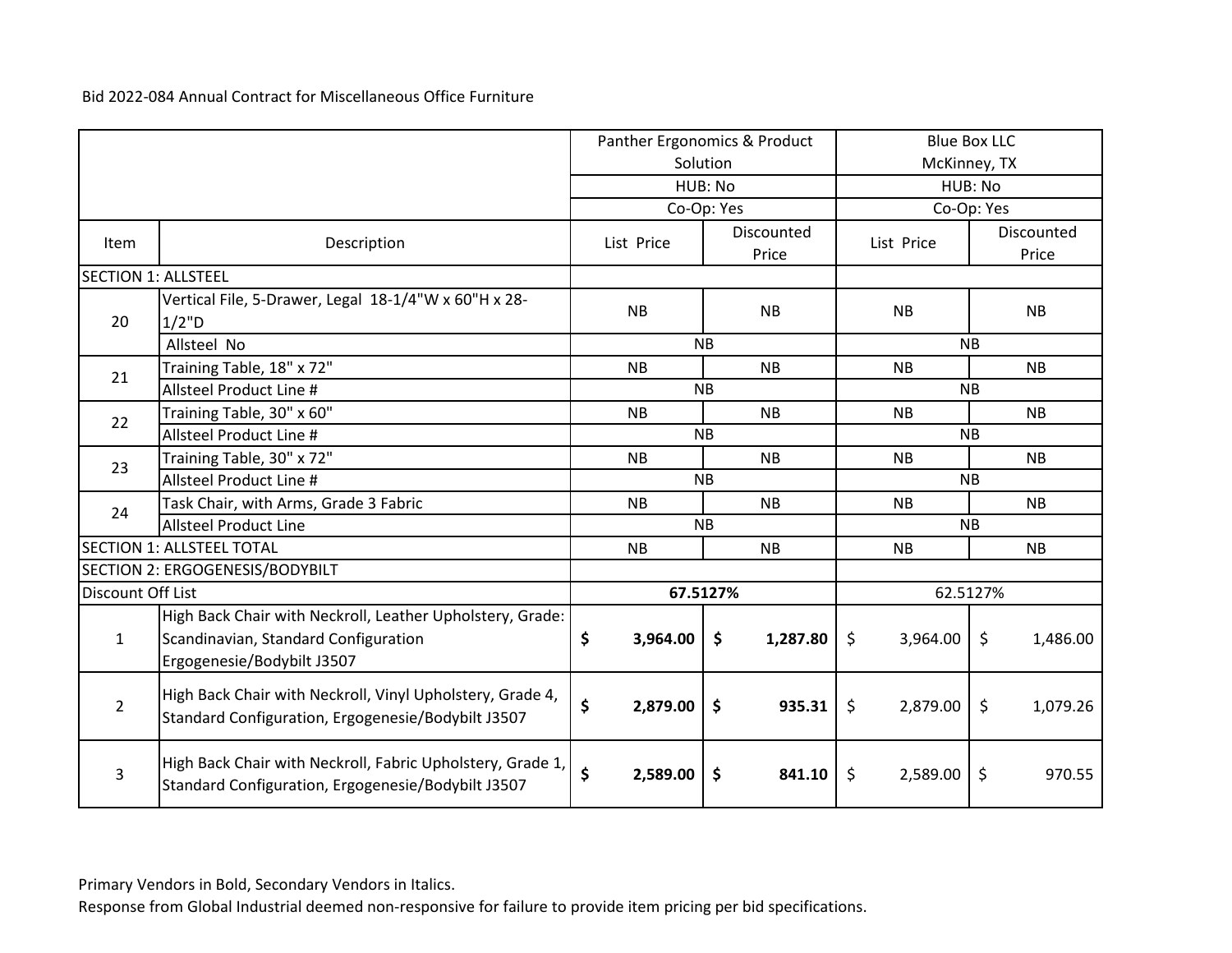|                            |                                                                                                                                 |            | Hertz Furniture Systems LLC<br>Ramsey, NJ<br>HUB: No |  |  |
|----------------------------|---------------------------------------------------------------------------------------------------------------------------------|------------|------------------------------------------------------|--|--|
|                            |                                                                                                                                 |            | Co-Op: Yes                                           |  |  |
| Item                       | Description                                                                                                                     | List Price | Discounted<br>Price                                  |  |  |
| <b>SECTION 1: ALLSTEEL</b> |                                                                                                                                 |            |                                                      |  |  |
| 20                         | Vertical File, 5-Drawer, Legal 18-1/4"W x 60"H x 28-<br>1/2"D                                                                   | <b>NB</b>  | <b>NB</b>                                            |  |  |
|                            | Allsteel No                                                                                                                     |            | <b>NB</b>                                            |  |  |
| 21                         | Training Table, 18" x 72"                                                                                                       | <b>NB</b>  | <b>NB</b>                                            |  |  |
|                            | Allsteel Product Line #                                                                                                         |            | <b>NB</b>                                            |  |  |
| 22                         | Training Table, 30" x 60"                                                                                                       | <b>NB</b>  | <b>NB</b>                                            |  |  |
|                            | Allsteel Product Line #                                                                                                         |            | <b>NB</b>                                            |  |  |
| 23                         | Training Table, 30" x 72"                                                                                                       | <b>NB</b>  | <b>NB</b>                                            |  |  |
|                            | Allsteel Product Line #                                                                                                         |            | <b>NB</b>                                            |  |  |
| 24                         | Task Chair, with Arms, Grade 3 Fabric                                                                                           | <b>NB</b>  | <b>NB</b>                                            |  |  |
|                            | <b>Allsteel Product Line</b>                                                                                                    |            | <b>NB</b>                                            |  |  |
|                            | <b>SECTION 1: ALLSTEEL TOTAL</b>                                                                                                | <b>NB</b>  | <b>NB</b>                                            |  |  |
|                            | SECTION 2: ERGOGENESIS/BODYBILT                                                                                                 |            |                                                      |  |  |
| Discount Off List          |                                                                                                                                 |            | <b>NB</b>                                            |  |  |
| $\mathbf{1}$               | High Back Chair with Neckroll, Leather Upholstery, Grade:<br>Scandinavian, Standard Configuration<br>Ergogenesie/Bodybilt J3507 | <b>NB</b>  | <b>NB</b>                                            |  |  |
| $\overline{2}$             | High Back Chair with Neckroll, Vinyl Upholstery, Grade 4,<br>Standard Configuration, Ergogenesie/Bodybilt J3507                 | <b>NB</b>  | <b>NB</b>                                            |  |  |
| 3                          | High Back Chair with Neckroll, Fabric Upholstery, Grade 1,<br>Standard Configuration, Ergogenesie/Bodybilt J3507                | <b>NB</b>  | <b>NB</b>                                            |  |  |

Primary Vendors in Bold, Secondary Vendors in Italics.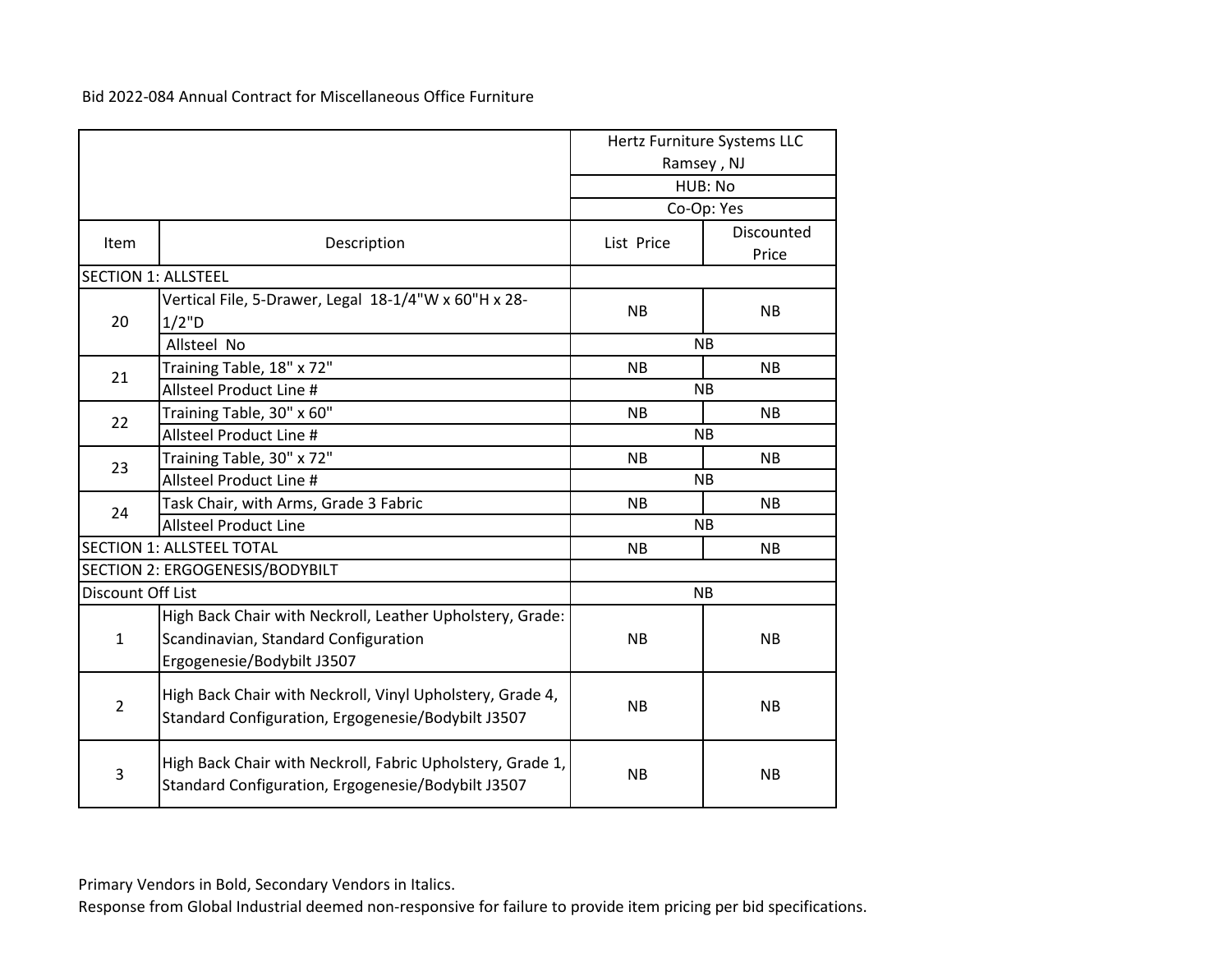|                           |                                                                                                                                     | TX Interior Resources, LLC |                               | Plano Office Supply |               |                      |           |
|---------------------------|-------------------------------------------------------------------------------------------------------------------------------------|----------------------------|-------------------------------|---------------------|---------------|----------------------|-----------|
|                           |                                                                                                                                     |                            | <b>DBA Interior Resources</b> | Plano, TX           |               |                      |           |
|                           |                                                                                                                                     |                            | HUB: No                       | HUB: No             |               |                      |           |
|                           |                                                                                                                                     |                            | Co-Op: Yes                    |                     | Coop-Yes      |                      |           |
| Item                      | Description                                                                                                                         | List Price                 | Discounted<br>Price           | List Price          |               | Discounted           |           |
|                           | SECTION 2: ERGOGENESIS/BODYBILT                                                                                                     |                            |                               |                     |               |                      |           |
| $\overline{4}$            | High Back Chair, Mesh, Fabric Seat, Grade 1, Standard<br>Configuration, Ergogenesie/Bodybilt R2607                                  | <b>NB</b>                  | <b>NB</b>                     | \$                  | 1,671.00      | $\zeta$              | 542.86    |
| 5                         | High Back Task Chair, Vinyl Upholstery, Grade 4, Standard<br>Configuration, Ergogenesie/Bodybilt J2507                              | <b>NB</b>                  | <b>NB</b>                     | \$                  | 2,577.00      | $\varsigma$          | 837.20    |
| 6                         | High Back Task Chair, Fabric Upholstery, Grade 1,<br>Standard Configuration, Ergogenesie/Bodybilt J2507                             | <b>NB</b>                  | <b>NB</b>                     | \$<br>2,280.00      |               | \$                   | 740.71    |
| $\overline{7}$            | Intensive Use 24 Hour Task Chair, Fabric Upholstery,<br>Grade 1, Standard Configuration, Mesh Back<br>Ergogenesie/Bodybilt # I 2507 | <b>NB</b>                  | <b>NB</b>                     | \$                  | 2,812.00      | $\zeta$              | 913.54    |
| 8                         | Intensive Use 24 Hour Executive Chair, Fabric Upholstery<br>Grade I                                                                 | <b>NB</b>                  | <b>NB</b>                     | \$                  | 2,964.00      | \$                   | 962.92    |
|                           | SECTION 2: ERGOGENESIS/BODYBILT TOTAL                                                                                               | <b>NB</b>                  | <b>NB</b>                     |                     | $\mathcal{S}$ | $\boldsymbol{\zeta}$ | 7,061.44  |
| <b>SECTION 3: EROTECH</b> |                                                                                                                                     |                            |                               |                     |               |                      |           |
| Discount off List         |                                                                                                                                     |                            | <b>NB</b>                     |                     | <b>NB</b>     |                      |           |
| $\mathbf{1}$              | Task Chair Mesh/Leather High Head Rest and Arms,<br>LEM4ERG                                                                         | <b>NB</b>                  | <b>NB</b>                     |                     | <b>NB</b>     |                      | <b>NB</b> |
| $\overline{2}$            | Task Chair with arms Low Back Leather Seat and Back,<br>LE10ERGLO                                                                   | <b>NB</b>                  | <b>NB</b>                     |                     | <b>NB</b>     |                      | <b>NB</b> |
| $\overline{3}$            | Task Chair with Arms Mesh Back and Back, i00 BLK                                                                                    | <b>NB</b>                  | <b>NB</b>                     |                     | <b>NB</b>     |                      | <b>NB</b> |
| 4                         | Swivel Chair, Manchester with Arms and Knee Tilt,<br>LE2550                                                                         | <b>NB</b>                  | <b>NB</b>                     |                     | <b>NB</b>     |                      | <b>NB</b> |

Primary Vendors in Bold, Secondary Vendors in Italics.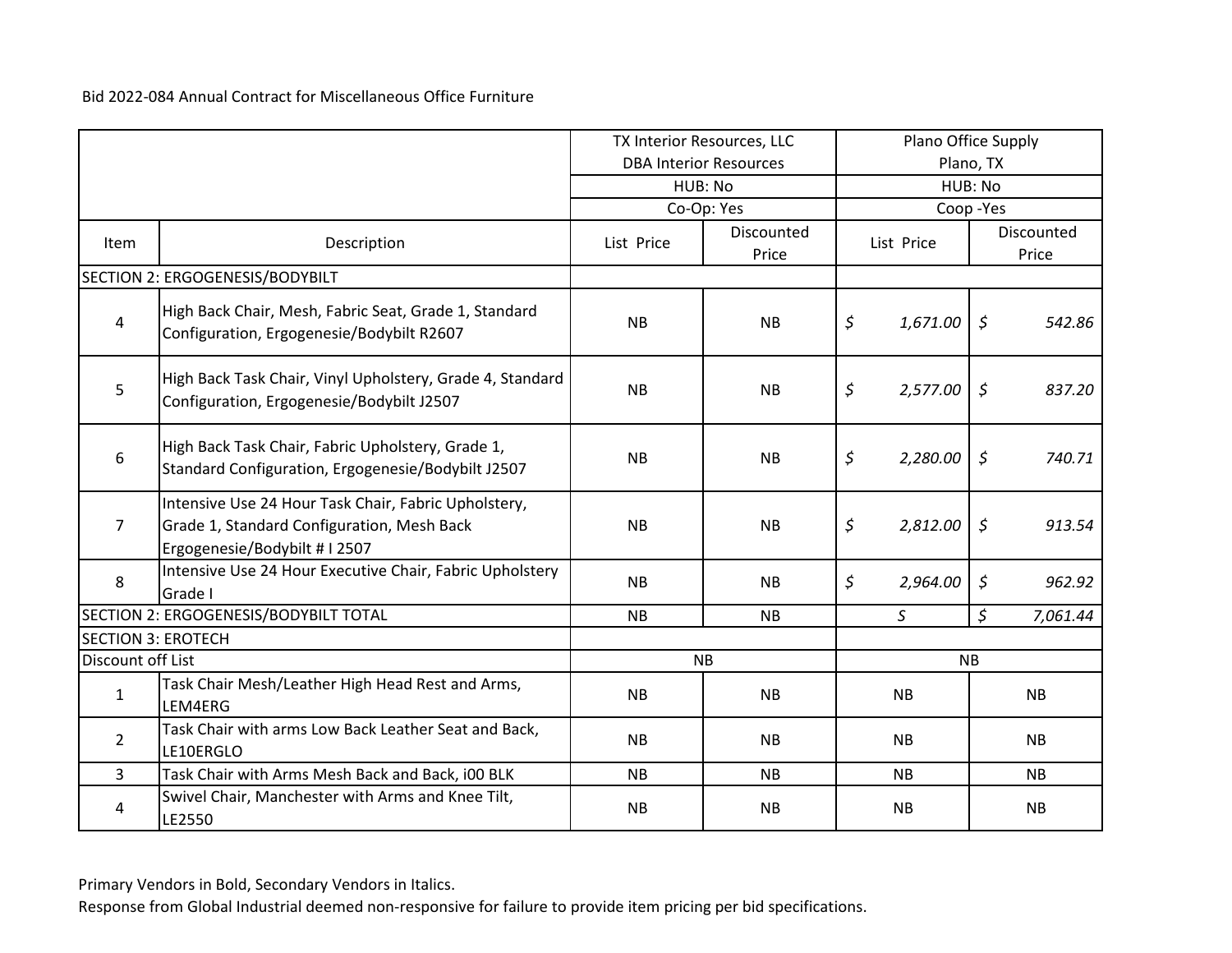|                           |                                                                                                                                     | <b>Texas Furniture Source Inc</b><br>Farmers Branch, TX |                               | <b>Just Ergonomics LLC</b><br>McKinney, TX |            |         |           |  |                     |
|---------------------------|-------------------------------------------------------------------------------------------------------------------------------------|---------------------------------------------------------|-------------------------------|--------------------------------------------|------------|---------|-----------|--|---------------------|
|                           |                                                                                                                                     |                                                         | HUB: Yes                      | HUB: No                                    |            |         |           |  |                     |
|                           |                                                                                                                                     |                                                         | Co-Op: Yes                    | Co-Op: Yes                                 |            |         |           |  |                     |
| Item                      | Description                                                                                                                         | List Price                                              | <b>Discounted Price</b>       |                                            | List Price |         |           |  | Discounted<br>Price |
|                           | SECTION 2: ERGOGENESIS/BODYBILT                                                                                                     |                                                         |                               |                                            |            |         |           |  |                     |
| $\overline{4}$            | High Back Chair, Mesh, Fabric Seat, Grade 1, Standard<br>Configuration, Ergogenesie/Bodybilt R2607                                  | <b>NB</b>                                               | <b>NB</b>                     | \$                                         | 1,895.00   | \$      | 909.60    |  |                     |
| 5                         | High Back Task Chair, Vinyl Upholstery, Grade 4, Standard<br>Configuration, Ergogenesie/Bodybilt J2507                              | <b>NB</b>                                               | <b>NB</b>                     | \$                                         | 2,915.00   | $\zeta$ | 1,399.20  |  |                     |
| 6                         | High Back Task Chair, Fabric Upholstery, Grade 1,<br>Standard Configuration, Ergogenesie/Bodybilt J2507                             | NB                                                      | <b>NB</b>                     | \$                                         | 2,635.00   | \$      | 1,264.80  |  |                     |
| $\overline{7}$            | Intensive Use 24 Hour Task Chair, Fabric Upholstery,<br>Grade 1, Standard Configuration, Mesh Back<br>Ergogenesie/Bodybilt # I 2507 | <b>NB</b>                                               | <b>NB</b>                     | \$                                         | 3,119.00   | \$      | 1,497.12  |  |                     |
| 8                         | Intensive Use 24 Hour Executive Chair, Fabric Upholstery<br>Grade I                                                                 | <b>NB</b>                                               | <b>NB</b>                     | \$                                         | 3,361.00   | \$      | 1,613.28  |  |                     |
|                           | SECTION 2: ERGOGENESIS/BODYBILT TOTAL                                                                                               | <b>NB</b>                                               | <b>NB</b>                     |                                            |            | \$      | 11,740.80 |  |                     |
| <b>SECTION 3: EROTECH</b> |                                                                                                                                     |                                                         |                               |                                            |            |         |           |  |                     |
| Discount off List         |                                                                                                                                     |                                                         | 59.1000%                      |                                            | 53.0000%   |         |           |  |                     |
| $\mathbf{1}$              | Task Chair Mesh/Leather High Head Rest and Arms,<br>LEM4ERG                                                                         | \$<br>1,765.00                                          | $\frac{1}{2}$<br>721.89       | \$                                         | 1,764.00   | \$      | 829.08    |  |                     |
| $\overline{2}$            | Task Chair with arms Low Back Leather Seat and Back,<br>LE10ERGLO                                                                   | \$<br>1,754.00                                          | \$<br>717.39                  | \$                                         | 1,753.00   | \$      | 823.91    |  |                     |
| $\overline{3}$            | Task Chair with Arms Mesh Back and Back, i00 BLK                                                                                    | \$<br>1,645.00                                          | $\ddot{\bm{\zeta}}$<br>672.81 | \$                                         | 1,630.00   | \$      | 766.10    |  |                     |
| 4                         | Swivel Chair, Manchester with Arms and Knee Tilt,<br>LE2550                                                                         | \$<br>767.00                                            | \$<br>313.70                  | \$                                         | 767.00     | \$      | 360.49    |  |                     |

Primary Vendors in Bold, Secondary Vendors in Italics.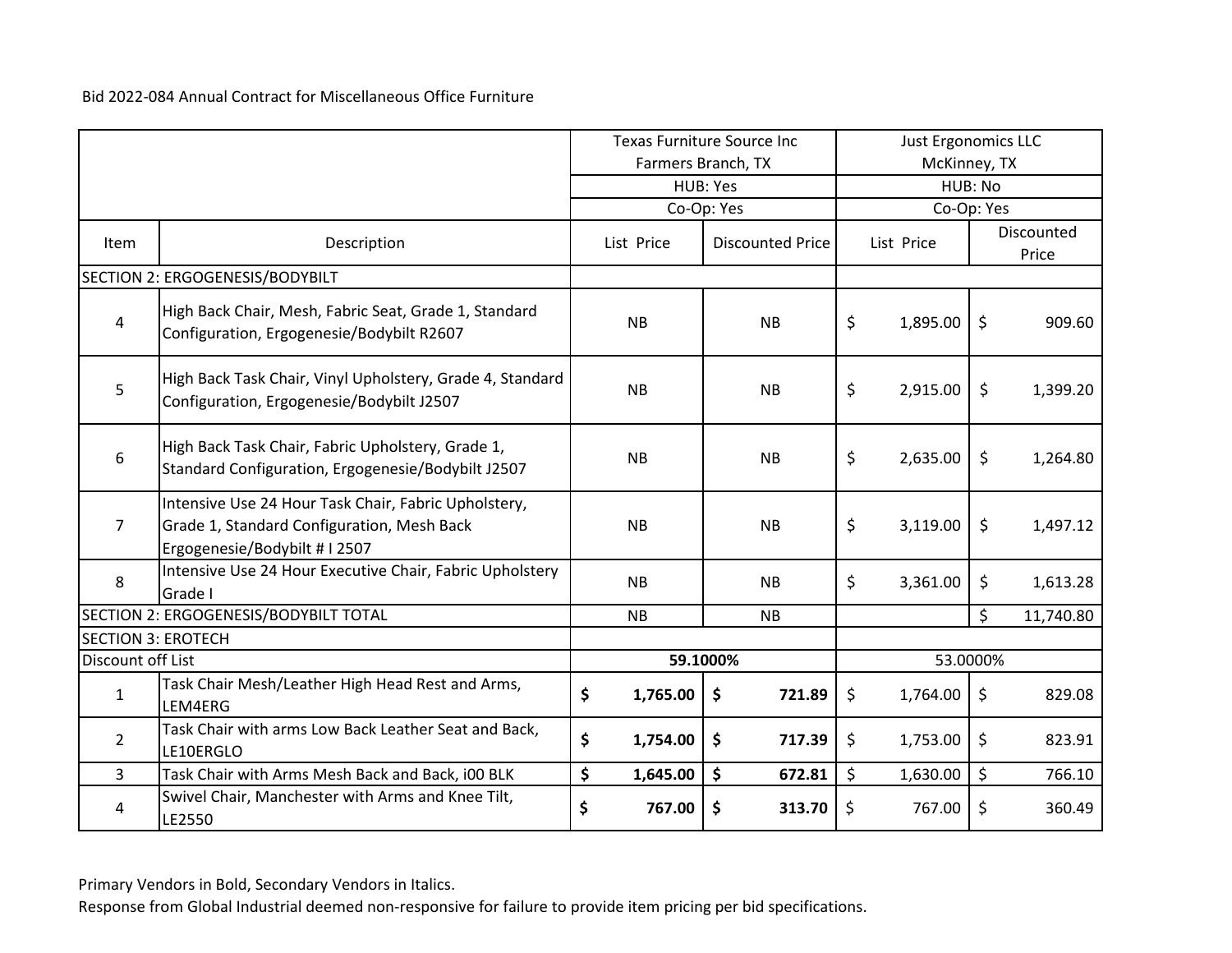|                           |                                                                                                                                     | Panther Ergonomics & Product |                        | <b>Blue Box LLC</b> |           |              |            |                    |                     |
|---------------------------|-------------------------------------------------------------------------------------------------------------------------------------|------------------------------|------------------------|---------------------|-----------|--------------|------------|--------------------|---------------------|
|                           |                                                                                                                                     |                              |                        | Solution            |           | McKinney, TX |            |                    |                     |
|                           |                                                                                                                                     |                              |                        | HUB: No             |           | HUB: No      |            |                    |                     |
|                           |                                                                                                                                     |                              | Co-Op: Yes             |                     |           |              | Co-Op: Yes |                    |                     |
| Item                      | Description                                                                                                                         |                              | List Price             | Discounted<br>Price |           |              | List Price |                    | Discounted<br>Price |
|                           | SECTION 2: ERGOGENESIS/BODYBILT                                                                                                     |                              |                        |                     |           |              |            |                    |                     |
| 4                         | High Back Chair, Mesh, Fabric Seat, Grade 1, Standard<br>Configuration, Ergogenesie/Bodybilt R2607                                  | \$                           | 1,671.00               | $\ddot{\bm{\zeta}}$ | 542.86    | \$           | 1,671.00   | $\ddot{\varsigma}$ | 626.41              |
| 5                         | High Back Task Chair, Vinyl Upholstery, Grade 4, Standard<br>Configuration, Ergogenesie/Bodybilt J2507                              | \$                           | 2,577.00               | $\ddot{\bm{\zeta}}$ | 837.20    | \$           | 2,577.00   | $\zeta$            | 966.05              |
| 6                         | High Back Task Chair, Fabric Upholstery, Grade 1,<br>Standard Configuration, Ergogenesie/Bodybilt J2507                             | \$                           | 2,280.00               | $\mathsf{\$}$       | 740.71    | \$           | 2,280.00   | \$                 | 854.71              |
| $\overline{7}$            | Intensive Use 24 Hour Task Chair, Fabric Upholstery,<br>Grade 1, Standard Configuration, Mesh Back<br>Ergogenesie/Bodybilt # I 2507 | \$                           | 2,812.00               | $\mathsf{\$}$       | 913.54    | \$           | 2,812.00   | \$                 | 1,054.14            |
| 8                         | Intensive Use 24 Hour Executive Chair, Fabric Upholstery<br>Grade I                                                                 | $\mathsf{\hat{S}}$           | 2,964.00               | \$                  | 962.92    | \$           | 2,964.00   | \$                 | 1,111.12            |
|                           | SECTION 2: ERGOGENESIS/BODYBILT TOTAL                                                                                               |                              | P                      | \$                  | 7,061.44  |              | A          | \$                 | 8,148.24            |
| <b>SECTION 3: EROTECH</b> |                                                                                                                                     |                              |                        |                     |           |              |            |                    |                     |
| Discount off List         |                                                                                                                                     |                              | NB                     |                     |           |              |            | <b>NB</b>          |                     |
| $\mathbf{1}$              | Task Chair Mesh/Leather High Head Rest and Arms,<br>LEM4ERG                                                                         |                              | <b>NB</b>              | <b>NB</b>           |           |              | <b>NB</b>  |                    | <b>NB</b>           |
| $\overline{2}$            | Task Chair with arms Low Back Leather Seat and Back,<br>LE10ERGLO                                                                   | <b>NB</b>                    |                        | <b>NB</b>           |           | <b>NB</b>    |            | <b>NB</b>          |                     |
| $\overline{3}$            | Task Chair with Arms Mesh Back and Back, i00 BLK                                                                                    |                              | <b>NB</b>              |                     | <b>NB</b> | <b>NB</b>    |            | <b>NB</b>          |                     |
| 4                         | Swivel Chair, Manchester with Arms and Knee Tilt,<br>LE2550                                                                         |                              | <b>NB</b><br><b>NB</b> |                     | <b>NB</b> |              |            | NB                 |                     |

Primary Vendors in Bold, Secondary Vendors in Italics.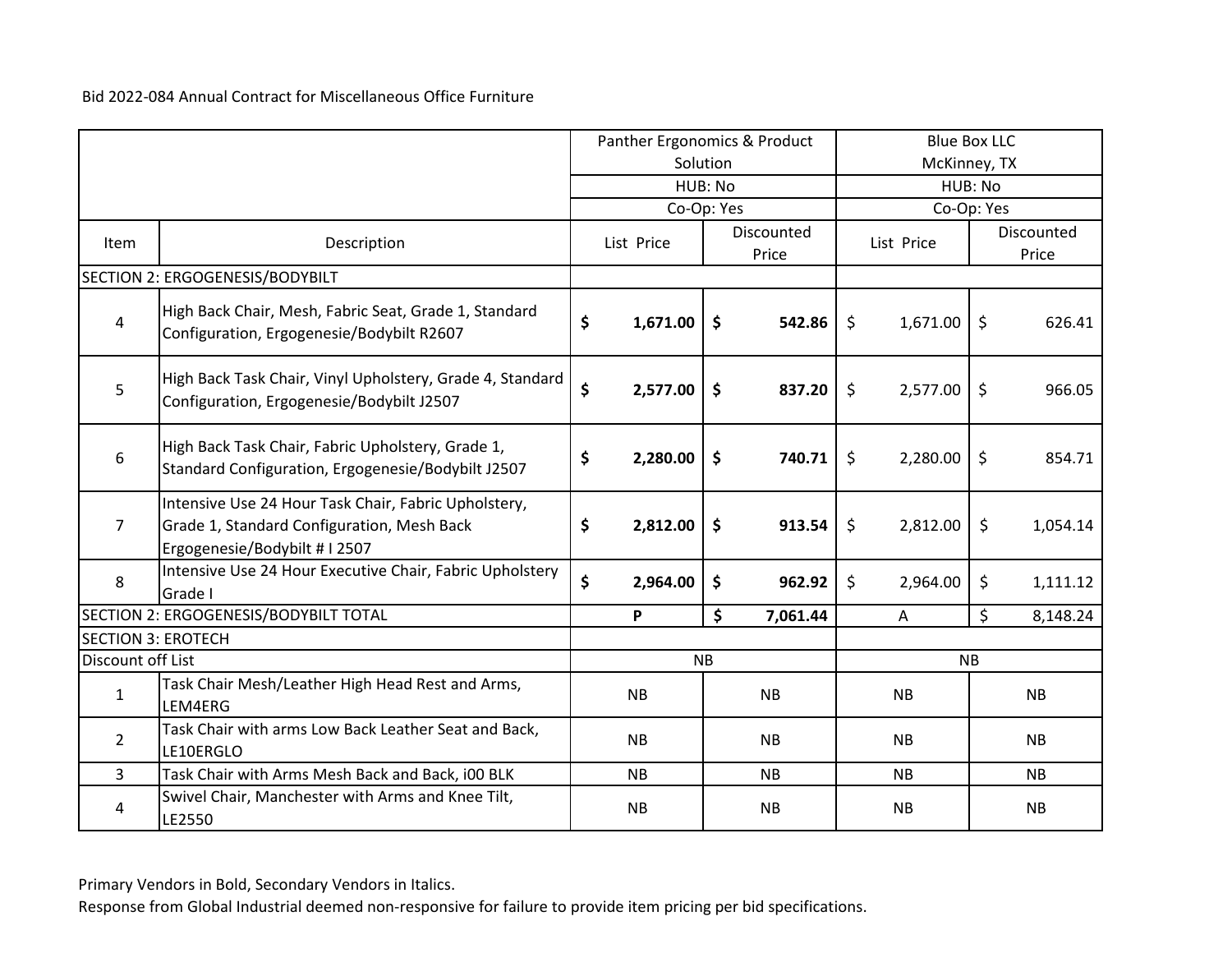|                           |                                                                                                                                   | Hertz Furniture Systems LLC |                     |  |  |  |  |
|---------------------------|-----------------------------------------------------------------------------------------------------------------------------------|-----------------------------|---------------------|--|--|--|--|
|                           |                                                                                                                                   | Ramsey, NJ                  |                     |  |  |  |  |
|                           |                                                                                                                                   |                             | HUB: No             |  |  |  |  |
|                           |                                                                                                                                   |                             | Co-Op: Yes          |  |  |  |  |
| Item                      | Description                                                                                                                       | List Price                  | Discounted<br>Price |  |  |  |  |
|                           | SECTION 2: ERGOGENESIS/BODYBILT                                                                                                   |                             |                     |  |  |  |  |
| 4                         | High Back Chair, Mesh, Fabric Seat, Grade 1, Standard<br>Configuration, Ergogenesie/Bodybilt R2607                                | <b>NB</b>                   | <b>NB</b>           |  |  |  |  |
| 5                         | High Back Task Chair, Vinyl Upholstery, Grade 4, Standard<br>Configuration, Ergogenesie/Bodybilt J2507                            | <b>NB</b>                   | <b>NB</b>           |  |  |  |  |
| 6                         | High Back Task Chair, Fabric Upholstery, Grade 1,<br>Standard Configuration, Ergogenesie/Bodybilt J2507                           | <b>NB</b>                   | <b>NB</b>           |  |  |  |  |
| $\overline{7}$            | Intensive Use 24 Hour Task Chair, Fabric Upholstery,<br>Grade 1, Standard Configuration, Mesh Back<br>Ergogenesie/Bodybilt #12507 | <b>NB</b>                   | <b>NB</b>           |  |  |  |  |
| 8                         | Intensive Use 24 Hour Executive Chair, Fabric Upholstery<br>Grade I                                                               | <b>NB</b>                   | <b>NB</b>           |  |  |  |  |
|                           | SECTION 2: ERGOGENESIS/BODYBILT TOTAL                                                                                             | <b>NB</b>                   | <b>NB</b>           |  |  |  |  |
| <b>SECTION 3: EROTECH</b> |                                                                                                                                   |                             |                     |  |  |  |  |
| Discount off List         |                                                                                                                                   |                             | 54.2600%            |  |  |  |  |
| $\mathbf{1}$              | Task Chair Mesh/Leather High Head Rest and Arms,<br>LEM4ERG                                                                       | \$<br>1,764.00              | \$<br>806.85        |  |  |  |  |
| $\overline{2}$            | Task Chair with arms Low Back Leather Seat and Back,<br>LE10ERGLO                                                                 | \$<br>1,753.00              | \$<br>801.82        |  |  |  |  |
| 3                         | Task Chair with Arms Mesh Back and Back, i00 BLK                                                                                  | \$<br>1,630.00              | $\zeta$<br>745.56   |  |  |  |  |
| 4                         | Swivel Chair, Manchester with Arms and Knee Tilt,<br>LE2550                                                                       | \$<br>767.00                | \$<br>350.83        |  |  |  |  |

Primary Vendors in Bold, Secondary Vendors in Italics.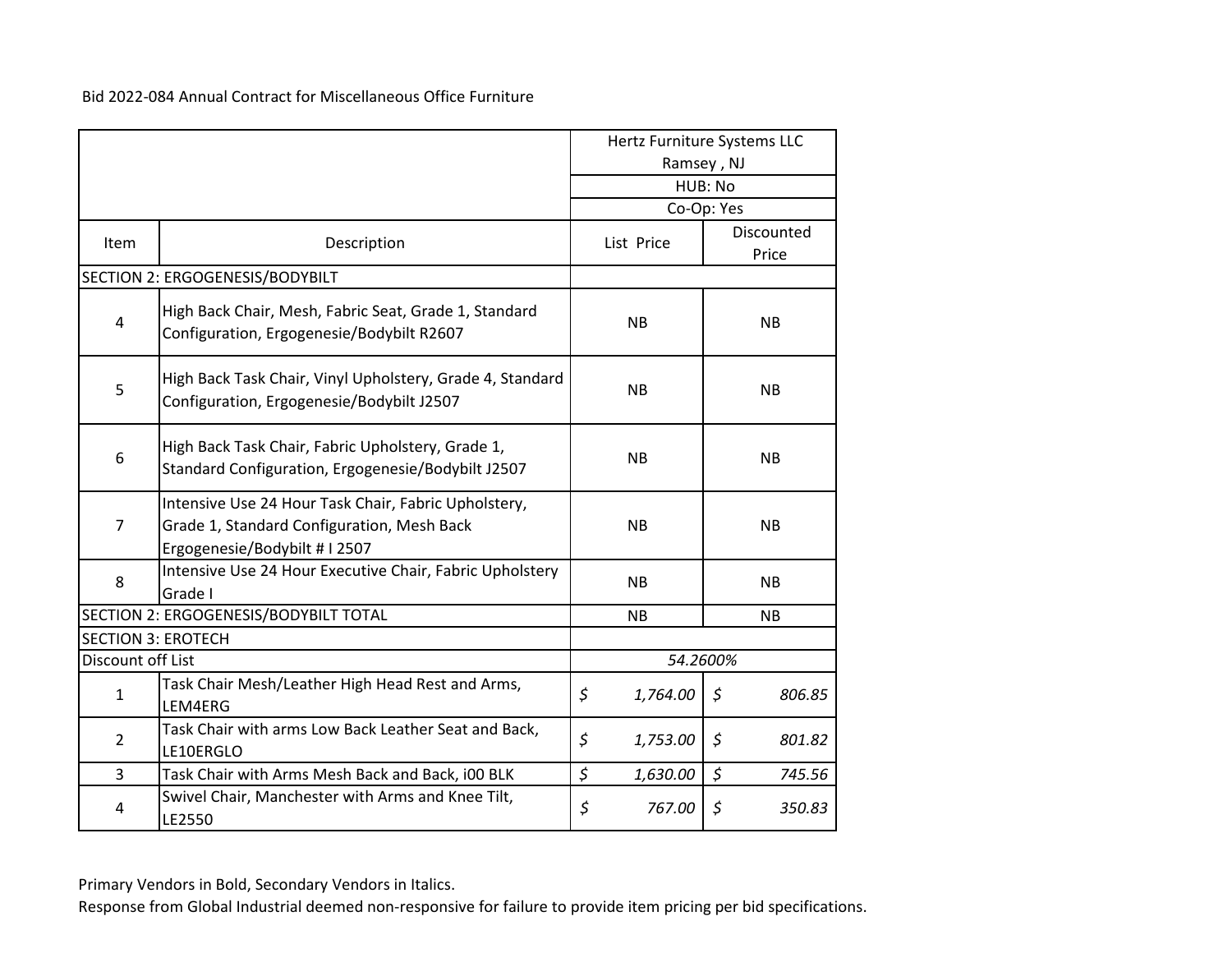|                           |                                                                                              | TX Interior Resources, LLC |                               | Plano Office Supply |                     |  |  |
|---------------------------|----------------------------------------------------------------------------------------------|----------------------------|-------------------------------|---------------------|---------------------|--|--|
|                           |                                                                                              |                            | <b>DBA Interior Resources</b> | Plano, TX           |                     |  |  |
|                           |                                                                                              |                            | HUB: No                       |                     | HUB: No             |  |  |
|                           |                                                                                              |                            | Co-Op: Yes                    |                     | Coop-Yes            |  |  |
| Item                      | Description                                                                                  | List Price                 | Discounted<br>Price           | List Price          | Discounted<br>Price |  |  |
| <b>SECTION 3: EROTECH</b> |                                                                                              |                            |                               |                     |                     |  |  |
| 5                         | Twenty Four Hour Chair with Arms Extra Thick Seat and<br>Back, 24/7                          | <b>NB</b>                  | <b>NB</b>                     | <b>NB</b>           | <b>NB</b>           |  |  |
| 6                         | Task Chair, Mesh Back Monterrey, MFSY77                                                      | <b>NB</b>                  | <b>NB</b>                     | <b>NB</b>           | <b>NB</b>           |  |  |
| $\overline{7}$            | Apollo High Back Multi-Function With Seat Slider<br>MM95SL                                   | <b>NB</b>                  | <b>NB</b>                     | <b>NB</b>           | <b>NB</b>           |  |  |
|                           | <b>SECTION 3: EROTECH TOTAL</b>                                                              | <b>NB</b>                  | <b>NB</b>                     | <b>NB</b>           | <b>NB</b>           |  |  |
| <b>SECTION 4: GLOBAL</b>  |                                                                                              |                            |                               |                     |                     |  |  |
| Discount off List         |                                                                                              |                            | <b>NB</b>                     | <b>NB</b>           |                     |  |  |
| $\mathbf{1}$              | Wood Desk, Double Pedestal, 60" x 30", Product Line<br>Dufferin # DD6030E                    | <b>NB</b>                  | <b>NB</b>                     | <b>NB</b>           | <b>NB</b>           |  |  |
| $\overline{2}$            | Wood Desk, Double Pedestal, 66" x 30", Global Line-<br>Dufferin # DD6630E                    | <b>NB</b>                  | <b>NB</b>                     | <b>NB</b>           | <b>NB</b>           |  |  |
| 3                         | Wood Desk, Double Pedestal, 72" x 30", Global Line-<br>Dufferin DD7230EE                     | <b>NB</b>                  | <b>NB</b>                     | <b>NB</b>           | <b>NB</b>           |  |  |
| 4                         | Laminated Desk Double Pedestal Zira Z3060F22 60" X 30"                                       | <b>NB</b>                  | <b>NB</b>                     | <b>NB</b>           | <b>NB</b>           |  |  |
| 5                         | Laminated Desk Double Pedestal Zira Z3066F23 66" X 30"                                       | <b>NB</b>                  | <b>NB</b>                     | <b>NB</b>           | <b>NB</b>           |  |  |
| 6                         | Laminated Desk Double Pedestal Zira Z3672F232 72" X<br>30"                                   | <b>NB</b>                  | <b>NB</b>                     | <b>NB</b>           | <b>NB</b>           |  |  |
| $\overline{7}$            | Metal/Laminate Top Desk, Single Pedestal, 48" x 30",<br>Product Line Streamline #SDM3048BG18 | NB                         | <b>NB</b>                     | <b>NB</b>           | <b>NB</b>           |  |  |
| 8                         | Metal/Laminate Top Desk, Double Pedestal, 60" x 30",<br>Product Line Streamline #SMD3066HH20 | <b>NB</b>                  | <b>NB</b>                     | <b>NB</b>           | <b>NB</b>           |  |  |

Primary Vendors in Bold, Secondary Vendors in Italics.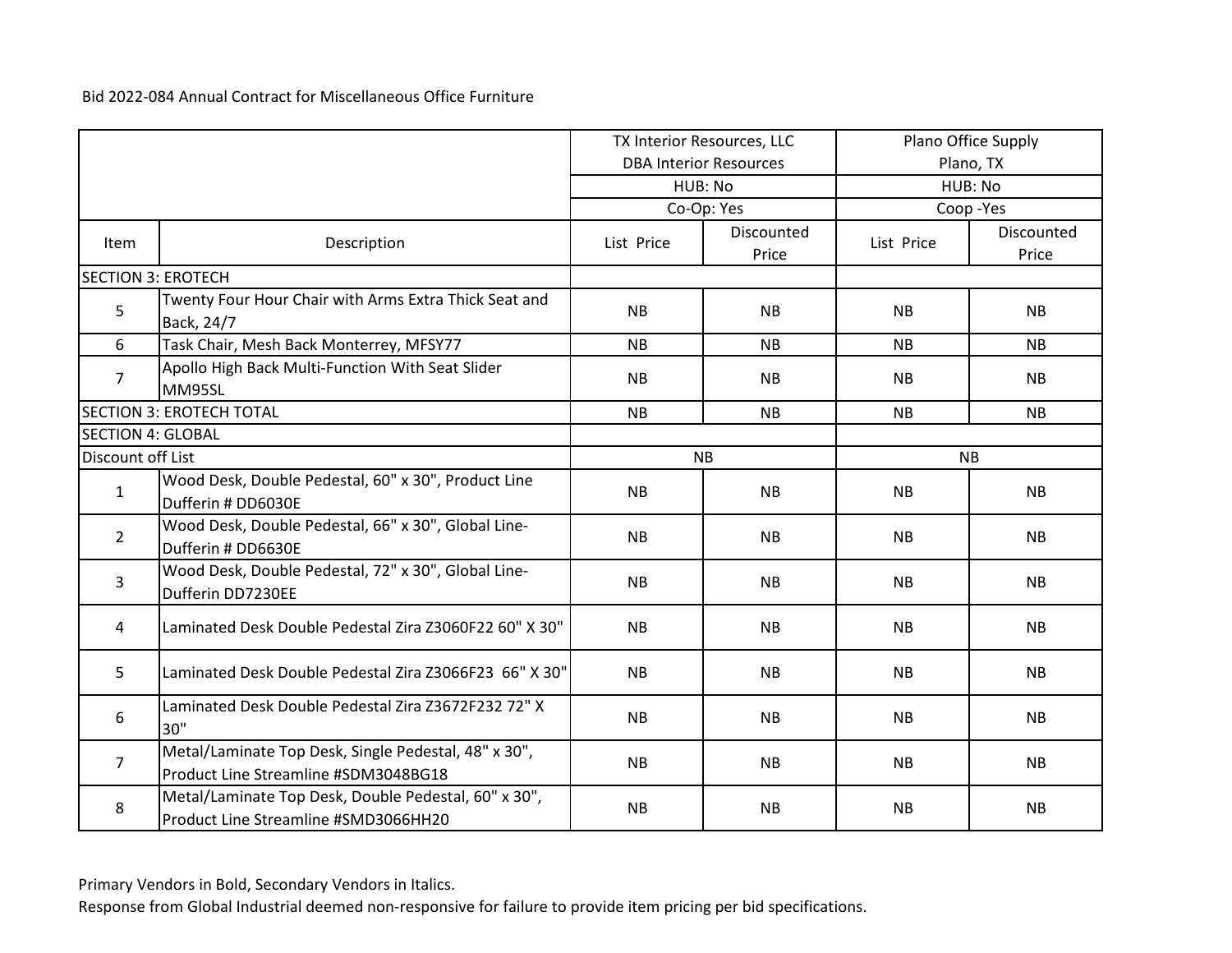|                           |                                                                                              | <b>Texas Furniture Source Inc</b> |                    |    |                         | <b>Just Ergonomics LLC</b> |            |           |                     |
|---------------------------|----------------------------------------------------------------------------------------------|-----------------------------------|--------------------|----|-------------------------|----------------------------|------------|-----------|---------------------|
|                           |                                                                                              |                                   | Farmers Branch, TX |    |                         | McKinney, TX               |            |           |                     |
|                           |                                                                                              |                                   | HUB: Yes           |    |                         | HUB: No                    |            |           |                     |
|                           |                                                                                              |                                   | Co-Op: Yes         |    |                         |                            | Co-Op: Yes |           |                     |
| Item                      | Description                                                                                  |                                   | List Price         |    | <b>Discounted Price</b> |                            | List Price |           | Discounted<br>Price |
| <b>SECTION 3: EROTECH</b> |                                                                                              |                                   |                    |    |                         |                            |            |           |                     |
| 5                         | Twenty Four Hour Chair with Arms Extra Thick Seat and<br>Back, 24/7                          | \$                                | 822.00             | \$ | 336.20                  | \$                         | 1,806.00   | \$        | 848.82              |
| 6                         | Task Chair, Mesh Back Monterrey, MFSY77                                                      | \$                                | 1,058.00           | \$ | 432.72                  | \$                         | 1,058.00   | \$        | 497.26              |
| $\overline{7}$            | Apollo High Back Multi-Function With Seat Slider<br>MM95SL                                   | \$                                | 708.00             | \$ | 289.57                  | \$                         | 708.00     | \$        | 332.76              |
|                           | <b>SECTION 3: EROTECH TOTAL</b>                                                              |                                   | P                  | \$ | 3,484.28                |                            | A          | \$        | 4,458.42            |
| <b>SECTION 4: GLOBAL</b>  |                                                                                              |                                   |                    |    |                         |                            |            |           |                     |
| Discount off List         |                                                                                              |                                   | <b>NB</b>          |    |                         |                            | <b>NB</b>  |           |                     |
| $\mathbf{1}$              | Wood Desk, Double Pedestal, 60" x 30", Product Line<br>Dufferin # DD6030E                    |                                   | <b>NB</b>          |    | <b>NB</b>               |                            | <b>NB</b>  |           | <b>NB</b>           |
| $\overline{2}$            | Wood Desk, Double Pedestal, 66" x 30", Global Line-<br>Dufferin # DD6630E                    |                                   | <b>NB</b>          |    | <b>NB</b>               |                            | <b>NB</b>  | <b>NB</b> |                     |
| 3                         | Wood Desk, Double Pedestal, 72" x 30", Global Line-<br>Dufferin DD7230EE                     |                                   | <b>NB</b>          |    | <b>NB</b>               |                            | <b>NB</b>  |           | <b>NB</b>           |
| 4                         | Laminated Desk Double Pedestal Zira Z3060F22 60" X 30"                                       |                                   | <b>NB</b>          |    | <b>NB</b>               |                            | <b>NB</b>  |           | <b>NB</b>           |
| 5                         | Laminated Desk Double Pedestal Zira Z3066F23 66" X 30"                                       |                                   | <b>NB</b>          |    | <b>NB</b>               |                            | <b>NB</b>  |           | <b>NB</b>           |
| 6                         | Laminated Desk Double Pedestal Zira Z3672F232 72" X<br>30"                                   |                                   | <b>NB</b>          |    | <b>NB</b>               |                            | <b>NB</b>  |           | <b>NB</b>           |
| $\overline{7}$            | Metal/Laminate Top Desk, Single Pedestal, 48" x 30",<br>Product Line Streamline #SDM3048BG18 |                                   | <b>NB</b>          |    | <b>NB</b>               |                            | <b>NB</b>  |           | <b>NB</b>           |
| 8                         | Metal/Laminate Top Desk, Double Pedestal, 60" x 30",<br>Product Line Streamline #SMD3066HH20 |                                   | <b>NB</b>          |    | <b>NB</b>               |                            | <b>NB</b>  |           | <b>NB</b>           |

Primary Vendors in Bold, Secondary Vendors in Italics.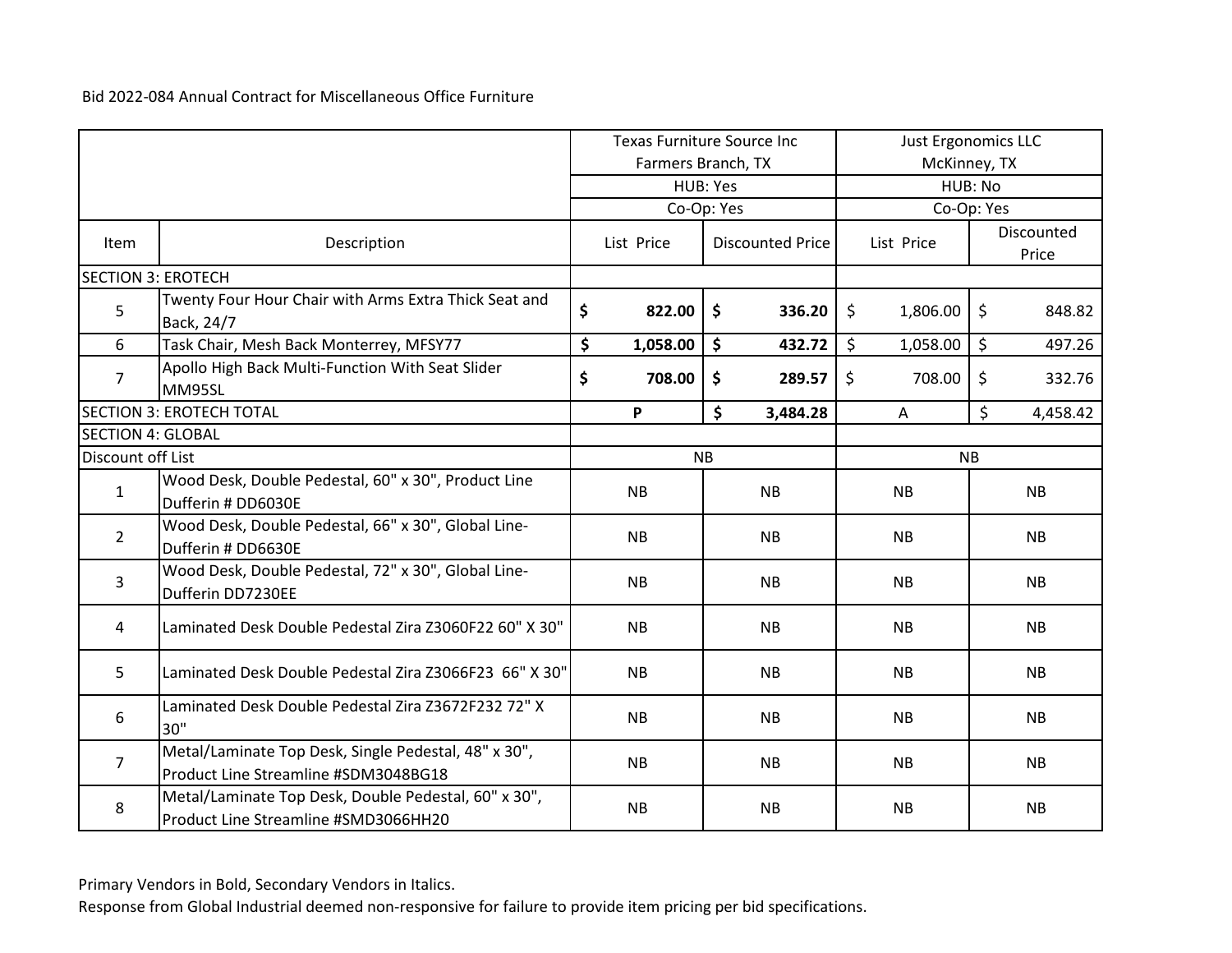|                           |                                                                                              | Panther Ergonomics & Product |                     | <b>Blue Box LLC</b> |                     |  |  |
|---------------------------|----------------------------------------------------------------------------------------------|------------------------------|---------------------|---------------------|---------------------|--|--|
|                           |                                                                                              |                              | Solution            | McKinney, TX        |                     |  |  |
|                           |                                                                                              |                              | HUB: No             |                     | HUB: No             |  |  |
|                           |                                                                                              |                              | Co-Op: Yes          |                     | Co-Op: Yes          |  |  |
| <b>Item</b>               | Description                                                                                  | List Price                   | Discounted<br>Price | List Price          | Discounted<br>Price |  |  |
| <b>SECTION 3: EROTECH</b> |                                                                                              |                              |                     |                     |                     |  |  |
| 5                         | Twenty Four Hour Chair with Arms Extra Thick Seat and<br>Back, 24/7                          | <b>NB</b>                    | <b>NB</b>           | <b>NB</b>           | <b>NB</b>           |  |  |
| 6                         | Task Chair, Mesh Back Monterrey, MFSY77                                                      | <b>NB</b>                    | <b>NB</b>           | <b>NB</b>           | <b>NB</b>           |  |  |
| $\overline{7}$            | Apollo High Back Multi-Function With Seat Slider<br>MM95SL                                   | <b>NB</b>                    | <b>NB</b>           | <b>NB</b>           | <b>NB</b>           |  |  |
|                           | <b>SECTION 3: EROTECH TOTAL</b>                                                              | <b>NB</b>                    | <b>NB</b>           | NB                  | <b>NB</b>           |  |  |
| <b>SECTION 4: GLOBAL</b>  |                                                                                              |                              |                     |                     |                     |  |  |
| Discount off List         |                                                                                              |                              | <b>NB</b>           | 51.0000%            |                     |  |  |
| $\mathbf{1}$              | Wood Desk, Double Pedestal, 60" x 30", Product Line<br>Dufferin # DD6030E                    | <b>NB</b>                    | <b>NB</b>           | \$<br>4,317.00      | \$<br>2,115.33      |  |  |
| $\overline{2}$            | Wood Desk, Double Pedestal, 66" x 30", Global Line-<br>Dufferin # DD6630E                    | <b>NB</b>                    | <b>NB</b>           | \$<br>4,455.00      | \$<br>2,182.95      |  |  |
| 3                         | Wood Desk, Double Pedestal, 72" x 30", Global Line-<br>Dufferin DD7230EE                     | <b>NB</b>                    | <b>NB</b>           | \$<br>4,528.00      | \$<br>2,218.72      |  |  |
| 4                         | Laminated Desk Double Pedestal Zira Z3060F22 60" X 30"                                       | <b>NB</b>                    | <b>NB</b>           | \$<br>2,073.00      | 1,015.77<br>\$      |  |  |
| 5                         | Laminated Desk Double Pedestal Zira Z3066F23 66" X 30"                                       | <b>NB</b>                    | <b>NB</b>           | \$<br>2,144.00      | \$<br>1,050.56      |  |  |
| 6                         | Laminated Desk Double Pedestal Zira Z3672F232 72" X<br>30"                                   | <b>NB</b>                    | <b>NB</b>           | \$<br>2,185.00      | \$<br>1,070.65      |  |  |
| $\overline{7}$            | Metal/Laminate Top Desk, Single Pedestal, 48" x 30",<br>Product Line Streamline #SDM3048BG18 | <b>NB</b>                    | <b>NB</b>           | \$<br>1,682.00      | \$<br>824.18        |  |  |
| 8                         | Metal/Laminate Top Desk, Double Pedestal, 60" x 30",<br>Product Line Streamline #SMD3066HH20 | <b>NB</b>                    | <b>NB</b>           | \$<br>2,166.00      | \$<br>1,061.34      |  |  |

Primary Vendors in Bold, Secondary Vendors in Italics.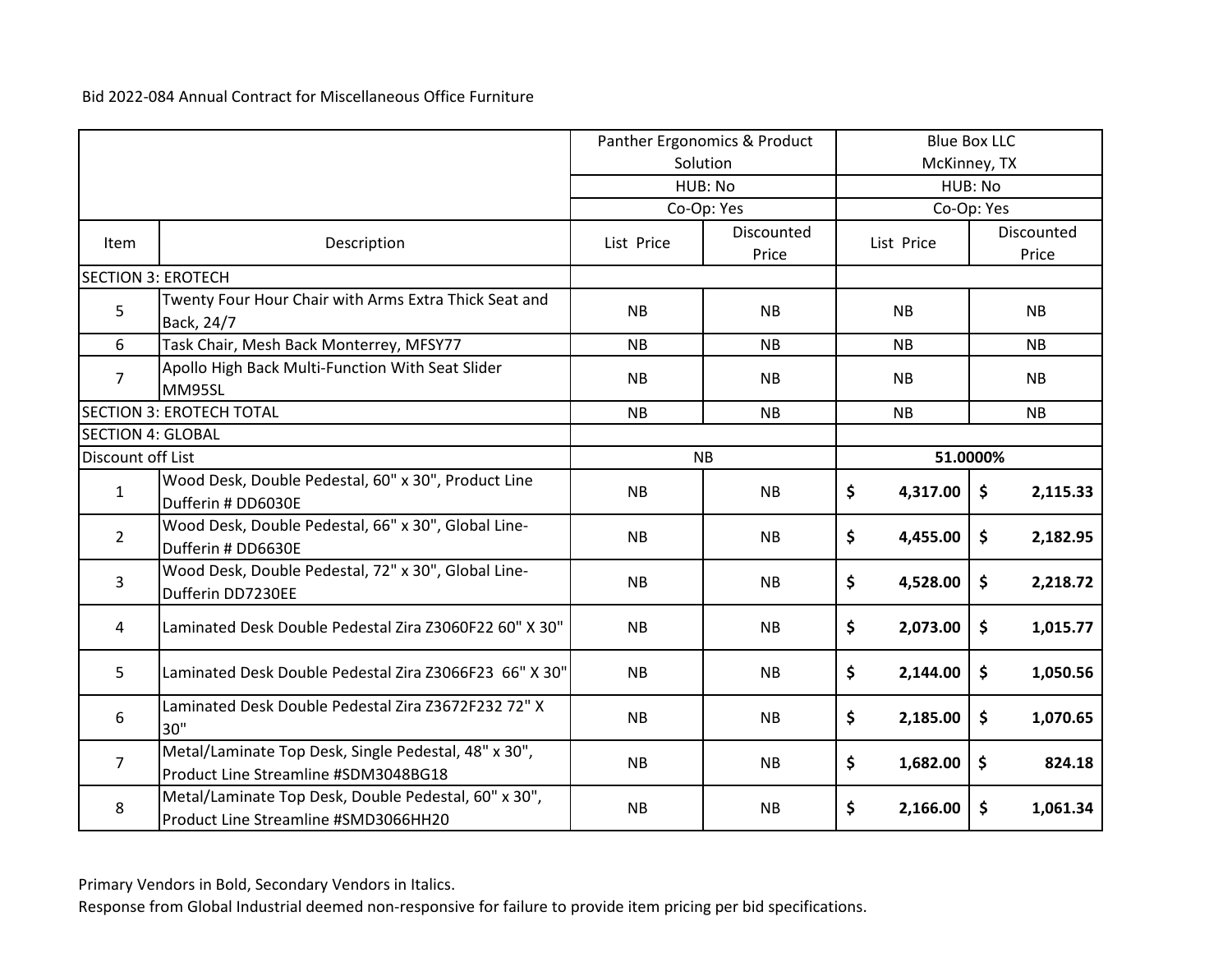|                           |                                                                                              |            | Hertz Furniture Systems LLC |             |                     |  |
|---------------------------|----------------------------------------------------------------------------------------------|------------|-----------------------------|-------------|---------------------|--|
|                           |                                                                                              | Ramsey, NJ |                             |             |                     |  |
|                           |                                                                                              |            |                             | HUB: No     |                     |  |
|                           |                                                                                              |            | Co-Op: Yes                  |             |                     |  |
| Item                      | Description                                                                                  |            | List Price                  |             | Discounted<br>Price |  |
| <b>SECTION 3: EROTECH</b> |                                                                                              |            |                             |             |                     |  |
| 5                         | Twenty Four Hour Chair with Arms Extra Thick Seat and<br>Back, 24/7                          | \$         | 822.00                      | \$          | 375.98              |  |
| 6                         | Task Chair, Mesh Back Monterrey, MFSY77                                                      | \$         | 1,058.00                    | \$          | 483.93              |  |
| $\overline{7}$            | Apollo High Back Multi-Function With Seat Slider<br><b>MM95SL</b>                            | \$         | 708.00                      | \$          | 323.84              |  |
|                           | <b>SECTION 3: EROTECH TOTAL</b>                                                              |            | S                           | $\varsigma$ | 3,888.81            |  |
| <b>SECTION 4: GLOBAL</b>  |                                                                                              |            |                             |             |                     |  |
| Discount off List         |                                                                                              |            | 44.7000%                    |             |                     |  |
| $\mathbf{1}$              | Wood Desk, Double Pedestal, 60" x 30", Product Line<br>Dufferin # DD6030E                    | \$         | 3,597.00                    | \$          | 1,989.14            |  |
| $\overline{2}$            | Wood Desk, Double Pedestal, 66" x 30", Global Line-<br>Dufferin # DD6630E                    | \$         | 3,597.00                    | $\zeta$     | 1,989.14            |  |
| 3                         | Wood Desk, Double Pedestal, 72" x 30", Global Line-<br>Dufferin DD7230EE                     | \$         | 3,772.00                    | \$          | 2,085.92            |  |
| 4                         | Laminated Desk Double Pedestal Zira Z3060F22 60" X 30"                                       | \$         | 2,073.00                    | \$          | 1,146.37            |  |
| 5                         | Laminated Desk Double Pedestal Zira Z3066F23 66" X 30"                                       | $\zeta$    | 2,144.00                    | $\zeta$     | 1,185.63            |  |
| 6                         | Laminated Desk Double Pedestal Zira Z3672F232 72" X<br>30"                                   | \$         | 2,185.00                    | \$          | 1,208.31            |  |
| $\overline{7}$            | Metal/Laminate Top Desk, Single Pedestal, 48" x 30",<br>Product Line Streamline #SDM3048BG18 | \$         | 1,682.00                    | \$          | 930.15              |  |
| 8                         | Metal/Laminate Top Desk, Double Pedestal, 60" x 30",<br>Product Line Streamline #SMD3066HH20 | \$         | 2,166.00                    | \$          | 1,197.80            |  |

Primary Vendors in Bold, Secondary Vendors in Italics.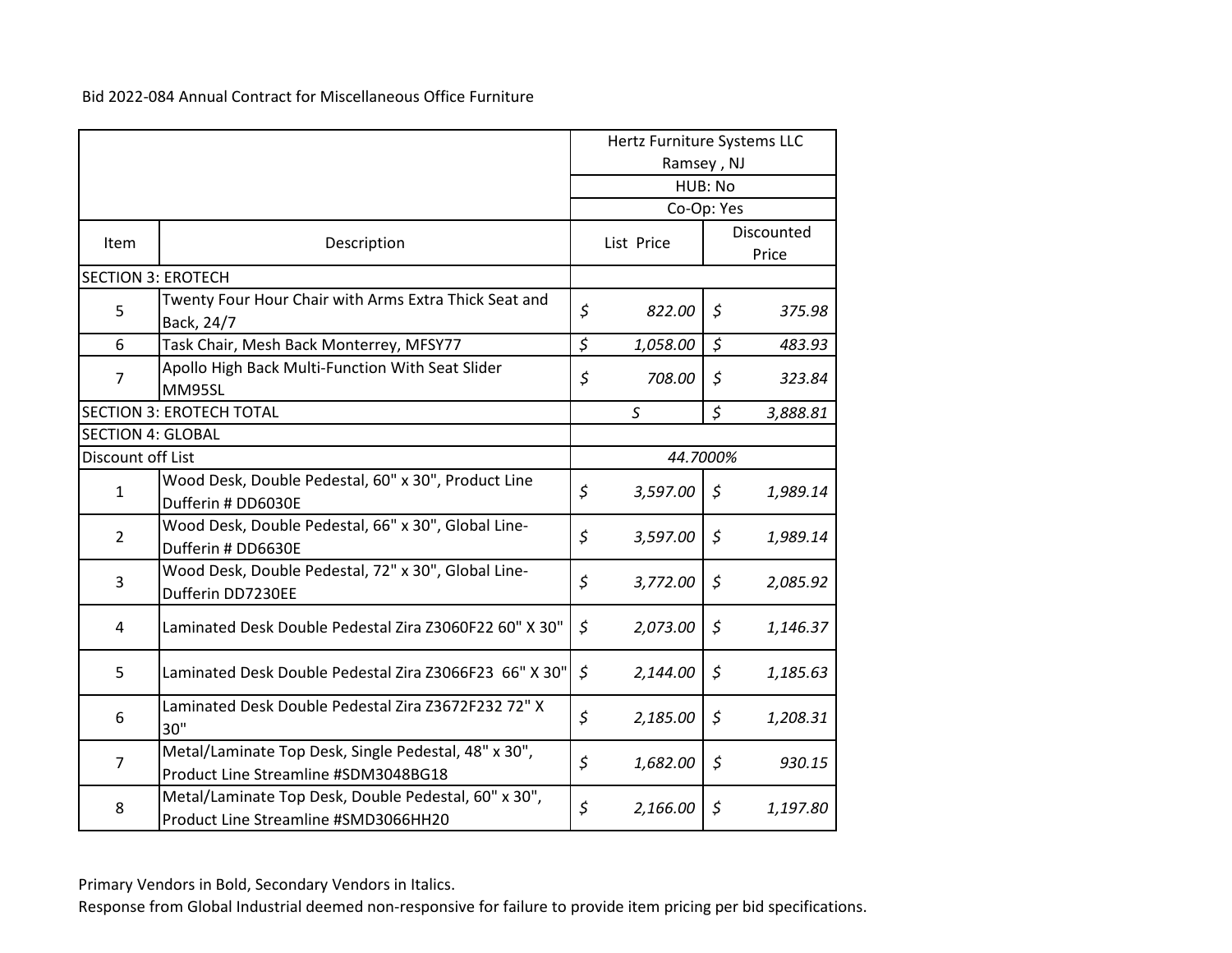|                          |                                                                                              | TX Interior Resources, LLC |                               | Plano Office Supply |                     |  |
|--------------------------|----------------------------------------------------------------------------------------------|----------------------------|-------------------------------|---------------------|---------------------|--|
|                          |                                                                                              |                            | <b>DBA Interior Resources</b> | Plano, TX           |                     |  |
|                          |                                                                                              |                            | HUB: No                       |                     | HUB: No             |  |
|                          |                                                                                              |                            | Co-Op: Yes                    |                     | Coop-Yes            |  |
| Item                     | Description                                                                                  | List Price                 | Discounted<br>Price           | List Price          | Discounted<br>Price |  |
| <b>SECTION 4: GLOBAL</b> |                                                                                              |                            |                               |                     |                     |  |
| 9                        | Metal/Laminate Top Desk, Double Pedestal, 66" x 30",<br>Product Line Streamline #SMD3066HH20 | <b>NB</b>                  | <b>NB</b>                     | <b>NB</b>           | <b>NB</b>           |  |
| 10                       | Wood Bookcase, 2 Shelf, 36"W x 13"D x 29-1/2"H,<br>Product Line Dufferin #DB23615            | <b>NB</b>                  | <b>NB</b>                     | <b>NB</b>           | <b>NB</b>           |  |
| 11                       | Wood Bookcase, 3 Shelf, 36"W x 13"D x 43-1/2"H,<br>Product Line Dufferin #DB43615            | <b>NB</b>                  | <b>NB</b>                     | <b>NB</b>           | <b>NB</b>           |  |
| 12                       | Wood Bookcase, 4 Shelf, 36"W x 13"D x 57"H, Product<br>Line Dufferin #DB43615                | <b>NB</b>                  | <b>NB</b>                     | <b>NB</b>           | <b>NB</b>           |  |
| 13                       | Wood Bookcase, 5 Shelf, 36"W x 13"D x 71"H, Product<br>Line Dufferin #DB63615                | <b>NB</b>                  | <b>NB</b>                     | <b>NB</b>           | <b>NB</b>           |  |
| 14                       | Laminate Bookcase Zira ZHBC48 (3 Shelves)                                                    | <b>NB</b>                  | <b>NB</b>                     | <b>NB</b>           | <b>NB</b>           |  |
| 15                       | Laminate Bookcase Zira ZHBC65 (4 Shelves)                                                    | <b>NB</b>                  | <b>NB</b>                     | <b>NB</b>           | <b>NB</b>           |  |
| 16                       | Laminate Bookcase Zira ZHBC72 (5 Shelves)                                                    | <b>NB</b>                  | <b>NB</b>                     | <b>NB</b>           | <b>NB</b>           |  |
| 17                       | Metal Bookcase, 2 Shelf, 36"W x 13"D x 29-1/2"H, Global<br>Line- No. 91SBC2-36               | <b>NB</b>                  | <b>NB</b>                     | <b>NB</b>           | <b>NB</b>           |  |
| 18                       | Metal Bookcase, 3 Shelf, 36"W x 13"D x 43-1/2"H, Global<br>Line-No. 91SBC3-36                | <b>NB</b>                  | <b>NB</b>                     | <b>NB</b>           | <b>NB</b>           |  |
| 19                       | Metal Bookcase, 4 Shelf, 36"W x 13"D x 57"H, Global Line-<br>No. 91SBC4-36                   | <b>NB</b>                  | <b>NB</b>                     | <b>NB</b>           | <b>NB</b>           |  |
| 20                       | Metal Bookcase, 5 Shelf, 36"W x 13"D x 71"H, Global Line-<br>No. 91SBC5-36                   | <b>NB</b>                  | <b>NB</b>                     | <b>NB</b>           | <b>NB</b>           |  |
| 21                       | Lateral File, 2 Drawer, with Lock, Recessed Pulls 36"W x<br>19"D x 28"H, 9336P-5F1H          | <b>NB</b>                  | <b>NB</b>                     | <b>NB</b>           | <b>NB</b>           |  |

Primary Vendors in Bold, Secondary Vendors in Italics.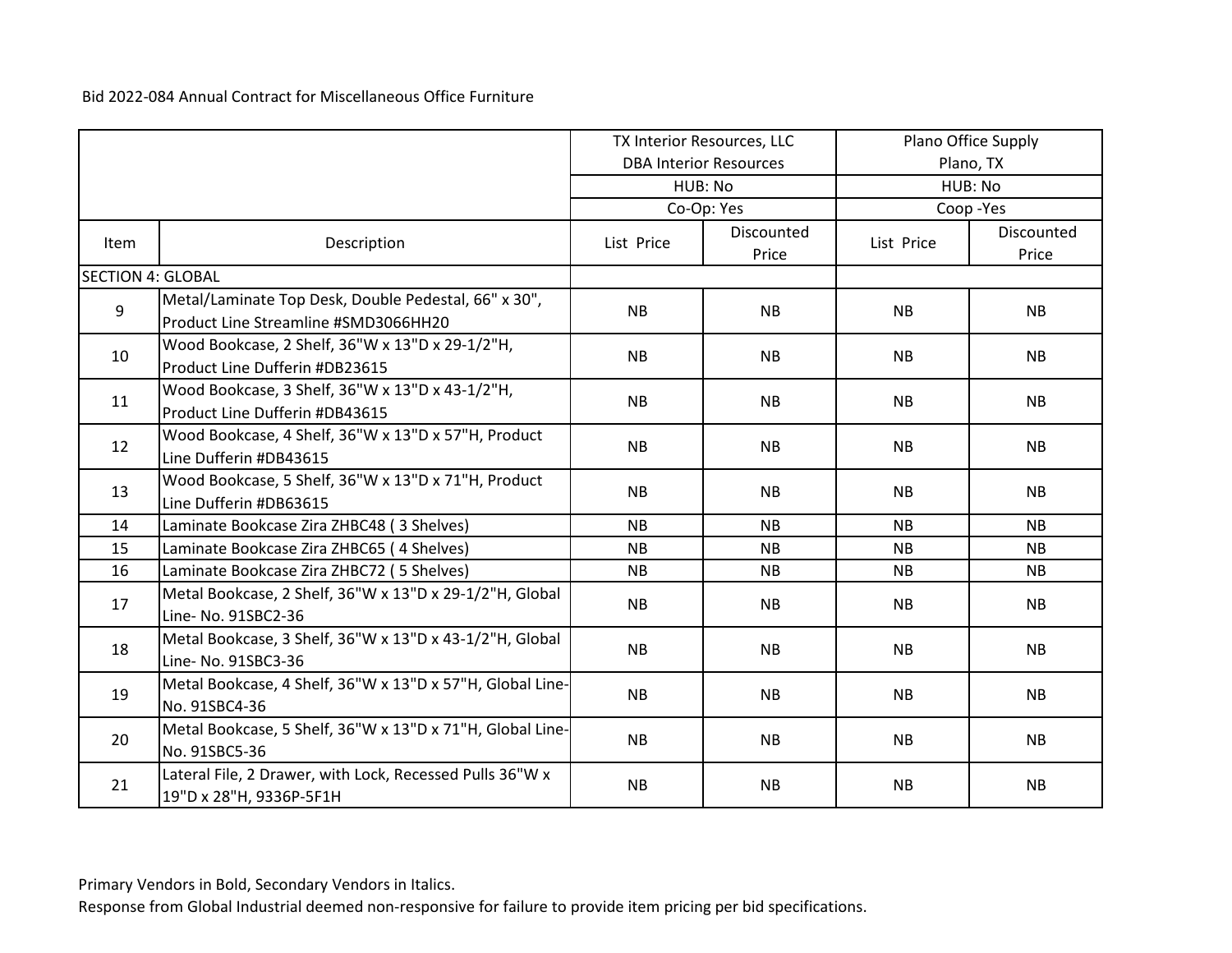|                          |                                                                                              | <b>Texas Furniture Source Inc</b><br>Farmers Branch, TX |                         | <b>Just Ergonomics LLC</b><br>McKinney, TX |            |  |
|--------------------------|----------------------------------------------------------------------------------------------|---------------------------------------------------------|-------------------------|--------------------------------------------|------------|--|
|                          |                                                                                              |                                                         | HUB: Yes                |                                            | HUB: No    |  |
|                          |                                                                                              |                                                         | Co-Op: Yes              |                                            | Co-Op: Yes |  |
|                          |                                                                                              |                                                         |                         |                                            | Discounted |  |
| Item                     | Description                                                                                  | List Price                                              | <b>Discounted Price</b> | List Price                                 | Price      |  |
| <b>SECTION 4: GLOBAL</b> |                                                                                              |                                                         |                         |                                            |            |  |
| 9                        | Metal/Laminate Top Desk, Double Pedestal, 66" x 30",<br>Product Line Streamline #SMD3066HH20 | <b>NB</b>                                               | <b>NB</b>               | <b>NB</b>                                  | <b>NB</b>  |  |
| 10                       | Wood Bookcase, 2 Shelf, 36"W x 13"D x 29-1/2"H,<br>Product Line Dufferin #DB23615            | <b>NB</b>                                               | <b>NB</b>               | NB.                                        | <b>NB</b>  |  |
| 11                       | Wood Bookcase, 3 Shelf, 36"W x 13"D x 43-1/2"H,<br>Product Line Dufferin #DB43615            | <b>NB</b>                                               | <b>NB</b>               | <b>NB</b>                                  | <b>NB</b>  |  |
| 12                       | Wood Bookcase, 4 Shelf, 36"W x 13"D x 57"H, Product<br>Line Dufferin #DB43615                | <b>NB</b>                                               | <b>NB</b>               | <b>NB</b>                                  | <b>NB</b>  |  |
| 13                       | Wood Bookcase, 5 Shelf, 36"W x 13"D x 71"H, Product<br>Line Dufferin #DB63615                | <b>NB</b>                                               | <b>NB</b>               | <b>NB</b>                                  | <b>NB</b>  |  |
| 14                       | Laminate Bookcase Zira ZHBC48 (3 Shelves)                                                    | <b>NB</b>                                               | <b>NB</b>               | <b>NB</b>                                  | <b>NB</b>  |  |
| 15                       | Laminate Bookcase Zira ZHBC65 (4 Shelves)                                                    | <b>NB</b>                                               | <b>NB</b>               | <b>NB</b>                                  | <b>NB</b>  |  |
| 16                       | Laminate Bookcase Zira ZHBC72 (5 Shelves)                                                    | <b>NB</b>                                               | <b>NB</b>               | <b>NB</b>                                  | <b>NB</b>  |  |
| 17                       | Metal Bookcase, 2 Shelf, 36"W x 13"D x 29-1/2"H, Global<br>Line- No. 91SBC2-36               | <b>NB</b>                                               | <b>NB</b>               | <b>NB</b>                                  | <b>NB</b>  |  |
| 18                       | Metal Bookcase, 3 Shelf, 36"W x 13"D x 43-1/2"H, Global<br>Line- No. 91SBC3-36               | <b>NB</b>                                               | <b>NB</b>               | <b>NB</b>                                  | <b>NB</b>  |  |
| 19                       | Metal Bookcase, 4 Shelf, 36"W x 13"D x 57"H, Global Line-<br>No. 91SBC4-36                   | <b>NB</b>                                               | <b>NB</b>               | <b>NB</b>                                  | <b>NB</b>  |  |
| 20                       | Metal Bookcase, 5 Shelf, 36"W x 13"D x 71"H, Global Line-<br>No. 91SBC5-36                   | <b>NB</b>                                               | <b>NB</b>               | <b>NB</b>                                  | <b>NB</b>  |  |
| 21                       | Lateral File, 2 Drawer, with Lock, Recessed Pulls 36"W x<br>19"D x 28"H, 9336P-5F1H          | <b>NB</b>                                               | <b>NB</b>               | <b>NB</b>                                  | <b>NB</b>  |  |

Primary Vendors in Bold, Secondary Vendors in Italics.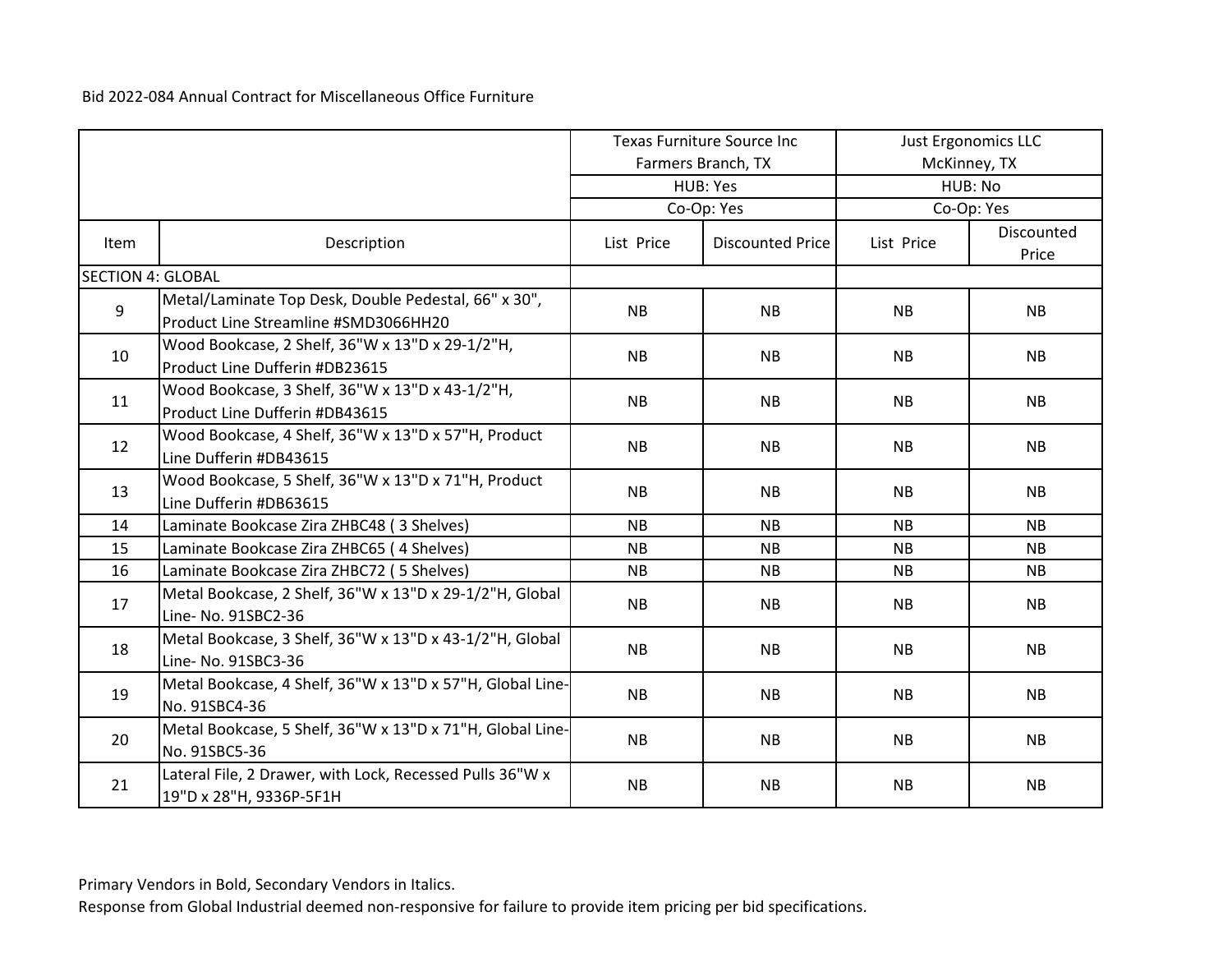|                          |                                                                                              | Panther Ergonomics & Product<br>Solution |                     | <b>Blue Box LLC</b><br>McKinney, TX |            |    |          |  |  |  |                     |
|--------------------------|----------------------------------------------------------------------------------------------|------------------------------------------|---------------------|-------------------------------------|------------|----|----------|--|--|--|---------------------|
|                          |                                                                                              |                                          | HUB: No             | HUB: No                             |            |    |          |  |  |  |                     |
|                          |                                                                                              |                                          | Co-Op: Yes          | Co-Op: Yes                          |            |    |          |  |  |  |                     |
| Item                     | Description                                                                                  | List Price                               | Discounted<br>Price |                                     | List Price |    |          |  |  |  | Discounted<br>Price |
| <b>SECTION 4: GLOBAL</b> |                                                                                              |                                          |                     |                                     |            |    |          |  |  |  |                     |
| 9                        | Metal/Laminate Top Desk, Double Pedestal, 66" x 30",<br>Product Line Streamline #SMD3066HH20 | <b>NB</b>                                | <b>NB</b>           | \$                                  | 2,346.00   | \$ | 1,149.54 |  |  |  |                     |
| 10                       | Wood Bookcase, 2 Shelf, 36"W x 13"D x 29-1/2"H,<br>Product Line Dufferin #DB23615            | <b>NB</b>                                | <b>NB</b>           | \$                                  | 1,301.00   | \$ | 637.49   |  |  |  |                     |
| 11                       | Wood Bookcase, 3 Shelf, 36"W x 13"D x 43-1/2"H,<br>Product Line Dufferin #DB43615            | <b>NB</b>                                | <b>NB</b>           | \$                                  | 1,624.00   | \$ | 795.76   |  |  |  |                     |
| 12                       | Wood Bookcase, 4 Shelf, 36"W x 13"D x 57"H, Product<br>Line Dufferin #DB43615                | <b>NB</b>                                | <b>NB</b>           | \$                                  | 1,972.00   | \$ | 966.28   |  |  |  |                     |
| 13                       | Wood Bookcase, 5 Shelf, 36"W x 13"D x 71"H, Product<br>Line Dufferin #DB63615                | <b>NB</b>                                | <b>NB</b>           | \$                                  | 2,139.00   | \$ | 1,048.11 |  |  |  |                     |
| 14                       | Laminate Bookcase Zira ZHBC48 (3 Shelves)                                                    | NB                                       | <b>NB</b>           | \$                                  | 735.00     | \$ | 360.15   |  |  |  |                     |
| 15                       | Laminate Bookcase Zira ZHBC65 (4 Shelves)                                                    | NB                                       | <b>NB</b>           | \$                                  | 971.00     | \$ | 475.79   |  |  |  |                     |
| 16                       | Laminate Bookcase Zira ZHBC72 (5 Shelves)                                                    | <b>NB</b>                                | <b>NB</b>           | \$                                  | 1,003.00   | \$ | 491.47   |  |  |  |                     |
| 17                       | Metal Bookcase, 2 Shelf, 36"W x 13"D x 29-1/2"H, Global<br>Line- No. 91SBC2-36               | <b>NB</b>                                | <b>NB</b>           | \$                                  | 283.00     | \$ | 138.67   |  |  |  |                     |
| 18                       | Metal Bookcase, 3 Shelf, 36"W x 13"D x 43-1/2"H, Global<br>Line-No. 91SBC3-36                | <b>NB</b>                                | <b>NB</b>           | \$                                  | 319.00     | \$ | 156.31   |  |  |  |                     |
| 19                       | Metal Bookcase, 4 Shelf, 36"W x 13"D x 57"H, Global Line-<br>No. 91SBC4-36                   | <b>NB</b>                                | <b>NB</b>           | \$                                  | 430.00     | \$ | 210.70   |  |  |  |                     |
| 20                       | Metal Bookcase, 5 Shelf, 36"W x 13"D x 71"H, Global Line-<br>No. 91SBC5-36                   | <b>NB</b>                                | <b>NB</b>           | \$                                  | 536.00     | \$ | 262.64   |  |  |  |                     |
| 21                       | Lateral File, 2 Drawer, with Lock, Recessed Pulls 36"W x<br>19"D x 28"H, 9336P-5F1H          | <b>NB</b>                                | <b>NB</b>           | \$                                  | 821.00     | \$ | 402.29   |  |  |  |                     |

Primary Vendors in Bold, Secondary Vendors in Italics.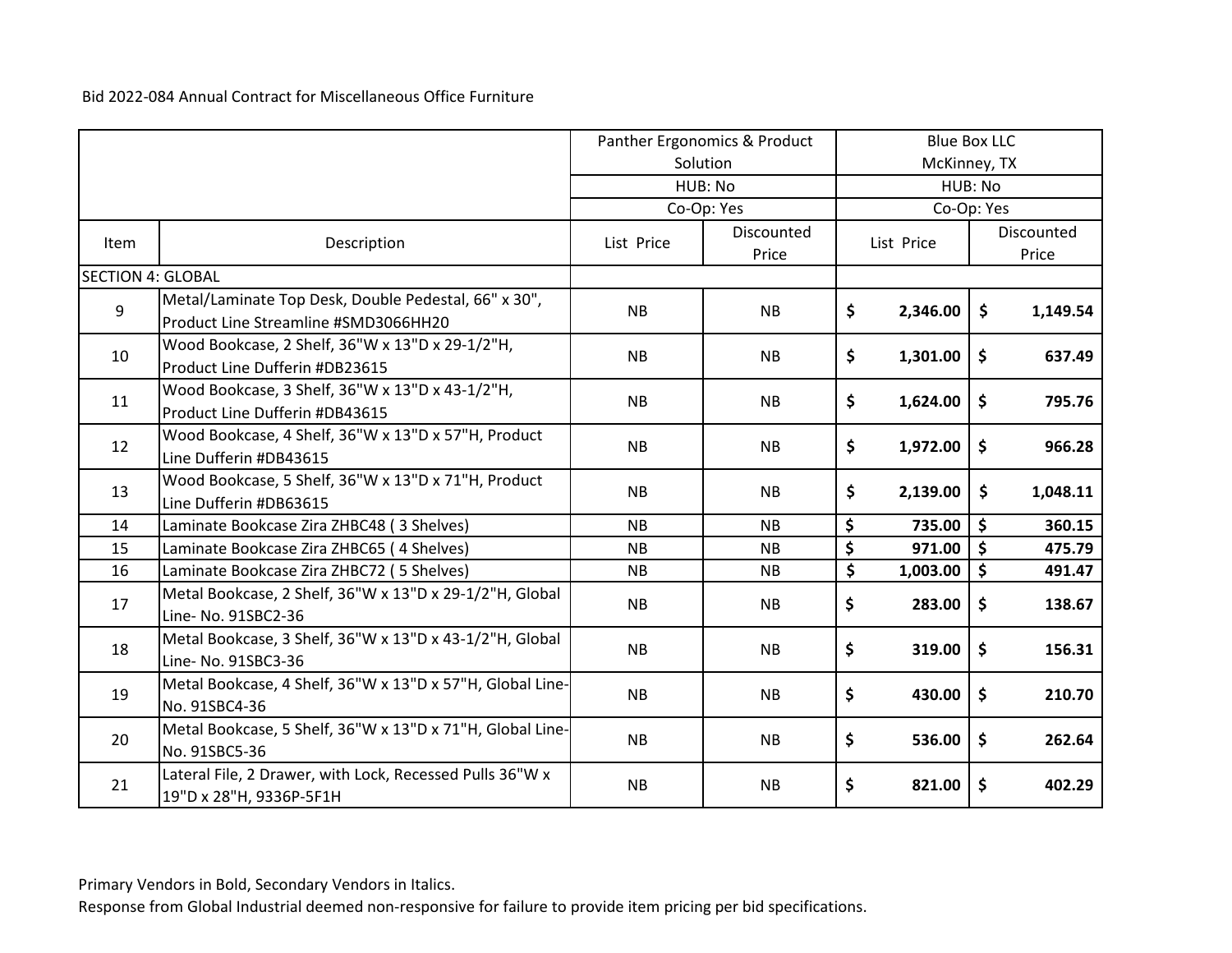| Hertz Furniture Systems LLC<br>Ramsey, NJ |                                                                                              |                          |            |             |                     |
|-------------------------------------------|----------------------------------------------------------------------------------------------|--------------------------|------------|-------------|---------------------|
|                                           |                                                                                              |                          |            | HUB: No     |                     |
|                                           |                                                                                              |                          | Co-Op: Yes |             |                     |
| Item                                      | Description                                                                                  |                          | List Price |             | Discounted<br>Price |
| <b>SECTION 4: GLOBAL</b>                  |                                                                                              |                          |            |             |                     |
| 9                                         | Metal/Laminate Top Desk, Double Pedestal, 66" x 30",<br>Product Line Streamline #SMD3066HH20 | \$                       | 2,346.00   | \$          | 1,297.34            |
| 10                                        | Wood Bookcase, 2 Shelf, 36"W x 13"D x 29-1/2"H,<br>Product Line Dufferin #DB23615            | \$                       | 1,085.00   | \$          | 600.01              |
| 11                                        | Wood Bookcase, 3 Shelf, 36"W x 13"D x 43-1/2"H,<br>Product Line Dufferin #DB43615            | \$                       | 1,355.00   | $\zeta$     | 749.32              |
| 12                                        | Wood Bookcase, 4 Shelf, 36"W x 13"D x 57"H, Product<br>Line Dufferin #DB43615                | \$                       | 1,643.00   | \$          | 908.58              |
| 13                                        | Wood Bookcase, 5 Shelf, 36"W x 13"D x 71"H, Product<br>Line Dufferin #DB63615                | \$                       | 1,782.00   | \$          | 985.45              |
| 14                                        | Laminate Bookcase Zira ZHBC48 (3 Shelves)                                                    | \$                       | 735.00     | $\zeta$     | 406.46              |
| 15                                        | Laminate Bookcase Zira ZHBC65 (4 Shelves)                                                    | \$                       | 971.00     | $\zeta$     | 536.96              |
| 16                                        | Laminate Bookcase Zira ZHBC72 (5 Shelves)                                                    | $\overline{\mathcal{S}}$ | 1,003.00   | $\zeta$     | 554.66              |
| 17                                        | Metal Bookcase, 2 Shelf, 36"W x 13"D x 29-1/2"H, Global<br>Line- No. 91SBC2-36               | \$                       | 283.00     | \$          | 156.50              |
| 18                                        | Metal Bookcase, 3 Shelf, 36"W x 13"D x 43-1/2"H, Global<br>Line- No. 91SBC3-36               | \$                       | 319.00     | $\varsigma$ | 176.41              |
| 19                                        | Metal Bookcase, 4 Shelf, 36"W x 13"D x 57"H, Global Line-<br>No. 91SBC4-36                   | \$                       | 430.00     | \$          | 237.79              |
| 20                                        | Metal Bookcase, 5 Shelf, 36"W x 13"D x 71"H, Global Line-<br>No. 91SBC5-36                   | $\mathsf{S}$             | 536.00     | \$          | 296.41              |
| 21                                        | Lateral File, 2 Drawer, with Lock, Recessed Pulls 36"W x<br>19"D x 28"H, 9336P-5F1H          | \$                       | 821.00     | \$          | 454.01              |

Primary Vendors in Bold, Secondary Vendors in Italics.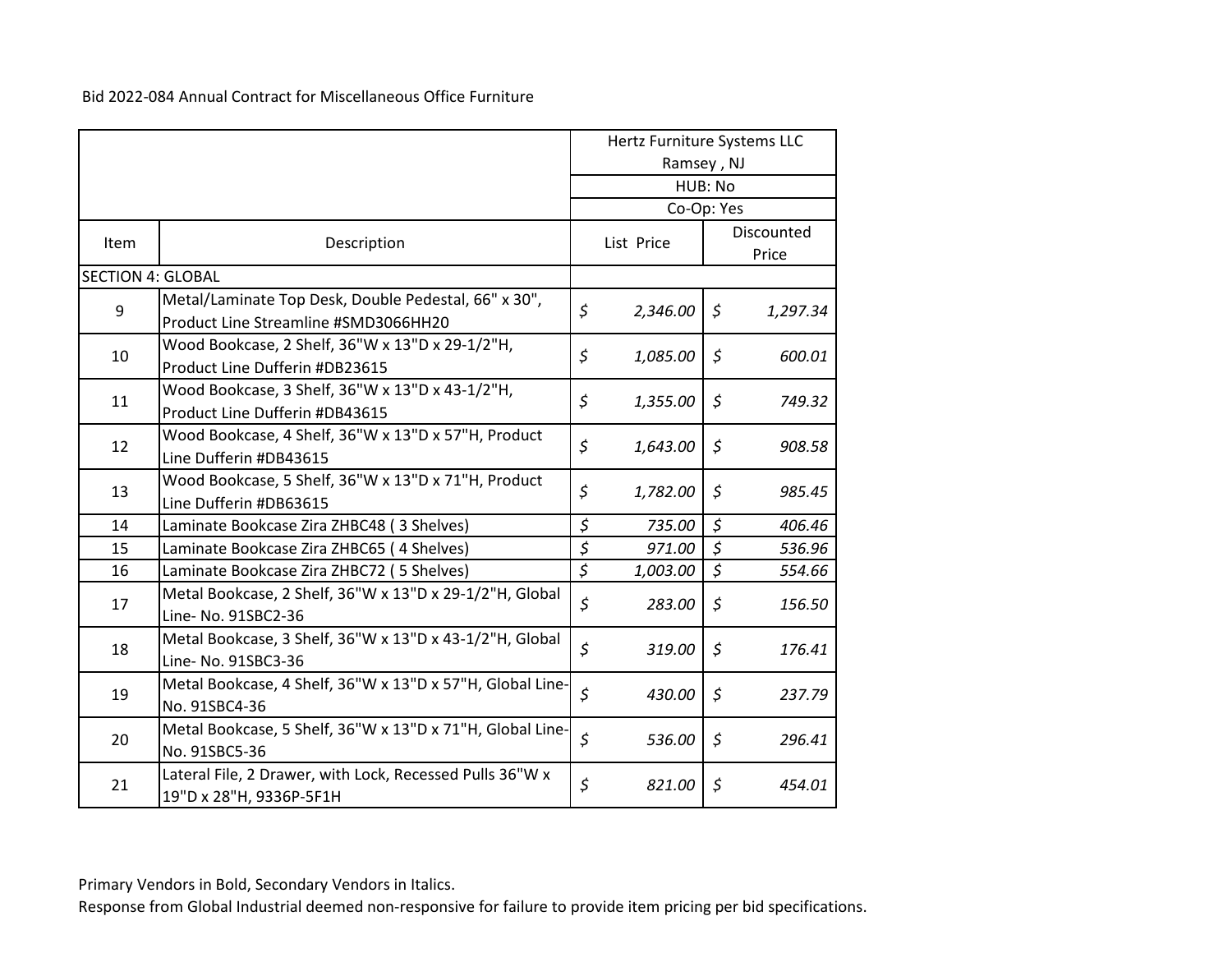|                          |                                                                                                               | TX Interior Resources, LLC |                               | Plano Office Supply |                     |  |
|--------------------------|---------------------------------------------------------------------------------------------------------------|----------------------------|-------------------------------|---------------------|---------------------|--|
|                          |                                                                                                               |                            | <b>DBA Interior Resources</b> |                     | Plano, TX           |  |
|                          |                                                                                                               |                            | HUB: No                       |                     | HUB: No             |  |
|                          |                                                                                                               |                            | Co-Op: Yes                    |                     | Coop-Yes            |  |
| Item                     | Description                                                                                                   | List Price                 | Discounted<br>Price           | List Price          | Discounted<br>Price |  |
| <b>SECTION 4: GLOBAL</b> |                                                                                                               |                            |                               |                     |                     |  |
| 22                       | Lateral File, 4 Drawer, with Lock, Recessed Pulls, 36"W x<br>19"D x 53"H, Global Line- No. Global #9336P-4F1H | <b>NB</b>                  | <b>NB</b>                     | NB                  | <b>NB</b>           |  |
| 23                       | Lateral File, 5 Drawer, with Lock, Recessed Pulls, 36"W x<br>19"D x 66"H, Global Line- No. 9336P-5F1H         | NB                         | NB                            | <b>NB</b>           | <b>NB</b>           |  |
| 24                       | Vertical File, 2 Drawer, with Lock, Recessed Pulls, Letter<br>15"W x 28"D x 29"H, Global #25-201              | <b>NB</b>                  | <b>NB</b>                     | <b>NB</b>           | <b>NB</b>           |  |
| 25                       | Vertical File, 4 Drawer, with Lock, Recessed Pulls, Letter<br>15"W x 28"D x 29"H, Global #25-401              | <b>NB</b>                  | <b>NB</b>                     | <b>NB</b>           | <b>NB</b>           |  |
| 26                       | Vertical File, 5 Drawer, with Lock, Recessed Pulls, Letter<br>15"W x 28"D x 60"H, Global #25.501              | NB                         | <b>NB</b>                     | <b>NB</b>           | <b>NB</b>           |  |
| 27                       | Vertical File, 2 Drawer, with Lock, Recessed Pulls, Legal<br>18"W x 28"D x 29"H, Global #25-251               | <b>NB</b>                  | <b>NB</b>                     | <b>NB</b>           | <b>NB</b>           |  |
| 28                       | Vertical File, 4 Drawer, with Lock, Recessed Pulls, Legal<br>18"W x 28"D x 52"H, Global #25-451               | <b>NB</b>                  | <b>NB</b>                     | <b>NB</b>           | <b>NB</b>           |  |
| 29                       | Vertical File, 5 Drawer, with Lock, Recessed Pulls, Legal<br>18"W x 28"D x 60"H, Global #25-551               | <b>NB</b>                  | <b>NB</b>                     | <b>NB</b>           | <b>NB</b>           |  |
| 30                       | Racetrack Oval Conference Table Top, Laminate 48" x<br>96", Global #GRC8WTP                                   | NB                         | NB                            | <b>NB</b>           | <b>NB</b>           |  |
| 31                       | Racetrack Oval Conference Table Top, Laminate Global<br>Boardroom Tables 48" x 120" #GRC10WTP                 | <b>NB</b>                  | NB                            | <b>NB</b>           | <b>NB</b>           |  |
| 32                       | Round Conference Table Top, Laminate, 42" Diameter,<br>Global Boardroom Tables #GRBTP42                       | NB                         | <b>NB</b>                     | <b>NB</b>           | <b>NB</b>           |  |
| 33                       | Round Conference Table Top, Laminate, 48" Diameter,<br>Global Boardroom Tables #GRBTP48                       | <b>NB</b>                  | NB                            | NB                  | <b>NB</b>           |  |

Primary Vendors in Bold, Secondary Vendors in Italics.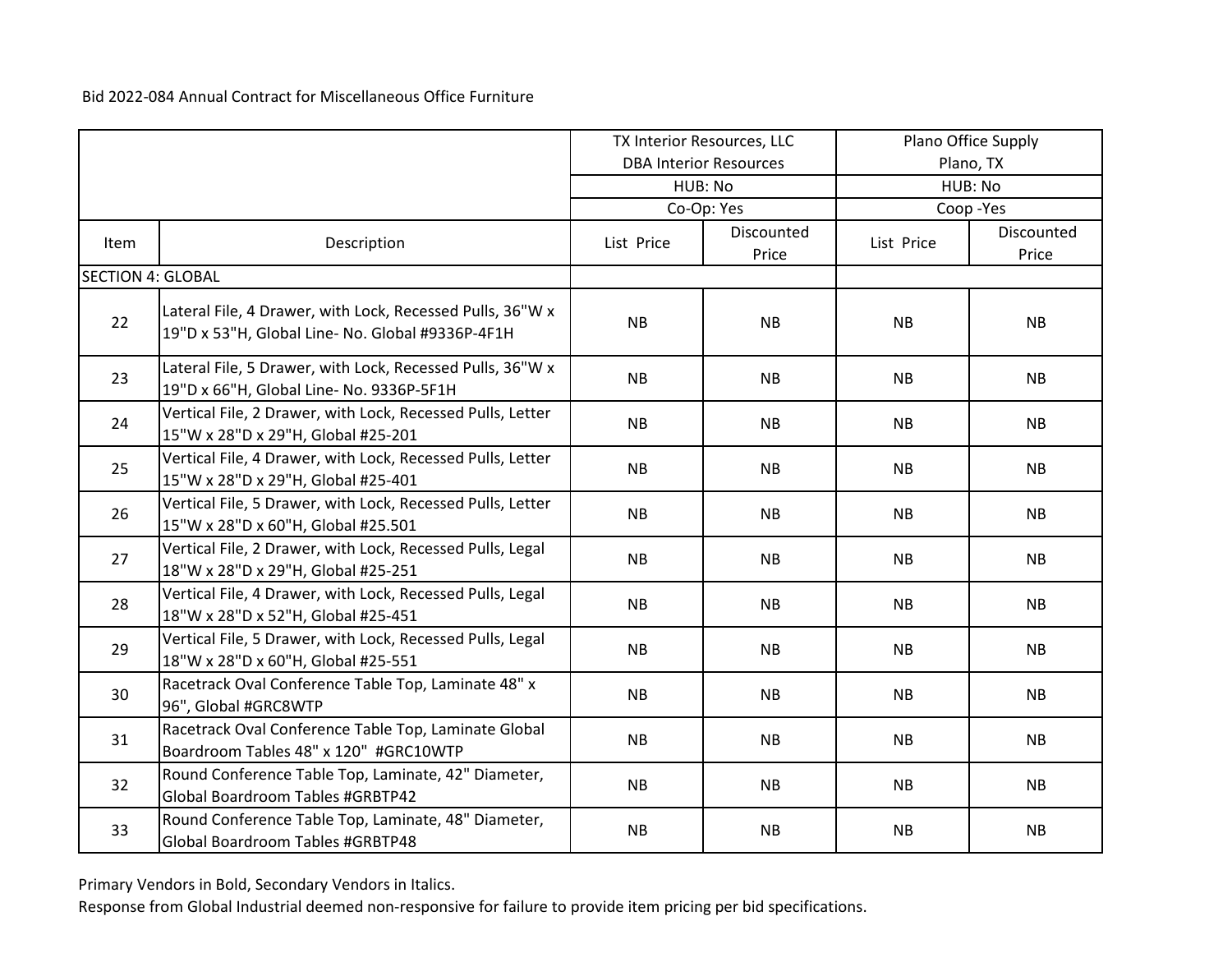|                          |                                                                                                               | Texas Furniture Source Inc |                         | <b>Just Ergonomics LLC</b> |                     |  |
|--------------------------|---------------------------------------------------------------------------------------------------------------|----------------------------|-------------------------|----------------------------|---------------------|--|
|                          |                                                                                                               |                            | Farmers Branch, TX      |                            | McKinney, TX        |  |
|                          |                                                                                                               |                            | HUB: Yes                |                            | HUB: No             |  |
|                          |                                                                                                               |                            | Co-Op: Yes              |                            | Co-Op: Yes          |  |
| Item                     | Description                                                                                                   | List Price                 | <b>Discounted Price</b> | List Price                 | Discounted<br>Price |  |
| <b>SECTION 4: GLOBAL</b> |                                                                                                               |                            |                         |                            |                     |  |
| 22                       | Lateral File, 4 Drawer, with Lock, Recessed Pulls, 36"W x<br>19"D x 53"H, Global Line- No. Global #9336P-4F1H | <b>NB</b>                  | <b>NB</b>               | NB                         | <b>NB</b>           |  |
| 23                       | Lateral File, 5 Drawer, with Lock, Recessed Pulls, 36"W x<br>19"D x 66"H, Global Line- No. 9336P-5F1H         | <b>NB</b>                  | <b>NB</b>               | <b>NB</b>                  | <b>NB</b>           |  |
| 24                       | Vertical File, 2 Drawer, with Lock, Recessed Pulls, Letter<br>15"W x 28"D x 29"H, Global #25-201              | NB                         | <b>NB</b>               | NB                         | NB                  |  |
| 25                       | Vertical File, 4 Drawer, with Lock, Recessed Pulls, Letter<br>15"W x 28"D x 29"H, Global #25-401              | <b>NB</b>                  | NB                      | <b>NB</b>                  | <b>NB</b>           |  |
| 26                       | Vertical File, 5 Drawer, with Lock, Recessed Pulls, Letter<br>15"W x 28"D x 60"H, Global #25.501              | NB                         | <b>NB</b>               | NB                         | NB                  |  |
| 27                       | Vertical File, 2 Drawer, with Lock, Recessed Pulls, Legal<br>18"W x 28"D x 29"H, Global #25-251               | <b>NB</b>                  | <b>NB</b>               | <b>NB</b>                  | NB                  |  |
| 28                       | Vertical File, 4 Drawer, with Lock, Recessed Pulls, Legal<br>18"W x 28"D x 52"H, Global #25-451               | <b>NB</b>                  | <b>NB</b>               | NB                         | <b>NB</b>           |  |
| 29                       | Vertical File, 5 Drawer, with Lock, Recessed Pulls, Legal<br>18"W x 28"D x 60"H, Global #25-551               | <b>NB</b>                  | <b>NB</b>               | <b>NB</b>                  | <b>NB</b>           |  |
| 30                       | Racetrack Oval Conference Table Top, Laminate 48" x<br>96", Global #GRC8WTP                                   | <b>NB</b>                  | <b>NB</b>               | NB                         | NB                  |  |
| 31                       | Racetrack Oval Conference Table Top, Laminate Global<br>Boardroom Tables 48" x 120" #GRC10WTP                 | <b>NB</b>                  | <b>NB</b>               | NB                         | NB                  |  |
| 32                       | Round Conference Table Top, Laminate, 42" Diameter,<br>Global Boardroom Tables #GRBTP42                       | <b>NB</b>                  | <b>NB</b>               | <b>NB</b>                  | <b>NB</b>           |  |
| 33                       | Round Conference Table Top, Laminate, 48" Diameter,<br>Global Boardroom Tables #GRBTP48                       | <b>NB</b>                  | <b>NB</b>               | NB                         | NB                  |  |

Primary Vendors in Bold, Secondary Vendors in Italics.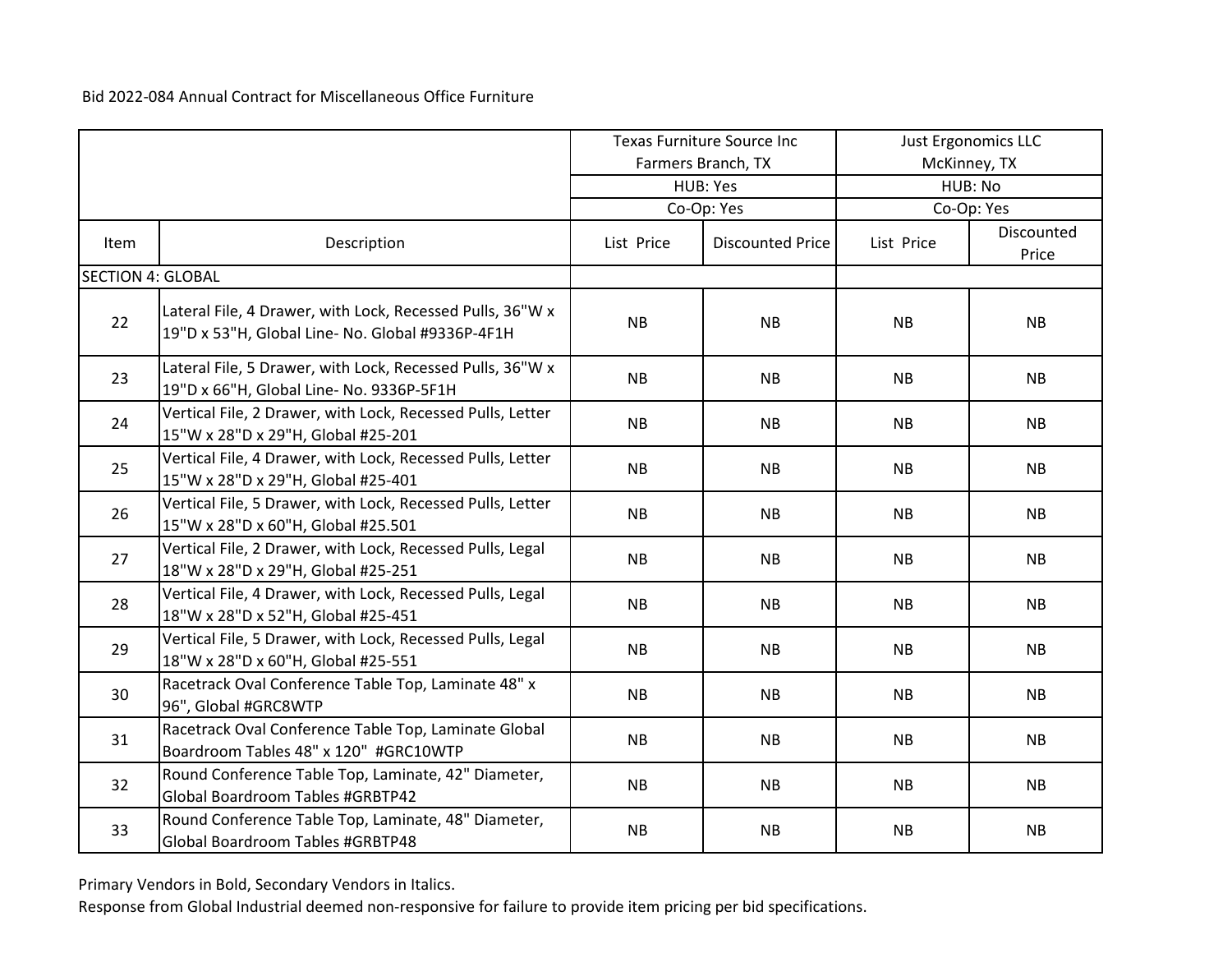|                          |                                                                                                               | Panther Ergonomics & Product |            | <b>Blue Box LLC</b> |            |                     |            |  |            |
|--------------------------|---------------------------------------------------------------------------------------------------------------|------------------------------|------------|---------------------|------------|---------------------|------------|--|------------|
|                          |                                                                                                               |                              | Solution   | McKinney, TX        |            |                     |            |  |            |
|                          |                                                                                                               |                              | HUB: No    | HUB: No             |            |                     |            |  |            |
|                          |                                                                                                               |                              | Co-Op: Yes |                     |            |                     | Co-Op: Yes |  |            |
| Item                     | Description                                                                                                   | List Price                   | Discounted |                     | List Price |                     |            |  | Discounted |
|                          |                                                                                                               |                              | Price      |                     |            |                     | Price      |  |            |
| <b>SECTION 4: GLOBAL</b> |                                                                                                               |                              |            |                     |            |                     |            |  |            |
| 22                       | Lateral File, 4 Drawer, with Lock, Recessed Pulls, 36"W x<br>19"D x 53"H, Global Line- No. Global #9336P-4F1H | <b>NB</b>                    | <b>NB</b>  | \$                  | 1,367.00   | $\ddot{\bm{\zeta}}$ | 669.83     |  |            |
| 23                       | Lateral File, 5 Drawer, with Lock, Recessed Pulls, 36"W x<br>19"D x 66"H, Global Line- No. 9336P-5F1H         | <b>NB</b>                    | <b>NB</b>  | \$                  | 1,722.00   | \$                  | 843.78     |  |            |
| 24                       | Vertical File, 2 Drawer, with Lock, Recessed Pulls, Letter<br>15"W x 28"D x 29"H, Global #25-201              | <b>NB</b>                    | NB         | \$                  | 373.00     | \$                  | 182.77     |  |            |
| 25                       | Vertical File, 4 Drawer, with Lock, Recessed Pulls, Letter<br>15"W x 28"D x 29"H, Global #25-401              | <b>NB</b>                    | NB         | \$                  | 494.00     | \$                  | 242.06     |  |            |
| 26                       | Vertical File, 5 Drawer, with Lock, Recessed Pulls, Letter<br>15"W x 28"D x 60"H, Global #25.501              | <b>NB</b>                    | <b>NB</b>  | \$                  | 718.00     | \$                  | 351.82     |  |            |
| 27                       | Vertical File, 2 Drawer, with Lock, Recessed Pulls, Legal<br>18"W x 28"D x 29"H, Global #25-251               | <b>NB</b>                    | <b>NB</b>  | \$                  | 434.00     | \$                  | 212.66     |  |            |
| 28                       | Vertical File, 4 Drawer, with Lock, Recessed Pulls, Legal<br>18"W x 28"D x 52"H, Global #25-451               | <b>NB</b>                    | NB         | \$                  | 563.00     | \$                  | 275.87     |  |            |
| 29                       | Vertical File, 5 Drawer, with Lock, Recessed Pulls, Legal<br>18"W x 28"D x 60"H, Global #25-551               | NB                           | <b>NB</b>  | \$                  | 739.00     | \$                  | 362.11     |  |            |
| 30                       | Racetrack Oval Conference Table Top, Laminate 48" x<br>96", Global #GRC8WTP                                   | <b>NB</b>                    | <b>NB</b>  | \$                  | 1,274.00   | \$                  | 624.26     |  |            |
| 31                       | Racetrack Oval Conference Table Top, Laminate Global<br>Boardroom Tables 48" x 120" #GRC10WTP                 | <b>NB</b>                    | <b>NB</b>  | \$                  | 1,603.00   | \$                  | 785.47     |  |            |
| 32                       | Round Conference Table Top, Laminate, 42" Diameter,<br>Global Boardroom Tables #GRBTP42                       | NB                           | NB         | \$                  | 438.00     | \$                  | 214.62     |  |            |
| 33                       | Round Conference Table Top, Laminate, 48" Diameter,<br>Global Boardroom Tables #GRBTP48                       | <b>NB</b>                    | <b>NB</b>  | \$                  | 468.00     | \$                  | 229.32     |  |            |

Primary Vendors in Bold, Secondary Vendors in Italics.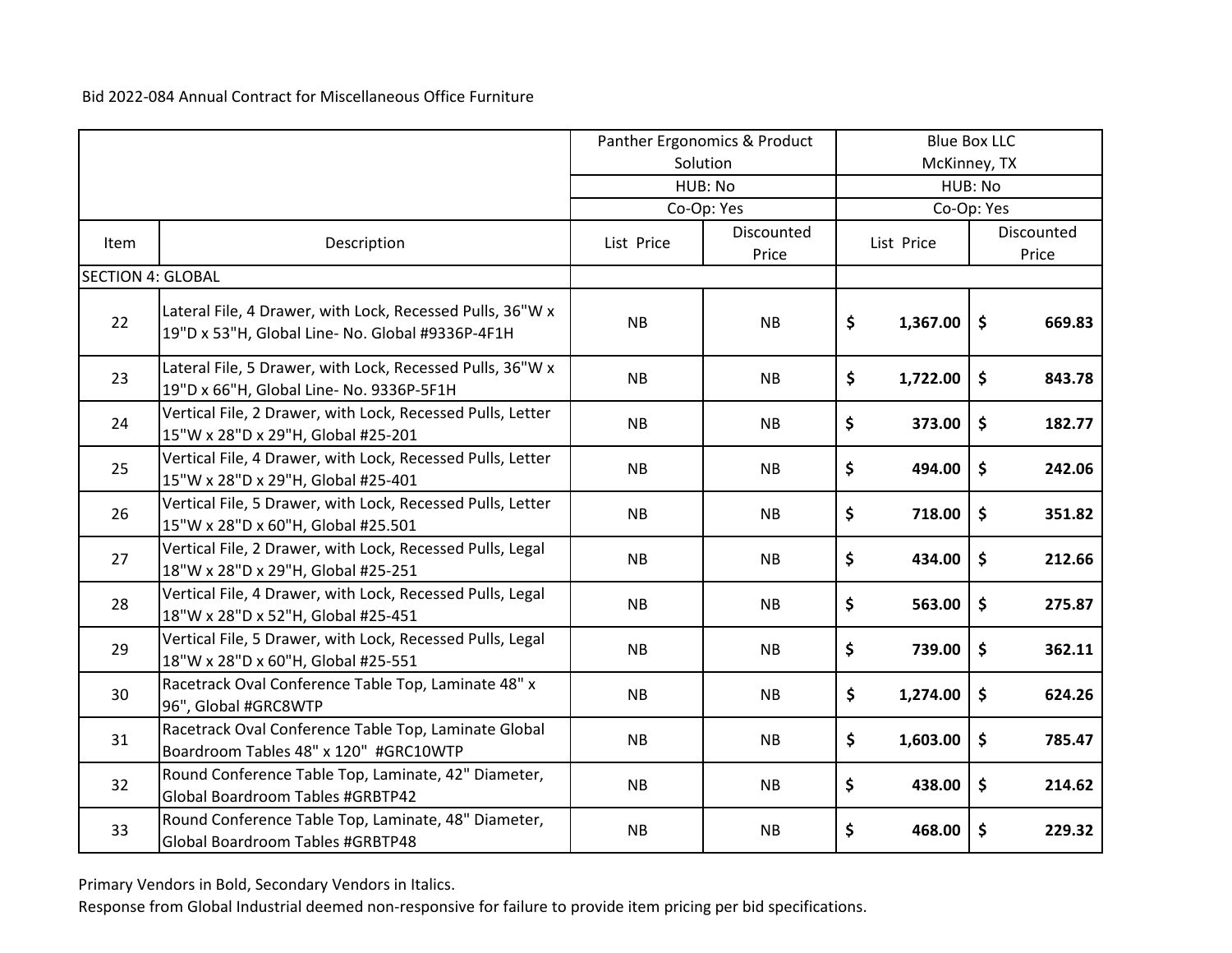|                          |                                                                                                               | Hertz Furniture Systems LLC<br>Ramsey, NJ |          |                      |                     |
|--------------------------|---------------------------------------------------------------------------------------------------------------|-------------------------------------------|----------|----------------------|---------------------|
|                          |                                                                                                               | HUB: No                                   |          |                      |                     |
| Item                     | Description                                                                                                   | Co-Op: Yes<br>List Price                  |          |                      | Discounted<br>Price |
| <b>SECTION 4: GLOBAL</b> |                                                                                                               |                                           |          |                      |                     |
| 22                       | Lateral File, 4 Drawer, with Lock, Recessed Pulls, 36"W x<br>19"D x 53"H, Global Line- No. Global #9336P-4F1H | \$                                        | 1,367.00 | $\zeta$              | 755.95              |
| 23                       | Lateral File, 5 Drawer, with Lock, Recessed Pulls, 36"W x<br>19"D x 66"H, Global Line- No. 9336P-5F1H         | \$                                        | 1,722.00 | $\zeta$              | 952.27              |
| 24                       | Vertical File, 2 Drawer, with Lock, Recessed Pulls, Letter<br>15"W x 28"D x 29"H, Global #25-201              | $\zeta$                                   | 373.00   | \$                   | 206.27              |
| 25                       | Vertical File, 4 Drawer, with Lock, Recessed Pulls, Letter<br>15"W x 28"D x 29"H, Global #25-401              | $\zeta$                                   | 494.00   | \$                   | 273.18              |
| 26                       | Vertical File, 5 Drawer, with Lock, Recessed Pulls, Letter<br>15"W x 28"D x 60"H, Global #25.501              | $\zeta$                                   | 718.00   | $\varsigma$          | 397.05              |
| 27                       | Vertical File, 2 Drawer, with Lock, Recessed Pulls, Legal<br>18"W x 28"D x 29"H, Global #25-251               | \$                                        | 434.00   | \$                   | 240.00              |
| 28                       | Vertical File, 4 Drawer, with Lock, Recessed Pulls, Legal<br>18"W x 28"D x 52"H, Global #25-451               | $\zeta$                                   | 563.00   | $\varsigma$          | 311.34              |
| 29                       | Vertical File, 5 Drawer, with Lock, Recessed Pulls, Legal<br>18"W x 28"D x 60"H, Global #25-551               | $\zeta$                                   | 739.00   | $\boldsymbol{\zeta}$ | 408.67              |
| 30                       | Racetrack Oval Conference Table Top, Laminate 48" x<br>96", Global #GRC8WTP                                   | \$                                        | 1,274.00 | \$                   | 704.52              |
| 31                       | Racetrack Oval Conference Table Top, Laminate Global<br>Boardroom Tables 48" x 120" #GRC10WTP                 | \$                                        | 1,603.00 | $\zeta$              | 886.46              |
| 32                       | Round Conference Table Top, Laminate, 42" Diameter,<br><b>Global Boardroom Tables #GRBTP42</b>                | $\zeta$                                   | 438.00   | \$                   | 242.21              |
| 33                       | Round Conference Table Top, Laminate, 48" Diameter,<br>Global Boardroom Tables #GRBTP48                       | \$                                        | 468.00   | \$                   | 258.80              |

Primary Vendors in Bold, Secondary Vendors in Italics.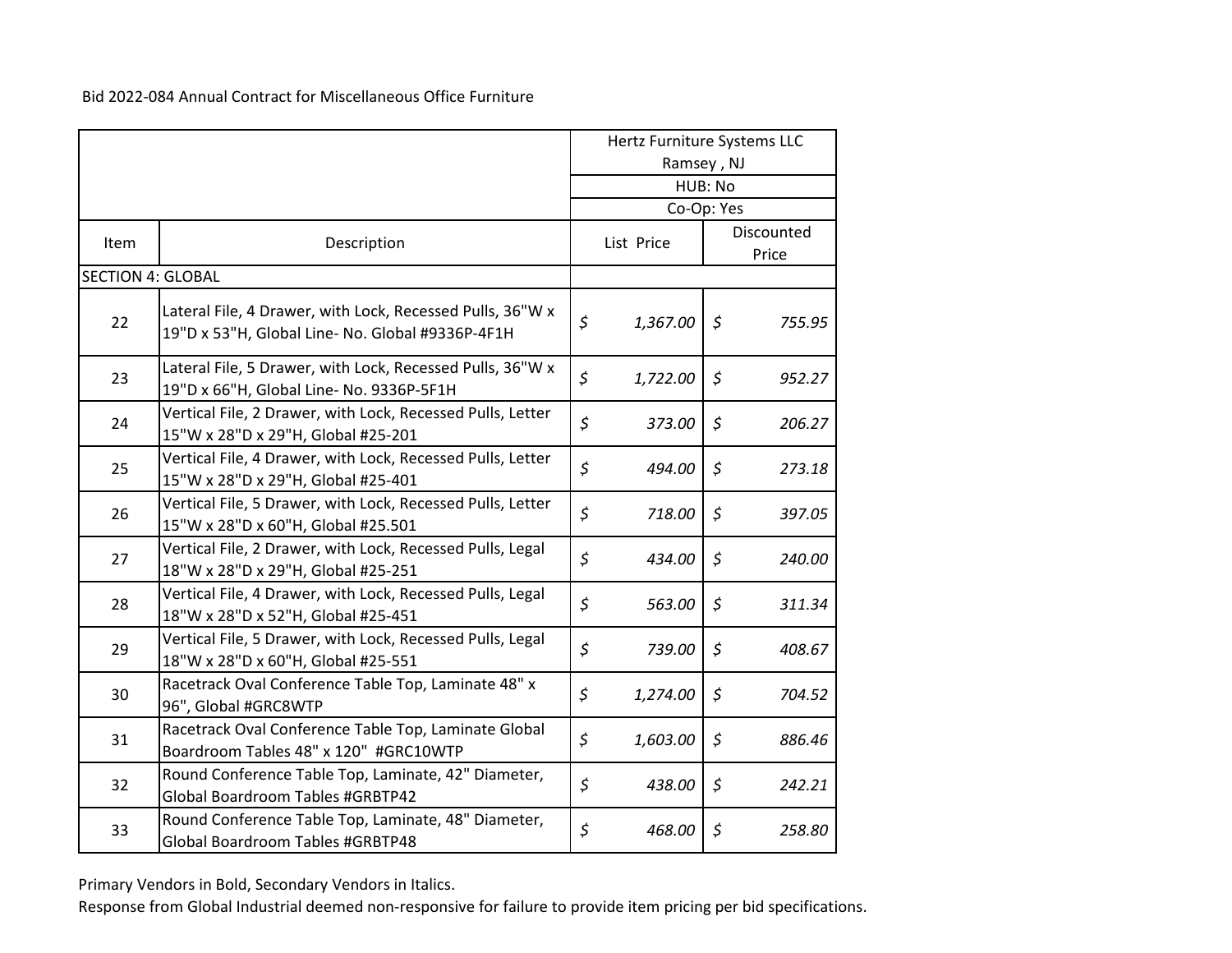|                          |                                                                                                | TX Interior Resources, LLC |                               | Plano Office Supply |                     |  |  |
|--------------------------|------------------------------------------------------------------------------------------------|----------------------------|-------------------------------|---------------------|---------------------|--|--|
|                          |                                                                                                |                            | <b>DBA Interior Resources</b> |                     | Plano, TX           |  |  |
|                          |                                                                                                |                            | HUB: No                       |                     | HUB: No             |  |  |
|                          |                                                                                                |                            | Co-Op: Yes                    |                     | Coop-Yes            |  |  |
| Item                     | Description                                                                                    | List Price                 | Discounted<br>Price           | List Price          | Discounted<br>Price |  |  |
| <b>SECTION 4: GLOBAL</b> |                                                                                                |                            |                               |                     |                     |  |  |
| 34                       | Cylinder Conference Table Drum Base, Laminate, 18" x<br>28", Global Boardroom Table A18Z       | <b>NB</b>                  | <b>NB</b>                     | <b>NB</b>           | <b>NB</b>           |  |  |
| 35                       | Cylinder Conference Table Drum Base, Laminate, 18" x<br>28, Global Boardroom Table A272XB      | <b>NB</b>                  | <b>NB</b>                     | <b>NB</b>           | <b>NB</b>           |  |  |
| 36                       | High Back With Arms- Accord 2670LM-2 Leather                                                   | <b>NB</b>                  | <b>NB</b>                     | <b>NB</b>           | <b>NB</b>           |  |  |
| 37                       | High Back With Arms - Accord 2676L-2 Mesh / Leather<br>seat                                    | <b>NB</b>                  | <b>NB</b>                     | <b>NB</b>           | <b>NB</b>           |  |  |
| 38                       | High Back With Arms Accord 2670-2 FabricVinyl                                                  | <b>NB</b>                  | <b>NB</b>                     | <b>NB</b>           | NB                  |  |  |
| 39                       | High Back Chair, with Arms, Grade II Fabric, Global Accord<br>2670-2                           | NB                         | <b>NB</b>                     | <b>NB</b>           | <b>NB</b>           |  |  |
| 40                       | Mid Back Chair, with Arms, Grade II Fabric, Global Accord<br>2671-4                            | <b>NB</b>                  | <b>NB</b>                     | <b>NB</b>           | <b>NB</b>           |  |  |
| 41                       | High Back With Arms Accord 2671-4 Vinyl                                                        | <b>NB</b>                  | <b>NB</b>                     | <b>NB</b>           | <b>NB</b>           |  |  |
| 42                       | Task Chair, High Back with Adjustable Arms Mesh<br>Back/Fabric, Line Vion #6331-0              | <b>NB</b>                  | <b>NB</b>                     | <b>NB</b>           | <b>NB</b>           |  |  |
| 43                       | Task Chair, High Back with Adjustable Arms Grade 2<br>Fabric, Line Vion #6321-0                | <b>NB</b>                  | <b>NB</b>                     | <b>NB</b>           | <b>NB</b>           |  |  |
| 44                       | Task Chair, Mid Back Adjustable Arms Grade 2 Fabric, Line<br>Graphic #2739                     | <b>NB</b>                  | <b>NB</b>                     | <b>NB</b>           | <b>NB</b>           |  |  |
| 45                       | 24 Hour Task Chair, with Adjustable Arms, Grade II Fabric,<br>Truform TS5451-3                 | <b>NB</b>                  | NB                            | NB                  | <b>NB</b>           |  |  |
| 46                       | Guest Chair, Sled Base, No Side Arms, Vinyl Seat and Back,<br>Product Line Lite #5954          | <b>NB</b>                  | <b>NB</b>                     | <b>NB</b>           | <b>NB</b>           |  |  |
| 47                       | Guest Chair, Leg Base, with Side Arms, Fabric Seat & Back,<br>Grade 4, Product Line Lite #5953 | <b>NB</b>                  | <b>NB</b>                     | <b>NB</b>           | <b>NB</b>           |  |  |

Primary Vendors in Bold, Secondary Vendors in Italics.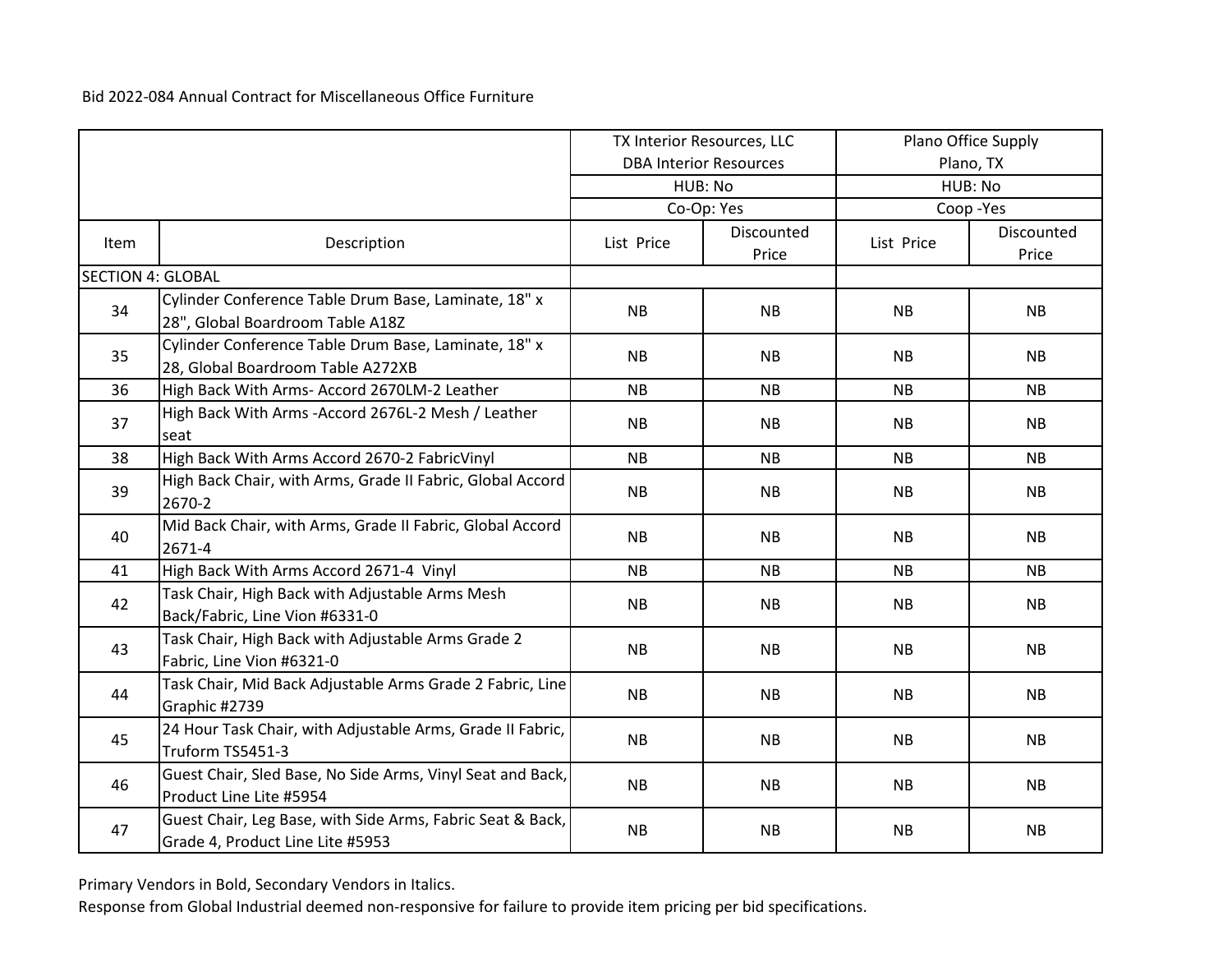|                          |                                                                                                | <b>Texas Furniture Source Inc</b> |                         | <b>Just Ergonomics LLC</b> |                     |  |
|--------------------------|------------------------------------------------------------------------------------------------|-----------------------------------|-------------------------|----------------------------|---------------------|--|
|                          |                                                                                                |                                   | Farmers Branch, TX      |                            | McKinney, TX        |  |
|                          |                                                                                                |                                   | HUB: Yes                |                            | HUB: No             |  |
|                          |                                                                                                |                                   | Co-Op: Yes              |                            | Co-Op: Yes          |  |
| Item                     | Description                                                                                    | List Price                        | <b>Discounted Price</b> | List Price                 | Discounted<br>Price |  |
| <b>SECTION 4: GLOBAL</b> |                                                                                                |                                   |                         |                            |                     |  |
| 34                       | Cylinder Conference Table Drum Base, Laminate, 18" x<br>28", Global Boardroom Table A18Z       | <b>NB</b>                         | <b>NB</b>               | <b>NB</b>                  | <b>NB</b>           |  |
| 35                       | Cylinder Conference Table Drum Base, Laminate, 18" x<br>28, Global Boardroom Table A272XB      | <b>NB</b>                         | <b>NB</b>               | <b>NB</b>                  | <b>NB</b>           |  |
| 36                       | High Back With Arms- Accord 2670LM-2 Leather                                                   | <b>NB</b>                         | <b>NB</b>               | <b>NB</b>                  | <b>NB</b>           |  |
| 37                       | High Back With Arms - Accord 2676L-2 Mesh / Leather<br>seat                                    | <b>NB</b>                         | <b>NB</b>               | <b>NB</b>                  | <b>NB</b>           |  |
| 38                       | High Back With Arms Accord 2670-2 FabricVinyl                                                  | <b>NB</b>                         | <b>NB</b>               | <b>NB</b>                  | <b>NB</b>           |  |
| 39                       | High Back Chair, with Arms, Grade II Fabric, Global Accord<br>2670-2                           | <b>NB</b>                         | <b>NB</b>               | <b>NB</b>                  | <b>NB</b>           |  |
| 40                       | Mid Back Chair, with Arms, Grade II Fabric, Global Accord<br>2671-4                            | <b>NB</b>                         | <b>NB</b>               | <b>NB</b>                  | <b>NB</b>           |  |
| 41                       | High Back With Arms Accord 2671-4 Vinyl                                                        | <b>NB</b>                         | <b>NB</b>               | <b>NB</b>                  | <b>NB</b>           |  |
| 42                       | Task Chair, High Back with Adjustable Arms Mesh<br>Back/Fabric, Line Vion #6331-0              | <b>NB</b>                         | <b>NB</b>               | <b>NB</b>                  | <b>NB</b>           |  |
| 43                       | Task Chair, High Back with Adjustable Arms Grade 2<br>Fabric, Line Vion #6321-0                | <b>NB</b>                         | <b>NB</b>               | <b>NB</b>                  | NB                  |  |
| 44                       | Task Chair, Mid Back Adjustable Arms Grade 2 Fabric, Line<br>Graphic #2739                     | <b>NB</b>                         | <b>NB</b>               | NB                         | NB                  |  |
| 45                       | 24 Hour Task Chair, with Adjustable Arms, Grade II Fabric,<br>Truform TS5451-3                 | <b>NB</b>                         | <b>NB</b>               | NB                         | NB                  |  |
| 46                       | Guest Chair, Sled Base, No Side Arms, Vinyl Seat and Back,<br>Product Line Lite #5954          | <b>NB</b>                         | <b>NB</b>               | <b>NB</b>                  | <b>NB</b>           |  |
| 47                       | Guest Chair, Leg Base, with Side Arms, Fabric Seat & Back,<br>Grade 4, Product Line Lite #5953 | <b>NB</b>                         | <b>NB</b>               | <b>NB</b>                  | NB                  |  |

Primary Vendors in Bold, Secondary Vendors in Italics.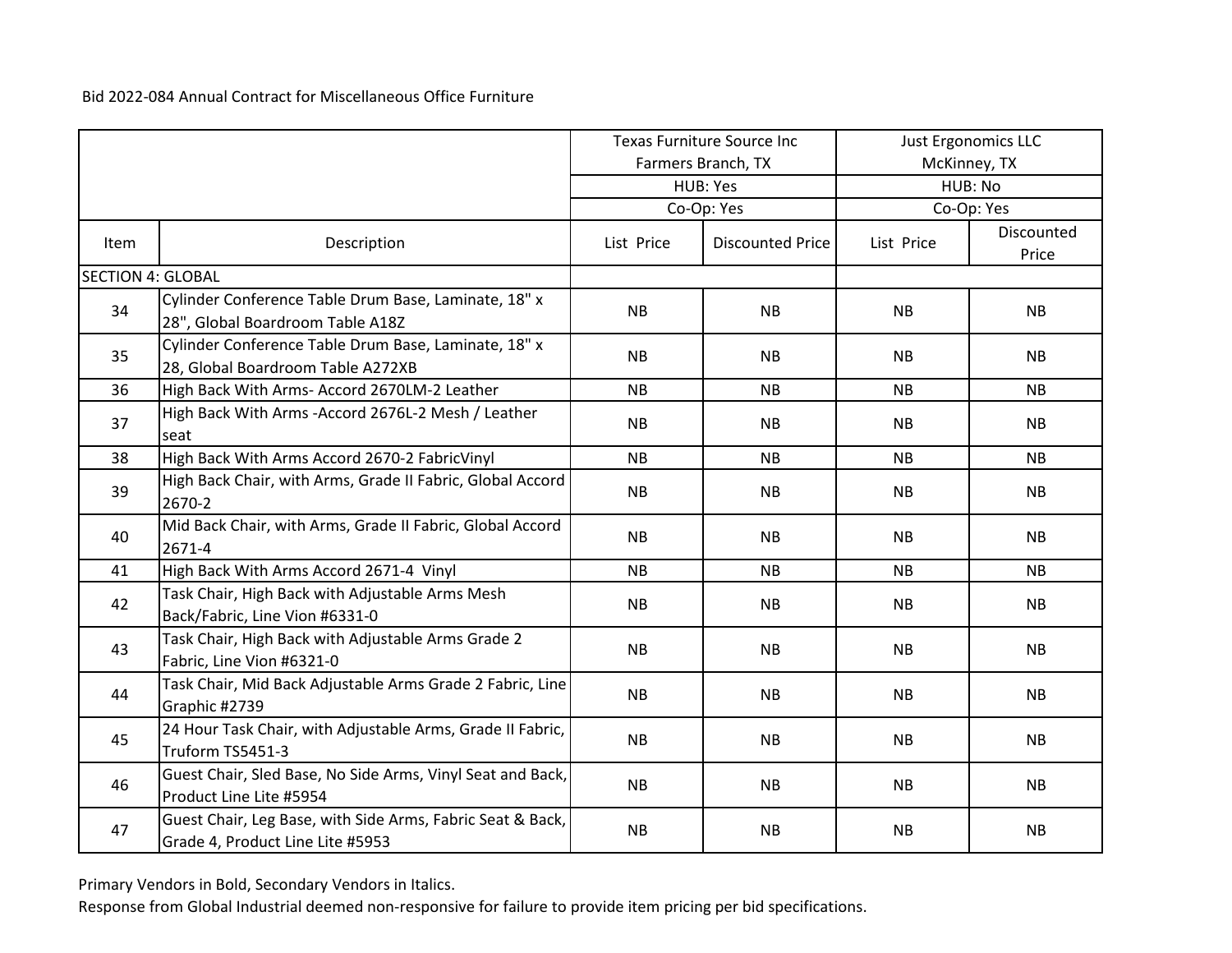|                          |                                                                                                |            | Panther Ergonomics & Product |              |            | <b>Blue Box LLC</b> |                     |
|--------------------------|------------------------------------------------------------------------------------------------|------------|------------------------------|--------------|------------|---------------------|---------------------|
|                          |                                                                                                |            | Solution                     | McKinney, TX |            |                     |                     |
|                          |                                                                                                |            | HUB: No                      | HUB: No      |            |                     |                     |
|                          |                                                                                                |            | Co-Op: Yes                   |              |            | Co-Op: Yes          |                     |
| Item                     | Description                                                                                    | List Price | Discounted<br>Price          |              | List Price |                     | Discounted<br>Price |
| <b>SECTION 4: GLOBAL</b> |                                                                                                |            |                              |              |            |                     |                     |
| 34                       | Cylinder Conference Table Drum Base, Laminate, 18" x<br>28", Global Boardroom Table A18Z       | <b>NB</b>  | <b>NB</b>                    | \$           | 674.00     | \$                  | 330.26              |
| 35                       | Cylinder Conference Table Drum Base, Laminate, 18" x<br>28, Global Boardroom Table A272XB      | <b>NB</b>  | <b>NB</b>                    | \$           | 359.00     | \$                  | 175.91              |
| 36                       | High Back With Arms- Accord 2670LM-2 Leather                                                   | <b>NB</b>  | <b>NB</b>                    | \$           | 1,721.00   | \$                  | 843.29              |
| 37                       | High Back With Arms - Accord 2676L-2 Mesh / Leather<br>seat                                    | <b>NB</b>  | <b>NB</b>                    | \$           | 1,663.00   | \$                  | 814.87              |
| 38                       | High Back With Arms Accord 2670-2 FabricVinyl                                                  | <b>NB</b>  | <b>NB</b>                    | \$           | 1,385.00   | \$                  | 678.65              |
| 39                       | High Back Chair, with Arms, Grade II Fabric, Global Accord<br>2670-2                           | <b>NB</b>  | <b>NB</b>                    | \$           | 1,163.00   | \$                  | 569.87              |
| 40                       | Mid Back Chair, with Arms, Grade II Fabric, Global Accord<br>2671-4                            | <b>NB</b>  | <b>NB</b>                    | \$           | 1,445.00   | \$                  | 708.05              |
| 41                       | High Back With Arms Accord 2671-4 Vinyl                                                        | NB         | NB                           | \$           | 1,163.00   | \$                  | 569.87              |
| 42                       | Task Chair, High Back with Adjustable Arms Mesh<br>Back/Fabric, Line Vion #6331-0              | <b>NB</b>  | <b>NB</b>                    | \$           | 1,028.00   | \$                  | 503.72              |
| 43                       | Task Chair, High Back with Adjustable Arms Grade 2<br>Fabric, Line Vion #6321-0                | <b>NB</b>  | <b>NB</b>                    | \$           | 903.00     | \$                  | 442.47              |
| 44                       | Task Chair, Mid Back Adjustable Arms Grade 2 Fabric, Line<br>Graphic #2739                     | <b>NB</b>  | <b>NB</b>                    | \$           | 823.00     | \$                  | 403.27              |
| 45                       | 24 Hour Task Chair, with Adjustable Arms, Grade II Fabric,<br>Truform TS5451-3                 | <b>NB</b>  | <b>NB</b>                    | \$           | 1,011.00   | \$                  | 495.39              |
| 46                       | Guest Chair, Sled Base, No Side Arms, Vinyl Seat and Back,<br>Product Line Lite #5954          | <b>NB</b>  | <b>NB</b>                    | \$           | 856.00     | \$                  | 419.44              |
| 47                       | Guest Chair, Leg Base, with Side Arms, Fabric Seat & Back,<br>Grade 4, Product Line Lite #5953 | <b>NB</b>  | <b>NB</b>                    | \$           | 756.00     | \$                  | 370.44              |

Primary Vendors in Bold, Secondary Vendors in Italics.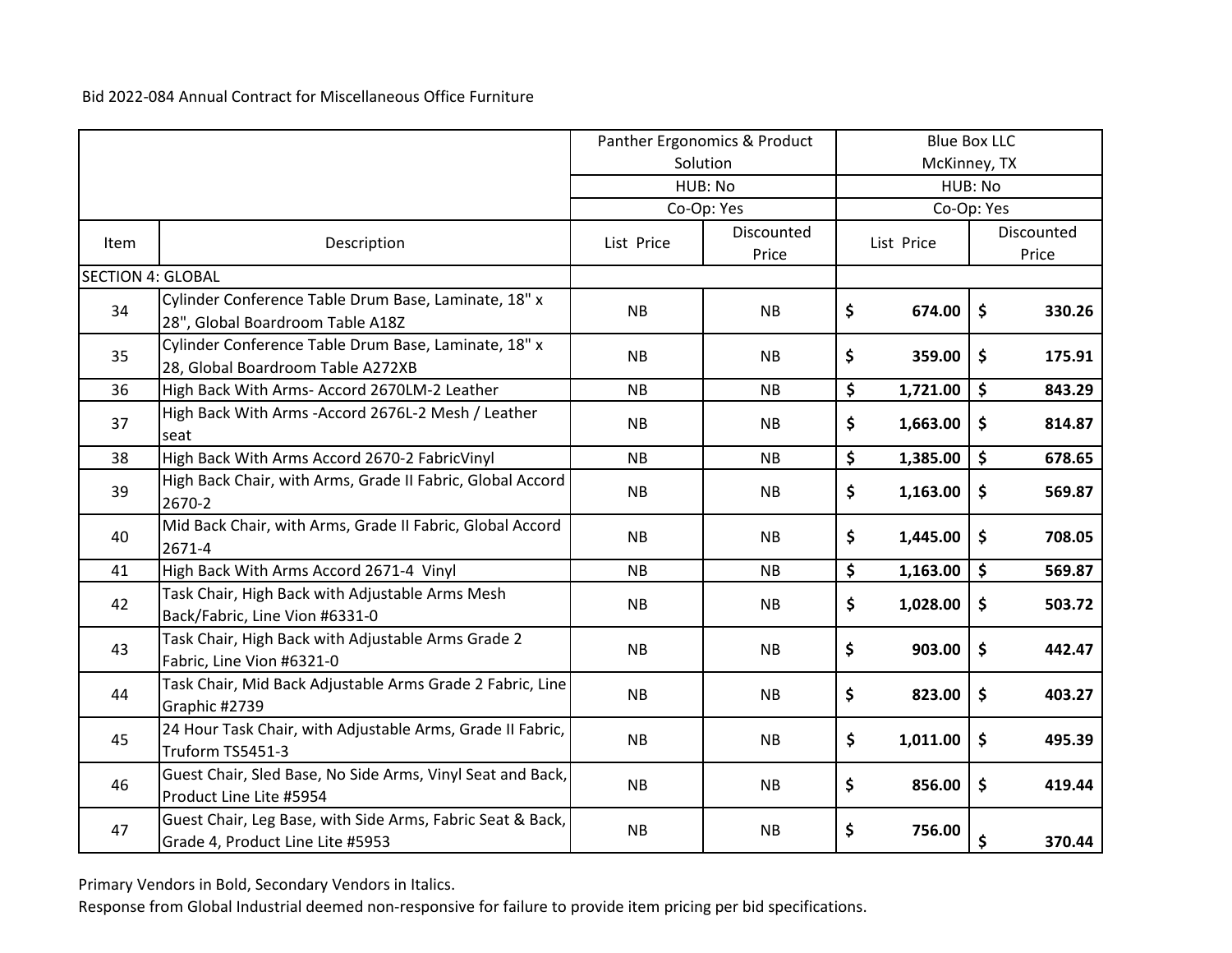|                          |                                                                                                |              | Hertz Furniture Systems LLC |             |        |  |                     |  |
|--------------------------|------------------------------------------------------------------------------------------------|--------------|-----------------------------|-------------|--------|--|---------------------|--|
|                          |                                                                                                |              | Ramsey, NJ                  |             |        |  |                     |  |
|                          |                                                                                                |              |                             | HUB: No     |        |  |                     |  |
|                          |                                                                                                |              |                             | Co-Op: Yes  |        |  |                     |  |
| Item                     | Description                                                                                    |              | List Price                  |             |        |  | Discounted<br>Price |  |
| <b>SECTION 4: GLOBAL</b> |                                                                                                |              |                             |             |        |  |                     |  |
|                          | Cylinder Conference Table Drum Base, Laminate, 18" x                                           |              |                             |             |        |  |                     |  |
| 34                       | 28", Global Boardroom Table A18Z                                                               | $\zeta$      | 1,083.00                    | $\zeta$     | 598.90 |  |                     |  |
|                          | Cylinder Conference Table Drum Base, Laminate, 18" x                                           |              |                             |             |        |  |                     |  |
| 35                       | 28, Global Boardroom Table A272XB                                                              | $\zeta$      | 1,076.00                    | $\varsigma$ | 595.03 |  |                     |  |
| 36                       | High Back With Arms- Accord 2670LM-2 Leather                                                   | \$           | 1,722.00                    | \$          | 952.27 |  |                     |  |
|                          |                                                                                                |              |                             |             |        |  |                     |  |
| 37                       | High Back With Arms - Accord 2676L-2 Mesh / Leather<br>seat                                    | \$           | 1,675.00                    | \$          | 926.28 |  |                     |  |
| 38                       | High Back With Arms Accord 2670-2 FabricVinyl                                                  | \$           | 1,445.00                    | \$          | 799.09 |  |                     |  |
| 39                       | High Back Chair, with Arms, Grade II Fabric, Global Accord<br>2670-2                           | \$           | 1,103.00                    | \$          | 609.96 |  |                     |  |
| 40                       | Mid Back Chair, with Arms, Grade II Fabric, Global Accord<br>2671-4                            | \$           | 1,385.00                    | $\zeta$     | 765.91 |  |                     |  |
| 41                       | High Back With Arms Accord 2671-4 Vinyl                                                        | $\zeta$      | 1,103.00                    | \$          | 609.96 |  |                     |  |
| 42                       | Task Chair, High Back with Adjustable Arms Mesh<br>Back/Fabric, Line Vion #6331-0              | \$           | 987.00                      | $\varsigma$ | 545.81 |  |                     |  |
| 43                       | Task Chair, High Back with Adjustable Arms Grade 2<br>Fabric, Line Vion #6321-0                | \$           | 903.00                      | $\zeta$     | 499.36 |  |                     |  |
| 44                       | Task Chair, Mid Back Adjustable Arms Grade 2 Fabric, Line<br>Graphic #2739                     | $\zeta$      | 824.00                      | \$          | 455.67 |  |                     |  |
| 45                       | 24 Hour Task Chair, with Adjustable Arms, Grade II Fabric,<br>Truform TS5451-3                 | $\zeta$      | 1,011.00                    | \$          | 559.08 |  |                     |  |
| 46                       | Guest Chair, Sled Base, No Side Arms, Vinyl Seat and Back,<br>Product Line Lite #5954          | $\zeta$      | 857.00                      | \$          | 473.92 |  |                     |  |
| 47                       | Guest Chair, Leg Base, with Side Arms, Fabric Seat & Back,<br>Grade 4, Product Line Lite #5953 | $\mathsf{S}$ | 756.00                      | \$          | 418.07 |  |                     |  |

Primary Vendors in Bold, Secondary Vendors in Italics.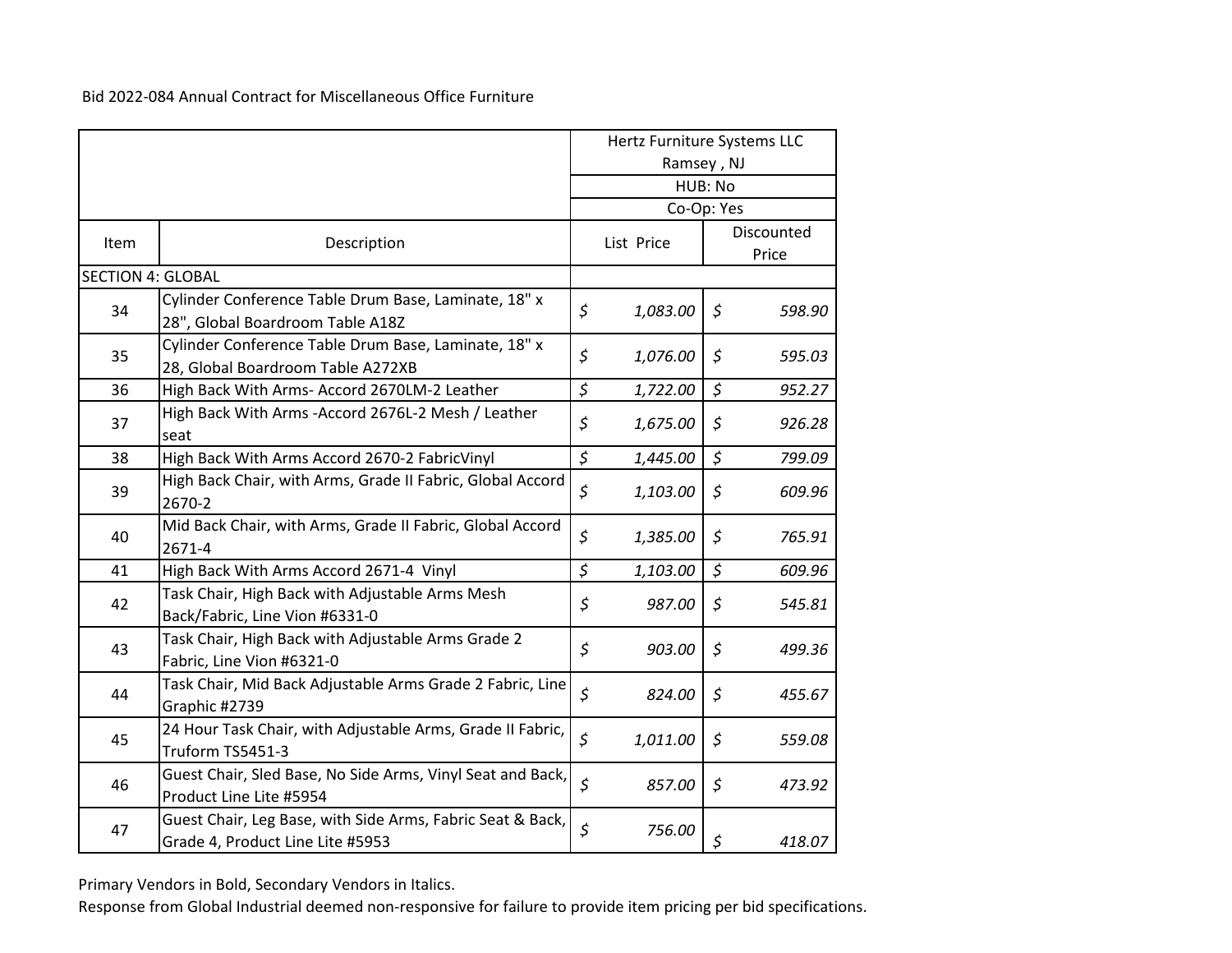|                          |                                                                                                |            | TX Interior Resources, LLC    | Plano Office Supply |                                |  |  |
|--------------------------|------------------------------------------------------------------------------------------------|------------|-------------------------------|---------------------|--------------------------------|--|--|
|                          |                                                                                                |            | <b>DBA Interior Resources</b> |                     | Plano, TX                      |  |  |
|                          |                                                                                                |            | HUB: No                       |                     | HUB: No                        |  |  |
|                          |                                                                                                |            | Co-Op: Yes                    |                     | Coop-Yes                       |  |  |
| Item                     | Description                                                                                    | List Price | Discounted<br>Price           | List Price          | Discounted<br>Price            |  |  |
| <b>SECTION 4: GLOBAL</b> |                                                                                                |            |                               |                     |                                |  |  |
| 48                       | Guest Chair, Leg Base, No Side Arms Vinyl Seat and Back,<br>Grade 4, Product Line Comet #2173  | <b>NB</b>  | <b>NB</b>                     | NB                  | <b>NB</b>                      |  |  |
| 49                       | Guest Chair, Leg Base, No Side Arms, Vinyl Seat and Back,<br>Grade 4, Product Line Comet #2173 | <b>NB</b>  | <b>NB</b>                     | <b>NB</b>           | <b>NB</b>                      |  |  |
| 50                       | Stack Chairs, Sled Base Sonic 6523WS (Arms)                                                    | <b>NB</b>  | <b>NB</b>                     | <b>NB</b>           | <b>NB</b>                      |  |  |
| 51                       | Stack Chairs, Sled Base Sonic 6518WS                                                           | <b>NB</b>  | <b>NB</b>                     | <b>NB</b>           | <b>NB</b>                      |  |  |
| 52                       | Stack Chairs Leg Base Sonic 6513WS (Arms)                                                      | <b>NB</b>  | <b>NB</b>                     | <b>NB</b>           | <b>NB</b>                      |  |  |
| 53                       | Stack Chairs Leg Base Sonic 6508WS                                                             | <b>NB</b>  | <b>NB</b>                     | <b>NB</b>           | <b>NB</b>                      |  |  |
|                          | <b>SECTION 4: GLOBAL TOTAL</b>                                                                 | <b>NB</b>  | <b>NB</b>                     | <b>NB</b>           | <b>NB</b>                      |  |  |
| <b>SECTION 5: HON</b>    |                                                                                                |            |                               |                     |                                |  |  |
| Discount off List        |                                                                                                | <b>NB</b>  |                               |                     | 62.2000%                       |  |  |
| $\mathbf{1}$             | Laminated Desk, Double Pedestal H10771 60" X 30"                                               | <b>NB</b>  | <b>NB</b>                     | \$<br>1,821.00      | $\boldsymbol{\zeta}$<br>688.34 |  |  |
| $\overline{2}$           | Laminated Desk, Double Pedestal H10775 68" X30"                                                | <b>NB</b>  | <b>NB</b>                     | \$<br>2,067.00      | \$<br>781.33                   |  |  |
| $\overline{3}$           | Laminated Desk, Double Pedestal H10791 72" X 36"                                               | <b>NB</b>  | <b>NB</b>                     | \$<br>2,164.00      | \$<br>817.99                   |  |  |
| 4                        | Metal/Laminate Top Desk, Single Pedestal H38252L 48" X<br>30"                                  | <b>NB</b>  | <b>NB</b>                     | \$<br>1,845.00      | \$<br>697.41                   |  |  |
| 5                        | Metal/Laminate Top Desk, Double Pedestal H38155 60"<br>X 30"                                   | <b>NB</b>  | <b>NB</b>                     | \$<br>2,170.00      | \$<br>820.26                   |  |  |
| 6                        | Metal/Laminate Top Desk, Double Pedestal, 68" x 30"<br>H38170                                  | <b>NB</b>  | <b>NB</b>                     | \$<br>2,428.00      | \$<br>917.78                   |  |  |
| $\overline{7}$           | Laminate Bookcase, 36"W x 13"D x 29-1/2"H H105532 (2<br>Shelves)                               | <b>NB</b>  | <b>NB</b>                     | \$<br>536.00        | \$<br>202.61                   |  |  |
| 8                        | Laminate Bookcase, , 36"W x 13"D x 43-1/2"HH105533<br>(3 Shelves)                              | <b>NB</b>  | <b>NB</b>                     | \$<br>681.00        | \$<br>257.42                   |  |  |

Primary Vendors in Bold, Secondary Vendors in Italics.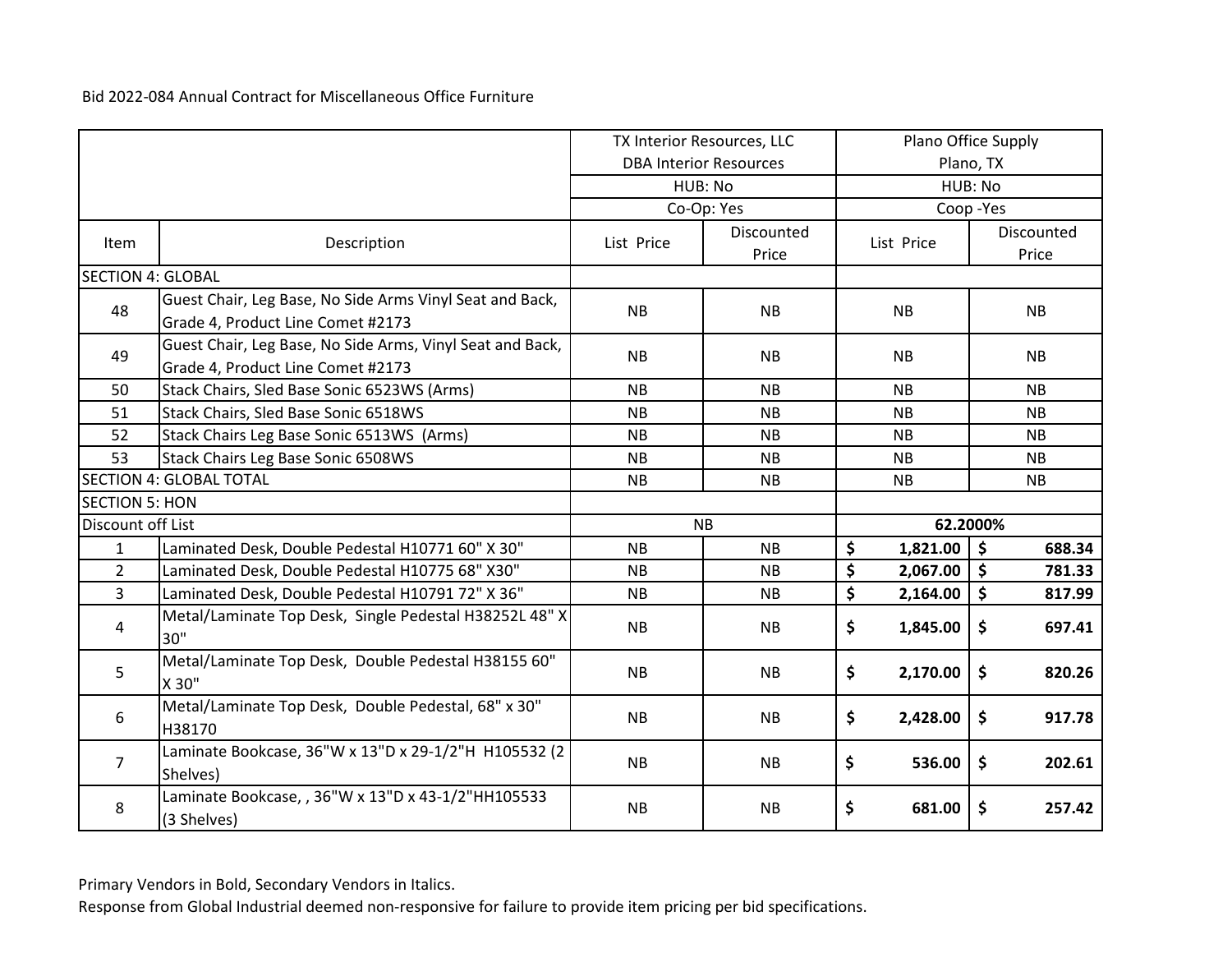|                          |                                                                                                | <b>Texas Furniture Source Inc</b> |                                    | <b>Just Ergonomics LLC</b> |                     |  |
|--------------------------|------------------------------------------------------------------------------------------------|-----------------------------------|------------------------------------|----------------------------|---------------------|--|
|                          |                                                                                                |                                   | Farmers Branch, TX                 |                            | McKinney, TX        |  |
|                          |                                                                                                |                                   | HUB: Yes                           |                            | HUB: No             |  |
|                          |                                                                                                |                                   | Co-Op: Yes                         |                            | Co-Op: Yes          |  |
| Item                     | Description                                                                                    | List Price                        | <b>Discounted Price</b>            | List Price                 | Discounted<br>Price |  |
| <b>SECTION 4: GLOBAL</b> |                                                                                                |                                   |                                    |                            |                     |  |
| 48                       | Guest Chair, Leg Base, No Side Arms Vinyl Seat and Back,<br>Grade 4, Product Line Comet #2173  | <b>NB</b>                         | <b>NB</b>                          | <b>NB</b>                  | <b>NB</b>           |  |
| 49                       | Guest Chair, Leg Base, No Side Arms, Vinyl Seat and Back,<br>Grade 4, Product Line Comet #2173 | <b>NB</b>                         | <b>NB</b>                          | <b>NB</b>                  | <b>NB</b>           |  |
| 50                       | Stack Chairs, Sled Base Sonic 6523WS (Arms)                                                    | <b>NB</b>                         | <b>NB</b>                          | <b>NB</b>                  | <b>NB</b>           |  |
| 51                       | Stack Chairs, Sled Base Sonic 6518WS                                                           | <b>NB</b>                         | <b>NB</b>                          | <b>NB</b>                  | <b>NB</b>           |  |
| 52                       | Stack Chairs Leg Base Sonic 6513WS (Arms)                                                      | <b>NB</b>                         | <b>NB</b>                          | <b>NB</b>                  | <b>NB</b>           |  |
| 53                       | Stack Chairs Leg Base Sonic 6508WS                                                             | <b>NB</b>                         | <b>NB</b>                          | <b>NB</b>                  | <b>NB</b>           |  |
|                          | <b>SECTION 4: GLOBAL TOTAL</b>                                                                 | <b>NB</b>                         | <b>NB</b>                          | <b>NB</b>                  | <b>NB</b>           |  |
| <b>SECTION 5: HON</b>    |                                                                                                |                                   |                                    |                            |                     |  |
| Discount off List        |                                                                                                |                                   | 61.4000%                           |                            | <b>NB</b>           |  |
| $\mathbf{1}$             | Laminated Desk, Double Pedestal H10771 60" X 30"                                               | \$<br>1,821.00                    | $\overline{\phantom{a}}$<br>702.91 | <b>NB</b>                  | <b>NB</b>           |  |
| $\overline{2}$           | Laminated Desk, Double Pedestal H10775 68" X30"                                                | \$<br>2,067.00                    | $\sqrt{5}$<br>797.86               | <b>NB</b>                  | NB                  |  |
| $\overline{3}$           | Laminated Desk, Double Pedestal H10791 72" X 36"                                               | \$<br>2,164.00                    | $\zeta$<br>835.30                  | <b>NB</b>                  | <b>NB</b>           |  |
| 4                        | Metal/Laminate Top Desk, Single Pedestal H38252L 48" X<br>30"                                  | \$<br>1,845.00                    | $\mathfrak{S}$<br>712.17           | <b>NB</b>                  | <b>NB</b>           |  |
| 5                        | Metal/Laminate Top Desk, Double Pedestal H38155 60"<br>X 30"                                   | \$<br>2,170.00                    | $\zeta$<br>837.62                  | <b>NB</b>                  | <b>NB</b>           |  |
| 6                        | Metal/Laminate Top Desk, Double Pedestal, 68" x 30"<br>H38170                                  | $\zeta$<br>2,428.00               | $\zeta$<br>937.21                  | <b>NB</b>                  | <b>NB</b>           |  |
| $\overline{7}$           | Laminate Bookcase, 36"W x 13"D x 29-1/2"H H105532 (2<br>Shelves)                               | \$<br>536.00                      | $\varsigma$<br>206.90              | <b>NB</b>                  | NB                  |  |
| 8                        | Laminate Bookcase, , 36"W x 13"D x 43-1/2"HH105533<br>(3 Shelves)                              | \$<br>681.00                      | $\varsigma$<br>262.87              | <b>NB</b>                  | <b>NB</b>           |  |

Primary Vendors in Bold, Secondary Vendors in Italics.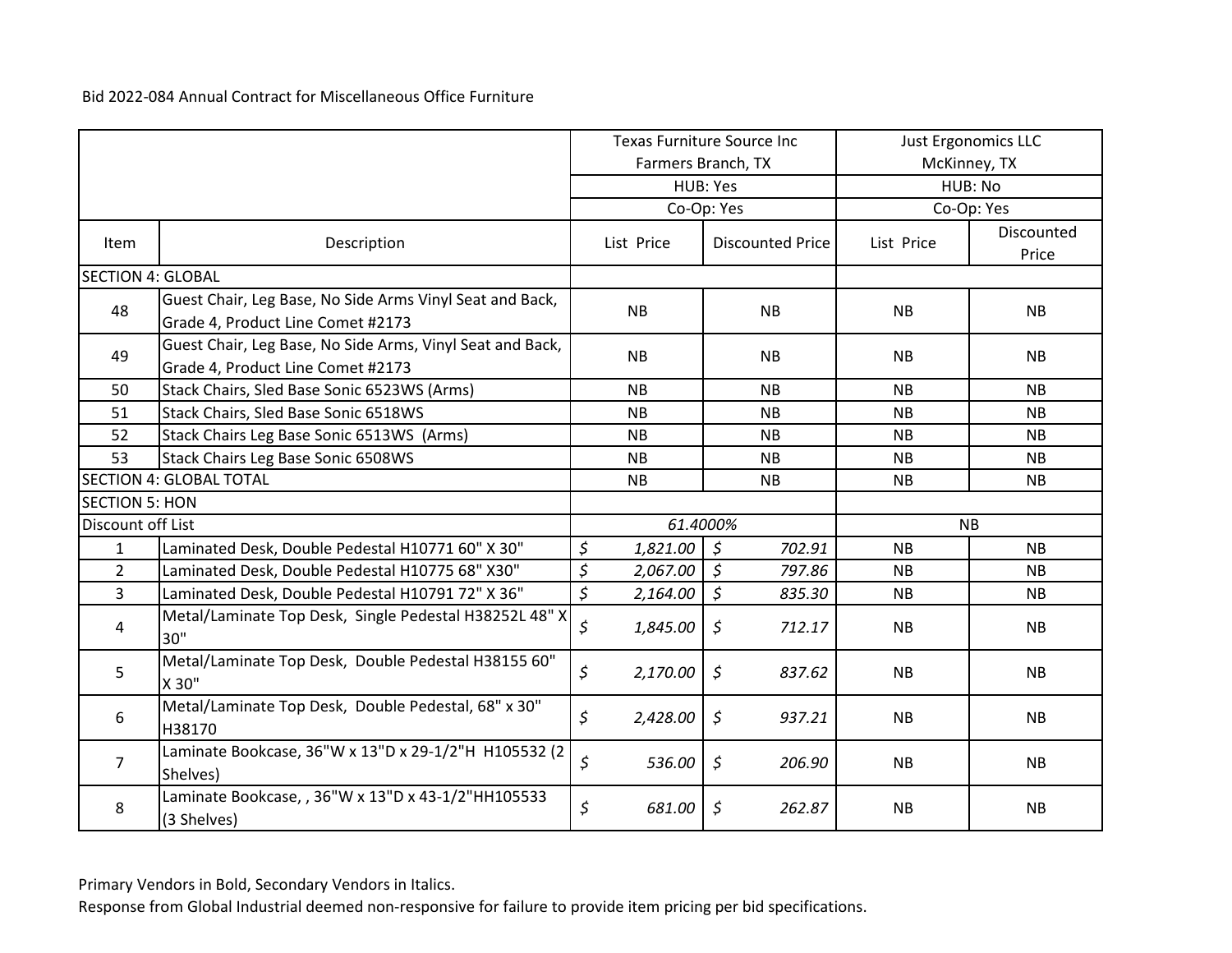|                          |                                                                                                | Panther Ergonomics & Product |                     | <b>Blue Box LLC</b> |              |            |                     |
|--------------------------|------------------------------------------------------------------------------------------------|------------------------------|---------------------|---------------------|--------------|------------|---------------------|
|                          |                                                                                                |                              | Solution            |                     | McKinney, TX |            |                     |
|                          |                                                                                                |                              | HUB: No             | HUB: No             |              |            |                     |
|                          |                                                                                                |                              | Co-Op: Yes          |                     |              | Co-Op: Yes |                     |
| Item                     | Description                                                                                    | List Price                   | Discounted<br>Price | List Price          |              |            | Discounted<br>Price |
| <b>SECTION 4: GLOBAL</b> |                                                                                                |                              |                     |                     |              |            |                     |
| 48                       | Guest Chair, Leg Base, No Side Arms Vinyl Seat and Back,<br>Grade 4, Product Line Comet #2173  | <b>NB</b>                    | <b>NB</b>           | \$                  | 508.00       | \$         | 248.92              |
| 49                       | Guest Chair, Leg Base, No Side Arms, Vinyl Seat and Back,<br>Grade 4, Product Line Comet #2173 | <b>NB</b>                    | <b>NB</b>           | \$                  | 508.00       | \$         | 248.92              |
| 50                       | Stack Chairs, Sled Base Sonic 6523WS (Arms)                                                    | <b>NB</b>                    | <b>NB</b>           | \$                  | 423.00       | \$         | 207.27              |
| 51                       | Stack Chairs, Sled Base Sonic 6518WS                                                           | <b>NB</b>                    | <b>NB</b>           | \$                  | 360.00       | \$         | 176.40              |
| 52                       | Stack Chairs Leg Base Sonic 6513WS (Arms)                                                      | <b>NB</b>                    | <b>NB</b>           | \$                  | 371.00       | \$         | 181.79              |
| 53                       | Stack Chairs Leg Base Sonic 6508WS                                                             | <b>NB</b>                    | <b>NB</b>           | \$                  | 302.00       | \$         | 147.98              |
|                          | <b>SECTION 4: GLOBAL TOTAL</b>                                                                 | NB                           | <b>NB</b>           |                     | P            | \$         | 32,166.05           |
| <b>SECTION 5: HON</b>    |                                                                                                |                              |                     |                     |              |            |                     |
| Discount off List        |                                                                                                |                              | <b>NB</b>           |                     | <b>NB</b>    |            |                     |
| $\mathbf{1}$             | Laminated Desk, Double Pedestal H10771 60" X 30"                                               | <b>NB</b>                    | <b>NB</b>           |                     | <b>NB</b>    |            | <b>NB</b>           |
| $\overline{2}$           | Laminated Desk, Double Pedestal H10775 68" X30"                                                | <b>NB</b>                    | <b>NB</b>           |                     | <b>NB</b>    |            | <b>NB</b>           |
| $\overline{3}$           | Laminated Desk, Double Pedestal H10791 72" X 36"                                               | NB                           | NB                  |                     | NB           |            | NB                  |
| 4                        | Metal/Laminate Top Desk, Single Pedestal H38252L 48" X<br>30"                                  | <b>NB</b>                    | <b>NB</b>           |                     | <b>NB</b>    |            | <b>NB</b>           |
| 5                        | Metal/Laminate Top Desk, Double Pedestal H38155 60"<br>X 30"                                   | <b>NB</b>                    | <b>NB</b>           |                     | <b>NB</b>    |            | <b>NB</b>           |
| 6                        | Metal/Laminate Top Desk, Double Pedestal, 68" x 30"<br>H38170                                  | <b>NB</b>                    | <b>NB</b>           |                     | <b>NB</b>    |            | <b>NB</b>           |
| $\overline{7}$           | Laminate Bookcase, 36"W x 13"D x 29-1/2"H H105532 (2<br>Shelves)                               | <b>NB</b>                    | <b>NB</b>           |                     | <b>NB</b>    |            | <b>NB</b>           |
| 8                        | Laminate Bookcase, , 36"W x 13"D x 43-1/2"HH105533<br>(3 Shelves)                              | <b>NB</b>                    | <b>NB</b>           |                     | <b>NB</b>    |            | <b>NB</b>           |

Primary Vendors in Bold, Secondary Vendors in Italics.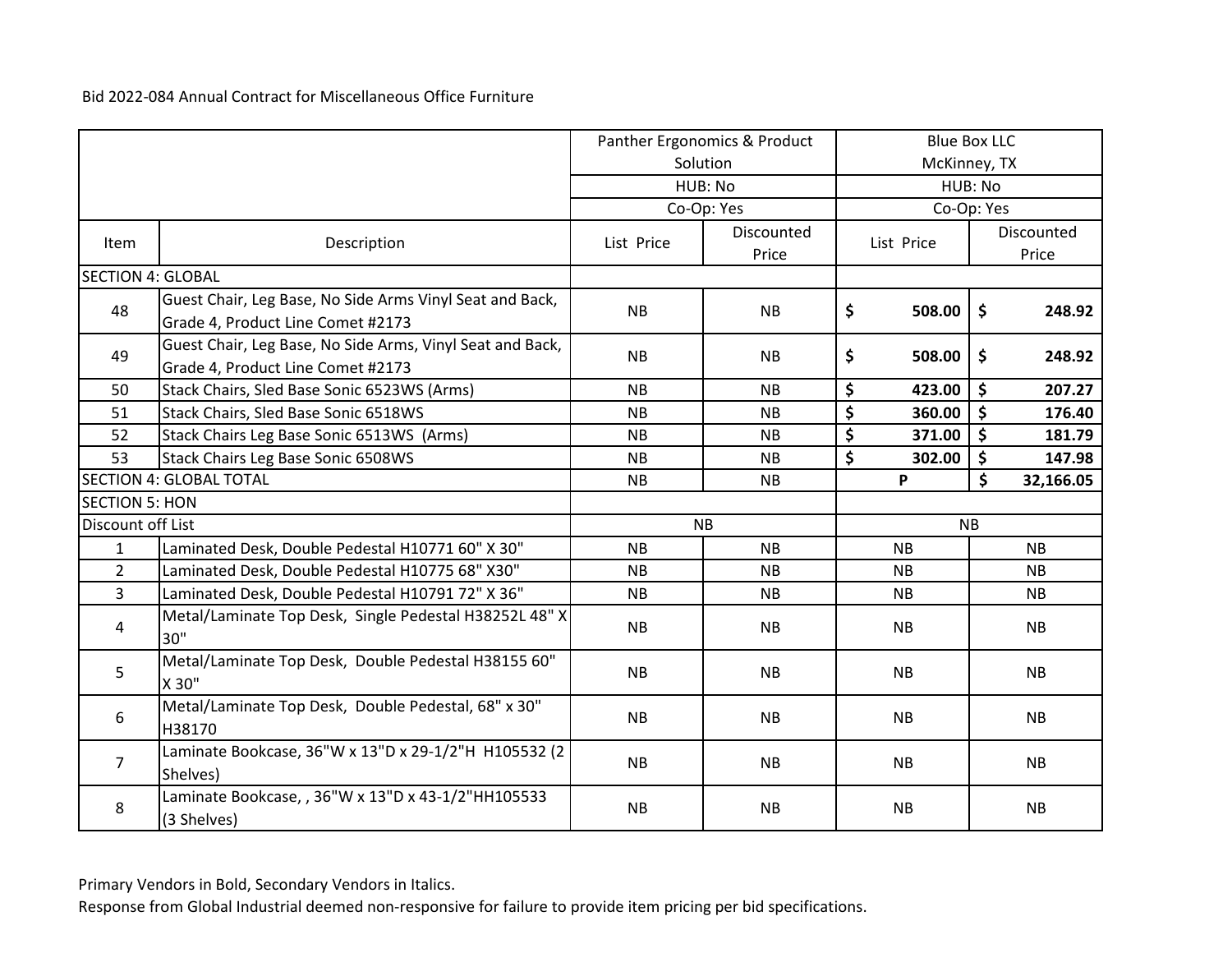|                          |                                                                                                | Hertz Furniture Systems LLC |                 |            |           |  |
|--------------------------|------------------------------------------------------------------------------------------------|-----------------------------|-----------------|------------|-----------|--|
|                          |                                                                                                |                             | Ramsey, NJ      |            |           |  |
|                          |                                                                                                |                             |                 | HUB: No    |           |  |
|                          |                                                                                                |                             | Co-Op: Yes      |            |           |  |
| Item                     | Description                                                                                    |                             | List Price      | Discounted |           |  |
| <b>SECTION 4: GLOBAL</b> |                                                                                                |                             |                 | Price      |           |  |
|                          |                                                                                                |                             |                 |            |           |  |
| 48                       | Guest Chair, Leg Base, No Side Arms Vinyl Seat and Back,<br>Grade 4, Product Line Comet #2173  | $\zeta$                     | 510.00          | $\zeta$    | 282.03    |  |
| 49                       | Guest Chair, Leg Base, No Side Arms, Vinyl Seat and Back,<br>Grade 4, Product Line Comet #2173 | $\zeta$                     | 436.00          | \$         | 241.11    |  |
| 50                       | Stack Chairs, Sled Base Sonic 6523WS (Arms)                                                    | $\boldsymbol{\zeta}$        | 423.00          | $\zeta$    | 233.92    |  |
| 51                       | Stack Chairs, Sled Base Sonic 6518WS                                                           | $\zeta$                     | 360.00          | $\zeta$    | 199.08    |  |
| 52                       | Stack Chairs Leg Base Sonic 6513WS (Arms)                                                      | $\zeta$                     | 371.00          | $\zeta$    | 205.16    |  |
| 53                       | Stack Chairs Leg Base Sonic 6508WS                                                             | \$                          | 302.00          | \$         | 167.01    |  |
|                          | <b>SECTION 4: GLOBAL TOTAL</b>                                                                 |                             | $\mathsf S$     | $\zeta$    | 34,866.65 |  |
| <b>SECTION 5: HON</b>    |                                                                                                |                             |                 |            |           |  |
| Discount off List        |                                                                                                |                             |                 | <b>NB</b>  |           |  |
| $\mathbf{1}$             | Laminated Desk, Double Pedestal H10771 60" X 30"                                               |                             | <b>NB</b>       |            | <b>NB</b> |  |
| $\overline{2}$           | Laminated Desk, Double Pedestal H10775 68" X30"                                                |                             | <b>NB</b>       |            | <b>NB</b> |  |
| $\overline{3}$           | Laminated Desk, Double Pedestal H10791 72" X 36"                                               |                             | <b>NB</b>       |            | <b>NB</b> |  |
| 4                        | Metal/Laminate Top Desk, Single Pedestal H38252L 48" X<br>30"                                  |                             | <b>NB</b>       |            | <b>NB</b> |  |
| 5                        | Metal/Laminate Top Desk, Double Pedestal H38155 60"<br>X 30"                                   |                             | <b>NB</b>       |            | <b>NB</b> |  |
| 6                        | Metal/Laminate Top Desk, Double Pedestal, 68" x 30"<br>H38170                                  |                             | NB<br><b>NB</b> |            |           |  |
| $\overline{7}$           | Laminate Bookcase, 36"W x 13"D x 29-1/2"H H105532 (2<br>Shelves)                               |                             | <b>NB</b>       |            | <b>NB</b> |  |
| 8                        | Laminate Bookcase, , 36"W x 13"D x 43-1/2"HH105533<br>(3 Shelves)                              |                             | <b>NB</b>       |            | <b>NB</b> |  |

Primary Vendors in Bold, Secondary Vendors in Italics.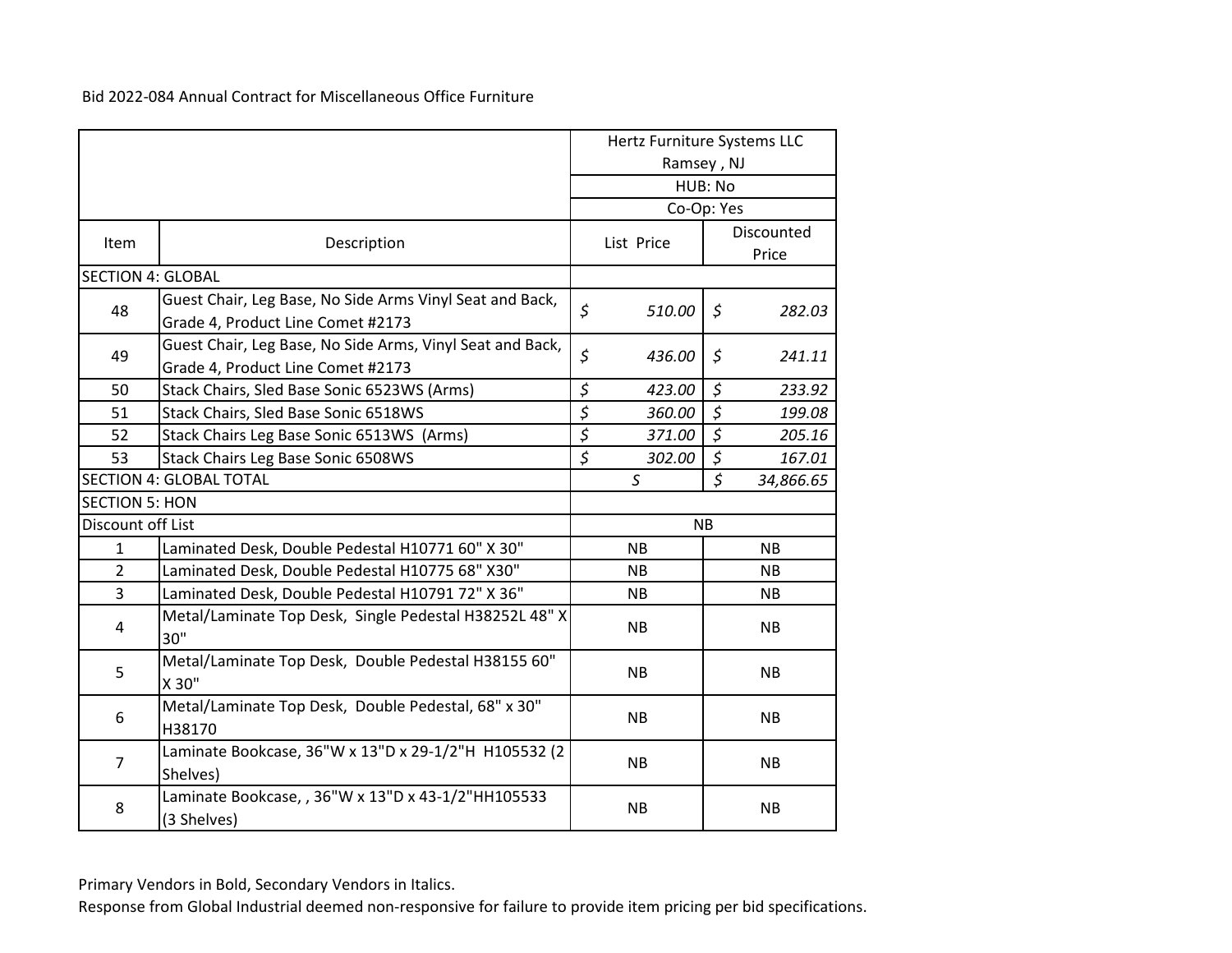|                       |                                                                                                                   |            | TX Interior Resources, LLC    |         | Plano Office Supply |               |                     |
|-----------------------|-------------------------------------------------------------------------------------------------------------------|------------|-------------------------------|---------|---------------------|---------------|---------------------|
|                       |                                                                                                                   |            | <b>DBA Interior Resources</b> |         |                     | Plano, TX     |                     |
|                       |                                                                                                                   |            | HUB: No                       | HUB: No |                     |               |                     |
|                       |                                                                                                                   |            | Co-Op: Yes                    |         |                     | Coop-Yes      |                     |
| <b>Item</b>           | Description                                                                                                       | List Price | Discounted<br>Price           |         | List Price          |               | Discounted<br>Price |
| <b>SECTION 5: HON</b> |                                                                                                                   |            |                               |         |                     |               |                     |
| 9                     | Laminate Bookcase, 36"W x 13"D x 57"HH105534 (4<br>Shelves)                                                       | <b>NB</b>  | <b>NB</b>                     | \$      | 802.00              | \$            | 303.16              |
| 10                    | Laminate Bookcase, 36"W x 13"D x 71"H H105535 (5<br>Shelves)                                                      | <b>NB</b>  | <b>NB</b>                     | \$      | 932.00              | \$            | 352.30              |
| 11                    | Metal Bookcase, 36"W x 13"D x 29-1/2", Hon HS30ABC                                                                | <b>NB</b>  | <b>NB</b>                     | \$      | 335.00              | \$            | 126.63              |
| 12                    | Metal Bookcase, , 36"W x 13"D x 43-1/2"H HS42ABC (3<br>Shelves)                                                   | <b>NB</b>  | <b>NB</b>                     | \$      | 401.00              | \$            | 151.58              |
| 13                    | Metal Bookcase, , 36"W x 13"D x 57"H HS60ABC (4<br>Shelves)                                                       | <b>NB</b>  | <b>NB</b>                     | \$      | 599.00              | \$            | 226.42              |
| 14                    | Metal Bookcase,, 36"W x 13"D x 71"H HS72ABC (5<br>Shelves)                                                        | <b>NB</b>  | <b>NB</b>                     | \$      | 682.00              | \$            | 257.80              |
| 15                    | Lateral File,, with Lock, Recessed Pulls H682 (2 Drawers)<br>36"W x 19"D x 28"H                                   | <b>NB</b>  | <b>NB</b>                     | \$      | 1,023.00            | \$            | 386.69              |
| 16                    | Lateral File, with Lock, Recessed Pulls, H684 (4 Drawers)<br>36"W x 19"D x 53"H                                   | NB         | <b>NB</b>                     | \$      | 1,771.00            | \$            | 669.44              |
| 17                    | Lateral File, with Lock, Recessed Pulls, H685 (5 Shelves)<br>36"W x 19"D x 66"H                                   | NB         | <b>NB</b>                     | \$      | 2,300.00            | \$            | 869.40              |
| 18                    | Vertical File, 2 Drawer, with Lock, Recessed Pulls, Letter<br>H312 (2 Drawer) Letter 15"W x 28"D x 29"H, HON H312 | <b>NB</b>  | <b>NB</b>                     | \$      | 631.00              | $\frac{1}{2}$ | 238.52              |
| 19                    | Vertical File, 4 Drawer, with Lock, Recessed Pulls, Letter<br>H314C (4 Drawer)                                    | <b>NB</b>  | <b>NB</b>                     | \$      | 1,053.00            | \$            | 398.03              |
| 20                    | Vertical File, 5 Drawer, with Lock, Recessed Pulls, Letter<br>15"W x 28"D x 60"H H-315                            | <b>NB</b>  | <b>NB</b>                     | \$      | 1,257.00            | \$            | 475.15              |

Primary Vendors in Bold, Secondary Vendors in Italics.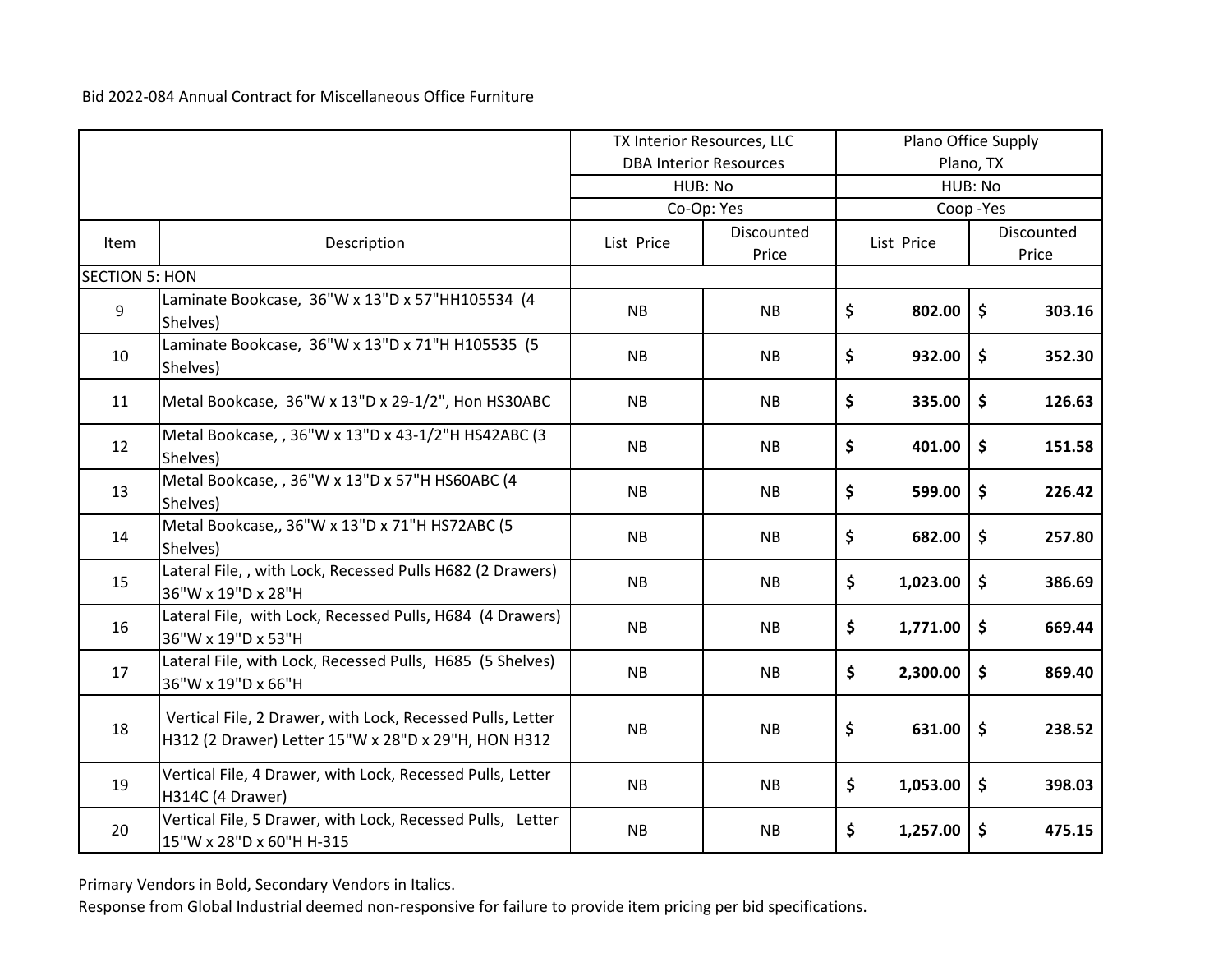|                       |                                                                                                                   | <b>Texas Furniture Source Inc</b> |                    | <b>Just Ergonomics LLC</b> |        |            |                     |  |
|-----------------------|-------------------------------------------------------------------------------------------------------------------|-----------------------------------|--------------------|----------------------------|--------|------------|---------------------|--|
|                       |                                                                                                                   |                                   | Farmers Branch, TX |                            |        |            | McKinney, TX        |  |
|                       |                                                                                                                   |                                   |                    | HUB: Yes                   |        | HUB: No    |                     |  |
|                       |                                                                                                                   |                                   |                    | Co-Op: Yes                 |        | Co-Op: Yes |                     |  |
| Item                  | Description                                                                                                       |                                   | List Price         | <b>Discounted Price</b>    |        | List Price | Discounted<br>Price |  |
| <b>SECTION 5: HON</b> |                                                                                                                   |                                   |                    |                            |        |            |                     |  |
| 9                     | Laminate Bookcase, 36"W x 13"D x 57"HH105534 (4<br>Shelves)                                                       | \$                                | 802.00             | $\zeta$                    | 309.57 | <b>NB</b>  | <b>NB</b>           |  |
| 10                    | Laminate Bookcase, 36"W x 13"D x 71"H H105535 (5<br>Shelves)                                                      | \$                                | 932.00             | $\zeta$                    | 359.75 | <b>NB</b>  | <b>NB</b>           |  |
| 11                    | Metal Bookcase, 36"W x 13"D x 29-1/2", Hon HS30ABC                                                                | \$                                | 335.00             | $\mathfrak{S}$             | 129.31 | <b>NB</b>  | <b>NB</b>           |  |
| 12                    | Metal Bookcase, , 36"W x 13"D x 43-1/2"H HS42ABC (3<br>Shelves)                                                   | \$                                | 401.00             | $\zeta$                    | 154.79 | <b>NB</b>  | <b>NB</b>           |  |
| 13                    | Metal Bookcase, , 36"W x 13"D x 57"H HS60ABC (4<br>Shelves)                                                       | \$                                | 599.00             | $\zeta$                    | 231.21 | <b>NB</b>  | NB                  |  |
| 14                    | Metal Bookcase,, 36"W x 13"D x 71"H HS72ABC (5<br>Shelves)                                                        | \$                                | 682.00             | $\zeta$                    | 263.25 | <b>NB</b>  | <b>NB</b>           |  |
| 15                    | Lateral File,, with Lock, Recessed Pulls H682 (2 Drawers)<br>36"W x 19"D x 28"H                                   | \$                                | 1,023.00           | $\zeta$                    | 394.88 | <b>NB</b>  | <b>NB</b>           |  |
| 16                    | Lateral File, with Lock, Recessed Pulls, H684 (4 Drawers)<br>36"W x 19"D x 53"H                                   | \$                                | 1,771.00           | $\mathfrak{S}$             | 683.61 | NB         | <b>NB</b>           |  |
| 17                    | Lateral File, with Lock, Recessed Pulls, H685 (5 Shelves)<br>36"W x 19"D x 66"H                                   | \$                                | 2,300.00           | $\zeta$                    | 887.80 | <b>NB</b>  | <b>NB</b>           |  |
| 18                    | Vertical File, 2 Drawer, with Lock, Recessed Pulls, Letter<br>H312 (2 Drawer) Letter 15"W x 28"D x 29"H, HON H312 | \$                                | 631.00             | $\zeta$                    | 243.57 | <b>NB</b>  | <b>NB</b>           |  |
| 19                    | Vertical File, 4 Drawer, with Lock, Recessed Pulls, Letter<br>H314C (4 Drawer)                                    | \$                                | 858.00             | $\zeta$                    | 331.19 | <b>NB</b>  | <b>NB</b>           |  |
| 20                    | Vertical File, 5 Drawer, with Lock, Recessed Pulls, Letter<br>15"W x 28"D x 60"H H-315                            | \$                                | 1,257.00           | $\mathfrak{S}$             | 485.20 | <b>NB</b>  | <b>NB</b>           |  |

Primary Vendors in Bold, Secondary Vendors in Italics.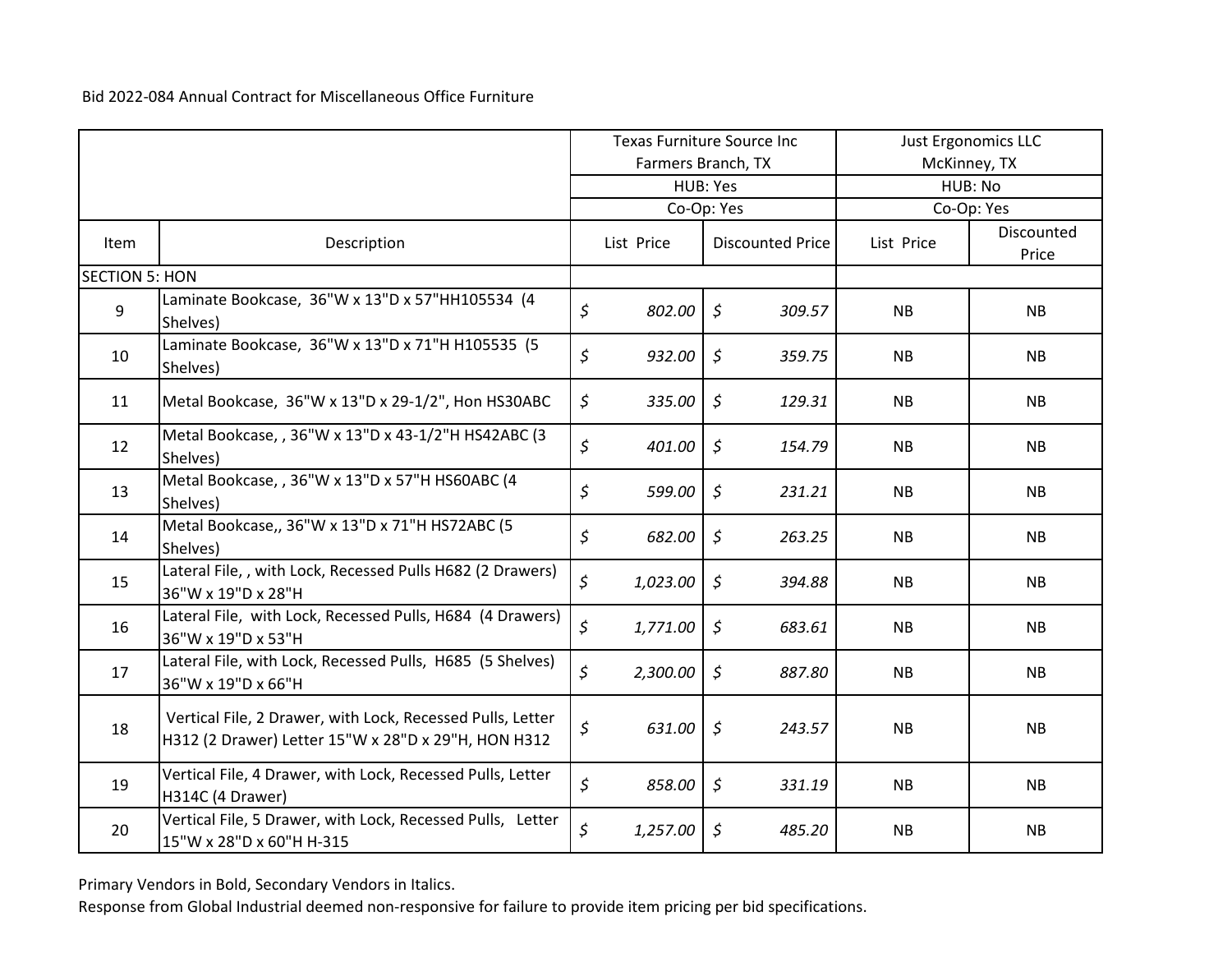|                       |                                                                                                                   | Panther Ergonomics & Product |                     | <b>Blue Box LLC</b> |                     |  |
|-----------------------|-------------------------------------------------------------------------------------------------------------------|------------------------------|---------------------|---------------------|---------------------|--|
|                       |                                                                                                                   |                              | Solution            |                     | McKinney, TX        |  |
|                       |                                                                                                                   |                              | HUB: No             | HUB: No             |                     |  |
|                       |                                                                                                                   |                              | Co-Op: Yes          |                     | Co-Op: Yes          |  |
| Item                  | Description                                                                                                       | List Price                   | Discounted<br>Price | List Price          | Discounted<br>Price |  |
| <b>SECTION 5: HON</b> |                                                                                                                   |                              |                     |                     |                     |  |
| 9                     | Laminate Bookcase, 36"W x 13"D x 57"HH105534 (4<br>Shelves)                                                       | <b>NB</b>                    | <b>NB</b>           | <b>NB</b>           | <b>NB</b>           |  |
| 10                    | Laminate Bookcase, 36"W x 13"D x 71"H H105535 (5<br>Shelves)                                                      | <b>NB</b>                    | <b>NB</b>           | <b>NB</b>           | <b>NB</b>           |  |
| 11                    | Metal Bookcase, 36"W x 13"D x 29-1/2", Hon HS30ABC                                                                | <b>NB</b>                    | <b>NB</b>           | <b>NB</b>           | NB                  |  |
| 12                    | Metal Bookcase, , 36"W x 13"D x 43-1/2"H HS42ABC (3<br>Shelves)                                                   | <b>NB</b>                    | <b>NB</b>           | <b>NB</b>           | <b>NB</b>           |  |
| 13                    | Metal Bookcase, , 36"W x 13"D x 57"H HS60ABC (4<br>Shelves)                                                       | NB                           | <b>NB</b>           | <b>NB</b>           | NB                  |  |
| 14                    | Metal Bookcase,, 36"W x 13"D x 71"H HS72ABC (5<br>Shelves)                                                        | <b>NB</b>                    | <b>NB</b>           | <b>NB</b>           | <b>NB</b>           |  |
| 15                    | Lateral File,, with Lock, Recessed Pulls H682 (2 Drawers)<br>36"W x 19"D x 28"H                                   | <b>NB</b>                    | <b>NB</b>           | <b>NB</b>           | <b>NB</b>           |  |
| 16                    | Lateral File, with Lock, Recessed Pulls, H684 (4 Drawers)<br>36"W x 19"D x 53"H                                   | NB                           | <b>NB</b>           | <b>NB</b>           | NB                  |  |
| 17                    | Lateral File, with Lock, Recessed Pulls, H685 (5 Shelves)<br>36"W x 19"D x 66"H                                   | <b>NB</b>                    | NB                  | NB                  | NB                  |  |
| 18                    | Vertical File, 2 Drawer, with Lock, Recessed Pulls, Letter<br>H312 (2 Drawer) Letter 15"W x 28"D x 29"H, HON H312 | NB                           | <b>NB</b>           | <b>NB</b>           | <b>NB</b>           |  |
| 19                    | Vertical File, 4 Drawer, with Lock, Recessed Pulls, Letter<br>H314C (4 Drawer)                                    | <b>NB</b>                    | <b>NB</b>           | <b>NB</b>           | NB                  |  |
| 20                    | Vertical File, 5 Drawer, with Lock, Recessed Pulls, Letter<br>15"W x 28"D x 60"H H-315                            | <b>NB</b>                    | <b>NB</b>           | <b>NB</b>           | <b>NB</b>           |  |

Primary Vendors in Bold, Secondary Vendors in Italics.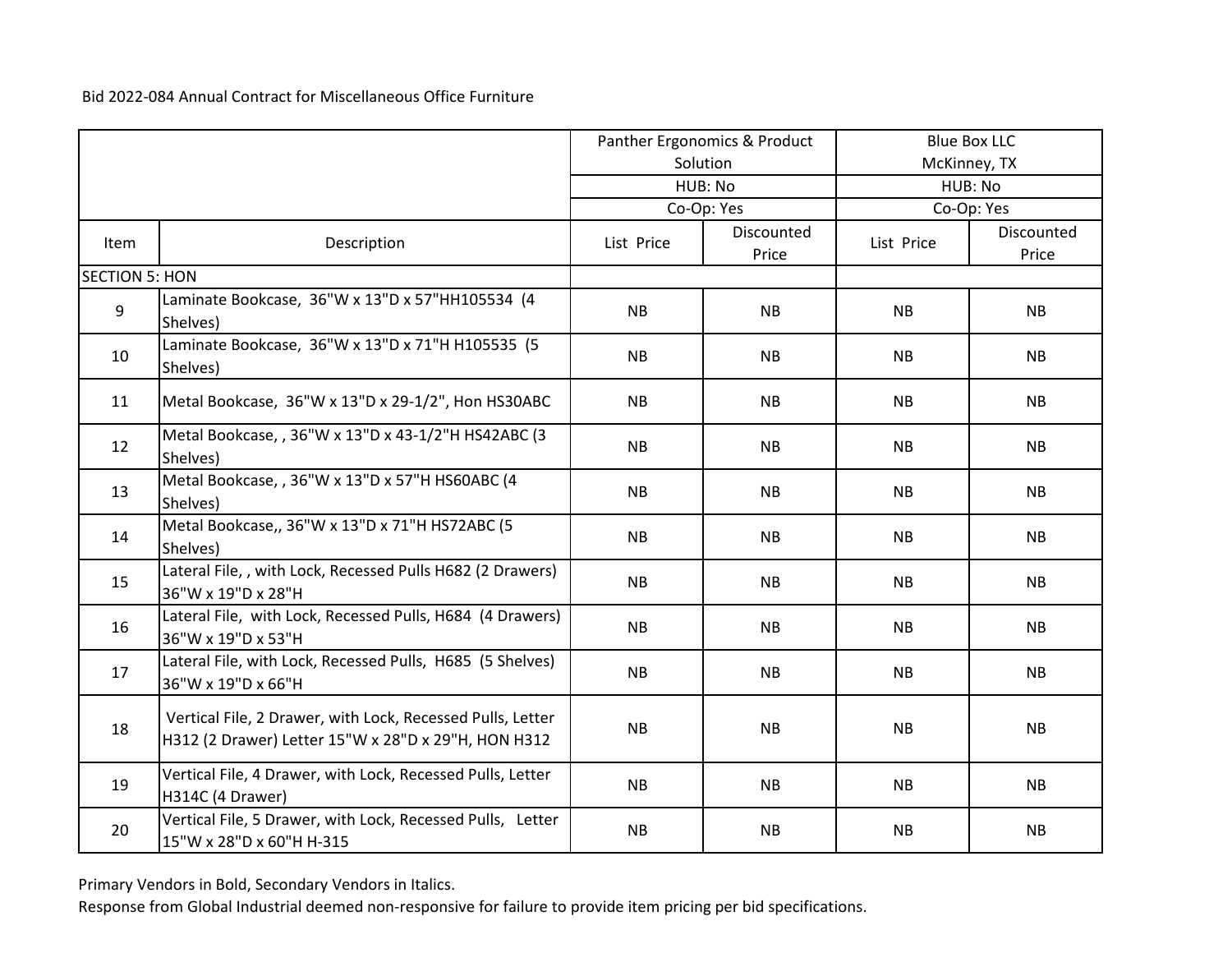|                       |                                                                                                                   |            | Hertz Furniture Systems LLC<br>Ramsey, NJ<br>HUB: No |
|-----------------------|-------------------------------------------------------------------------------------------------------------------|------------|------------------------------------------------------|
|                       |                                                                                                                   |            | Co-Op: Yes                                           |
| Item                  | Description                                                                                                       | List Price | Discounted<br>Price                                  |
| <b>SECTION 5: HON</b> |                                                                                                                   |            |                                                      |
| 9                     | Laminate Bookcase, 36"W x 13"D x 57"HH105534 (4<br>Shelves)                                                       | <b>NB</b>  | <b>NB</b>                                            |
| 10                    | Laminate Bookcase, 36"W x 13"D x 71"H H105535 (5<br>Shelves)                                                      | <b>NB</b>  | <b>NB</b>                                            |
| 11                    | Metal Bookcase, 36"W x 13"D x 29-1/2", Hon HS30ABC                                                                | <b>NB</b>  | <b>NB</b>                                            |
| 12                    | Metal Bookcase, , 36"W x 13"D x 43-1/2"H HS42ABC (3<br>Shelves)                                                   | <b>NB</b>  | <b>NB</b>                                            |
| 13                    | Metal Bookcase, , 36"W x 13"D x 57"H HS60ABC (4<br>Shelves)                                                       | <b>NB</b>  | <b>NB</b>                                            |
| 14                    | Metal Bookcase,, 36"W x 13"D x 71"H HS72ABC (5<br>Shelves)                                                        | <b>NB</b>  | <b>NB</b>                                            |
| 15                    | Lateral File,, with Lock, Recessed Pulls H682 (2 Drawers)<br>36"W x 19"D x 28"H                                   | <b>NB</b>  | <b>NB</b>                                            |
| 16                    | Lateral File, with Lock, Recessed Pulls, H684 (4 Drawers)<br>36"W x 19"D x 53"H                                   | <b>NB</b>  | <b>NB</b>                                            |
| 17                    | Lateral File, with Lock, Recessed Pulls, H685 (5 Shelves)<br>36"W x 19"D x 66"H                                   | <b>NB</b>  | <b>NB</b>                                            |
| 18                    | Vertical File, 2 Drawer, with Lock, Recessed Pulls, Letter<br>H312 (2 Drawer) Letter 15"W x 28"D x 29"H, HON H312 | <b>NB</b>  | <b>NB</b>                                            |
| 19                    | Vertical File, 4 Drawer, with Lock, Recessed Pulls, Letter<br>H314C (4 Drawer)                                    | <b>NB</b>  | <b>NB</b>                                            |
| 20                    | Vertical File, 5 Drawer, with Lock, Recessed Pulls, Letter<br>15"W x 28"D x 60"H H-315                            | <b>NB</b>  | <b>NB</b>                                            |

Primary Vendors in Bold, Secondary Vendors in Italics.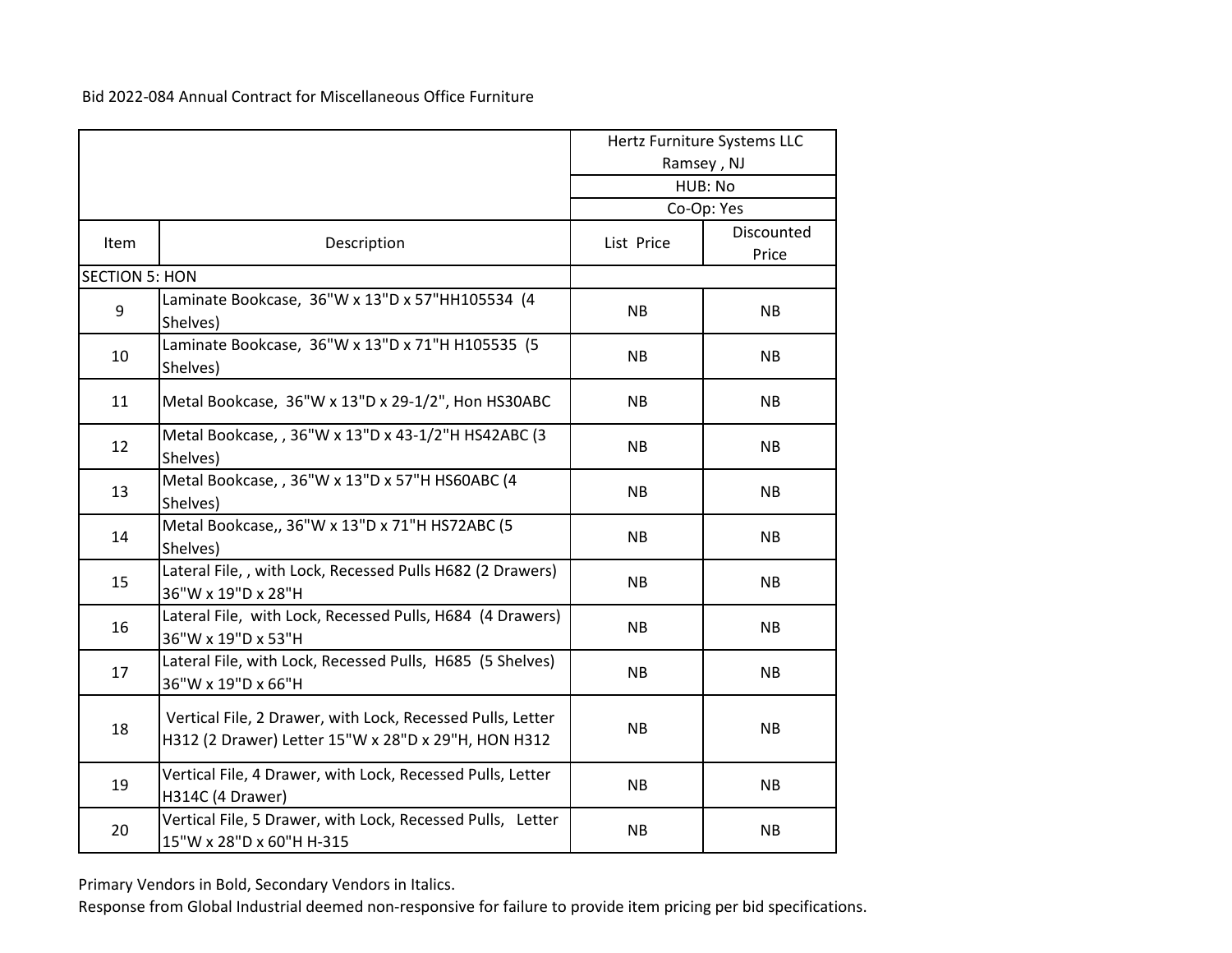|                       |                                                                                             | TX Interior Resources, LLC |                               | Plano Office Supply |                    |                      |                     |
|-----------------------|---------------------------------------------------------------------------------------------|----------------------------|-------------------------------|---------------------|--------------------|----------------------|---------------------|
|                       |                                                                                             |                            | <b>DBA Interior Resources</b> |                     |                    | Plano, TX            |                     |
|                       |                                                                                             |                            | HUB: No                       | HUB: No             |                    |                      |                     |
|                       |                                                                                             |                            | Co-Op: Yes                    |                     |                    | Coop-Yes             |                     |
| Item                  | Description                                                                                 | List Price                 | Discounted<br>Price           |                     | List Price         |                      | Discounted<br>Price |
| <b>SECTION 5: HON</b> |                                                                                             |                            |                               |                     |                    |                      |                     |
| 21                    | Vertical File, 2 Drawer, with Lock, Recessed Pulls,<br>LegalH312C Legal 18"W x 28"D x 29"H  | <b>NB</b>                  | <b>NB</b>                     | \$                  | 804.00             | \$                   | 303.91              |
| 22                    | Vertical File, 4 Drawer, with Lock, Recessed Pulls, Legal<br>H314C 18"W x 28"D x 52"H H312C | <b>NB</b>                  | <b>NB</b>                     | \$                  | 1,053.00           | \$                   | 398.03              |
| 23                    | Vertical File, 5 Drawer, with Lock, Recessed Pulls, Legal<br>H315C 18"W x 28"D x 52"H H315c | <b>NB</b>                  | <b>NB</b>                     | \$                  | 1,502.00           | \$                   | 567.76              |
| 24                    | Racetrack Oval Conference Table Top, 48" x 96"                                              | <b>NB</b>                  | <b>NB</b>                     | \$                  | 974.00             | $\boldsymbol{\zeta}$ | 368.17              |
|                       | HON Line-No                                                                                 | <b>NB</b>                  | <b>NB</b>                     |                     |                    | HTLA4896EN           |                     |
| 25                    | Racetrack Oval Conference Table Top, 48" x 120                                              | <b>NB</b>                  | <b>NB</b>                     | \$                  | $1,148.00$ \$      |                      | 433.94              |
|                       | <b>HON Line-No</b>                                                                          | <b>NB</b>                  | <b>NB</b>                     |                     | <b>HTLA48120EN</b> |                      |                     |
|                       | Round Conference Table Top, 42" Diameter                                                    | <b>NB</b>                  | <b>NB</b>                     | \$                  | 497.00 $\vert$ \$  |                      | 187.87              |
| 26                    | Hon HTLR42                                                                                  | <b>NB</b>                  | <b>NB</b>                     |                     |                    | HTLD42               |                     |
| 27                    | Round Conference Table Top, 48" Diameter                                                    | <b>NB</b>                  | <b>NB</b>                     | \$                  | 557.00             | $\mathsf{S}$         | 210.55              |
|                       | <b>HON Line-No</b>                                                                          | <b>NB</b>                  | <b>NB</b>                     |                     |                    | HTLD48               |                     |
| 28                    | Cylinder Conference Table Base, 18" x 28"HTLR48                                             | <b>NB</b>                  | <b>NB</b>                     | \$                  | 877.00             | \$                   | 331.51              |
| 29                    | Panel Conference Table Base, 8"W x 98"L x 28"HHTLP96                                        | <b>NB</b>                  | <b>NB</b>                     | \$                  | 690.00             | \$                   | 260.82              |
| 30                    | High Back Chair with Arms H2091 Leather                                                     | NB                         | <b>NB</b>                     | \$                  | 980.00             | \$                   | 370.44              |
| 31                    | High Back Chair with Arms HN1 Mesh Back Leather seat                                        | <b>NB</b>                  | <b>NB</b>                     | \$                  | 1,362.00           | \$                   | 514.84              |
| 32                    | High Back Chair with Arms H2091 Vinyl                                                       | <b>NB</b>                  | <b>NB</b>                     | \$                  | 830.00             | \$                   | 313.74              |
| 33                    | Mid Back With Arms H2092 Vinyl                                                              | <b>NB</b>                  | <b>NB</b>                     | \$                  | 793.00             | \$                   | 299.75              |
| 34                    | High Back with Arms Grade 2 H2091 Fabric                                                    | <b>NB</b>                  | <b>NB</b>                     | \$                  | 902.00             | \$                   | 340.96              |
| 35                    | Mid Back with Arms Grade 2 H2092 Fabric                                                     | <b>NB</b>                  | <b>NB</b>                     | \$                  | 865.00             | \$                   | 326.97              |
| 36                    | HN1 Mesh, High Back with Arms                                                               | NB                         | <b>NB</b>                     | \$                  | 1,162.00           | $\zeta$              | 439.24              |

Primary Vendors in Bold, Secondary Vendors in Italics.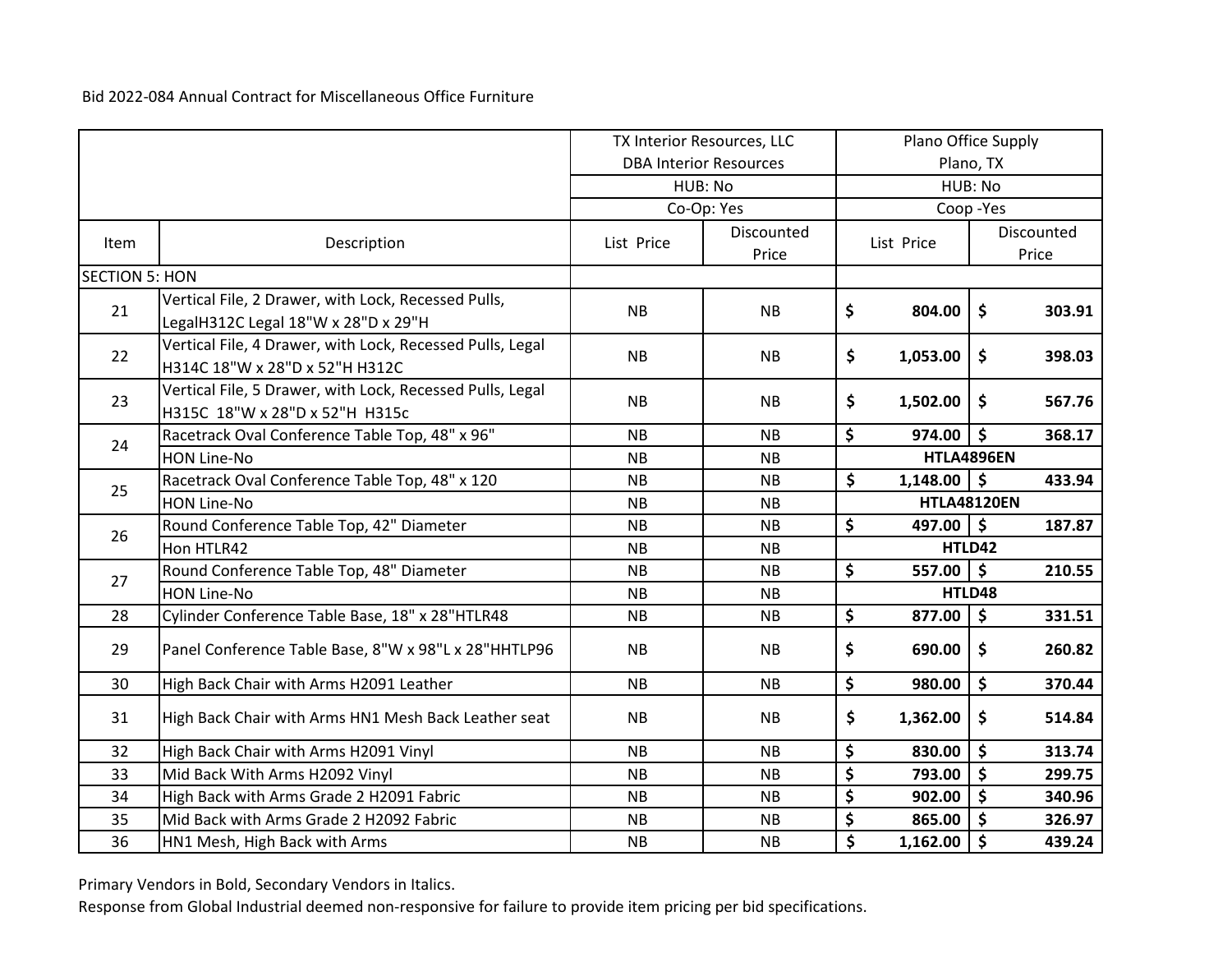|                       |                                                                                             | Texas Furniture Source Inc |                    | <b>Just Ergonomics LLC</b> |        |              |                     |
|-----------------------|---------------------------------------------------------------------------------------------|----------------------------|--------------------|----------------------------|--------|--------------|---------------------|
|                       |                                                                                             |                            | Farmers Branch, TX |                            |        | McKinney, TX |                     |
|                       |                                                                                             |                            |                    | HUB: Yes                   |        | HUB: No      |                     |
|                       |                                                                                             |                            | Co-Op: Yes         |                            |        |              | Co-Op: Yes          |
| Item                  | Description                                                                                 |                            | List Price         | <b>Discounted Price</b>    |        | List Price   | Discounted<br>Price |
| <b>SECTION 5: HON</b> |                                                                                             |                            |                    |                            |        |              |                     |
| 21                    | Vertical File, 2 Drawer, with Lock, Recessed Pulls,<br>LegalH312C Legal 18"W x 28"D x 29"H  | \$                         | 804.00             | $\zeta$                    | 310.34 | <b>NB</b>    | <b>NB</b>           |
| 22                    | Vertical File, 4 Drawer, with Lock, Recessed Pulls, Legal<br>H314C 18"W x 28"D x 52"H H312C | \$                         | 1,053.00           | $\mathsf{S}$               | 406.46 | <b>NB</b>    | <b>NB</b>           |
| 23                    | Vertical File, 5 Drawer, with Lock, Recessed Pulls, Legal<br>H315C 18"W x 28"D x 52"H H315c | \$                         | 1,502.00           | $\zeta$                    | 579.77 | <b>NB</b>    | <b>NB</b>           |
| 24                    | Racetrack Oval Conference Table Top, 48" x 96"                                              | \$                         | 974.00             | $\mathsf{S}$               | 375.96 | <b>NB</b>    | <b>NB</b>           |
|                       | <b>HON Line-No</b>                                                                          |                            | HTLA4896.E.N       |                            |        | <b>NB</b>    | <b>NB</b>           |
| 25                    | Racetrack Oval Conference Table Top, 48" x 120                                              | \$                         | $1,148.00$ \$      |                            | 443.13 | <b>NB</b>    | <b>NB</b>           |
|                       | <b>HON Line-No</b>                                                                          |                            | HTLA48120.E.N      |                            |        | <b>NB</b>    | <b>NB</b>           |
| 26                    | Round Conference Table Top, 42" Diameter                                                    | \$                         | 497.00 \$          |                            | 191.84 | <b>NB</b>    | NB                  |
|                       | Hon HTLR42                                                                                  |                            | HTLD48.EN          |                            |        | <b>NB</b>    | <b>NB</b>           |
| 27                    | Round Conference Table Top, 48" Diameter                                                    | \$                         | 557.00             | $\mathcal{S}$              | 215.00 | <b>NB</b>    | <b>NB</b>           |
|                       | <b>HON Line-No</b>                                                                          |                            | <b>HTLR48.E.N</b>  |                            |        | <b>NB</b>    | <b>NB</b>           |
| 28                    | Cylinder Conference Table Base, 18" x 28"HTLR48                                             | $\zeta$                    | 877.00             | $\sqrt{5}$                 | 338.52 | <b>NB</b>    | <b>NB</b>           |
| 29                    | Panel Conference Table Base, 8"W x 98"L x 28"HHTLP96                                        | \$                         | 690.00             | $\zeta$                    | 266.34 | <b>NB</b>    | <b>NB</b>           |
| 30                    | High Back Chair with Arms H2091 Leather                                                     | \$                         | 980.00             | $\zeta$                    | 378.28 | <b>NB</b>    | <b>NB</b>           |
| 31                    | High Back Chair with Arms HN1 Mesh Back Leather seat                                        | \$                         | 1,162.00           | $\zeta$                    | 448.53 | <b>NB</b>    | <b>NB</b>           |
| 32                    | High Back Chair with Arms H2091 Vinyl                                                       | \$                         | 830.00             | $\mathfrak{S}$             | 320.38 | <b>NB</b>    | <b>NB</b>           |
| 33                    | Mid Back With Arms H2092 Vinyl                                                              | \$                         | 793.00             | $\zeta$                    | 306.10 | <b>NB</b>    | <b>NB</b>           |
| 34                    | High Back with Arms Grade 2 H2091 Fabric                                                    | \$                         | 902.00             | $\zeta$                    | 348.17 | <b>NB</b>    | <b>NB</b>           |
| 35                    | Mid Back with Arms Grade 2 H2092 Fabric                                                     | \$                         | 865.00             | 5                          | 333.89 | <b>NB</b>    | <b>NB</b>           |
| 36                    | HN1 Mesh, High Back with Arms                                                               | $\zeta$                    | 1,162.00           | $\zeta$                    | 448.53 | <b>NB</b>    | <b>NB</b>           |

Primary Vendors in Bold, Secondary Vendors in Italics.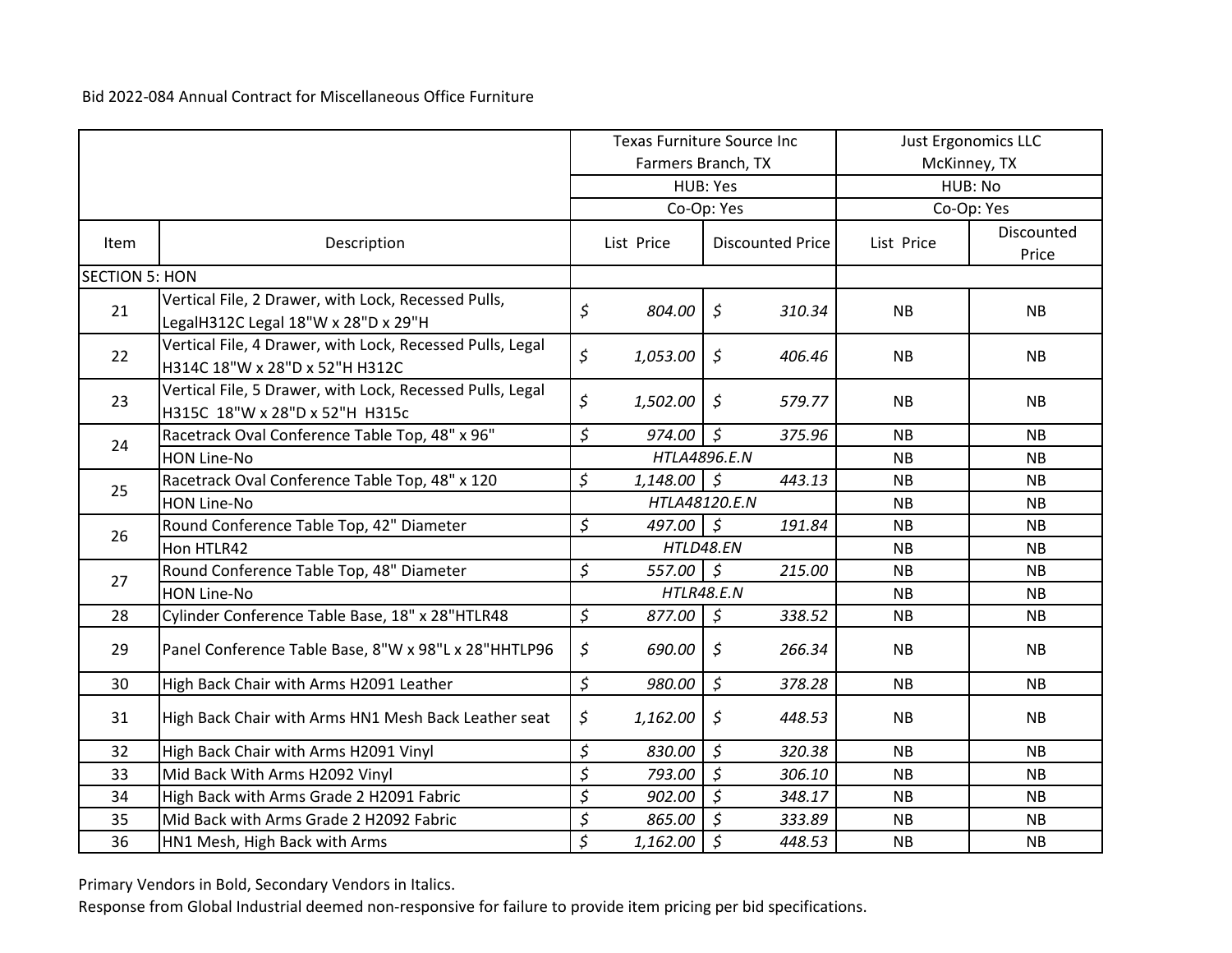|                       |                                                                                             | Panther Ergonomics & Product |                     |            | <b>Blue Box LLC</b> |  |
|-----------------------|---------------------------------------------------------------------------------------------|------------------------------|---------------------|------------|---------------------|--|
|                       |                                                                                             |                              | Solution            |            | McKinney, TX        |  |
|                       |                                                                                             |                              | HUB: No             | HUB: No    |                     |  |
|                       |                                                                                             |                              | Co-Op: Yes          |            | Co-Op: Yes          |  |
| Item                  | Description                                                                                 | List Price                   | Discounted<br>Price | List Price | Discounted<br>Price |  |
| <b>SECTION 5: HON</b> |                                                                                             |                              |                     |            |                     |  |
| 21                    | Vertical File, 2 Drawer, with Lock, Recessed Pulls,<br>LegalH312C Legal 18"W x 28"D x 29"H  | <b>NB</b>                    | <b>NB</b>           | <b>NB</b>  | <b>NB</b>           |  |
| 22                    | Vertical File, 4 Drawer, with Lock, Recessed Pulls, Legal<br>H314C 18"W x 28"D x 52"H H312C | <b>NB</b>                    | <b>NB</b>           | <b>NB</b>  | <b>NB</b>           |  |
| 23                    | Vertical File, 5 Drawer, with Lock, Recessed Pulls, Legal<br>H315C 18"W x 28"D x 52"H H315c | <b>NB</b>                    | <b>NB</b>           | <b>NB</b>  | <b>NB</b>           |  |
|                       | Racetrack Oval Conference Table Top, 48" x 96"                                              | <b>NB</b>                    | <b>NB</b>           | <b>NB</b>  | <b>NB</b>           |  |
| 24                    | <b>HON Line-No</b>                                                                          | NB                           | <b>NB</b>           | <b>NB</b>  | <b>NB</b>           |  |
| 25                    | Racetrack Oval Conference Table Top, 48" x 120                                              | <b>NB</b>                    | <b>NB</b>           | <b>NB</b>  | <b>NB</b>           |  |
|                       | <b>HON Line-No</b>                                                                          | <b>NB</b>                    | <b>NB</b>           | <b>NB</b>  | <b>NB</b>           |  |
| 26                    | Round Conference Table Top, 42" Diameter                                                    | <b>NB</b>                    | <b>NB</b>           | <b>NB</b>  | <b>NB</b>           |  |
|                       | Hon HTLR42                                                                                  | <b>NB</b>                    | <b>NB</b>           | <b>NB</b>  | <b>NB</b>           |  |
| 27                    | Round Conference Table Top, 48" Diameter                                                    | <b>NB</b>                    | <b>NB</b>           | <b>NB</b>  | <b>NB</b>           |  |
|                       | <b>HON Line-No</b>                                                                          | <b>NB</b>                    | <b>NB</b>           | <b>NB</b>  | <b>NB</b>           |  |
| 28                    | Cylinder Conference Table Base, 18" x 28"HTLR48                                             | <b>NB</b>                    | <b>NB</b>           | <b>NB</b>  | <b>NB</b>           |  |
| 29                    | Panel Conference Table Base, 8"W x 98"L x 28"HHTLP96                                        | <b>NB</b>                    | <b>NB</b>           | <b>NB</b>  | <b>NB</b>           |  |
| 30                    | High Back Chair with Arms H2091 Leather                                                     | <b>NB</b>                    | <b>NB</b>           | <b>NB</b>  | <b>NB</b>           |  |
| 31                    | High Back Chair with Arms HN1 Mesh Back Leather seat                                        | <b>NB</b>                    | <b>NB</b>           | <b>NB</b>  | <b>NB</b>           |  |
| 32                    | High Back Chair with Arms H2091 Vinyl                                                       | <b>NB</b>                    | <b>NB</b>           | <b>NB</b>  | <b>NB</b>           |  |
| 33                    | Mid Back With Arms H2092 Vinyl                                                              | NB                           | <b>NB</b>           | <b>NB</b>  | <b>NB</b>           |  |
| 34                    | High Back with Arms Grade 2 H2091 Fabric                                                    | <b>NB</b>                    | <b>NB</b>           | <b>NB</b>  | <b>NB</b>           |  |
| 35                    | Mid Back with Arms Grade 2 H2092 Fabric                                                     | <b>NB</b>                    | <b>NB</b>           | NB.        | <b>NB</b>           |  |
| 36                    | HN1 Mesh, High Back with Arms                                                               | <b>NB</b>                    | <b>NB</b>           | <b>NB</b>  | <b>NB</b>           |  |

Primary Vendors in Bold, Secondary Vendors in Italics.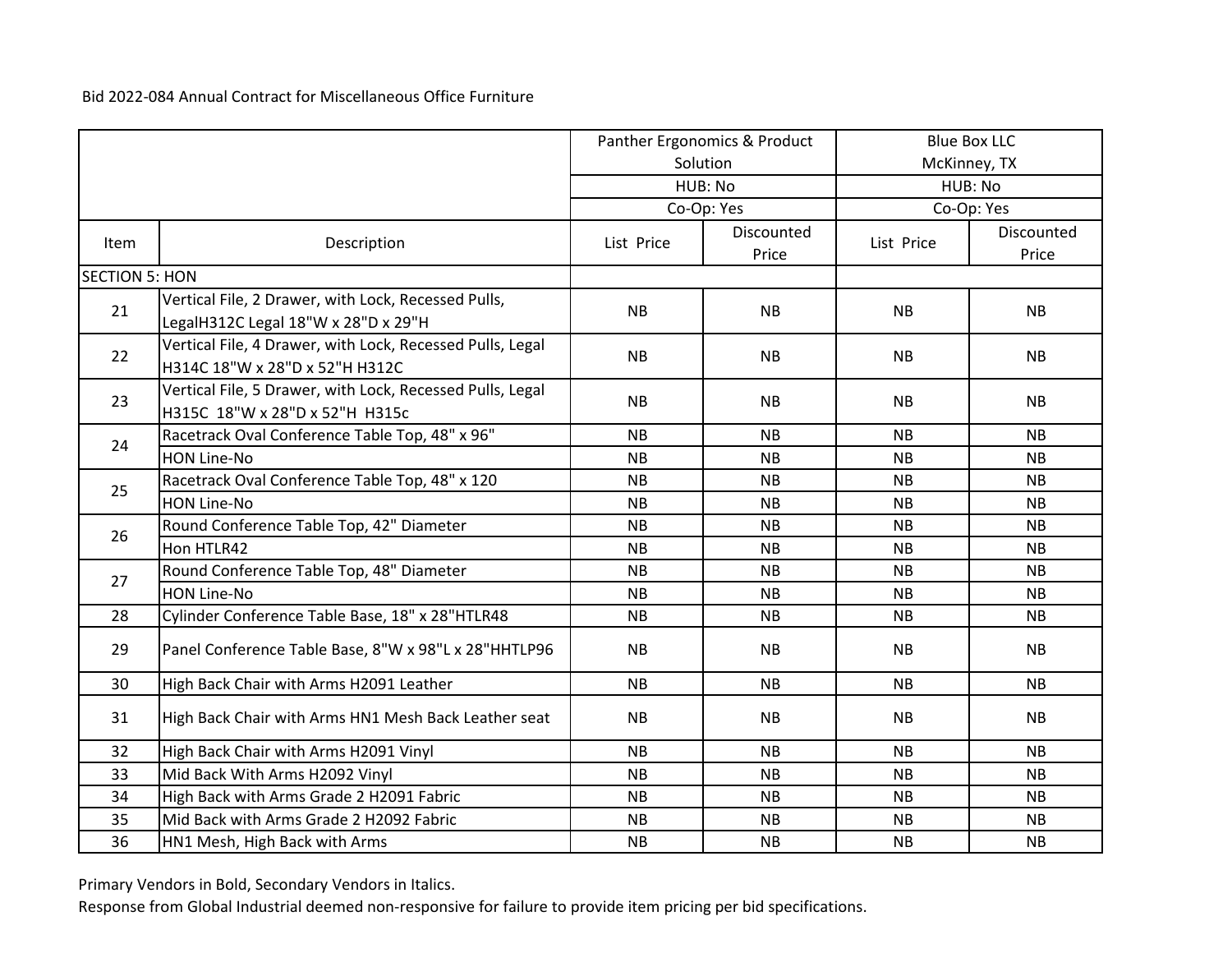|                       |                                                                                             |            | Hertz Furniture Systems LLC<br>Ramsey, NJ<br>HUB: No<br>Co-Op: Yes |
|-----------------------|---------------------------------------------------------------------------------------------|------------|--------------------------------------------------------------------|
| Item                  | Description                                                                                 | List Price | Discounted<br>Price                                                |
| <b>SECTION 5: HON</b> |                                                                                             |            |                                                                    |
| 21                    | Vertical File, 2 Drawer, with Lock, Recessed Pulls,<br>LegalH312C Legal 18"W x 28"D x 29"H  | <b>NB</b>  | <b>NB</b>                                                          |
| 22                    | Vertical File, 4 Drawer, with Lock, Recessed Pulls, Legal<br>H314C 18"W x 28"D x 52"H H312C | <b>NB</b>  | <b>NB</b>                                                          |
| 23                    | Vertical File, 5 Drawer, with Lock, Recessed Pulls, Legal<br>H315C 18"W x 28"D x 52"H H315c | <b>NB</b>  | <b>NB</b>                                                          |
| 24                    | Racetrack Oval Conference Table Top, 48" x 96"                                              | <b>NB</b>  | <b>NB</b>                                                          |
|                       | <b>HON Line-No</b>                                                                          | <b>NB</b>  | <b>NB</b>                                                          |
| 25                    | Racetrack Oval Conference Table Top, 48" x 120                                              | <b>NB</b>  | <b>NB</b>                                                          |
|                       | <b>HON Line-No</b>                                                                          | <b>NB</b>  | <b>NB</b>                                                          |
| 26                    | Round Conference Table Top, 42" Diameter                                                    | <b>NB</b>  | <b>NB</b>                                                          |
|                       | Hon HTLR42                                                                                  | <b>NB</b>  | <b>NB</b>                                                          |
| 27                    | Round Conference Table Top, 48" Diameter                                                    | <b>NB</b>  | <b>NB</b>                                                          |
|                       | <b>HON Line-No</b>                                                                          | <b>NB</b>  | <b>NB</b>                                                          |
| 28                    | Cylinder Conference Table Base, 18" x 28"HTLR48                                             | <b>NB</b>  | <b>NB</b>                                                          |
| 29                    | Panel Conference Table Base, 8"W x 98"L x 28"HHTLP96                                        | <b>NB</b>  | <b>NB</b>                                                          |
| 30                    | High Back Chair with Arms H2091 Leather                                                     | <b>NB</b>  | <b>NB</b>                                                          |
| 31                    | High Back Chair with Arms HN1 Mesh Back Leather seat                                        | <b>NB</b>  | <b>NB</b>                                                          |
| 32                    | High Back Chair with Arms H2091 Vinyl                                                       | <b>NB</b>  | <b>NB</b>                                                          |
| 33                    | Mid Back With Arms H2092 Vinyl                                                              | <b>NB</b>  | <b>NB</b>                                                          |
| 34                    | High Back with Arms Grade 2 H2091 Fabric                                                    | <b>NB</b>  | <b>NB</b>                                                          |
| 35                    | Mid Back with Arms Grade 2 H2092 Fabric                                                     | NB.        | NB.                                                                |
| 36                    | HN1 Mesh, High Back with Arms                                                               | <b>NB</b>  | <b>NB</b>                                                          |

Primary Vendors in Bold, Secondary Vendors in Italics.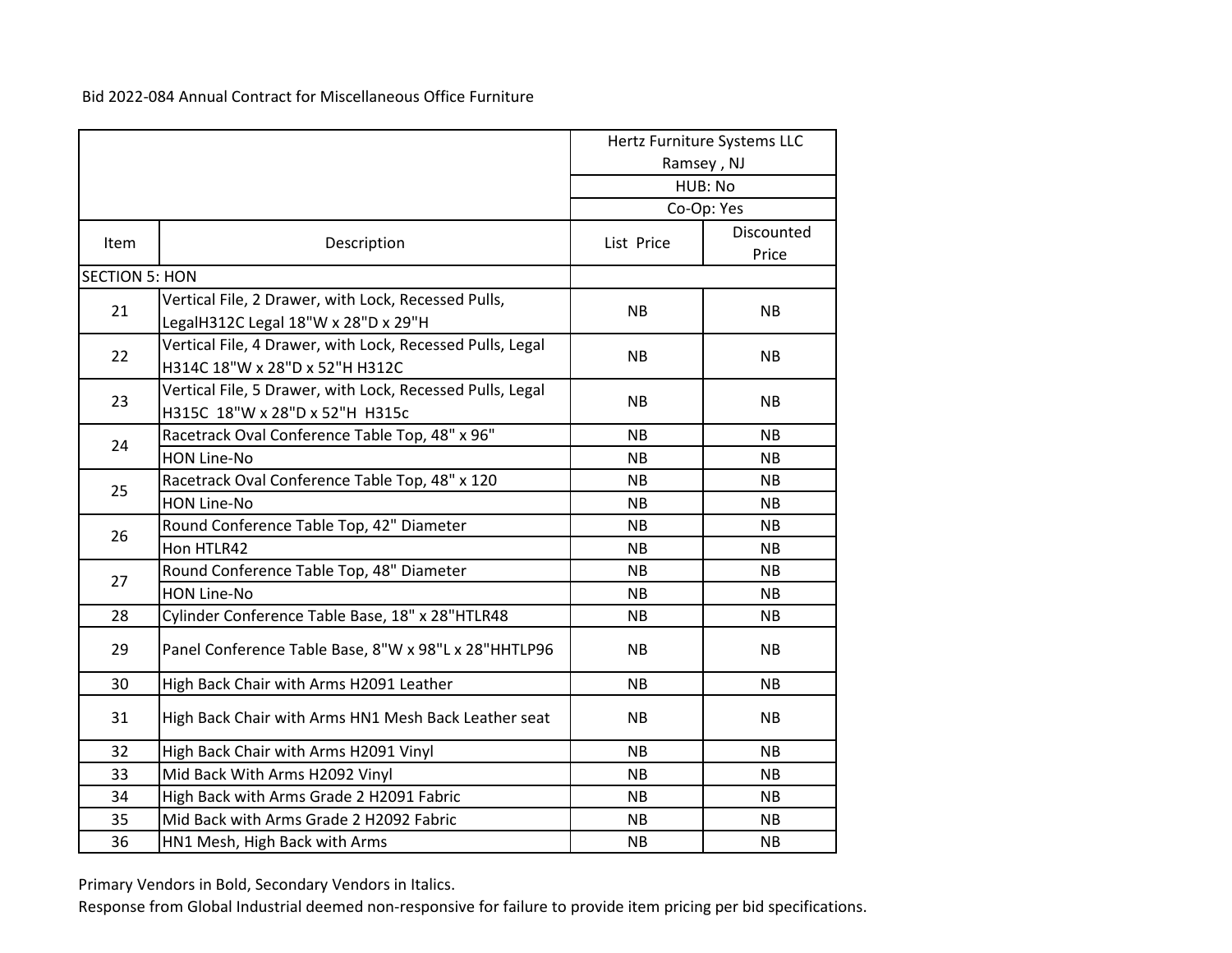|                       |                                                                               | TX Interior Resources, LLC |                               |                                 | Plano Office Supply |                       |                     |
|-----------------------|-------------------------------------------------------------------------------|----------------------------|-------------------------------|---------------------------------|---------------------|-----------------------|---------------------|
|                       |                                                                               |                            | <b>DBA Interior Resources</b> |                                 |                     | Plano, TX             |                     |
|                       |                                                                               |                            | HUB: No                       |                                 |                     | HUB: No               |                     |
|                       |                                                                               |                            | Co-Op: Yes                    |                                 |                     | Coop-Yes              |                     |
| Item                  | Description                                                                   | List Price                 | Discounted<br>Price           |                                 | List Price          |                       | Discounted<br>Price |
| <b>SECTION 5: HON</b> |                                                                               |                            |                               |                                 |                     |                       |                     |
| 37                    | HN1 Vinyl High Back with Arms                                                 | <b>NB</b>                  | <b>NB</b>                     | \$                              | 1,162.00            | \$                    | 439.24              |
| 38                    | HN1 Vinyl Mid Back with Arms                                                  | <b>NB</b>                  | <b>NB</b>                     | \$                              | 1,162.00            | \$                    | 439.24              |
| 39                    | HN1 Fabric High Back with Arms                                                | <b>NB</b>                  | <b>NB</b>                     | \$                              | 1,186.00            | \$                    | 448.31              |
|                       | Grade 2                                                                       |                            |                               |                                 |                     |                       |                     |
| 40                    | HN1 Fabric Midback with Arms                                                  | <b>NB</b>                  | <b>NB</b>                     | \$                              | 1,186.00            | \$                    | 448.31              |
|                       | Grade 2                                                                       |                            |                               |                                 |                     |                       |                     |
| 41                    | HVL220 Mid Back with Arms                                                     | <b>NB</b>                  | <b>NB</b>                     | \$                              | 468.00              | \$                    | 176.90              |
| 42                    | HVL210 Task Chair without Arms                                                | NB                         | <b>NB</b>                     | $\overline{\boldsymbol{\zeta}}$ | 302.00              | \$                    | 114.16              |
| 43                    | Guest Chair, Sled Base, with Side Arms, Fabric Seat & Back                    | <b>NB</b>                  | <b>NB</b>                     | \$                              | 527.00              | \$                    | 199.21              |
|                       | HON Line - No                                                                 | NB                         | <b>NB</b>                     |                                 |                     | <b>IGNITION HISB6</b> |                     |
| 44                    | Guest Chair, Leg Base, with Side Arms, Fabric Seat & Back<br>H4003 Leg Fabric | <b>NB</b>                  | <b>NB</b>                     | \$                              | 421.00              | \$                    | 159.14              |
| 45                    | Guest Chair, Leg Base, No Side Arms, Vinyl Seat & Back<br><b>HIGCL</b>        | <b>NB</b>                  | <b>NB</b>                     | \$                              | 546.00              | \$                    | 206.39              |
| 46                    | Stack Chairs H4041 Sled No Arms                                               | <b>NB</b>                  | <b>NB</b>                     | \$                              | 890.00              | \$                    | 336.42              |
| <b>SECTION 5: HON</b> |                                                                               | <b>NB</b>                  | <b>NB</b>                     |                                 | P                   | \$                    | 18,274.08           |
|                       | <b>SECTION 6: HUMANSCALE</b>                                                  |                            |                               |                                 |                     |                       |                     |
| Discount of List      |                                                                               |                            | 40.0000%                      | 51.0000%                        |                     |                       |                     |
| $\mathbf{1}$          | High Back Chair, with Arms, Leather, Humanscale                               | \$<br>2,729.00             | \$<br>1,637.40                | $\varsigma$                     | 2,504.00            | \$                    | 1,226.96            |
|                       | Freedom No. F211                                                              |                            |                               |                                 |                     |                       |                     |
| $\overline{2}$        | High Back Chair, with Arms, Vinyl, Humanscale Freedom<br>#F211                | \$<br>1,772.00             | \$<br>1,063.20                | \$                              | 1,626.00            | \$                    | 796.74              |
| 3                     | High Back Chair, with Arms, Grade II Fabric, Humanscale<br>Freedom #F211      | \$<br>1,772.00             | \$<br>1,063.20                | \$                              | 1,626.00            | \$                    | 796.74              |

Primary Vendors in Bold, Secondary Vendors in Italics.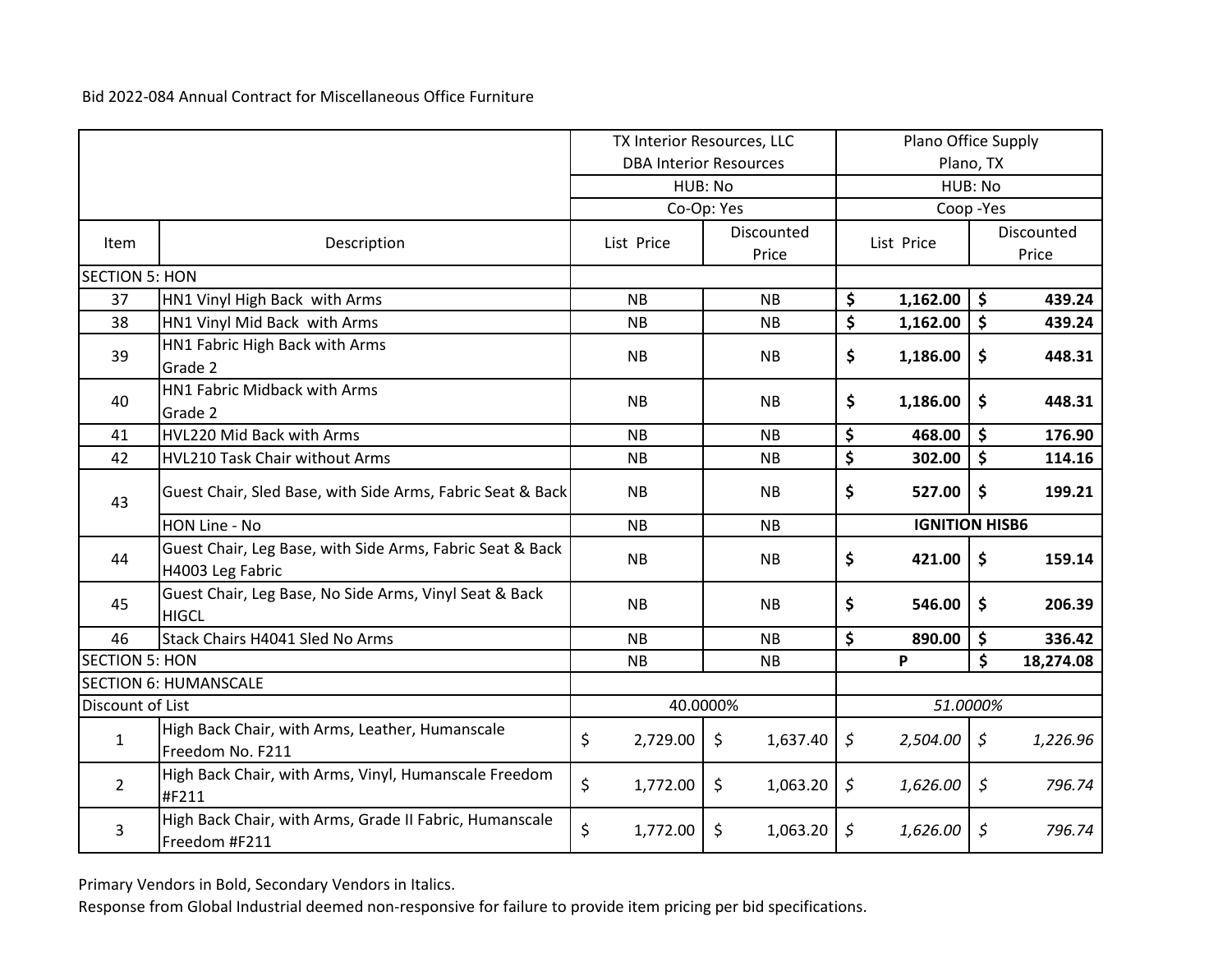|                       |                                                                               | <b>Texas Furniture Source Inc</b> |                    |                    | <b>Just Ergonomics LLC</b> |           |              |            |                     |
|-----------------------|-------------------------------------------------------------------------------|-----------------------------------|--------------------|--------------------|----------------------------|-----------|--------------|------------|---------------------|
|                       |                                                                               |                                   | Farmers Branch, TX |                    |                            |           | McKinney, TX |            |                     |
|                       |                                                                               |                                   | HUB: Yes           |                    |                            | HUB: No   |              |            |                     |
|                       |                                                                               |                                   | Co-Op: Yes         |                    |                            |           |              | Co-Op: Yes |                     |
| <b>Item</b>           | Description                                                                   |                                   | List Price         |                    | <b>Discounted Price</b>    |           | List Price   |            | Discounted<br>Price |
| <b>SECTION 5: HON</b> |                                                                               |                                   |                    |                    |                            |           |              |            |                     |
| 37                    | HN1 Vinyl High Back with Arms                                                 | \$                                | 1,162.00           | $\mathcal{S}$      | 448.53                     |           | <b>NB</b>    |            | <b>NB</b>           |
| 38                    | HN1 Vinyl Mid Back with Arms                                                  | \$                                | 1,162.00           | $\sqrt{5}$         | 448.53                     |           | NB           |            | NB                  |
| 39                    | HN1 Fabric High Back with Arms<br>Grade 2                                     | \$                                | 1,186.00           | $\mathfrak{S}$     | 457.80                     |           | NB           |            | <b>NB</b>           |
| 40                    | HN1 Fabric Midback with Arms<br>Grade 2                                       | \$                                | 1,186.00           | $\varsigma$        | 457.80                     |           | <b>NB</b>    |            | <b>NB</b>           |
| 41                    | HVL220 Mid Back with Arms                                                     | \$                                | 468.00             | $\zeta$            | 180.65                     |           | <b>NB</b>    |            | <b>NB</b>           |
| 42                    | HVL210 Task Chair without Arms                                                | \$                                | 302.00             | $\zeta$            | 116.57                     |           | <b>NB</b>    |            | <b>NB</b>           |
| 43                    | Guest Chair, Sled Base, with Side Arms, Fabric Seat & Back                    | \$                                | 471.00             | $\zeta$            | 181.81                     |           | <b>NB</b>    |            | <b>NB</b>           |
|                       | HON Line - No                                                                 |                                   | Solutions H4008    |                    |                            |           | <b>NB</b>    |            | <b>NB</b>           |
| 44                    | Guest Chair, Leg Base, with Side Arms, Fabric Seat & Back<br>H4003 Leg Fabric | \$                                | 421.00             | $\zeta$            | 162.51                     |           | <b>NB</b>    |            | <b>NB</b>           |
| 45                    | Guest Chair, Leg Base, No Side Arms, Vinyl Seat & Back<br><b>HIGCL</b>        | \$                                | 546.00             | $\mathfrak{S}$     | 210.76                     | <b>NB</b> |              |            | <b>NB</b>           |
| 46                    | Stack Chairs H4041 Sled No Arms                                               | \$                                | 890.00             | $\zeta$            | 343.54                     |           | <b>NB</b>    |            | NB                  |
| <b>SECTION 5: HON</b> |                                                                               |                                   | $\mathsf{S}$       | $\mathsf{\hat{S}}$ | 18,486.71                  | NB        |              |            | NB                  |
|                       | <b>SECTION 6: HUMANSCALE</b>                                                  |                                   |                    |                    |                            |           |              |            |                     |
| Discount of List      |                                                                               | 40.0000%<br><b>NB</b>             |                    |                    |                            |           |              |            |                     |
| $\mathbf{1}$          | High Back Chair, with Arms, Leather, Humanscale<br>Freedom No. F211           |                                   | <b>NB</b>          |                    | <b>NB</b>                  | \$        | 2,729.00     | \$         | 1,637.40            |
| $\overline{2}$        | High Back Chair, with Arms, Vinyl, Humanscale Freedom<br>#F211                |                                   | <b>NB</b>          |                    | <b>NB</b>                  | \$        | 1,772.00     | \$         | 1,063.20            |
| 3                     | High Back Chair, with Arms, Grade II Fabric, Humanscale<br>Freedom #F211      |                                   | <b>NB</b>          |                    | <b>NB</b>                  | \$        | 1,772.00     | \$         | 1,063.20            |

Primary Vendors in Bold, Secondary Vendors in Italics.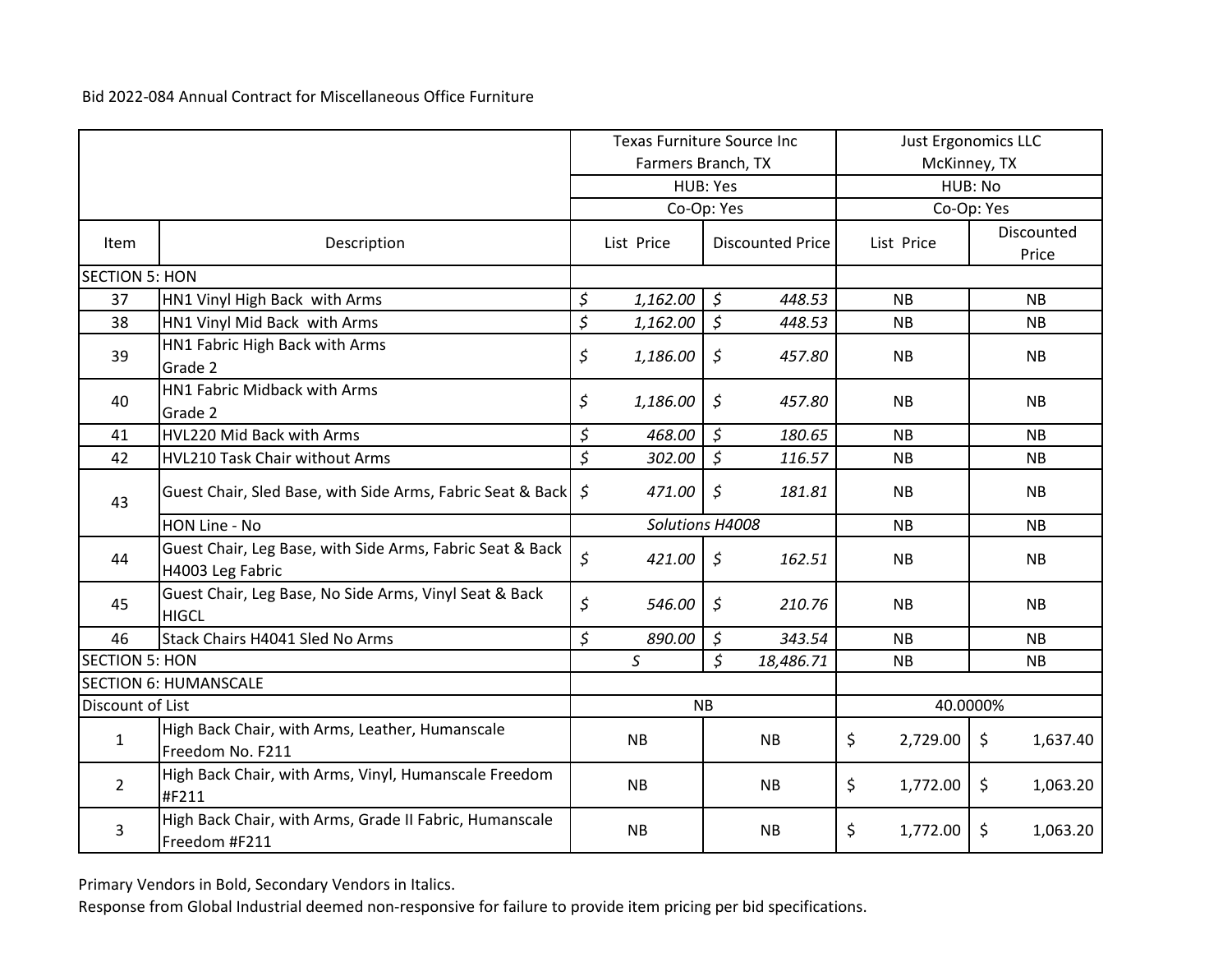|                       |                                                                               |            | Panther Ergonomics & Product |                | <b>Blue Box LLC</b> |  |
|-----------------------|-------------------------------------------------------------------------------|------------|------------------------------|----------------|---------------------|--|
|                       |                                                                               |            | Solution                     |                | McKinney, TX        |  |
|                       |                                                                               |            | HUB: No                      |                | HUB: No             |  |
|                       |                                                                               |            | Co-Op: Yes                   |                | Co-Op: Yes          |  |
| Item                  | Description                                                                   | List Price | Discounted<br>Price          | List Price     | Discounted<br>Price |  |
| <b>SECTION 5: HON</b> |                                                                               |            |                              |                |                     |  |
| 37                    | HN1 Vinyl High Back with Arms                                                 | <b>NB</b>  | <b>NB</b>                    | <b>NB</b>      | <b>NB</b>           |  |
| 38                    | HN1 Vinyl Mid Back with Arms                                                  | <b>NB</b>  | <b>NB</b>                    | <b>NB</b>      | <b>NB</b>           |  |
| 39                    | HN1 Fabric High Back with Arms                                                | <b>NB</b>  | <b>NB</b>                    | <b>NB</b>      | <b>NB</b>           |  |
|                       | Grade 2                                                                       |            |                              |                |                     |  |
| 40                    | HN1 Fabric Midback with Arms                                                  | <b>NB</b>  | <b>NB</b>                    | <b>NB</b>      | <b>NB</b>           |  |
|                       | Grade 2                                                                       |            |                              |                |                     |  |
| 41                    | HVL220 Mid Back with Arms                                                     | <b>NB</b>  | <b>NB</b>                    | <b>NB</b>      | <b>NB</b>           |  |
| 42                    | HVL210 Task Chair without Arms                                                | <b>NB</b>  | <b>NB</b>                    | <b>NB</b>      | NB                  |  |
| 43                    | Guest Chair, Sled Base, with Side Arms, Fabric Seat & Back                    | <b>NB</b>  | <b>NB</b>                    | <b>NB</b>      | <b>NB</b>           |  |
|                       | HON Line - No                                                                 | <b>NB</b>  | <b>NB</b>                    | <b>NB</b>      | <b>NB</b>           |  |
| 44                    | Guest Chair, Leg Base, with Side Arms, Fabric Seat & Back<br>H4003 Leg Fabric | <b>NB</b>  | <b>NB</b>                    | <b>NB</b>      | <b>NB</b>           |  |
| 45                    | Guest Chair, Leg Base, No Side Arms, Vinyl Seat & Back<br><b>HIGCL</b>        | <b>NB</b>  | <b>NB</b>                    | <b>NB</b>      | <b>NB</b>           |  |
| 46                    | Stack Chairs H4041 Sled No Arms                                               | <b>NB</b>  | <b>NB</b>                    | <b>NB</b>      | <b>NB</b>           |  |
| <b>SECTION 5: HON</b> |                                                                               | <b>NB</b>  | <b>NB</b>                    | NB             | NB                  |  |
|                       | <b>SECTION 6: HUMANSCALE</b>                                                  |            |                              |                |                     |  |
| Discount of List      |                                                                               | <b>NB</b>  |                              |                | 55.0000%            |  |
| $\mathbf{1}$          | High Back Chair, with Arms, Leather, Humanscale<br>Freedom No. F211           | <b>NB</b>  | NB                           | \$<br>2,504.00 | \$<br>1,126.80      |  |
| $\overline{2}$        | High Back Chair, with Arms, Vinyl, Humanscale Freedom<br>#F211                | <b>NB</b>  | <b>NB</b>                    | \$<br>1,626.00 | \$<br>731.70        |  |
| 3                     | High Back Chair, with Arms, Grade II Fabric, Humanscale<br>Freedom #F211      | <b>NB</b>  | <b>NB</b>                    | \$<br>1,626.00 | \$<br>731.70        |  |

Primary Vendors in Bold, Secondary Vendors in Italics.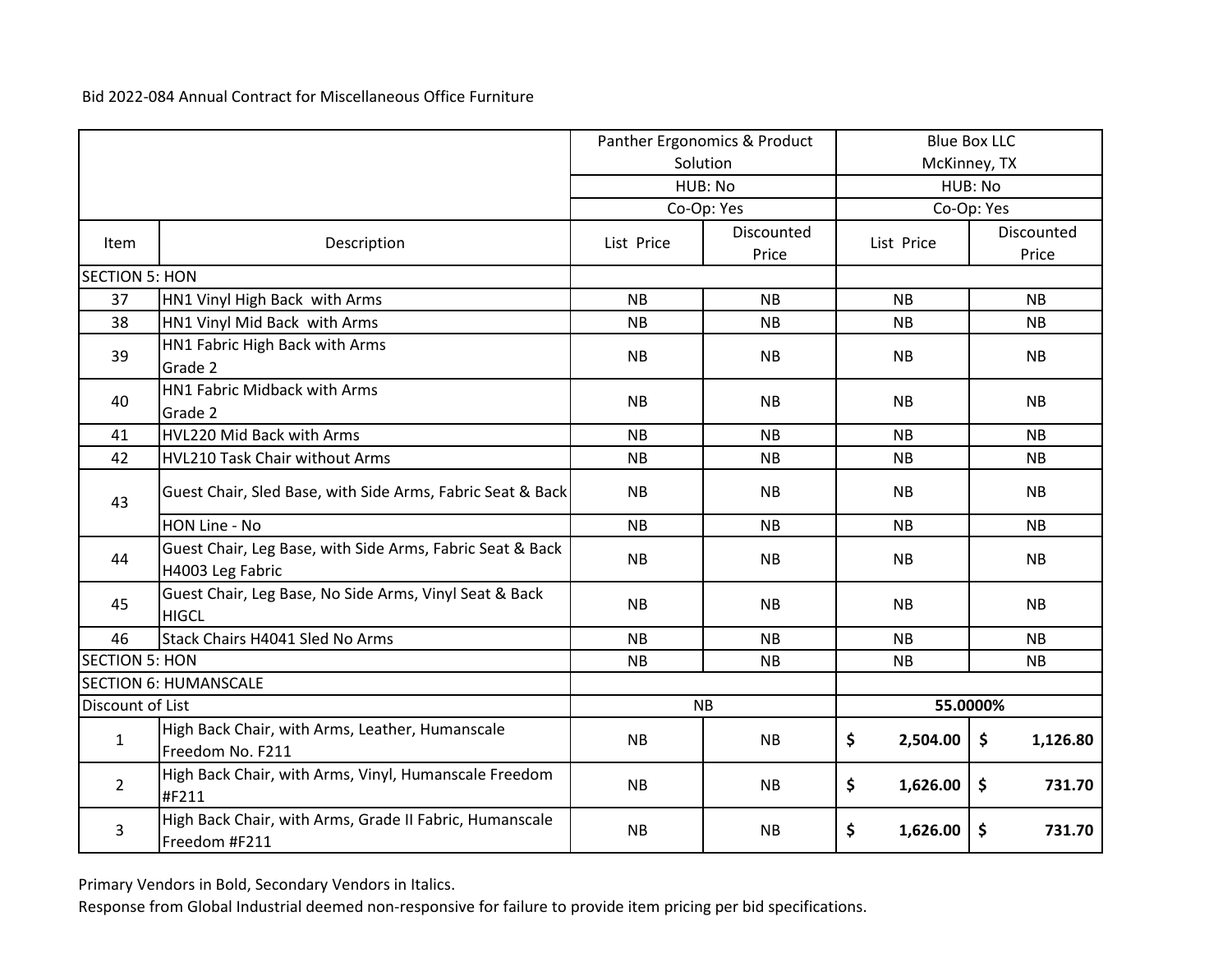|                       |                                                                               |            | Hertz Furniture Systems LLC |
|-----------------------|-------------------------------------------------------------------------------|------------|-----------------------------|
|                       |                                                                               |            | Ramsey, NJ                  |
|                       |                                                                               |            | HUB: No                     |
|                       |                                                                               |            | Co-Op: Yes                  |
| <b>Item</b>           | Description                                                                   | List Price | Discounted<br>Price         |
| <b>SECTION 5: HON</b> |                                                                               |            |                             |
| 37                    | HN1 Vinyl High Back with Arms                                                 | <b>NB</b>  | <b>NB</b>                   |
| 38                    | HN1 Vinyl Mid Back with Arms                                                  | <b>NB</b>  | <b>NB</b>                   |
|                       | HN1 Fabric High Back with Arms                                                |            |                             |
| 39                    | Grade 2                                                                       | <b>NB</b>  | <b>NB</b>                   |
|                       | HN1 Fabric Midback with Arms                                                  |            |                             |
| 40                    | Grade 2                                                                       | <b>NB</b>  | <b>NB</b>                   |
| 41                    | HVL220 Mid Back with Arms                                                     | NB.        | <b>NB</b>                   |
| 42                    | HVL210 Task Chair without Arms                                                | <b>NB</b>  | <b>NB</b>                   |
| 43                    | Guest Chair, Sled Base, with Side Arms, Fabric Seat & Back                    | <b>NB</b>  | <b>NB</b>                   |
|                       | HON Line - No                                                                 | <b>NB</b>  | <b>NB</b>                   |
| 44                    | Guest Chair, Leg Base, with Side Arms, Fabric Seat & Back<br>H4003 Leg Fabric | <b>NB</b>  | <b>NB</b>                   |
| 45                    | Guest Chair, Leg Base, No Side Arms, Vinyl Seat & Back<br><b>HIGCL</b>        | <b>NB</b>  | <b>NB</b>                   |
| 46                    | Stack Chairs H4041 Sled No Arms                                               | <b>NB</b>  | <b>NB</b>                   |
| <b>SECTION 5: HON</b> |                                                                               | <b>NB</b>  | <b>NB</b>                   |
|                       | <b>SECTION 6: HUMANSCALE</b>                                                  |            |                             |
| Discount of List      |                                                                               |            | <b>NB</b>                   |
| $\mathbf{1}$          | High Back Chair, with Arms, Leather, Humanscale                               | <b>NB</b>  | <b>NB</b>                   |
|                       | Freedom No. F211                                                              |            |                             |
| $\overline{2}$        | High Back Chair, with Arms, Vinyl, Humanscale Freedom                         | <b>NB</b>  | <b>NB</b>                   |
|                       | #F211                                                                         |            |                             |
| 3                     | High Back Chair, with Arms, Grade II Fabric, Humanscale<br>Freedom #F211      | <b>NB</b>  | <b>NB</b>                   |

Primary Vendors in Bold, Secondary Vendors in Italics.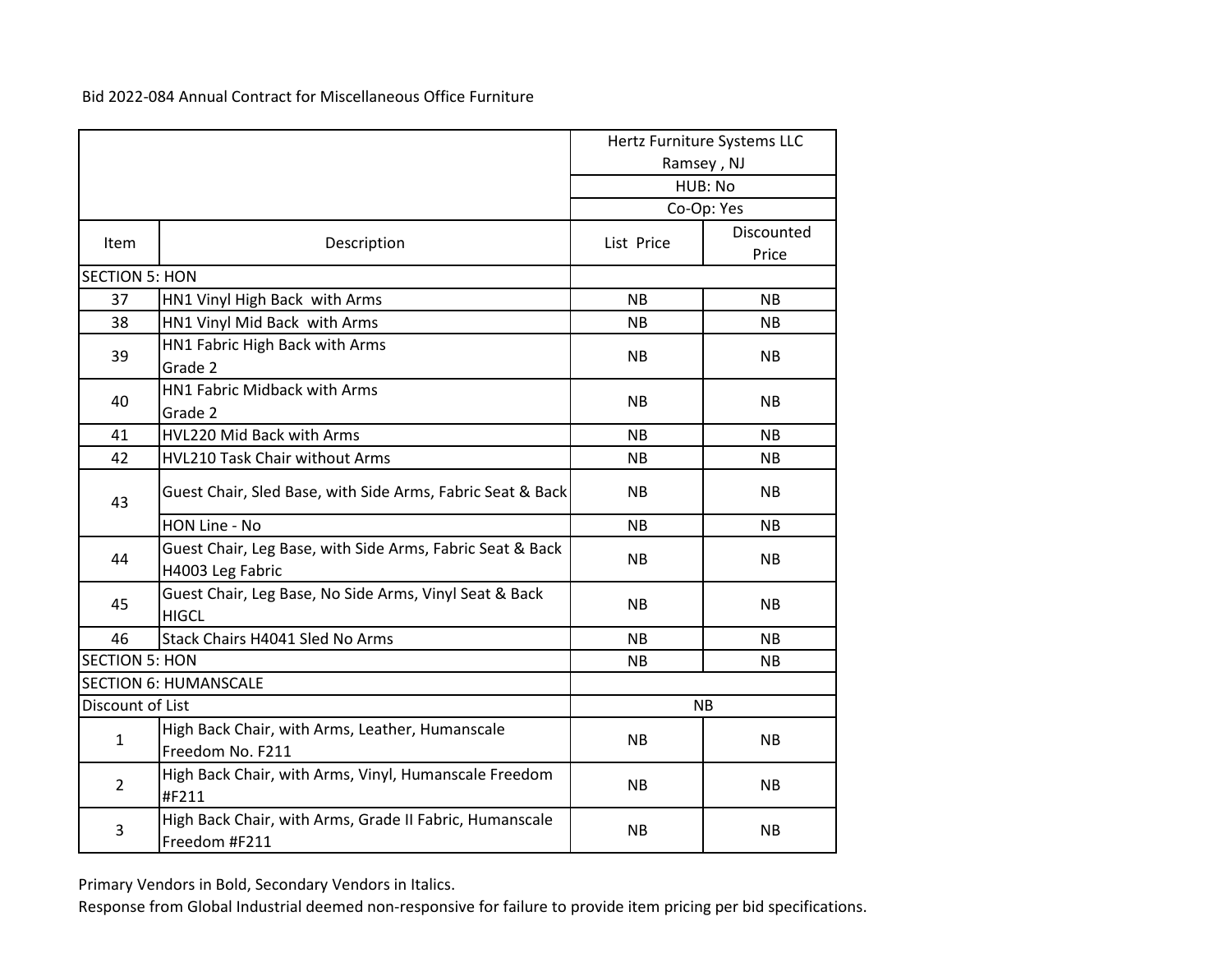|                           |                                                                                                     | TX Interior Resources, LLC |                               | Plano Office Supply |                            |             |            |                |                     |
|---------------------------|-----------------------------------------------------------------------------------------------------|----------------------------|-------------------------------|---------------------|----------------------------|-------------|------------|----------------|---------------------|
|                           |                                                                                                     |                            | <b>DBA Interior Resources</b> |                     |                            | Plano, TX   |            |                |                     |
|                           |                                                                                                     |                            | HUB: No                       |                     | HUB: No                    |             |            |                |                     |
|                           |                                                                                                     |                            | Co-Op: Yes                    |                     |                            |             | Coop-Yes   |                |                     |
| Item                      | Description                                                                                         |                            | List Price                    |                     | <b>Discounted</b><br>Price |             | List Price |                | Discounted<br>Price |
|                           | <b>SECTION 6: HUMANSCALE</b>                                                                        |                            |                               |                     |                            |             |            |                |                     |
| 4                         | Mid Back Chair, with Arms, Vinyl<br>Humanscale Freedom No. F111                                     | \$                         | 1,504.00                      | $\zeta$             | 902.40                     | $\zeta$     | 1,380.00   | $\zeta$        | 676.20              |
| 5                         | Mid Back Chair, with Arms, Grade II Fabric<br>Freedom F111                                          | \$                         | 1,504.00                      | \$                  | 902.40                     | \$          | 1,380.00   | \$             | 676.20              |
| 6                         | Mid Back Chair, without Arms, Grade II Fabric F110<br>Humanscale FreedomF110                        | \$                         | 1,363.00                      | \$                  | 817.80                     | \$          | 1,251.00   | \$             | 612.99              |
| $\overline{7}$            | Guest Chair, Leg Base, with Side Arms,<br><b>Fabric Seat &amp; Back</b><br>Humanscale Liberty #L406 | \$                         | 862.00                        | \$                  | 517.20                     | $\varsigma$ | 790.00     | $\varsigma$    | 387.10              |
| 8                         | Guest Chair, Leg Base, No Side Arms,<br>Vinyl Seat & Back<br>Humanscale Liberty #L400               | \$                         | 858.00                        | \$                  | 514.80                     | $\zeta$     | 682.00     | $\mathfrak{S}$ | 334.18              |
| 9                         | Stack Chair, Sled Base, with Side Arms<br>Humanscale Cinto No C15                                   | \$                         | 371.00                        | \$                  | 222.60                     | \$          | 334.00     | $\zeta$        | 163.66              |
| 10                        | Stack Chair, Sled Base, No Side Arms<br>Humanscale Cinto No C10                                     | \$                         | 303.00                        | \$                  | 181.80                     | \$          | 273.00     | \$             | 133.77              |
|                           | <b>SECTION 6: HUMANSCALE TOTAL</b>                                                                  |                            |                               | \$                  | 7,822.80                   |             | S          | \$             | 5,804.54            |
| <b>SECTION 7: KIMBALL</b> |                                                                                                     |                            |                               |                     |                            |             |            |                |                     |
| Discount off List         |                                                                                                     |                            | 50.0000%                      |                     |                            |             |            | <b>NB</b>      |                     |
| $\mathbf{1}$              | Wood Desk, Double Pedestal, 66" x 30 Kimball Priority<br>53K3060DDFBW8                              | \$                         | 3,459.00                      | \$                  | 1,729.50                   |             | NB         |                | <b>NB</b>           |
| $\overline{2}$            | Wood Desk, Double Pedestal, 66" x 30" Kimball Priority<br>53K3066DDFBWB                             | \$                         | 3,629.00                      | \$                  | 1,814.50                   |             | <b>NB</b>  |                | <b>NB</b>           |
| 3                         | Wood Desk, Double Pedestal, 72" x 36" Kimball Priority<br>53K3672DDFBW8                             | \$                         | 3,995.00                      | \$                  | 1,997.50                   |             | <b>NB</b>  |                | NB                  |

Primary Vendors in Bold, Secondary Vendors in Italics.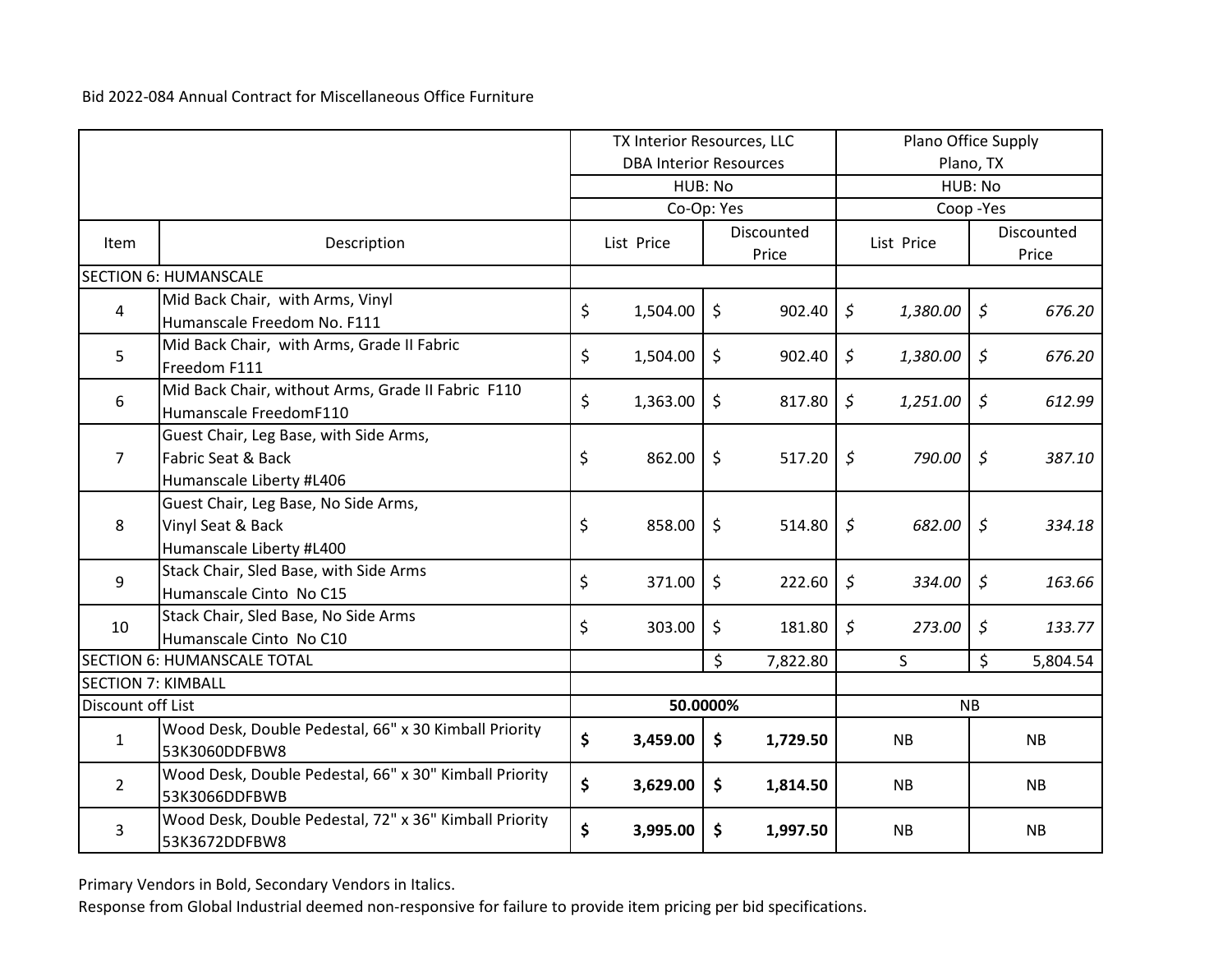|                           |                                                                                          | <b>Texas Furniture Source Inc</b> |                         | <b>Just Ergonomics LLC</b> |                |           |                     |
|---------------------------|------------------------------------------------------------------------------------------|-----------------------------------|-------------------------|----------------------------|----------------|-----------|---------------------|
|                           |                                                                                          |                                   | Farmers Branch, TX      |                            | McKinney, TX   |           |                     |
|                           |                                                                                          |                                   | HUB: Yes                | HUB: No<br>Co-Op: Yes      |                |           |                     |
|                           |                                                                                          |                                   | Co-Op: Yes              |                            |                |           |                     |
| Item                      | Description                                                                              | List Price                        | <b>Discounted Price</b> |                            | List Price     |           | Discounted<br>Price |
|                           | <b>SECTION 6: HUMANSCALE</b>                                                             |                                   |                         |                            |                |           |                     |
| $\overline{4}$            | Mid Back Chair, with Arms, Vinyl<br>Humanscale Freedom No. F111                          | <b>NB</b>                         | <b>NB</b>               | \$                         | 1,504.00       | \$        | 902.40              |
| 5                         | Mid Back Chair, with Arms, Grade II Fabric<br>Freedom F111                               | <b>NB</b>                         | <b>NB</b>               | \$                         | 1,504.00       | \$        | 902.40              |
| 6                         | Mid Back Chair, without Arms, Grade II Fabric F110<br>Humanscale FreedomF110             | <b>NB</b>                         | <b>NB</b>               | \$                         | 1,363.00       | \$        | 817.80              |
| $\overline{7}$            | Guest Chair, Leg Base, with Side Arms,<br>Fabric Seat & Back<br>Humanscale Liberty #L406 | <b>NB</b>                         | <b>NB</b>               | \$                         | 892.00         | $\zeta$   | 535.20              |
| 8                         | Guest Chair, Leg Base, No Side Arms,<br>Vinyl Seat & Back<br>Humanscale Liberty #L400    | <b>NB</b>                         | <b>NB</b>               | \$                         | 744.00         | \$        | 446.40              |
| 9                         | Stack Chair, Sled Base, with Side Arms<br>Humanscale Cinto No C15                        | <b>NB</b>                         | <b>NB</b>               | \$                         | 371.00         | \$        | 222.60              |
| 10                        | Stack Chair, Sled Base, No Side Arms<br>Humanscale Cinto No C10                          | <b>NB</b>                         | <b>NB</b>               | \$                         | 303.00         | \$        | 181.80              |
|                           | <b>SECTION 6: HUMANSCALE TOTAL</b>                                                       | <b>NB</b>                         | <b>NB</b>               |                            | $\overline{A}$ | \$        | 7,772.40            |
| <b>SECTION 7: KIMBALL</b> |                                                                                          |                                   |                         |                            |                |           |                     |
| Discount off List         |                                                                                          | <b>NB</b>                         |                         |                            |                | <b>NB</b> |                     |
| $\mathbf{1}$              | Wood Desk, Double Pedestal, 66" x 30 Kimball Priority<br>53K3060DDFBW8                   | <b>NB</b>                         | <b>NB</b>               |                            | <b>NB</b>      |           | NB                  |
| $\overline{2}$            | Wood Desk, Double Pedestal, 66" x 30" Kimball Priority<br>53K3066DDFBWB                  | <b>NB</b>                         | <b>NB</b>               |                            | <b>NB</b>      |           | <b>NB</b>           |
| 3                         | Wood Desk, Double Pedestal, 72" x 36" Kimball Priority<br>53K3672DDFBW8                  | <b>NB</b>                         | <b>NB</b>               |                            | <b>NB</b>      |           | <b>NB</b>           |

Primary Vendors in Bold, Secondary Vendors in Italics.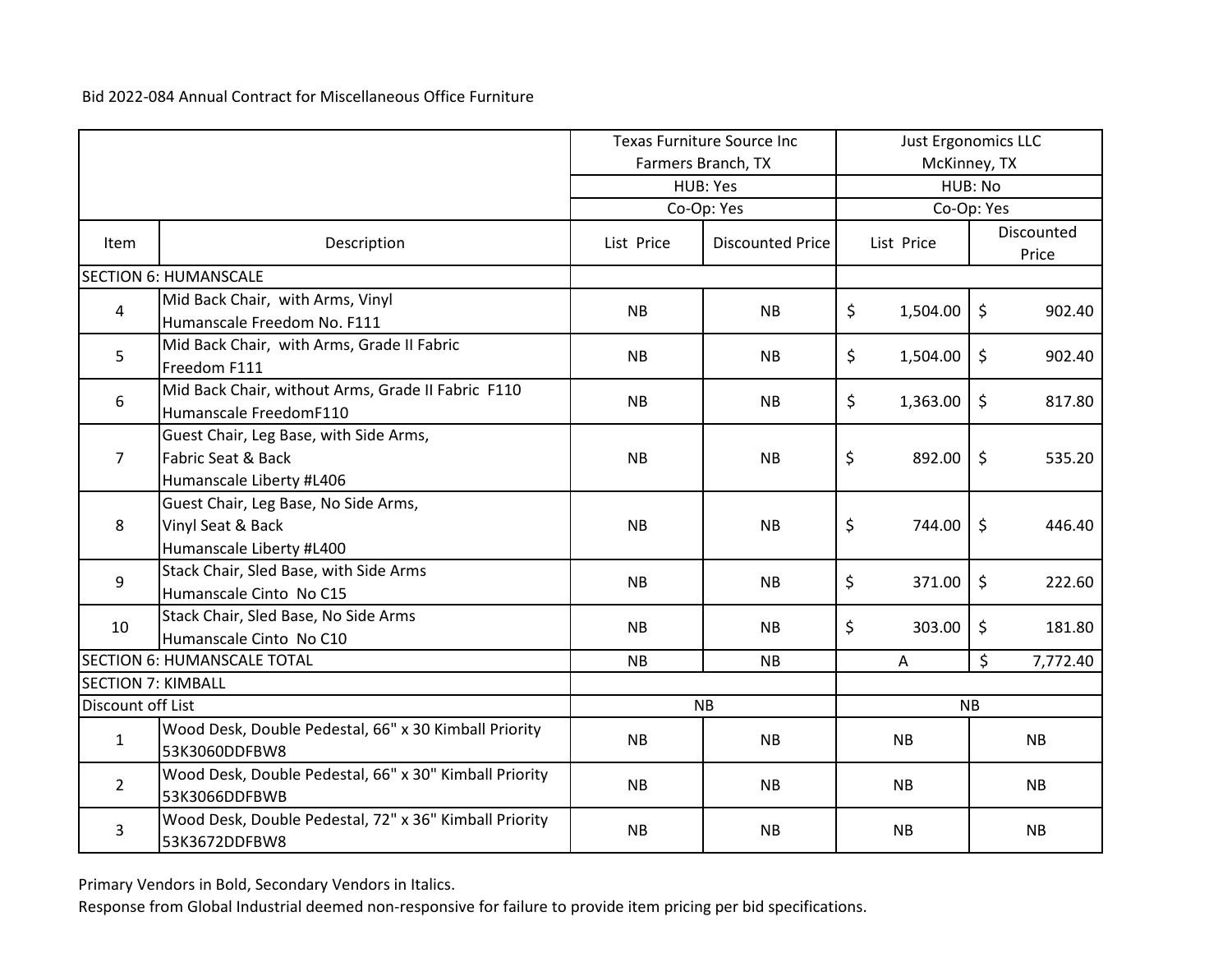|                           |                                                                                          | Panther Ergonomics & Product |                            | <b>Blue Box LLC</b> |              |                     |                            |
|---------------------------|------------------------------------------------------------------------------------------|------------------------------|----------------------------|---------------------|--------------|---------------------|----------------------------|
|                           |                                                                                          |                              | Solution                   |                     | McKinney, TX |                     |                            |
|                           |                                                                                          |                              | HUB: No                    | HUB: No             |              |                     |                            |
|                           |                                                                                          |                              | Co-Op: Yes                 |                     | Co-Op: Yes   |                     |                            |
| Item                      | Description                                                                              | List Price                   | <b>Discounted</b><br>Price |                     | List Price   |                     | <b>Discounted</b><br>Price |
|                           | <b>SECTION 6: HUMANSCALE</b>                                                             |                              |                            |                     |              |                     |                            |
| 4                         | Mid Back Chair, with Arms, Vinyl<br>Humanscale Freedom No. F111                          | <b>NB</b>                    | <b>NB</b>                  | \$                  | 1,380.00     | \$                  | 621.00                     |
| 5                         | Mid Back Chair, with Arms, Grade II Fabric<br>Freedom F111                               | <b>NB</b>                    | <b>NB</b>                  | \$                  | 1,380.00     | \$                  | 621.00                     |
| 6                         | Mid Back Chair, without Arms, Grade II Fabric F110<br>Humanscale FreedomF110             | <b>NB</b>                    | <b>NB</b>                  | \$                  | 1,251.00     | \$                  | 562.95                     |
| $\overline{7}$            | Guest Chair, Leg Base, with Side Arms,<br>Fabric Seat & Back<br>Humanscale Liberty #L406 | <b>NB</b>                    | <b>NB</b>                  | \$                  | 790.00       | $\ddot{\bm{\zeta}}$ | 355.50                     |
| 8                         | Guest Chair, Leg Base, No Side Arms,<br>Vinyl Seat & Back<br>Humanscale Liberty #L400    | <b>NB</b>                    | <b>NB</b>                  | \$                  | 682.00       | \$                  | 306.90                     |
| 9                         | Stack Chair, Sled Base, with Side Arms<br>Humanscale Cinto No C15                        | <b>NB</b>                    | <b>NB</b>                  | \$                  | 334.00       | \$                  | 150.30                     |
| 10                        | Stack Chair, Sled Base, No Side Arms<br>Humanscale Cinto No C10                          | <b>NB</b>                    | <b>NB</b>                  | \$                  | 273.00       | \$                  | 122.85                     |
|                           | <b>SECTION 6: HUMANSCALE TOTAL</b>                                                       | <b>NB</b>                    | NB                         |                     | P            | \$                  | 5,330.70                   |
| <b>SECTION 7: KIMBALL</b> |                                                                                          |                              |                            |                     |              |                     |                            |
| Discount off List         |                                                                                          | <b>NB</b>                    |                            |                     |              | <b>NB</b>           |                            |
| $\mathbf{1}$              | Wood Desk, Double Pedestal, 66" x 30 Kimball Priority<br>53K3060DDFBW8                   | <b>NB</b>                    | <b>NB</b>                  |                     | <b>NB</b>    |                     | <b>NB</b>                  |
| $\overline{2}$            | Wood Desk, Double Pedestal, 66" x 30" Kimball Priority<br>53K3066DDFBWB                  | <b>NB</b>                    | <b>NB</b>                  |                     | <b>NB</b>    |                     | <b>NB</b>                  |
| 3                         | Wood Desk, Double Pedestal, 72" x 36" Kimball Priority<br>53K3672DDFBW8                  | <b>NB</b>                    | <b>NB</b>                  |                     | <b>NB</b>    |                     | <b>NB</b>                  |

Primary Vendors in Bold, Secondary Vendors in Italics.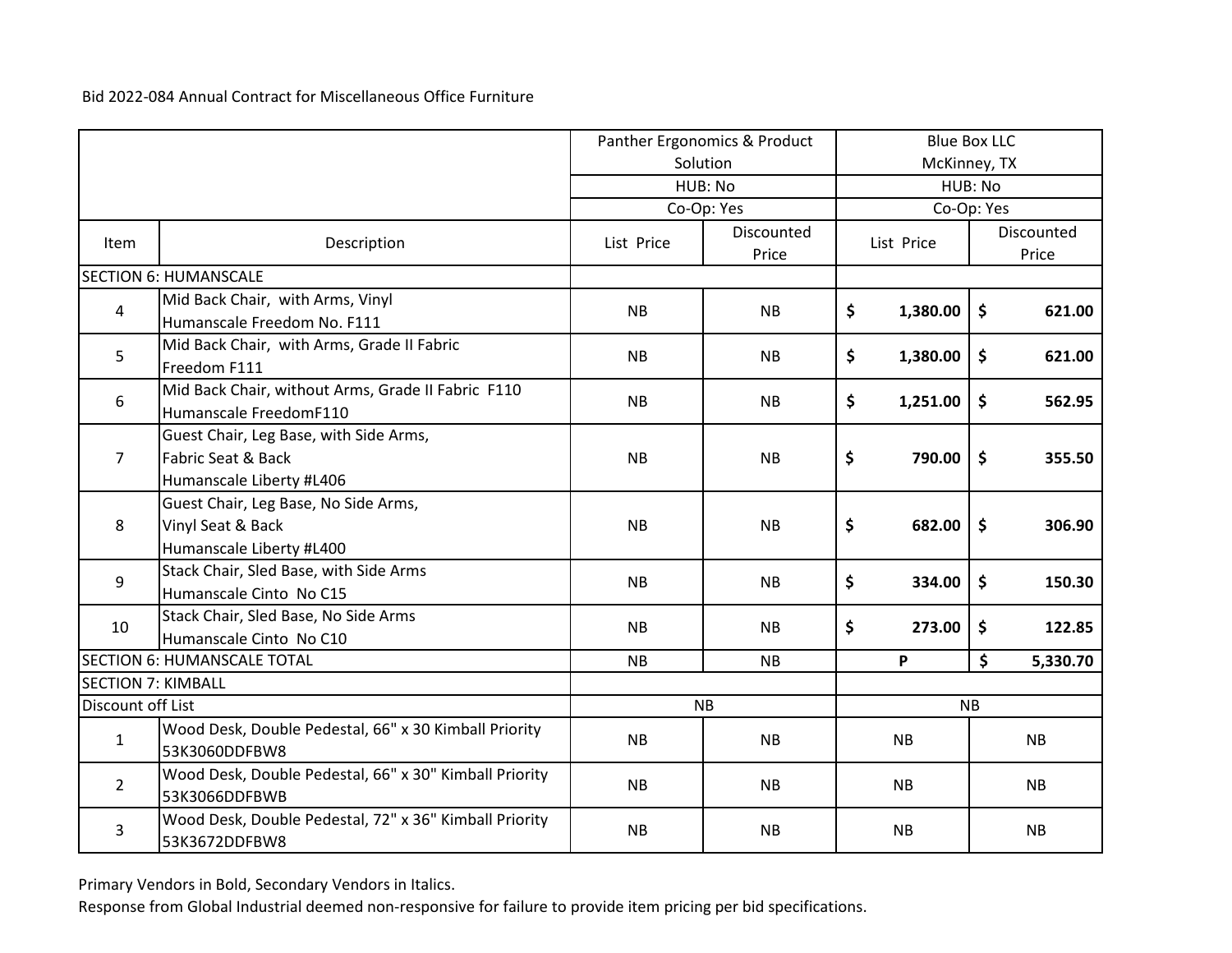|                           |                                                                 |            | Hertz Furniture Systems LLC<br>Ramsey, NJ |  |
|---------------------------|-----------------------------------------------------------------|------------|-------------------------------------------|--|
|                           |                                                                 |            | HUB: No                                   |  |
|                           |                                                                 |            | Co-Op: Yes                                |  |
| Item                      | Description                                                     | List Price | Discounted<br>Price                       |  |
|                           | <b>SECTION 6: HUMANSCALE</b>                                    |            |                                           |  |
| 4                         | Mid Back Chair, with Arms, Vinyl<br>Humanscale Freedom No. F111 | <b>NB</b>  | <b>NB</b>                                 |  |
|                           |                                                                 |            |                                           |  |
| 5                         | Mid Back Chair, with Arms, Grade II Fabric<br>Freedom F111      | <b>NB</b>  | <b>NB</b>                                 |  |
| 6                         | Mid Back Chair, without Arms, Grade II Fabric F110              | <b>NB</b>  | <b>NB</b>                                 |  |
|                           | Humanscale FreedomF110                                          |            |                                           |  |
|                           | Guest Chair, Leg Base, with Side Arms,                          |            |                                           |  |
| 7                         | Fabric Seat & Back                                              | <b>NB</b>  | <b>NB</b>                                 |  |
|                           | Humanscale Liberty #L406                                        |            |                                           |  |
|                           | Guest Chair, Leg Base, No Side Arms,                            |            |                                           |  |
| 8                         | Vinyl Seat & Back                                               | <b>NB</b>  | <b>NB</b>                                 |  |
|                           | Humanscale Liberty #L400                                        |            |                                           |  |
| 9                         | Stack Chair, Sled Base, with Side Arms                          | <b>NB</b>  | <b>NB</b>                                 |  |
|                           | Humanscale Cinto No C15                                         |            |                                           |  |
| 10                        | Stack Chair, Sled Base, No Side Arms                            | <b>NB</b>  | <b>NB</b>                                 |  |
|                           | Humanscale Cinto No C10                                         |            |                                           |  |
|                           | <b>SECTION 6: HUMANSCALE TOTAL</b>                              | <b>NB</b>  | <b>NB</b>                                 |  |
| <b>SECTION 7: KIMBALL</b> |                                                                 |            |                                           |  |
| Discount off List         |                                                                 |            | <b>NB</b>                                 |  |
| 1                         | Wood Desk, Double Pedestal, 66" x 30 Kimball Priority           | <b>NB</b>  | <b>NB</b>                                 |  |
|                           | 53K3060DDFBW8                                                   |            |                                           |  |
| $\overline{2}$            | Wood Desk, Double Pedestal, 66" x 30" Kimball Priority          | <b>NB</b>  | <b>NB</b>                                 |  |
|                           | 53K3066DDFBWB                                                   |            |                                           |  |
| 3                         | Wood Desk, Double Pedestal, 72" x 36" Kimball Priority          | <b>NB</b>  | <b>NB</b>                                 |  |
|                           | 53K3672DDFBW8                                                   |            |                                           |  |

Primary Vendors in Bold, Secondary Vendors in Italics.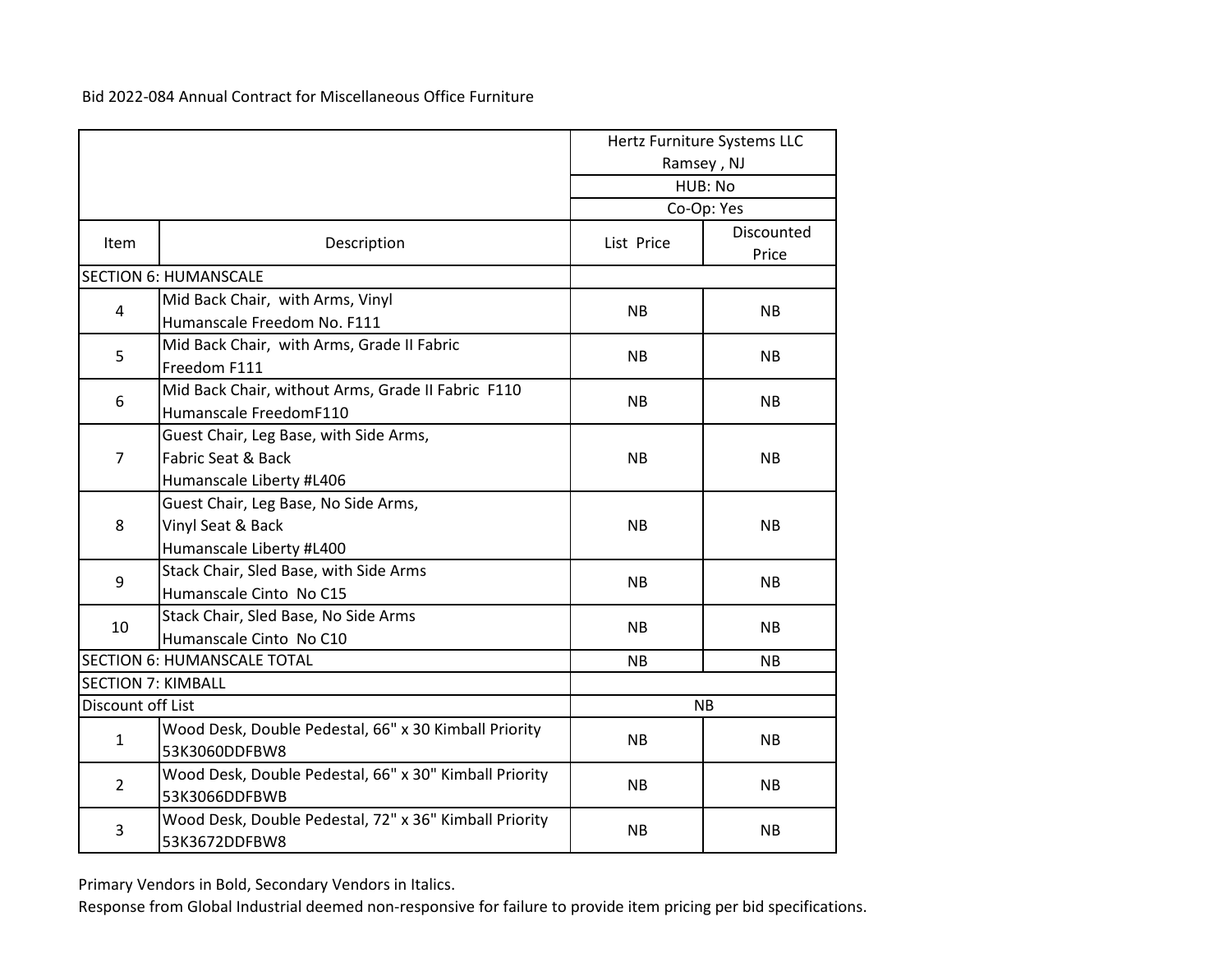|                           |                                                                                                   | TX Interior Resources, LLC    |                     | Plano Office Supply |            |                     |
|---------------------------|---------------------------------------------------------------------------------------------------|-------------------------------|---------------------|---------------------|------------|---------------------|
|                           |                                                                                                   | <b>DBA Interior Resources</b> |                     |                     | Plano, TX  |                     |
|                           |                                                                                                   |                               | HUB: No             |                     | HUB: No    |                     |
|                           |                                                                                                   |                               | Co-Op: Yes          |                     |            | Coop-Yes            |
| <b>Item</b>               | Description                                                                                       | List Price                    |                     | Discounted<br>Price | List Price | Discounted<br>Price |
| <b>SECTION 7: KIMBALL</b> |                                                                                                   |                               |                     |                     |            |                     |
| $\overline{a}$            | Laminate Desk, Double Pedestal, 60" x 30" Kimball<br>Priority 53K3060DDFBL8                       | \$<br>2,407.00                | \$                  | 1,203.50            | <b>NB</b>  | <b>NB</b>           |
| 5                         | Laminate Desk, Double Pedestal, 66" x 30" Kimball<br>Priority 53K3066DDFBL8                       | \$<br>2,514.00                | \$                  | 1,257.00            | <b>NB</b>  | NB                  |
| 6                         | Laminate Desk, Double Pedestal, 72" x 36" Kimball<br>Priority 53K3672DDFBL8                       | \$<br>2,722.00                | \$                  | 1,361.00            | <b>NB</b>  | NB                  |
| $7^{\circ}$               | Wood Bookcase, 2 Shelf, 36"W x 13"D<br>x 29-1/2"H, ARC-SHAPE<br>Kimball Priority 53K3628BCOFW     | \$<br>1,558.00                | \$                  | 779.00              | <b>NB</b>  | NB                  |
| 8                         | Wood Bookcase, 3 Shelf, 36"W x 13"D x<br>43-1/2"H, ARC-SHAPE<br>Kimball Priority 53k3640BCOFW     | \$<br>1,903.00                | \$                  | 951.50              | <b>NB</b>  | NB                  |
| 9                         | Wood Bookcase, 4 Shelf, 36"W x 13"D<br>x 57"H, ARC-SHAPE<br>Kimball Priority 53K3653BCOFW         | \$<br>2,249.00                | \$                  | 1,124.50            | NB         | NB                  |
| 10                        | Wood Bookcase, 5 Shelf, 36"W x 13"D x<br>71"H, ARC-SHAPE<br>Kimball Priority 53K3667BCOFW         | \$<br>2,752.00                | $\mathsf{\$}$       | 1,376.00            | <b>NB</b>  | <b>NB</b>           |
| 11                        | Laminate Bookcase, 2 Shelf, 36"W x 13"D                                                           | \$<br>837.00                  | $\ddot{\bm{\zeta}}$ | 418.50              | <b>NB</b>  | <b>NB</b>           |
| 12                        | Laminate Bookcase, 3 Shelf, 36"W x 13"D<br>x 43-1/2"H, ARC-SHAPE<br>Kimball Priority 53K3640BCOFL | \$<br>1,021.00                | \$                  | 510.50              | NB         | NB                  |
| 13                        | Laminate Bookcase, 4 Shelf, 36"W x 13"D<br>x 57"H, ARC-SHAPE Kimball Priority 53K3653BCOFL        | \$<br>1,210.00                | \$                  | 605.00              | <b>NB</b>  | <b>NB</b>           |

Primary Vendors in Bold, Secondary Vendors in Italics.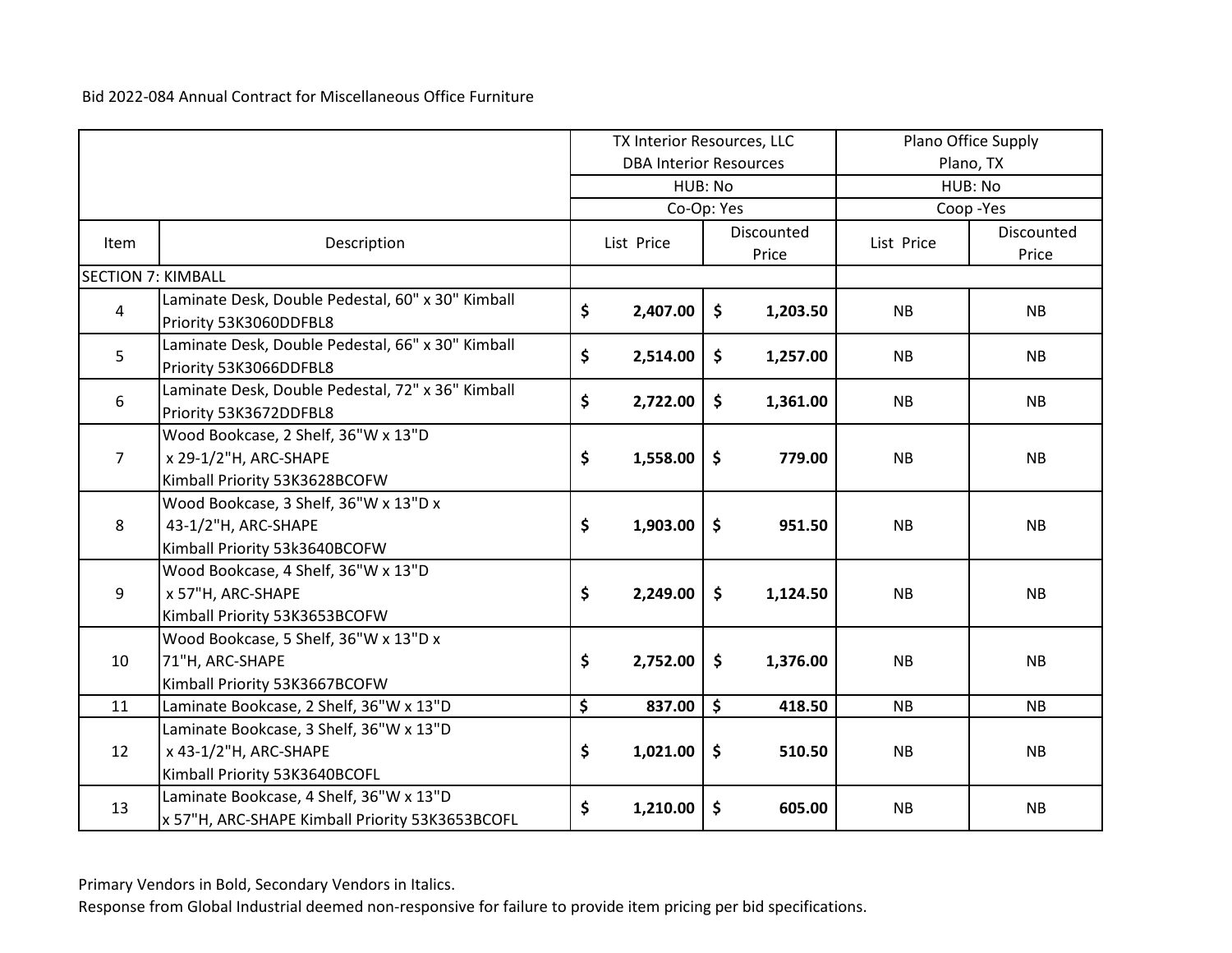|                           |                                                                                                   |            | <b>Texas Furniture Source Inc</b> | Just Ergonomics LLC |                     |  |
|---------------------------|---------------------------------------------------------------------------------------------------|------------|-----------------------------------|---------------------|---------------------|--|
|                           |                                                                                                   |            | Farmers Branch, TX                |                     | McKinney, TX        |  |
|                           |                                                                                                   |            | HUB: Yes                          |                     | HUB: No             |  |
|                           |                                                                                                   |            | Co-Op: Yes                        |                     | Co-Op: Yes          |  |
| <b>Item</b>               | Description                                                                                       | List Price | <b>Discounted Price</b>           | List Price          | Discounted<br>Price |  |
| <b>SECTION 7: KIMBALL</b> |                                                                                                   |            |                                   |                     |                     |  |
| $\overline{4}$            | Laminate Desk, Double Pedestal, 60" x 30" Kimball<br>Priority 53K3060DDFBL8                       | <b>NB</b>  | <b>NB</b>                         | <b>NB</b>           | <b>NB</b>           |  |
| 5                         | Laminate Desk, Double Pedestal, 66" x 30" Kimball<br>Priority 53K3066DDFBL8                       | NB         | <b>NB</b>                         | <b>NB</b>           | <b>NB</b>           |  |
| 6                         | Laminate Desk, Double Pedestal, 72" x 36" Kimball<br>Priority 53K3672DDFBL8                       | <b>NB</b>  | <b>NB</b>                         | <b>NB</b>           | <b>NB</b>           |  |
| $\overline{7}$            | Wood Bookcase, 2 Shelf, 36"W x 13"D<br>x 29-1/2"H, ARC-SHAPE<br>Kimball Priority 53K3628BCOFW     | <b>NB</b>  | <b>NB</b>                         | <b>NB</b>           | <b>NB</b>           |  |
| 8                         | Wood Bookcase, 3 Shelf, 36"W x 13"D x<br>43-1/2"H, ARC-SHAPE<br>Kimball Priority 53k3640BCOFW     | <b>NB</b>  | <b>NB</b>                         | <b>NB</b>           | <b>NB</b>           |  |
| 9                         | Wood Bookcase, 4 Shelf, 36"W x 13"D<br>x 57"H, ARC-SHAPE<br>Kimball Priority 53K3653BCOFW         | <b>NB</b>  | <b>NB</b>                         | <b>NB</b>           | <b>NB</b>           |  |
| 10                        | Wood Bookcase, 5 Shelf, 36"W x 13"D x<br>71"H, ARC-SHAPE<br>Kimball Priority 53K3667BCOFW         | <b>NB</b>  | <b>NB</b>                         | <b>NB</b>           | <b>NB</b>           |  |
| 11                        | Laminate Bookcase, 2 Shelf, 36"W x 13"D                                                           | <b>NB</b>  | <b>NB</b>                         | <b>NB</b>           | <b>NB</b>           |  |
| 12                        | Laminate Bookcase, 3 Shelf, 36"W x 13"D<br>x 43-1/2"H, ARC-SHAPE<br>Kimball Priority 53K3640BCOFL | <b>NB</b>  | NB                                | <b>NB</b>           | NB                  |  |
| 13                        | Laminate Bookcase, 4 Shelf, 36"W x 13"D<br>x 57"H, ARC-SHAPE Kimball Priority 53K3653BCOFL        | <b>NB</b>  | <b>NB</b>                         | <b>NB</b>           | <b>NB</b>           |  |

Primary Vendors in Bold, Secondary Vendors in Italics.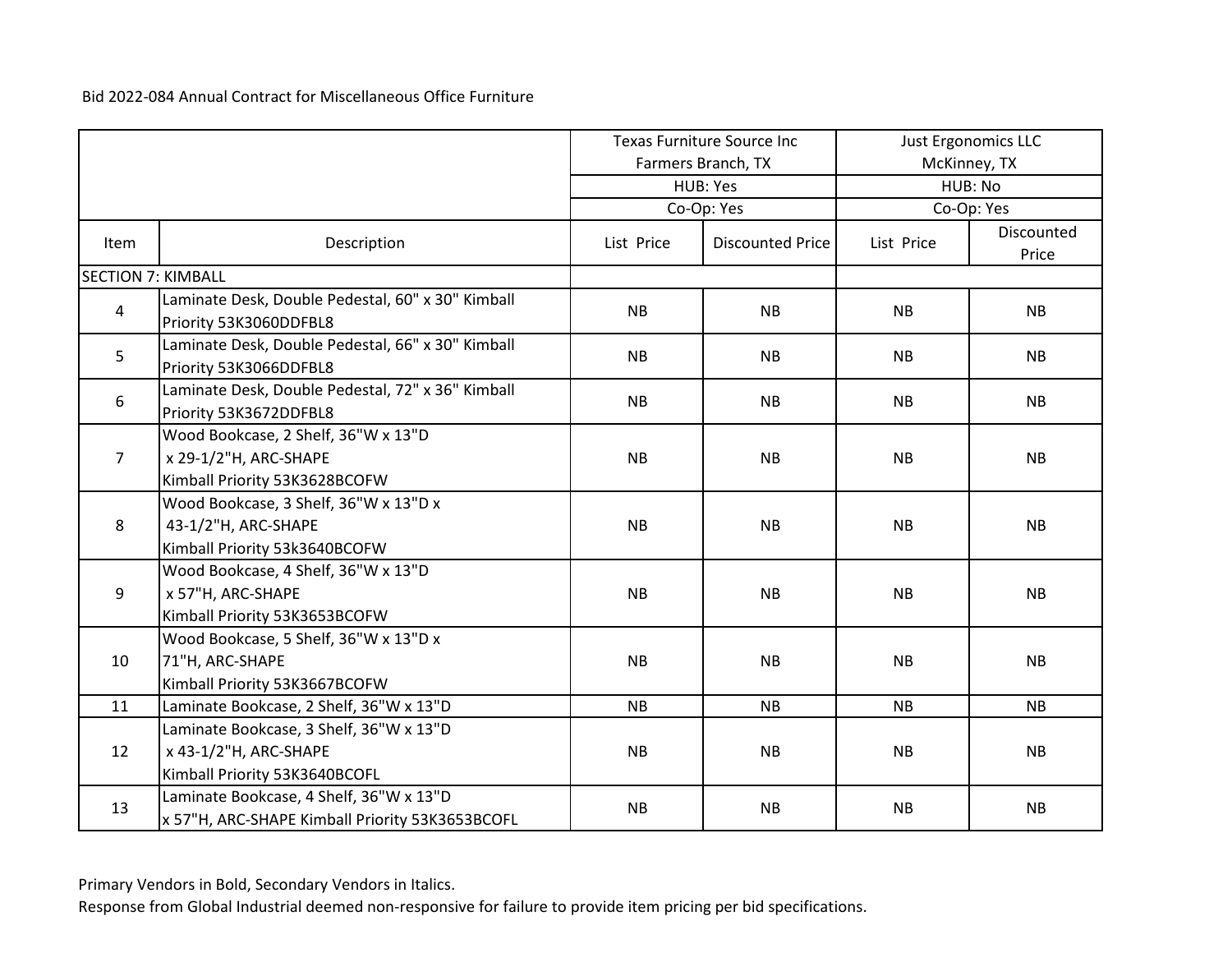|                           |                                                                                                   |            | Panther Ergonomics & Product |            | <b>Blue Box LLC</b> |  |  |
|---------------------------|---------------------------------------------------------------------------------------------------|------------|------------------------------|------------|---------------------|--|--|
|                           |                                                                                                   |            | Solution                     |            | McKinney, TX        |  |  |
|                           |                                                                                                   |            | HUB: No                      |            | HUB: No             |  |  |
|                           |                                                                                                   |            | Co-Op: Yes                   |            | Co-Op: Yes          |  |  |
| <b>Item</b>               | Description                                                                                       | List Price | Discounted<br>Price          | List Price | Discounted<br>Price |  |  |
| <b>SECTION 7: KIMBALL</b> |                                                                                                   |            |                              |            |                     |  |  |
| $\overline{a}$            | Laminate Desk, Double Pedestal, 60" x 30" Kimball<br>Priority 53K3060DDFBL8                       | <b>NB</b>  | <b>NB</b>                    | <b>NB</b>  | <b>NB</b>           |  |  |
| 5                         | Laminate Desk, Double Pedestal, 66" x 30" Kimball<br>Priority 53K3066DDFBL8                       | NB         | <b>NB</b>                    | <b>NB</b>  | <b>NB</b>           |  |  |
| 6                         | Laminate Desk, Double Pedestal, 72" x 36" Kimball<br>Priority 53K3672DDFBL8                       | <b>NB</b>  | <b>NB</b>                    | <b>NB</b>  | <b>NB</b>           |  |  |
| $\overline{7}$            | Wood Bookcase, 2 Shelf, 36"W x 13"D<br>x 29-1/2"H, ARC-SHAPE<br>Kimball Priority 53K3628BCOFW     | <b>NB</b>  | <b>NB</b>                    | <b>NB</b>  | <b>NB</b>           |  |  |
| 8                         | Wood Bookcase, 3 Shelf, 36"W x 13"D x<br>43-1/2"H, ARC-SHAPE<br>Kimball Priority 53k3640BCOFW     | <b>NB</b>  | <b>NB</b>                    | <b>NB</b>  | <b>NB</b>           |  |  |
| 9                         | Wood Bookcase, 4 Shelf, 36"W x 13"D<br>x 57"H, ARC-SHAPE<br>Kimball Priority 53K3653BCOFW         | NB         | NB                           | <b>NB</b>  | NB                  |  |  |
| 10                        | Wood Bookcase, 5 Shelf, 36"W x 13"D x<br>71"H, ARC-SHAPE<br>Kimball Priority 53K3667BCOFW         | <b>NB</b>  | <b>NB</b>                    | <b>NB</b>  | <b>NB</b>           |  |  |
| 11                        | Laminate Bookcase, 2 Shelf, 36"W x 13"D                                                           | <b>NB</b>  | <b>NB</b>                    | <b>NB</b>  | NB                  |  |  |
| 12                        | Laminate Bookcase, 3 Shelf, 36"W x 13"D<br>x 43-1/2"H, ARC-SHAPE<br>Kimball Priority 53K3640BCOFL | <b>NB</b>  | <b>NB</b>                    | <b>NB</b>  | <b>NB</b>           |  |  |
| 13                        | Laminate Bookcase, 4 Shelf, 36"W x 13"D<br>x 57"H, ARC-SHAPE Kimball Priority 53K3653BCOFL        | <b>NB</b>  | <b>NB</b>                    | <b>NB</b>  | <b>NB</b>           |  |  |

Primary Vendors in Bold, Secondary Vendors in Italics.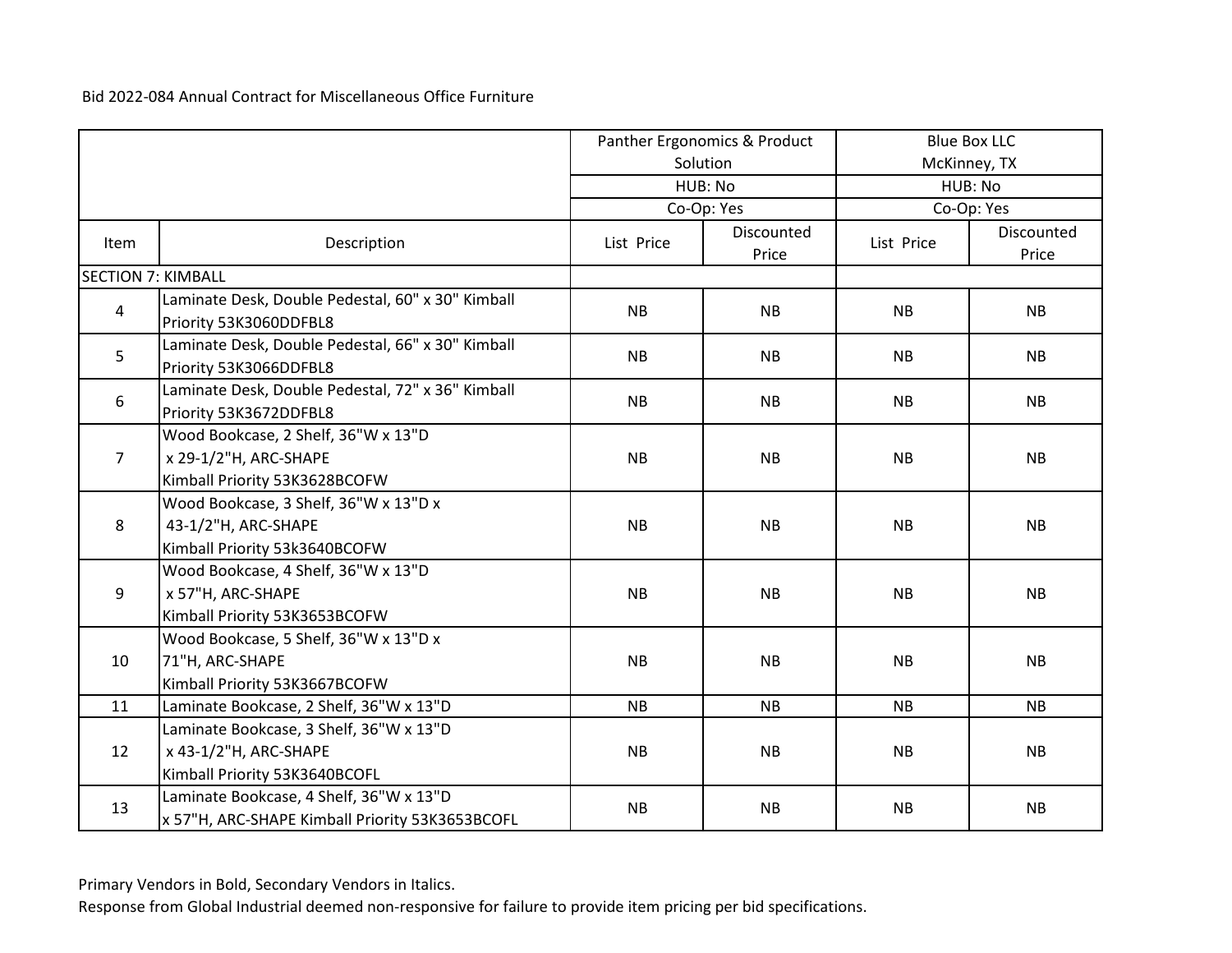|                           |                                                                                                   |            | Hertz Furniture Systems LLC |
|---------------------------|---------------------------------------------------------------------------------------------------|------------|-----------------------------|
|                           |                                                                                                   |            | Ramsey, NJ                  |
|                           |                                                                                                   |            | HUB: No                     |
|                           |                                                                                                   |            | Co-Op: Yes                  |
| Item                      | Description                                                                                       | List Price | Discounted<br>Price         |
| <b>SECTION 7: KIMBALL</b> |                                                                                                   |            |                             |
| 4                         | Laminate Desk, Double Pedestal, 60" x 30" Kimball<br>Priority 53K3060DDFBL8                       | <b>NB</b>  | <b>NB</b>                   |
| 5                         | Laminate Desk, Double Pedestal, 66" x 30" Kimball<br>Priority 53K3066DDFBL8                       | <b>NB</b>  | <b>NB</b>                   |
| 6                         | Laminate Desk, Double Pedestal, 72" x 36" Kimball<br>Priority 53K3672DDFBL8                       | <b>NB</b>  | <b>NB</b>                   |
| 7                         | Wood Bookcase, 2 Shelf, 36"W x 13"D<br>x 29-1/2"H, ARC-SHAPE<br>Kimball Priority 53K3628BCOFW     | <b>NB</b>  | <b>NB</b>                   |
| 8                         | Wood Bookcase, 3 Shelf, 36"W x 13"D x<br>43-1/2"H, ARC-SHAPE<br>Kimball Priority 53k3640BCOFW     | <b>NB</b>  | <b>NB</b>                   |
| 9                         | Wood Bookcase, 4 Shelf, 36"W x 13"D<br>x 57"H, ARC-SHAPE<br>Kimball Priority 53K3653BCOFW         | <b>NB</b>  | <b>NB</b>                   |
| 10                        | Wood Bookcase, 5 Shelf, 36"W x 13"D x<br>71"H, ARC-SHAPE<br>Kimball Priority 53K3667BCOFW         | <b>NB</b>  | <b>NB</b>                   |
| 11                        | Laminate Bookcase, 2 Shelf, 36"W x 13"D                                                           | <b>NB</b>  | <b>NB</b>                   |
| 12                        | Laminate Bookcase, 3 Shelf, 36"W x 13"D<br>x 43-1/2"H, ARC-SHAPE<br>Kimball Priority 53K3640BCOFL | <b>NB</b>  | <b>NB</b>                   |
| 13                        | Laminate Bookcase, 4 Shelf, 36"W x 13"D<br>x 57"H, ARC-SHAPE Kimball Priority 53K3653BCOFL        | <b>NB</b>  | <b>NB</b>                   |

Primary Vendors in Bold, Secondary Vendors in Italics.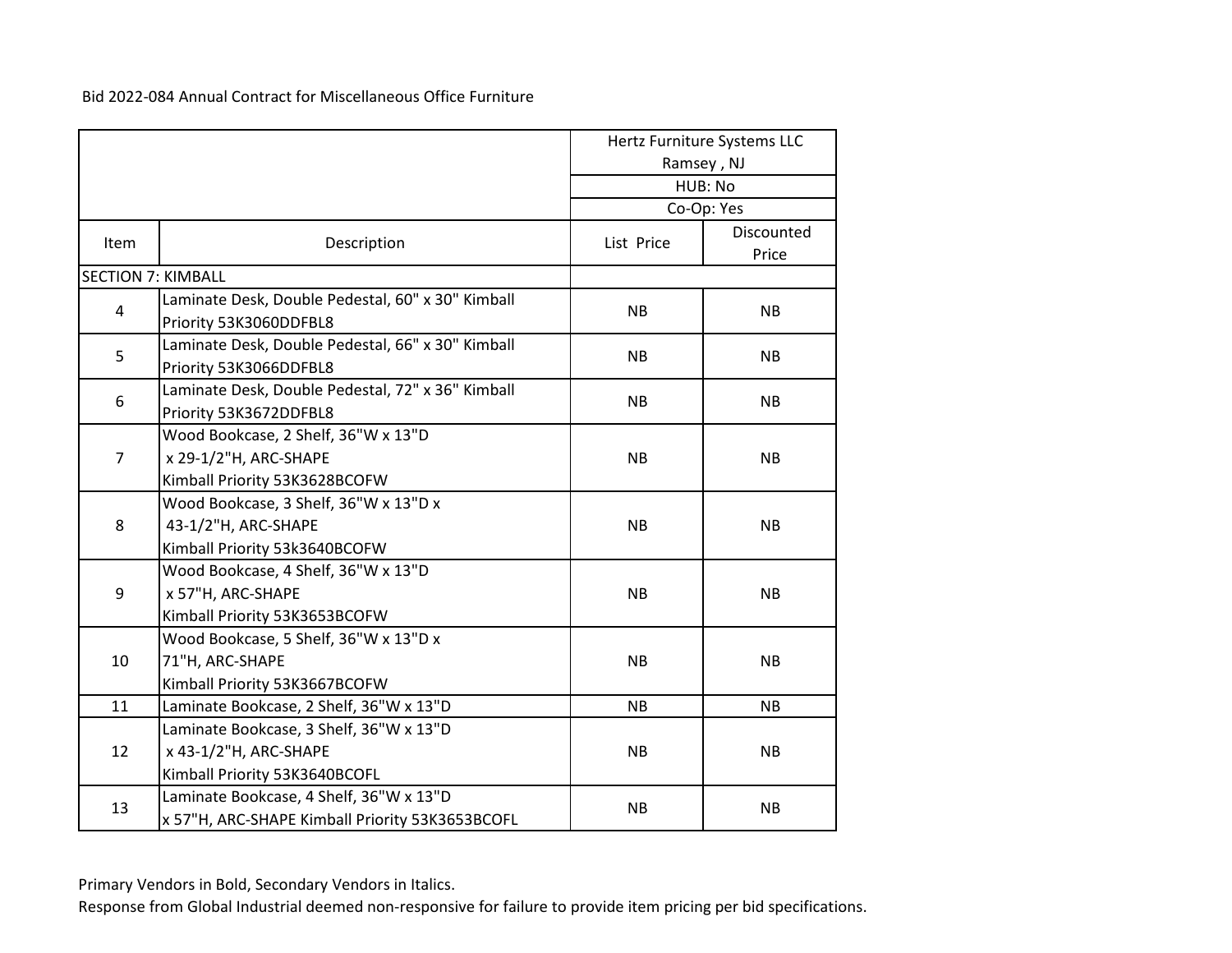|                           |                                                                                                         | TX Interior Resources, LLC |                               | Plano Office Supply |                     |            |                     |  |
|---------------------------|---------------------------------------------------------------------------------------------------------|----------------------------|-------------------------------|---------------------|---------------------|------------|---------------------|--|
|                           |                                                                                                         |                            | <b>DBA Interior Resources</b> |                     |                     | Plano, TX  |                     |  |
|                           |                                                                                                         |                            | HUB: No                       |                     |                     | HUB: No    |                     |  |
|                           |                                                                                                         |                            | Co-Op: Yes                    |                     |                     |            | Coop-Yes            |  |
| Item                      | Description                                                                                             |                            | List Price                    |                     | Discounted<br>Price | List Price | Discounted<br>Price |  |
| <b>SECTION 7: KIMBALL</b> |                                                                                                         |                            |                               |                     |                     |            |                     |  |
|                           | Laminate Bookcase, 5 Shelf, 36"W x 13"D                                                                 |                            |                               |                     |                     |            |                     |  |
| 14                        | x 71"H, ARC-SHAPE                                                                                       | \$                         | 1,479.00                      | \$                  | 739.50              | <b>NB</b>  | <b>NB</b>           |  |
|                           | Kimball Priority 53K3667BCOFL                                                                           |                            |                               |                     |                     |            |                     |  |
| 15                        | Lateral File, 2 Drawer, with Lock, Recessed Pulls 36"W x<br>19"D x 28"H Fundamental FND18362            | \$                         | 1,386.00                      | \$                  | 693.00              | <b>NB</b>  | NB                  |  |
| 16                        | Lateral File, 4 Drawer, with Lock, Recessed Pulls, 36"W x<br>19"D x 53"H Fundamental FND18364           | \$                         | 2,038.00                      | \$                  | 1,019.00            | <b>NB</b>  | NB                  |  |
| 17                        | Lateral File, 5 Drawer, with Lock, Recessed Pulls, 36"W x<br>19"D x 66"H Fundamental FND18365           | \$                         | 2,655.00                      | \$                  | 1,327.50            | <b>NB</b>  | <b>NB</b>           |  |
| 18                        | Racetrack Oval Conference Table Top, 48" x 96", Rim<br>Profile Type 1 Conferencing Solutions CCS4896RCW | \$                         | 3,276.00                      | \$                  | 1,638.00            | <b>NB</b>  | <b>NB</b>           |  |
| 19                        | Racetrack Oval Conference Table Top, 48" x 120 Rim<br>Profile Type 1 Conferencing Solutions CCS48120RCW | \$                         | 4,601.00                      | $\ddot{\bm{\zeta}}$ | 2,300.50            | <b>NB</b>  | <b>NB</b>           |  |
| 20                        | Round Conference Table Top, Wood, 42" Diameter Rim<br>Profile Type 1 Conferencing Solutions CCS42RDW    | \$                         | 1,462.00                      | $\ddot{\bm{\zeta}}$ | 731.00              | <b>NB</b>  | NB                  |  |
| 21                        | Round Conference Table Top, Wood, 48" Diameter Rim<br>Profile Type 1 Conferencing Solutions CCS48RDW    | \$                         | 1,832.00                      | \$                  | 916.00              | <b>NB</b>  | <b>NB</b>           |  |
| 22                        | Cylinder Conference Table Base, Wood, 18" x 28" 16"<br>Diameter Conferencing Solutions CBS2716CYW       | \$                         | 1,539.00                      | \$                  | 769.50              | <b>NB</b>  | NB                  |  |
| 23                        | Panel Conference Table Base, Wood, 8"W x 24"L x 28"H<br>Conferencing Solutions CBS2327RTW               | \$                         | 2,542.00                      | $\mathsf{S}$        | 1,271.00            | <b>NB</b>  | <b>NB</b>           |  |

Primary Vendors in Bold, Secondary Vendors in Italics.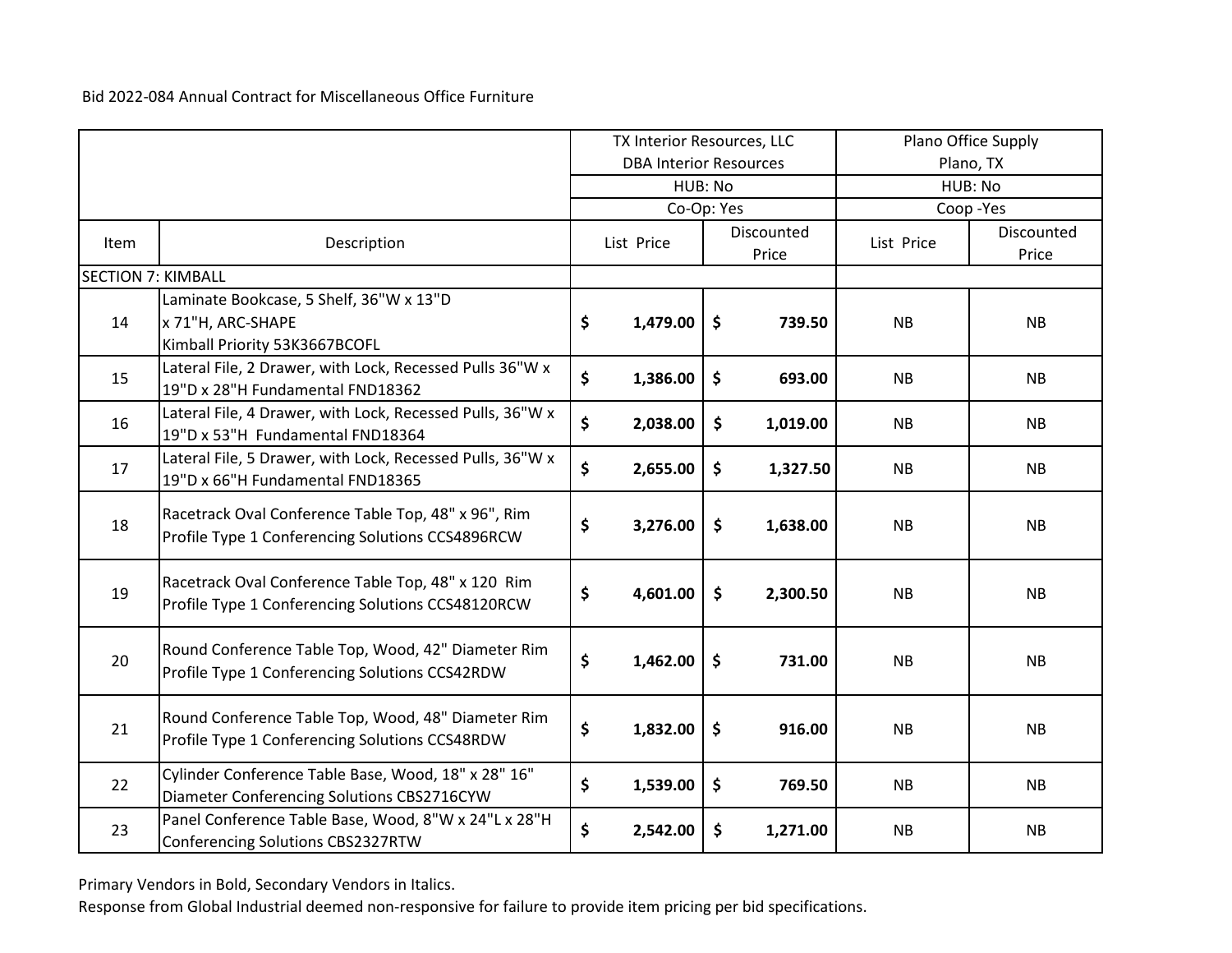|                           |                                                                                                         |            | <b>Texas Furniture Source Inc</b> | <b>Just Ergonomics LLC</b> |                     |  |
|---------------------------|---------------------------------------------------------------------------------------------------------|------------|-----------------------------------|----------------------------|---------------------|--|
|                           |                                                                                                         |            | Farmers Branch, TX                |                            | McKinney, TX        |  |
|                           |                                                                                                         |            | HUB: Yes                          |                            | HUB: No             |  |
|                           |                                                                                                         |            | Co-Op: Yes                        |                            | Co-Op: Yes          |  |
| Item                      | Description                                                                                             | List Price | <b>Discounted Price</b>           | List Price                 | Discounted<br>Price |  |
| <b>SECTION 7: KIMBALL</b> |                                                                                                         |            |                                   |                            |                     |  |
|                           | Laminate Bookcase, 5 Shelf, 36"W x 13"D                                                                 |            |                                   |                            |                     |  |
| 14                        | x 71"H, ARC-SHAPE                                                                                       | <b>NB</b>  | <b>NB</b>                         | <b>NB</b>                  | <b>NB</b>           |  |
|                           | Kimball Priority 53K3667BCOFL                                                                           |            |                                   |                            |                     |  |
| 15                        | Lateral File, 2 Drawer, with Lock, Recessed Pulls 36"W x<br>19"D x 28"H Fundamental FND18362            | <b>NB</b>  | <b>NB</b>                         | <b>NB</b>                  | <b>NB</b>           |  |
| 16                        | Lateral File, 4 Drawer, with Lock, Recessed Pulls, 36"W x<br>19"D x 53"H Fundamental FND18364           | <b>NB</b>  | <b>NB</b>                         | <b>NB</b>                  | NB                  |  |
| 17                        | Lateral File, 5 Drawer, with Lock, Recessed Pulls, 36"W x<br>19"D x 66"H Fundamental FND18365           | <b>NB</b>  | <b>NB</b>                         | <b>NB</b>                  | <b>NB</b>           |  |
| 18                        | Racetrack Oval Conference Table Top, 48" x 96", Rim<br>Profile Type 1 Conferencing Solutions CCS4896RCW | <b>NB</b>  | <b>NB</b>                         | <b>NB</b>                  | <b>NB</b>           |  |
| 19                        | Racetrack Oval Conference Table Top, 48" x 120 Rim<br>Profile Type 1 Conferencing Solutions CCS48120RCW | <b>NB</b>  | <b>NB</b>                         | <b>NB</b>                  | <b>NB</b>           |  |
| 20                        | Round Conference Table Top, Wood, 42" Diameter Rim<br>Profile Type 1 Conferencing Solutions CCS42RDW    | <b>NB</b>  | <b>NB</b>                         | <b>NB</b>                  | NB                  |  |
| 21                        | Round Conference Table Top, Wood, 48" Diameter Rim<br>Profile Type 1 Conferencing Solutions CCS48RDW    | <b>NB</b>  | <b>NB</b>                         | <b>NB</b>                  | <b>NB</b>           |  |
| 22                        | Cylinder Conference Table Base, Wood, 18" x 28" 16"<br>Diameter Conferencing Solutions CBS2716CYW       | <b>NB</b>  | <b>NB</b>                         | <b>NB</b>                  | NB                  |  |
| 23                        | Panel Conference Table Base, Wood, 8"W x 24"L x 28"H<br>Conferencing Solutions CBS2327RTW               | <b>NB</b>  | <b>NB</b>                         | <b>NB</b>                  | <b>NB</b>           |  |

Primary Vendors in Bold, Secondary Vendors in Italics.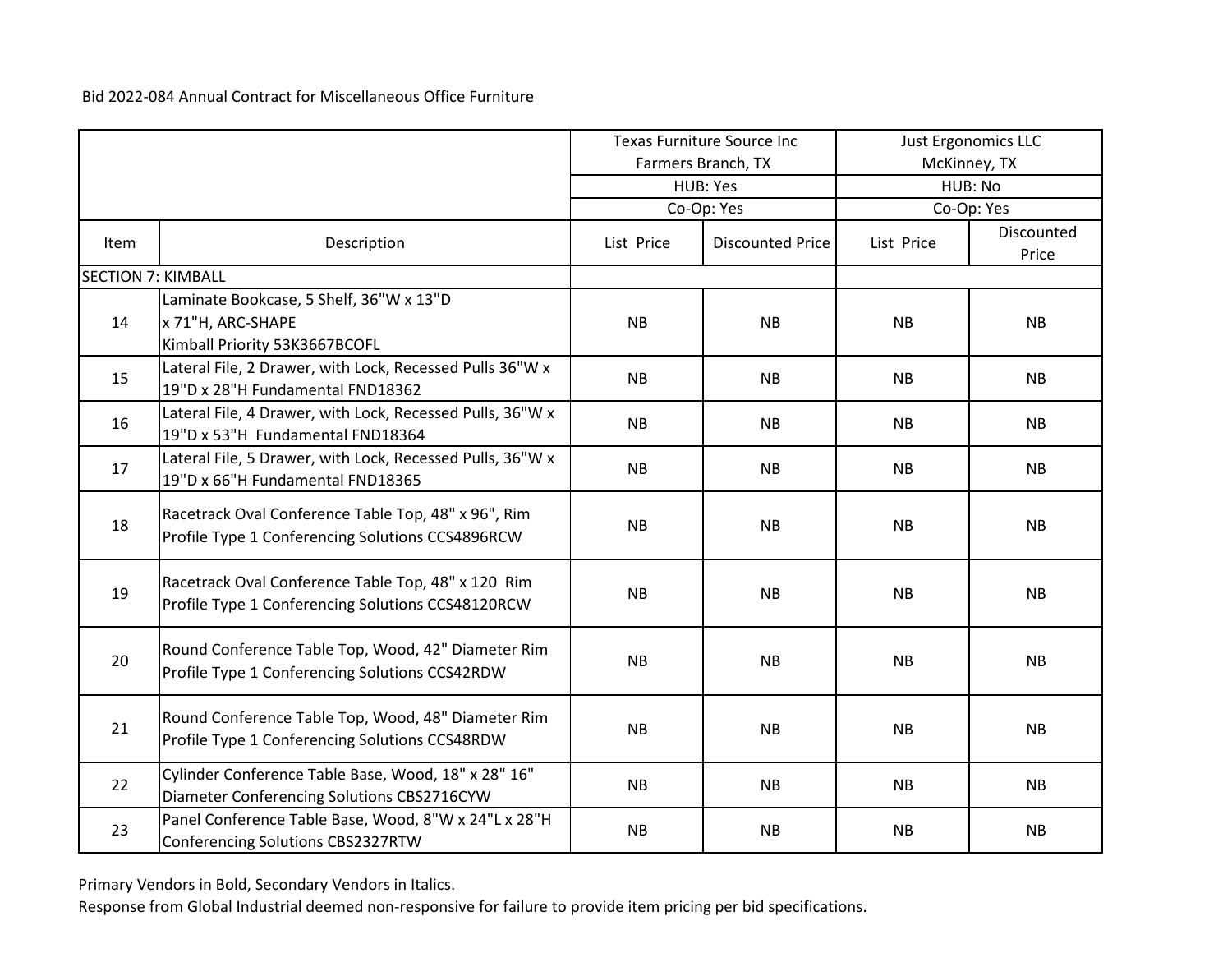|                           |                                                                                                         | Panther Ergonomics & Product |                     |            | <b>Blue Box LLC</b> |
|---------------------------|---------------------------------------------------------------------------------------------------------|------------------------------|---------------------|------------|---------------------|
|                           |                                                                                                         |                              | Solution            |            | McKinney, TX        |
|                           |                                                                                                         |                              | HUB: No             |            | HUB: No             |
|                           |                                                                                                         |                              | Co-Op: Yes          |            | Co-Op: Yes          |
| Item                      | Description                                                                                             | List Price                   | Discounted<br>Price | List Price | Discounted<br>Price |
| <b>SECTION 7: KIMBALL</b> |                                                                                                         |                              |                     |            |                     |
|                           | Laminate Bookcase, 5 Shelf, 36"W x 13"D                                                                 |                              |                     |            |                     |
| 14                        | x 71"H, ARC-SHAPE<br>Kimball Priority 53K3667BCOFL                                                      | <b>NB</b>                    | <b>NB</b>           | <b>NB</b>  | <b>NB</b>           |
| 15                        | Lateral File, 2 Drawer, with Lock, Recessed Pulls 36"W x<br>19"D x 28"H Fundamental FND18362            | <b>NB</b>                    | <b>NB</b>           | <b>NB</b>  | NB                  |
| 16                        | Lateral File, 4 Drawer, with Lock, Recessed Pulls, 36"W x<br>19"D x 53"H Fundamental FND18364           | NB                           | <b>NB</b>           | <b>NB</b>  | NB                  |
| 17                        | Lateral File, 5 Drawer, with Lock, Recessed Pulls, 36"W x<br>19"D x 66"H Fundamental FND18365           | <b>NB</b>                    | <b>NB</b>           | <b>NB</b>  | <b>NB</b>           |
| 18                        | Racetrack Oval Conference Table Top, 48" x 96", Rim<br>Profile Type 1 Conferencing Solutions CCS4896RCW | <b>NB</b>                    | <b>NB</b>           | <b>NB</b>  | <b>NB</b>           |
| 19                        | Racetrack Oval Conference Table Top, 48" x 120 Rim<br>Profile Type 1 Conferencing Solutions CCS48120RCW | <b>NB</b>                    | <b>NB</b>           | <b>NB</b>  | <b>NB</b>           |
| 20                        | Round Conference Table Top, Wood, 42" Diameter Rim<br>Profile Type 1 Conferencing Solutions CCS42RDW    | <b>NB</b>                    | <b>NB</b>           | <b>NB</b>  | <b>NB</b>           |
| 21                        | Round Conference Table Top, Wood, 48" Diameter Rim<br>Profile Type 1 Conferencing Solutions CCS48RDW    | <b>NB</b>                    | <b>NB</b>           | <b>NB</b>  | <b>NB</b>           |
| 22                        | Cylinder Conference Table Base, Wood, 18" x 28" 16"<br>Diameter Conferencing Solutions CBS2716CYW       | <b>NB</b>                    | <b>NB</b>           | <b>NB</b>  | NB                  |
| 23                        | Panel Conference Table Base, Wood, 8"W x 24"L x 28"H<br>Conferencing Solutions CBS2327RTW               | <b>NB</b>                    | <b>NB</b>           | <b>NB</b>  | <b>NB</b>           |

Primary Vendors in Bold, Secondary Vendors in Italics.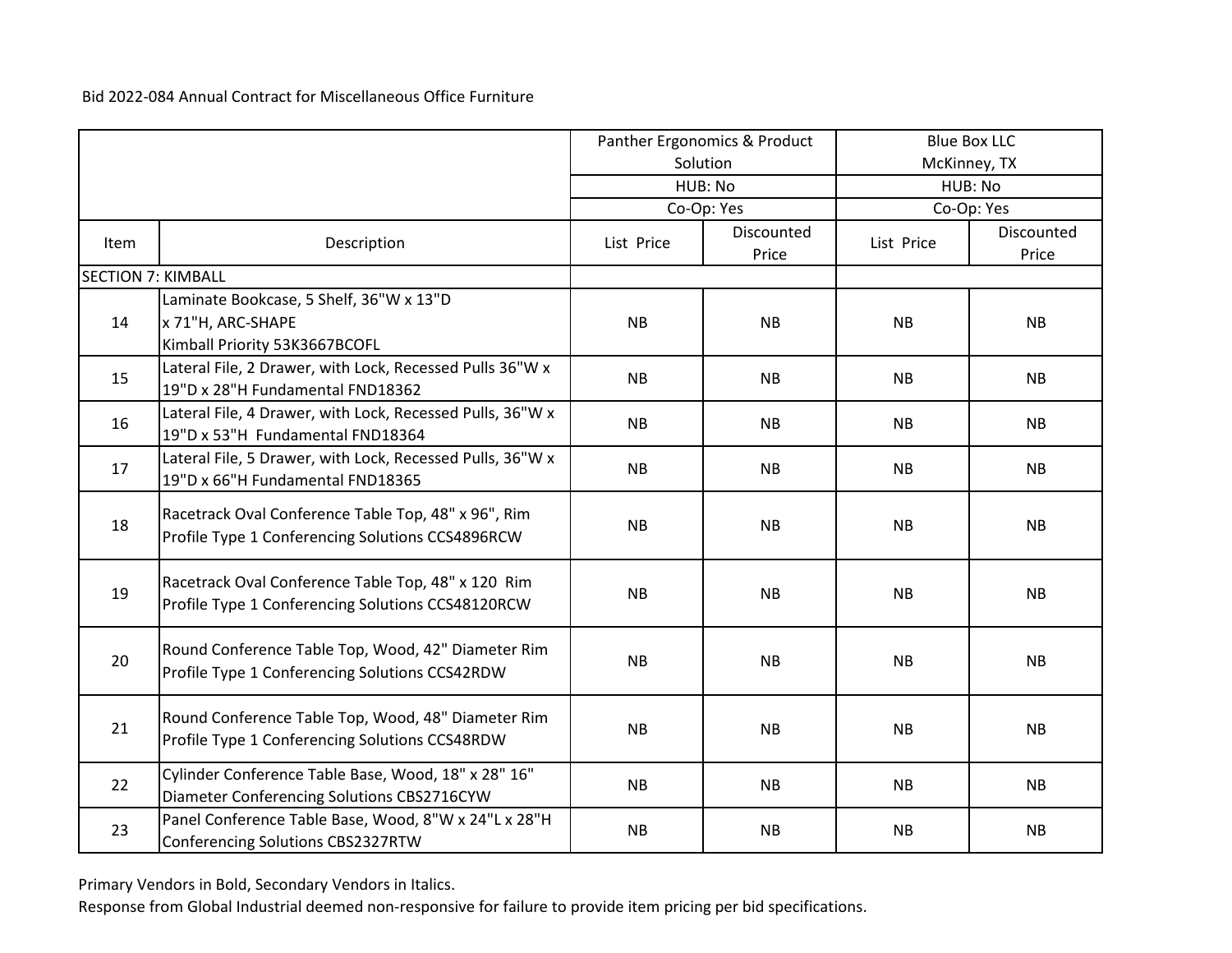|                           |                                                                                                         |            | Hertz Furniture Systems LLC<br>Ramsey, NJ<br>HUB: No<br>Co-Op: Yes |
|---------------------------|---------------------------------------------------------------------------------------------------------|------------|--------------------------------------------------------------------|
| Item                      | Description                                                                                             | List Price | Discounted<br>Price                                                |
| <b>SECTION 7: KIMBALL</b> |                                                                                                         |            |                                                                    |
| 14                        | Laminate Bookcase, 5 Shelf, 36"W x 13"D<br>x 71"H, ARC-SHAPE<br>Kimball Priority 53K3667BCOFL           | <b>NB</b>  | <b>NB</b>                                                          |
| 15                        | Lateral File, 2 Drawer, with Lock, Recessed Pulls 36"W x<br>19"D x 28"H Fundamental FND18362            | <b>NB</b>  | <b>NB</b>                                                          |
| 16                        | Lateral File, 4 Drawer, with Lock, Recessed Pulls, 36"W x<br>19"D x 53"H Fundamental FND18364           | <b>NB</b>  | <b>NB</b>                                                          |
| 17                        | Lateral File, 5 Drawer, with Lock, Recessed Pulls, 36"W x<br>19"D x 66"H Fundamental FND18365           | <b>NB</b>  | <b>NB</b>                                                          |
| 18                        | Racetrack Oval Conference Table Top, 48" x 96", Rim<br>Profile Type 1 Conferencing Solutions CCS4896RCW | <b>NB</b>  | <b>NB</b>                                                          |
| 19                        | Racetrack Oval Conference Table Top, 48" x 120 Rim<br>Profile Type 1 Conferencing Solutions CCS48120RCW | <b>NB</b>  | <b>NB</b>                                                          |
| 20                        | Round Conference Table Top, Wood, 42" Diameter Rim<br>Profile Type 1 Conferencing Solutions CCS42RDW    | <b>NB</b>  | <b>NB</b>                                                          |
| 21                        | Round Conference Table Top, Wood, 48" Diameter Rim<br>Profile Type 1 Conferencing Solutions CCS48RDW    | <b>NB</b>  | <b>NB</b>                                                          |
| 22                        | Cylinder Conference Table Base, Wood, 18" x 28" 16"<br>Diameter Conferencing Solutions CBS2716CYW       | <b>NB</b>  | <b>NB</b>                                                          |
| 23                        | Panel Conference Table Base, Wood, 8"W x 24"L x 28"H<br>Conferencing Solutions CBS2327RTW               | NB         | <b>NB</b>                                                          |

Primary Vendors in Bold, Secondary Vendors in Italics.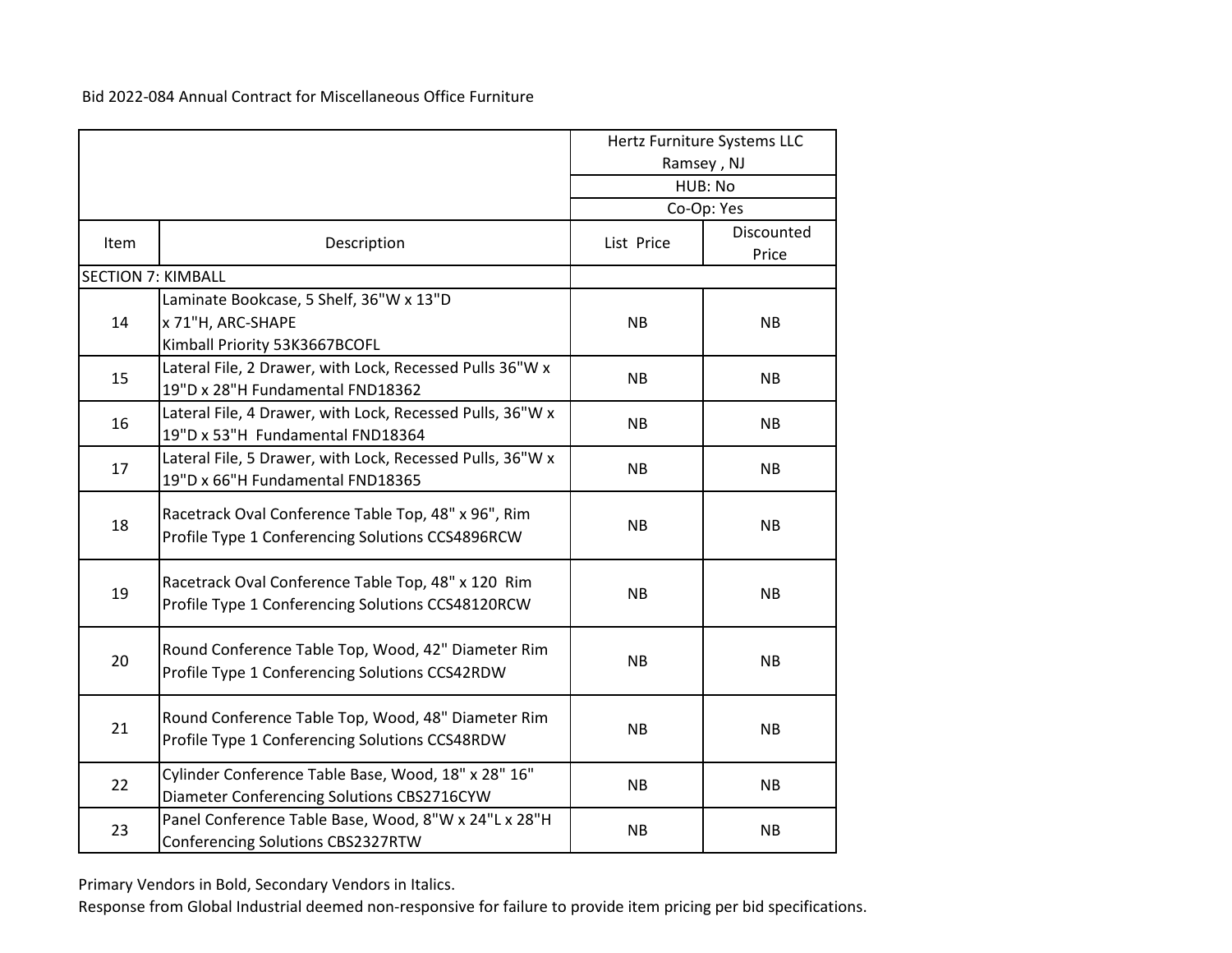|                           |                                                           | TX Interior Resources, LLC    |            | Plano Office Supply |                     |            |                     |
|---------------------------|-----------------------------------------------------------|-------------------------------|------------|---------------------|---------------------|------------|---------------------|
|                           |                                                           | <b>DBA Interior Resources</b> |            | Plano, TX           |                     |            |                     |
|                           |                                                           |                               | HUB: No    |                     | HUB: No             |            |                     |
|                           |                                                           |                               | Co-Op: Yes |                     |                     |            | Coop-Yes            |
| <b>Item</b>               | Description                                               |                               | List Price |                     | Discounted<br>Price | List Price | Discounted<br>Price |
| <b>SECTION 7: KIMBALL</b> |                                                           |                               |            |                     |                     |            |                     |
|                           | Guest Chair, Sled Base, No Side Arms, Vinyl Seat & Back   |                               |            |                     |                     |            |                     |
| 24                        | Grade 2, Round                                            | \$                            | 665.00     | \$                  | 332.50              | <b>NB</b>  | NB                  |
|                           | Open Back Kimball Event 95-3D-2                           |                               |            |                     |                     |            |                     |
|                           | Guest Chair, Leg Base, with Side Arms,                    |                               |            |                     |                     |            |                     |
| 25                        | Fabric Seat & Back, Grade 2                               | \$                            | 1,413.00   | \$                  | 706.50              | <b>NB</b>  | <b>NB</b>           |
|                           | Kimball Beo K58EE                                         |                               |            |                     |                     |            |                     |
|                           | Guest Chair, Leg Base, No Side Arms,                      |                               |            |                     |                     |            |                     |
| 26                        | Vinyl Seat & Back Grade 2, Round Open Back Kimball        | \$                            | 492.00     | $\mathsf{\$}$       | 246.00              | <b>NB</b>  | <b>NB</b>           |
|                           | Event 95-1D-2                                             |                               |            |                     |                     |            |                     |
| 27                        | Stack Chair, Leg Base, with Side Arms, Amber Finish Bingo | \$                            |            |                     |                     |            |                     |
|                           | <b>K50A</b>                                               |                               | 785.00     | $\mathsf{\$}$       | 392.50              | <b>NB</b>  | <b>NB</b>           |
|                           | Stack Chair, Leg Base, No Side Arms, Amber Finish Bingo   | \$                            |            |                     |                     |            |                     |
| 28                        | <b>K50N</b>                                               |                               | 634.00     | $\ddot{\bm{\zeta}}$ | 317.00              | <b>NB</b>  | <b>NB</b>           |
| <b>SECTION 7: TOTAL</b>   |                                                           |                               | P          | \$                  | 28,527.50           | NB         | NB                  |
|                           | <b>SECTION 8: NATIONAL</b>                                |                               |            |                     |                     |            |                     |
| Discount off List         |                                                           |                               | 50.0000%   |                     |                     |            | <b>NB</b>           |
| $\mathbf{1}$              | Wood Desk, Double Pedestal, 60" x 30"Waveworks            | \$                            | 4,566.00   | \$                  | 2,283.00            | <b>NB</b>  | <b>NB</b>           |
|                           | WWN3060DDFW8                                              |                               |            |                     |                     |            |                     |
| $\overline{2}$            | Wood Desk, Double Pedestal, 66" x 30" Waveworks           | \$                            | 4,799.00   | \$                  | 2,399.50            | <b>NB</b>  | <b>NB</b>           |
|                           | WWN3066DDFW8                                              |                               |            |                     |                     |            |                     |
| 3                         | Wood Desk, Double Pedestal, 72" x 30" Waveworks           | \$                            | 5,000.00   | \$                  | 2,500.00            | <b>NB</b>  | <b>NB</b>           |
|                           | WWN3672DDFW8                                              |                               |            |                     |                     |            |                     |
| 4                         | Laminate Desk, Double Pedestal, 60" x 30" Waveworks       | \$                            | 2,990.00   | \$                  | 1,495.00            | <b>NB</b>  | <b>NB</b>           |
|                           | WWN30C0DDFL8                                              |                               |            |                     |                     |            |                     |

Primary Vendors in Bold, Secondary Vendors in Italics.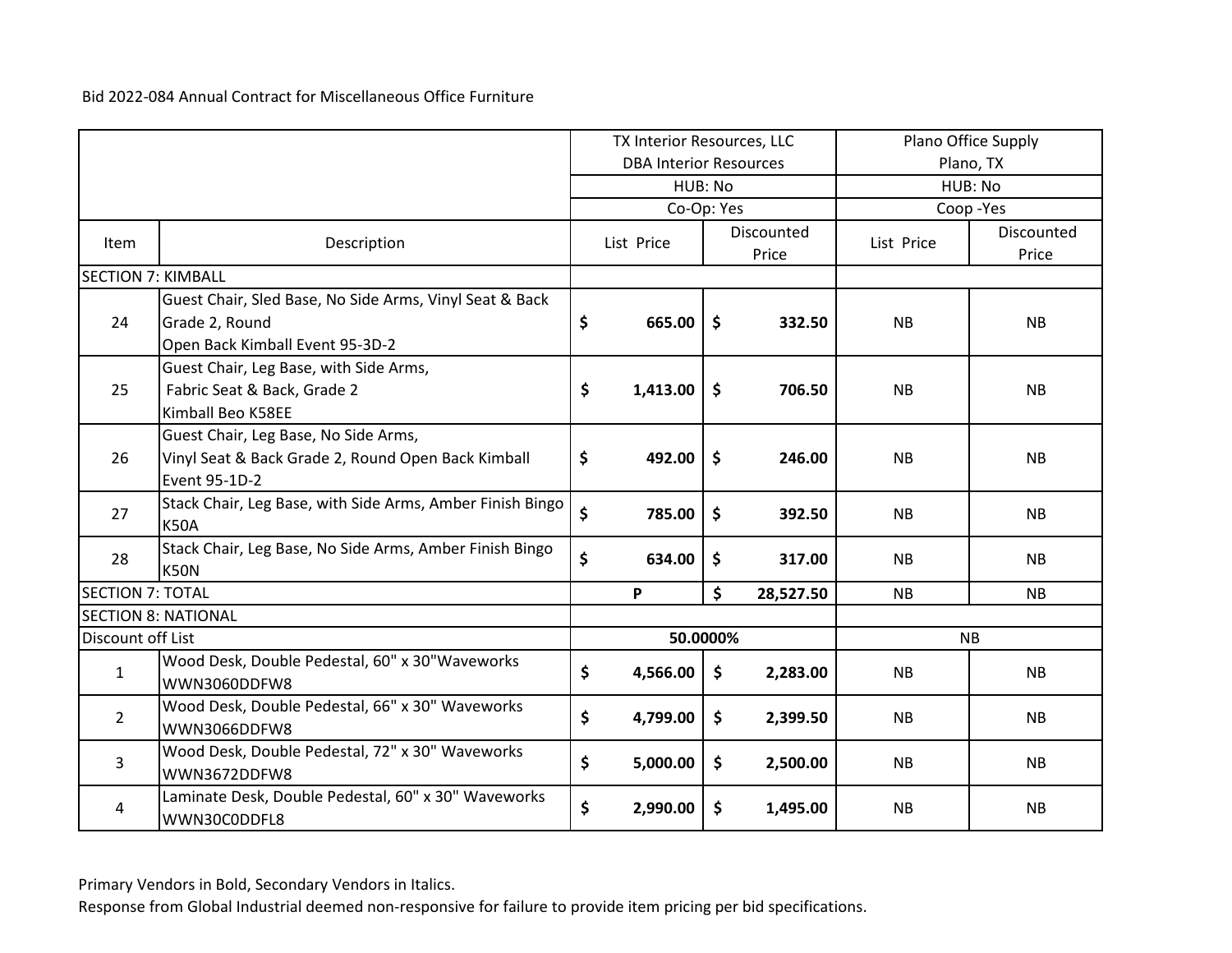|                           |                                                           | <b>Texas Furniture Source Inc</b> |                         |           | <b>Just Ergonomics LLC</b> |  |
|---------------------------|-----------------------------------------------------------|-----------------------------------|-------------------------|-----------|----------------------------|--|
|                           |                                                           |                                   | Farmers Branch, TX      |           | McKinney, TX               |  |
|                           |                                                           |                                   | HUB: Yes                |           | HUB: No                    |  |
|                           |                                                           |                                   | Co-Op: Yes              |           | Co-Op: Yes                 |  |
| Item                      | Description                                               | List Price                        | <b>Discounted Price</b> |           | Discounted<br>Price        |  |
| <b>SECTION 7: KIMBALL</b> |                                                           |                                   |                         |           |                            |  |
|                           | Guest Chair, Sled Base, No Side Arms, Vinyl Seat & Back   |                                   |                         |           |                            |  |
| 24                        | Grade 2, Round                                            | <b>NB</b>                         | <b>NB</b>               | <b>NB</b> | NB                         |  |
|                           | Open Back Kimball Event 95-3D-2                           |                                   |                         |           |                            |  |
|                           | Guest Chair, Leg Base, with Side Arms,                    |                                   |                         |           |                            |  |
| 25                        | Fabric Seat & Back, Grade 2                               | <b>NB</b>                         | <b>NB</b>               | <b>NB</b> | <b>NB</b>                  |  |
|                           | Kimball Beo K58EE                                         |                                   |                         |           |                            |  |
|                           | Guest Chair, Leg Base, No Side Arms,                      |                                   |                         |           |                            |  |
| 26                        | Vinyl Seat & Back Grade 2, Round Open Back Kimball        | <b>NB</b>                         | <b>NB</b>               | <b>NB</b> | <b>NB</b>                  |  |
|                           | Event 95-1D-2                                             |                                   |                         |           |                            |  |
| 27                        | Stack Chair, Leg Base, with Side Arms, Amber Finish Bingo | <b>NB</b>                         | <b>NB</b>               | <b>NB</b> | <b>NB</b>                  |  |
|                           | <b>K50A</b>                                               |                                   |                         |           |                            |  |
| 28                        | Stack Chair, Leg Base, No Side Arms, Amber Finish Bingo   | <b>NB</b>                         | <b>NB</b>               | <b>NB</b> | <b>NB</b>                  |  |
|                           | <b>K50N</b>                                               |                                   |                         |           |                            |  |
| <b>SECTION 7: TOTAL</b>   |                                                           | NB                                | <b>NB</b>               | <b>NB</b> | NB                         |  |
|                           | <b>SECTION 8: NATIONAL</b>                                |                                   |                         |           |                            |  |
| Discount off List         |                                                           |                                   | <b>NB</b>               |           | <b>NB</b>                  |  |
| $\mathbf{1}$              | Wood Desk, Double Pedestal, 60" x 30"Waveworks            | <b>NB</b>                         | <b>NB</b>               | <b>NB</b> | <b>NB</b>                  |  |
|                           | WWN3060DDFW8                                              |                                   |                         |           |                            |  |
| $2^{\circ}$               | Wood Desk, Double Pedestal, 66" x 30" Waveworks           | <b>NB</b>                         | <b>NB</b>               | <b>NB</b> | <b>NB</b>                  |  |
|                           | WWN3066DDFW8                                              |                                   |                         |           |                            |  |
| 3                         | Wood Desk, Double Pedestal, 72" x 30" Waveworks           | <b>NB</b>                         | <b>NB</b>               | <b>NB</b> | <b>NB</b>                  |  |
|                           | WWN3672DDFW8                                              |                                   |                         |           |                            |  |
| 4                         | Laminate Desk, Double Pedestal, 60" x 30" Waveworks       | <b>NB</b>                         | <b>NB</b>               | <b>NB</b> | <b>NB</b>                  |  |
|                           | WWN30C0DDFL8                                              |                                   |                         |           |                            |  |

Primary Vendors in Bold, Secondary Vendors in Italics.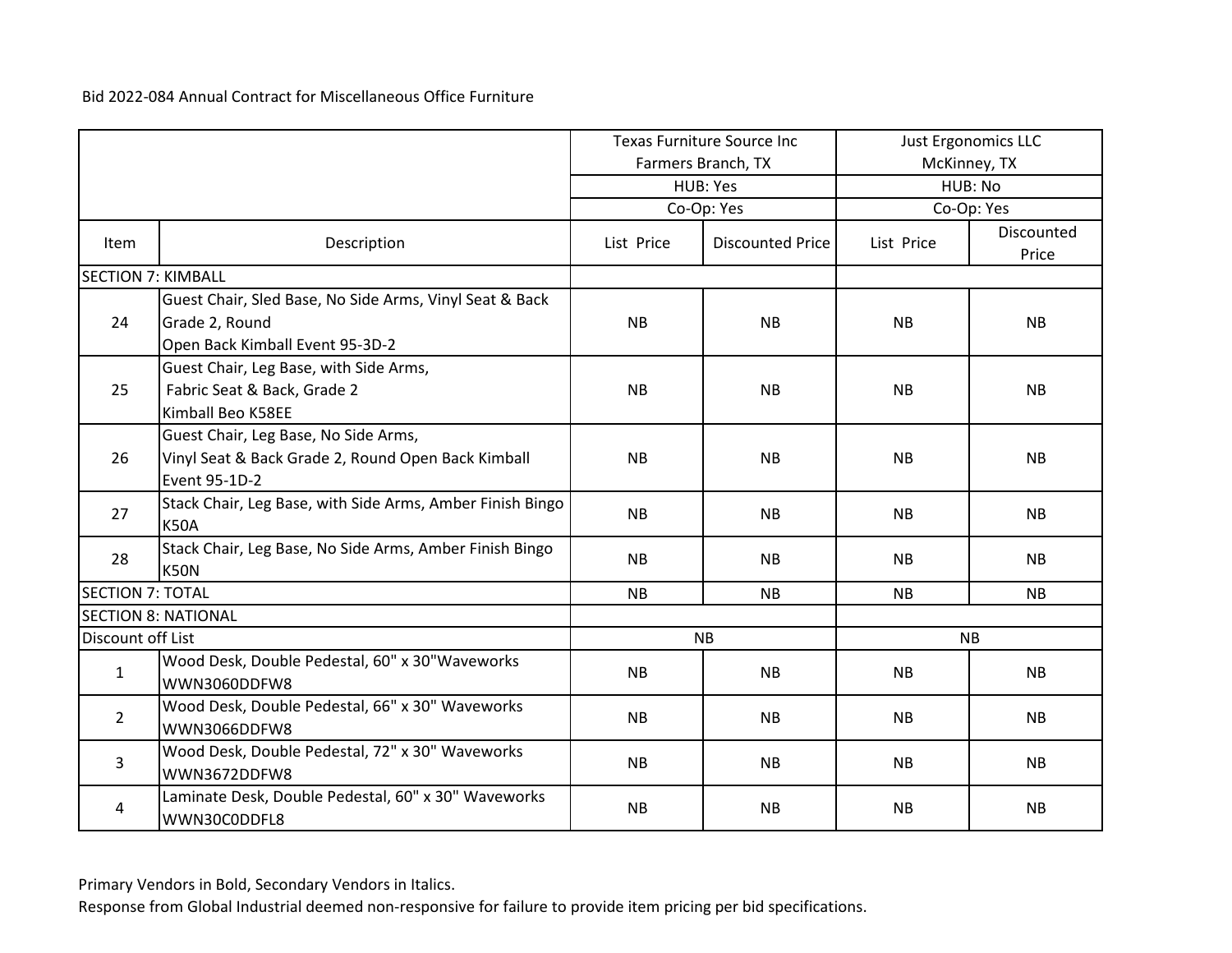|                           |                                                                                                              | Panther Ergonomics & Product |                     |            | <b>Blue Box LLC</b> |  |
|---------------------------|--------------------------------------------------------------------------------------------------------------|------------------------------|---------------------|------------|---------------------|--|
|                           |                                                                                                              |                              | Solution            |            | McKinney, TX        |  |
|                           |                                                                                                              |                              | HUB: No             |            | HUB: No             |  |
|                           |                                                                                                              |                              | Co-Op: Yes          |            | Co-Op: Yes          |  |
| Item                      | Description                                                                                                  | List Price                   | Discounted<br>Price | List Price | Discounted<br>Price |  |
| <b>SECTION 7: KIMBALL</b> |                                                                                                              |                              |                     |            |                     |  |
| 24                        | Guest Chair, Sled Base, No Side Arms, Vinyl Seat & Back<br>Grade 2, Round<br>Open Back Kimball Event 95-3D-2 | <b>NB</b>                    | <b>NB</b>           | <b>NB</b>  | <b>NB</b>           |  |
| 25                        | Guest Chair, Leg Base, with Side Arms,<br>Fabric Seat & Back, Grade 2<br>Kimball Beo K58EE                   | <b>NB</b>                    | <b>NB</b>           | <b>NB</b>  | <b>NB</b>           |  |
| 26                        | Guest Chair, Leg Base, No Side Arms,<br>Vinyl Seat & Back Grade 2, Round Open Back Kimball<br>Event 95-1D-2  | <b>NB</b>                    | <b>NB</b>           | <b>NB</b>  | <b>NB</b>           |  |
| 27                        | Stack Chair, Leg Base, with Side Arms, Amber Finish Bingo<br><b>K50A</b>                                     | <b>NB</b>                    | <b>NB</b>           | <b>NB</b>  | <b>NB</b>           |  |
| 28                        | Stack Chair, Leg Base, No Side Arms, Amber Finish Bingo<br>K50N                                              | <b>NB</b>                    | <b>NB</b>           | <b>NB</b>  | <b>NB</b>           |  |
| <b>SECTION 7: TOTAL</b>   |                                                                                                              | <b>NB</b>                    | <b>NB</b>           | <b>NB</b>  | <b>NB</b>           |  |
|                           | <b>SECTION 8: NATIONAL</b>                                                                                   |                              |                     |            |                     |  |
| Discount off List         |                                                                                                              |                              | <b>NB</b>           |            | <b>NB</b>           |  |
| $\mathbf{1}$              | Wood Desk, Double Pedestal, 60" x 30"Waveworks<br>WWN3060DDFW8                                               | <b>NB</b>                    | <b>NB</b>           | <b>NB</b>  | <b>NB</b>           |  |
| $2^{\circ}$               | Wood Desk, Double Pedestal, 66" x 30" Waveworks<br>WWN3066DDFW8                                              | <b>NB</b>                    | <b>NB</b>           | <b>NB</b>  | <b>NB</b>           |  |
| 3                         | Wood Desk, Double Pedestal, 72" x 30" Waveworks<br>WWN3672DDFW8                                              | <b>NB</b>                    | <b>NB</b>           | <b>NB</b>  | <b>NB</b>           |  |
| 4                         | Laminate Desk, Double Pedestal, 60" x 30" Waveworks<br>WWN30C0DDFL8                                          | <b>NB</b>                    | <b>NB</b>           | <b>NB</b>  | <b>NB</b>           |  |

Primary Vendors in Bold, Secondary Vendors in Italics.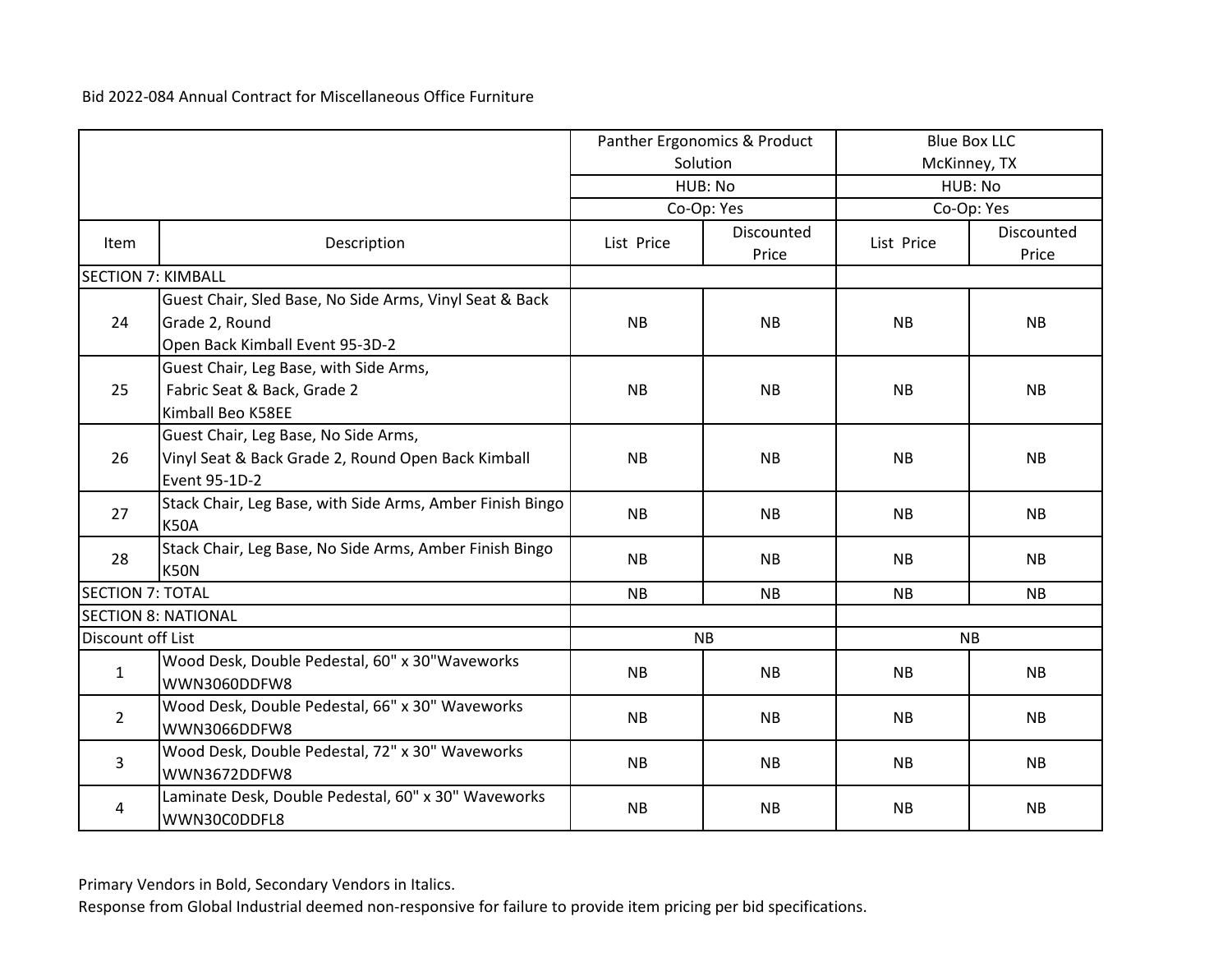|                           |                                                           |            | Hertz Furniture Systems LLC |  |
|---------------------------|-----------------------------------------------------------|------------|-----------------------------|--|
|                           |                                                           | Ramsey, NJ |                             |  |
|                           |                                                           |            | HUB: No                     |  |
|                           |                                                           |            | Co-Op: Yes                  |  |
| <b>Item</b>               | Description                                               | List Price | Discounted<br>Price         |  |
| <b>SECTION 7: KIMBALL</b> |                                                           |            |                             |  |
|                           | Guest Chair, Sled Base, No Side Arms, Vinyl Seat & Back   |            |                             |  |
| 24                        | Grade 2, Round                                            | <b>NB</b>  | <b>NB</b>                   |  |
|                           | Open Back Kimball Event 95-3D-2                           |            |                             |  |
|                           | Guest Chair, Leg Base, with Side Arms,                    |            |                             |  |
| 25                        | Fabric Seat & Back, Grade 2                               | <b>NB</b>  | <b>NB</b>                   |  |
|                           | Kimball Beo K58EE                                         |            |                             |  |
|                           | Guest Chair, Leg Base, No Side Arms,                      |            |                             |  |
| 26                        | Vinyl Seat & Back Grade 2, Round Open Back Kimball        | <b>NB</b>  | <b>NB</b>                   |  |
|                           | Event 95-1D-2                                             |            |                             |  |
|                           | Stack Chair, Leg Base, with Side Arms, Amber Finish Bingo |            |                             |  |
| 27                        | <b>K50A</b>                                               | <b>NB</b>  | <b>NB</b>                   |  |
|                           | Stack Chair, Leg Base, No Side Arms, Amber Finish Bingo   |            |                             |  |
| 28                        | <b>K50N</b>                                               | <b>NB</b>  | <b>NB</b>                   |  |
| <b>SECTION 7: TOTAL</b>   |                                                           | <b>NB</b>  | <b>NB</b>                   |  |
|                           | <b>SECTION 8: NATIONAL</b>                                |            |                             |  |
| Discount off List         |                                                           |            | <b>NB</b>                   |  |
| $\mathbf{1}$              | Wood Desk, Double Pedestal, 60" x 30"Waveworks            | <b>NB</b>  | <b>NB</b>                   |  |
|                           | WWN3060DDFW8                                              |            |                             |  |
| $\overline{2}$            | Wood Desk, Double Pedestal, 66" x 30" Waveworks           | <b>NB</b>  | <b>NB</b>                   |  |
|                           | WWN3066DDFW8                                              |            |                             |  |
|                           | Wood Desk, Double Pedestal, 72" x 30" Waveworks           | <b>NB</b>  | <b>NB</b>                   |  |
| 3                         | WWN3672DDFW8                                              |            |                             |  |
| 4                         | Laminate Desk, Double Pedestal, 60" x 30" Waveworks       | <b>NB</b>  |                             |  |
|                           | WWN30C0DDFL8                                              |            | <b>NB</b>                   |  |

Primary Vendors in Bold, Secondary Vendors in Italics.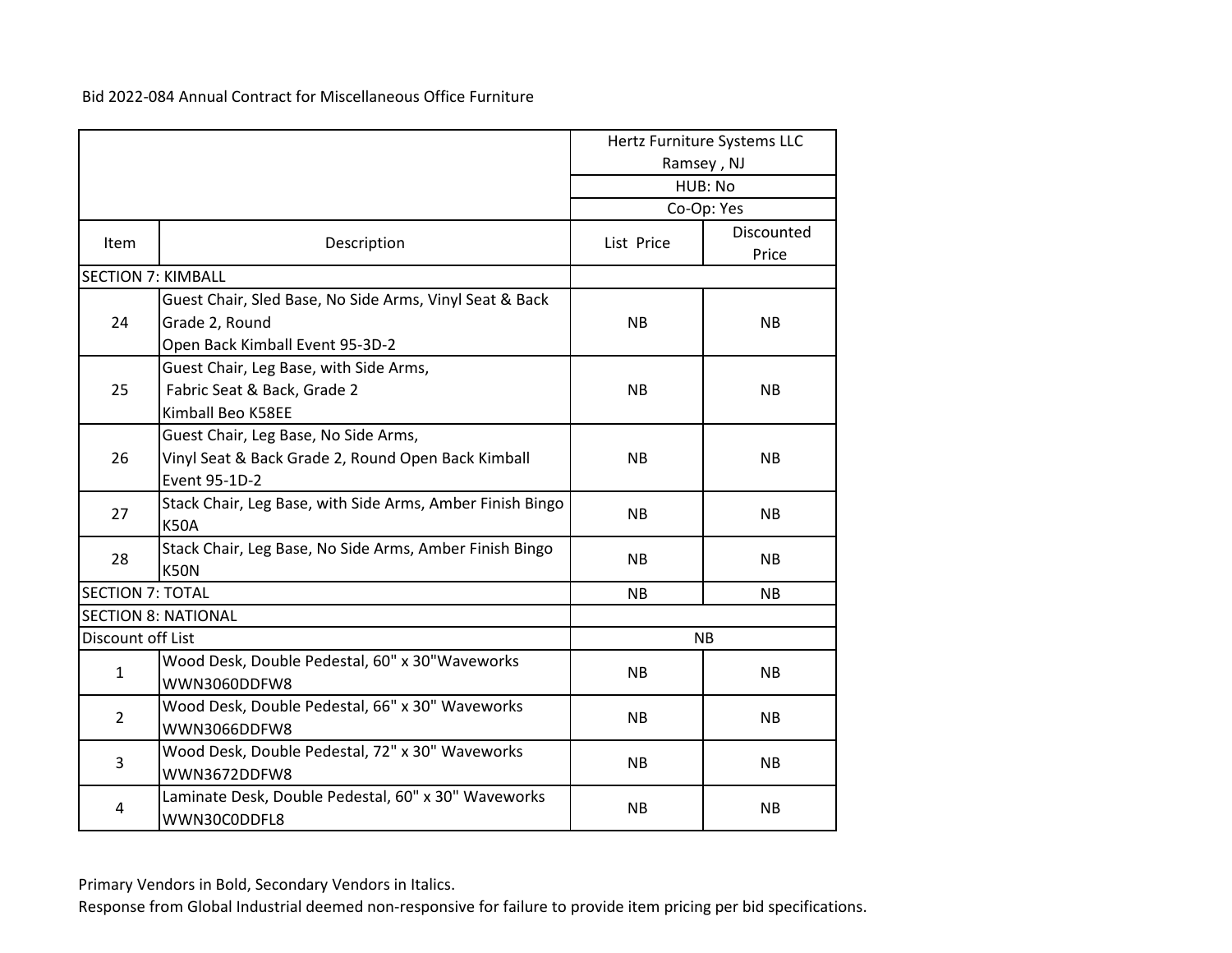|                |                                                                                  | TX Interior Resources, LLC |                               |                     | Plano Office Supply |            |                     |
|----------------|----------------------------------------------------------------------------------|----------------------------|-------------------------------|---------------------|---------------------|------------|---------------------|
|                |                                                                                  |                            | <b>DBA Interior Resources</b> |                     |                     |            | Plano, TX           |
|                |                                                                                  |                            | HUB: No                       |                     |                     | HUB: No    |                     |
|                |                                                                                  |                            | Co-Op: Yes                    |                     |                     |            | Coop-Yes            |
| Item           | Description                                                                      |                            | List Price                    |                     | Discounted<br>Price | List Price | Discounted<br>Price |
|                | <b>SECTION 8: NATIONAL</b>                                                       |                            |                               |                     |                     |            |                     |
| 5              | Laminate Desk, Double Pedestal, 66" x 30" Waveworks<br>WWN3060DDFL8              | \$                         | 3,104.00                      | \$                  | 1,552.00            | <b>NB</b>  | NB                  |
| 6              | Laminate Desk, Double Pedestal, 72" x 30" Waveworks<br>WWN3672DDFLS              | \$                         | 3,233.00                      | \$                  | 1,616.50            | <b>NB</b>  | <b>NB</b>           |
| $\overline{7}$ | Metal/Laminate Top Desk, Single Pedestal, 48" x 30"<br>Waveworks WW3048DRFLM1    | \$                         | 1,578.00                      | \$                  | 789.00              | <b>NB</b>  | <b>NB</b>           |
| 8              | Metal/Laminate Top Desk, Double Pedestal, 60" x<br>30"Waveworks WW3060DDFLM8     | \$                         | 1,923.00                      | $\ddot{\bm{\zeta}}$ | 961.50              | <b>NB</b>  | <b>NB</b>           |
| 9              | Metal/Laminate Top Desk, Double Pedestal, 66" x<br>30"Waveworks WW3066DDFLM8     | \$                         | 1,990.00                      | $\ddot{\bm{\zeta}}$ | 995.00              | <b>NB</b>  | <b>NB</b>           |
| 10             | Wood Bookcase, 2 Shelf, 36"W x 13"D x 28"H National<br>Waveworks WW3628BCOFW     | \$                         | 1,505.00                      | \$                  | 752.50              | <b>NB</b>  | NB                  |
| 11             | Wood Bookcase, 3 Shelf, 36"W x 13"D x 40"H National<br>Waveworks WW3640BCOFW     | \$                         | 1,722.00                      | \$                  | 861.00              | <b>NB</b>  | <b>NB</b>           |
| 12             | Wood Bookcase, 4 Shelf, 36"W x 13"D x 53"H National<br>Waveworks WW3653BCOFW     | \$                         | 2,031.00                      | \$                  | 1,015.50            | <b>NB</b>  | NB                  |
| 13             | Wood Bookcase, 5 Shelf, 36"W x 13"D x 69"H National<br>Waveworks WW3669BCOFW     | \$                         | 2,211.00                      | \$                  | 1,105.50            | <b>NB</b>  | <b>NB</b>           |
| 14             | Laminate Bookcase, 2 Shelf, 36"W x 13"D x 28"H National<br>Waveworks WW3628BCOFL | \$                         | 745.00                        | $\zeta$             | 372.50              | <b>NB</b>  | <b>NB</b>           |
| 15             | Laminate Bookcase, 3 Shelf, 36"W x 13"D x 40"H National<br>Waveworks WW3640BCOFL | \$                         | 868.00                        | \$                  | 434.00              | <b>NB</b>  | <b>NB</b>           |
| 16             | Laminate Bookcase, 4 Shelf, 36"W x 13"D x 53"H<br>National Waveworks WW3653BCOFL | \$                         | 994.00                        | $\frac{1}{2}$       | 497.00              | <b>NB</b>  | <b>NB</b>           |

Primary Vendors in Bold, Secondary Vendors in Italics.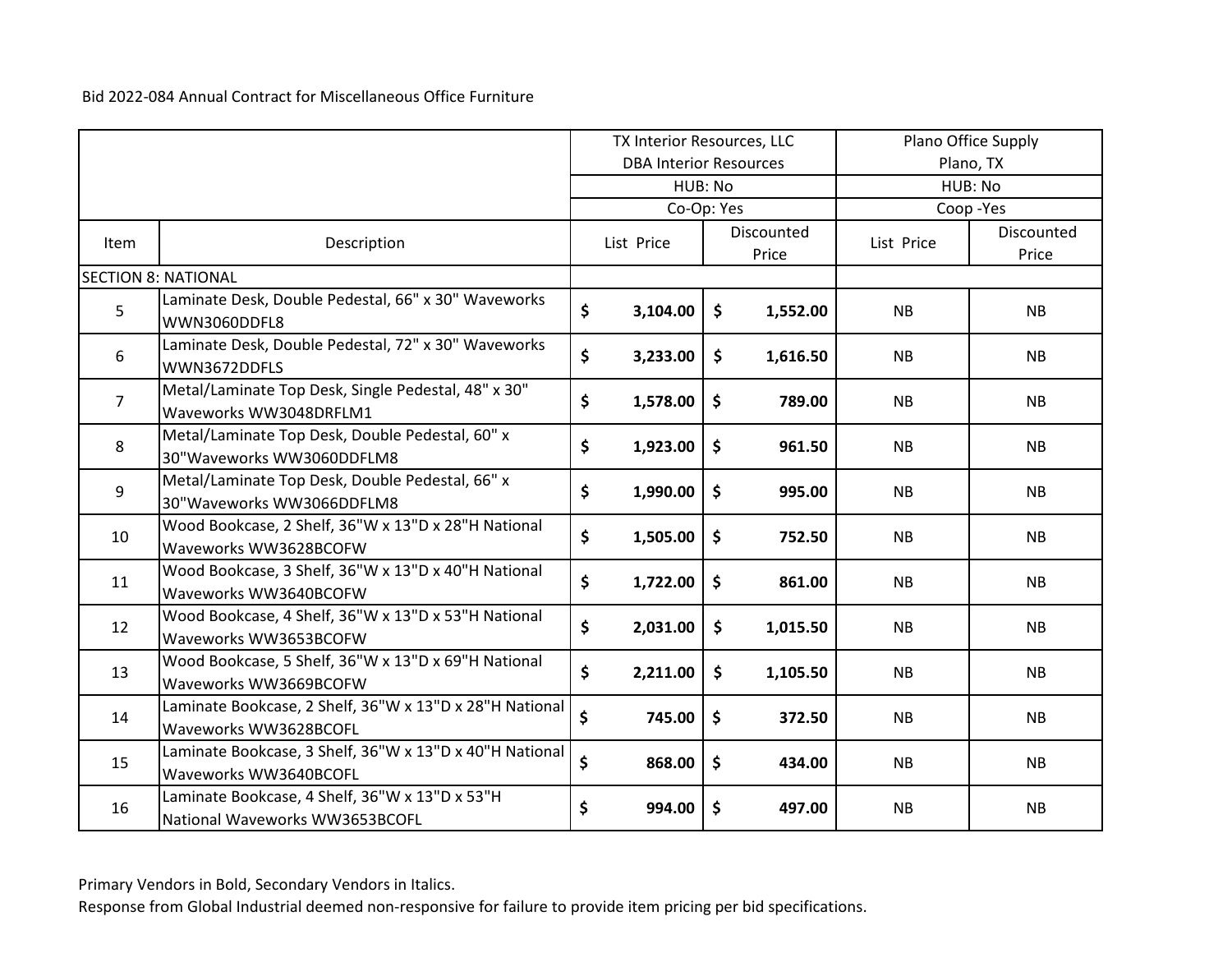|                |                                                                                  | <b>Texas Furniture Source Inc</b> |                         |           | Just Ergonomics LLC |  |
|----------------|----------------------------------------------------------------------------------|-----------------------------------|-------------------------|-----------|---------------------|--|
|                |                                                                                  |                                   | Farmers Branch, TX      |           | McKinney, TX        |  |
|                |                                                                                  |                                   | HUB: Yes                |           | HUB: No             |  |
|                |                                                                                  |                                   | Co-Op: Yes              |           | Co-Op: Yes          |  |
| Item           | Description                                                                      | List Price                        | <b>Discounted Price</b> |           | Discounted<br>Price |  |
|                | <b>SECTION 8: NATIONAL</b>                                                       |                                   |                         |           |                     |  |
| 5              | Laminate Desk, Double Pedestal, 66" x 30" Waveworks<br>WWN3060DDFL8              | <b>NB</b>                         | <b>NB</b>               | <b>NB</b> | <b>NB</b>           |  |
| 6              | Laminate Desk, Double Pedestal, 72" x 30" Waveworks<br>WWN3672DDFLS              | NB                                | NB                      | NB        | NB                  |  |
| $\overline{7}$ | Metal/Laminate Top Desk, Single Pedestal, 48" x 30"<br>Waveworks WW3048DRFLM1    | <b>NB</b>                         | <b>NB</b>               | <b>NB</b> | <b>NB</b>           |  |
| 8              | Metal/Laminate Top Desk, Double Pedestal, 60" x<br>30"Waveworks WW3060DDFLM8     | <b>NB</b>                         | <b>NB</b>               | <b>NB</b> | <b>NB</b>           |  |
| 9              | Metal/Laminate Top Desk, Double Pedestal, 66" x<br>30"Waveworks WW3066DDFLM8     | <b>NB</b>                         | <b>NB</b>               | <b>NB</b> | <b>NB</b>           |  |
| 10             | Wood Bookcase, 2 Shelf, 36"W x 13"D x 28"H National<br>Waveworks WW3628BCOFW     | <b>NB</b>                         | <b>NB</b>               | <b>NB</b> | <b>NB</b>           |  |
| 11             | Wood Bookcase, 3 Shelf, 36"W x 13"D x 40"H National<br>Waveworks WW3640BCOFW     | <b>NB</b>                         | <b>NB</b>               | <b>NB</b> | <b>NB</b>           |  |
| 12             | Wood Bookcase, 4 Shelf, 36"W x 13"D x 53"H National<br>Waveworks WW3653BCOFW     | <b>NB</b>                         | <b>NB</b>               | <b>NB</b> | <b>NB</b>           |  |
| 13             | Wood Bookcase, 5 Shelf, 36"W x 13"D x 69"H National<br>Waveworks WW3669BCOFW     | <b>NB</b>                         | <b>NB</b>               | <b>NB</b> | <b>NB</b>           |  |
| 14             | Laminate Bookcase, 2 Shelf, 36"W x 13"D x 28"H National<br>Waveworks WW3628BCOFL | <b>NB</b>                         | <b>NB</b>               | <b>NB</b> | <b>NB</b>           |  |
| 15             | Laminate Bookcase, 3 Shelf, 36"W x 13"D x 40"H National<br>Waveworks WW3640BCOFL | <b>NB</b>                         | <b>NB</b>               | <b>NB</b> | <b>NB</b>           |  |
| 16             | Laminate Bookcase, 4 Shelf, 36"W x 13"D x 53"H<br>National Waveworks WW3653BCOFL | <b>NB</b>                         | <b>NB</b>               | <b>NB</b> | <b>NB</b>           |  |

Primary Vendors in Bold, Secondary Vendors in Italics.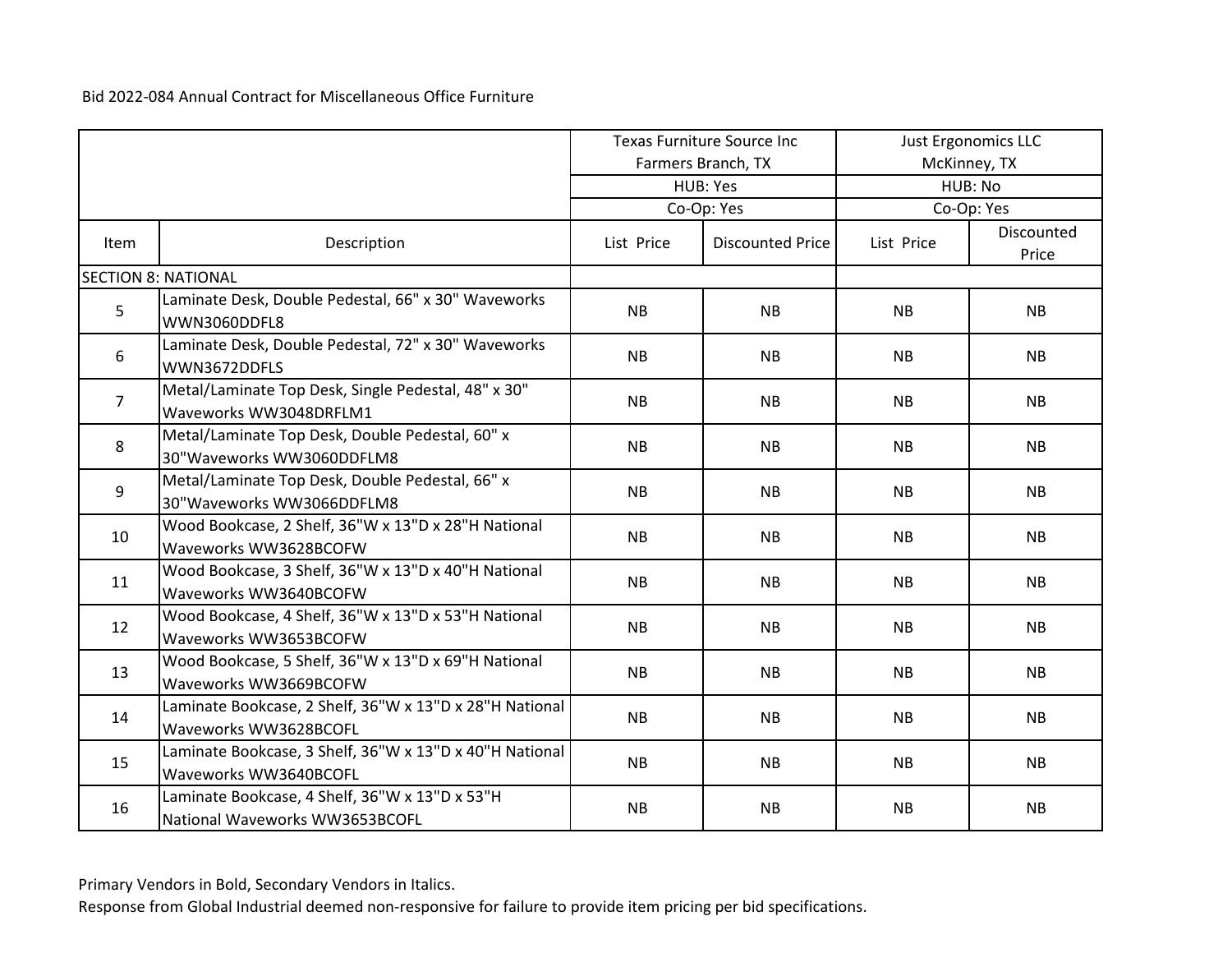|                |                                                                                  | Panther Ergonomics & Product |                     |            | <b>Blue Box LLC</b> |  |
|----------------|----------------------------------------------------------------------------------|------------------------------|---------------------|------------|---------------------|--|
|                |                                                                                  |                              | Solution            |            | McKinney, TX        |  |
|                |                                                                                  |                              | HUB: No             | HUB: No    |                     |  |
|                |                                                                                  |                              | Co-Op: Yes          |            | Co-Op: Yes          |  |
| Item           | Description                                                                      | List Price                   | Discounted<br>Price | List Price | Discounted<br>Price |  |
|                | <b>SECTION 8: NATIONAL</b>                                                       |                              |                     |            |                     |  |
| 5              | Laminate Desk, Double Pedestal, 66" x 30" Waveworks<br>WWN3060DDFL8              | <b>NB</b>                    | <b>NB</b>           | <b>NB</b>  | <b>NB</b>           |  |
| 6              | Laminate Desk, Double Pedestal, 72" x 30" Waveworks<br>WWN3672DDFLS              | <b>NB</b>                    | <b>NB</b>           | <b>NB</b>  | <b>NB</b>           |  |
| $\overline{7}$ | Metal/Laminate Top Desk, Single Pedestal, 48" x 30"<br>Waveworks WW3048DRFLM1    | <b>NB</b>                    | <b>NB</b>           | <b>NB</b>  | NB                  |  |
| 8              | Metal/Laminate Top Desk, Double Pedestal, 60" x<br>30"Waveworks WW3060DDFLM8     | <b>NB</b>                    | <b>NB</b>           | <b>NB</b>  | <b>NB</b>           |  |
| 9              | Metal/Laminate Top Desk, Double Pedestal, 66" x<br>30"Waveworks WW3066DDFLM8     | <b>NB</b>                    | <b>NB</b>           | <b>NB</b>  | <b>NB</b>           |  |
| 10             | Wood Bookcase, 2 Shelf, 36"W x 13"D x 28"H National<br>Waveworks WW3628BCOFW     | <b>NB</b>                    | <b>NB</b>           | <b>NB</b>  | <b>NB</b>           |  |
| 11             | Wood Bookcase, 3 Shelf, 36"W x 13"D x 40"H National<br>Waveworks WW3640BCOFW     | <b>NB</b>                    | <b>NB</b>           | <b>NB</b>  | <b>NB</b>           |  |
| 12             | Wood Bookcase, 4 Shelf, 36"W x 13"D x 53"H National<br>Waveworks WW3653BCOFW     | <b>NB</b>                    | <b>NB</b>           | <b>NB</b>  | <b>NB</b>           |  |
| 13             | Wood Bookcase, 5 Shelf, 36"W x 13"D x 69"H National<br>Waveworks WW3669BCOFW     | <b>NB</b>                    | <b>NB</b>           | <b>NB</b>  | <b>NB</b>           |  |
| 14             | Laminate Bookcase, 2 Shelf, 36"W x 13"D x 28"H National<br>Waveworks WW3628BCOFL | <b>NB</b>                    | <b>NB</b>           | <b>NB</b>  | <b>NB</b>           |  |
| 15             | Laminate Bookcase, 3 Shelf, 36"W x 13"D x 40"H National<br>Waveworks WW3640BCOFL | <b>NB</b>                    | <b>NB</b>           | <b>NB</b>  | <b>NB</b>           |  |
| 16             | Laminate Bookcase, 4 Shelf, 36"W x 13"D x 53"H<br>National Waveworks WW3653BCOFL | <b>NB</b>                    | <b>NB</b>           | <b>NB</b>  | <b>NB</b>           |  |

Primary Vendors in Bold, Secondary Vendors in Italics.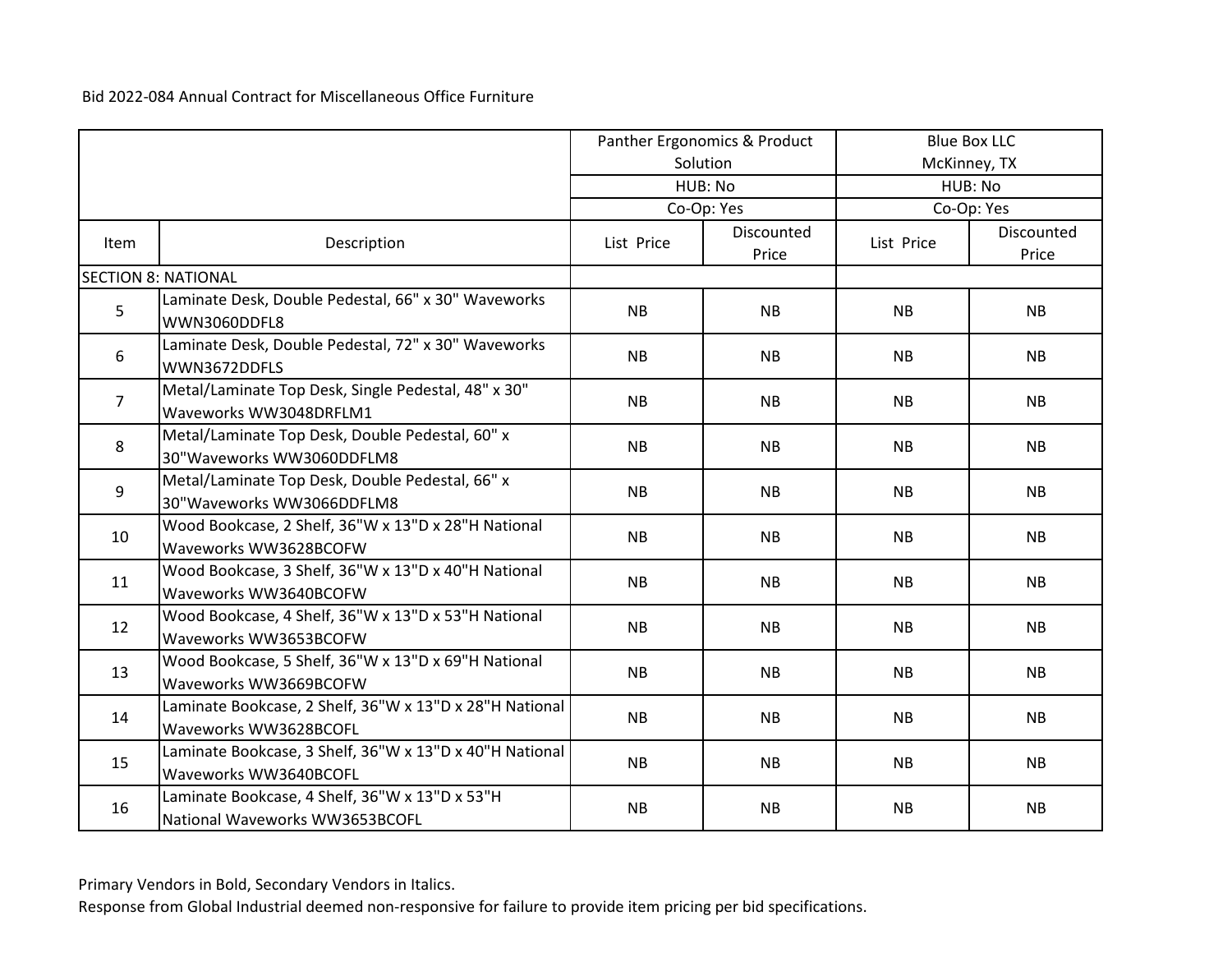|                |                                                                                  |            | Hertz Furniture Systems LLC<br>Ramsey, NJ<br>HUB: No |
|----------------|----------------------------------------------------------------------------------|------------|------------------------------------------------------|
|                |                                                                                  |            | Co-Op: Yes                                           |
| Item           | Description                                                                      | List Price | Discounted<br>Price                                  |
|                | <b>SECTION 8: NATIONAL</b>                                                       |            |                                                      |
| 5              | Laminate Desk, Double Pedestal, 66" x 30" Waveworks<br>WWN3060DDFL8              | <b>NB</b>  | <b>NB</b>                                            |
| 6              | Laminate Desk, Double Pedestal, 72" x 30" Waveworks<br>WWN3672DDFLS              | <b>NB</b>  | <b>NB</b>                                            |
| $\overline{7}$ | Metal/Laminate Top Desk, Single Pedestal, 48" x 30"<br>Waveworks WW3048DRFLM1    | <b>NB</b>  | <b>NB</b>                                            |
| 8              | Metal/Laminate Top Desk, Double Pedestal, 60" x<br>30"Waveworks WW3060DDFLM8     | <b>NB</b>  | <b>NB</b>                                            |
| 9              | Metal/Laminate Top Desk, Double Pedestal, 66" x<br>30"Waveworks WW3066DDFLM8     | <b>NB</b>  | <b>NB</b>                                            |
| 10             | Wood Bookcase, 2 Shelf, 36"W x 13"D x 28"H National<br>Waveworks WW3628BCOFW     | <b>NB</b>  | <b>NB</b>                                            |
| 11             | Wood Bookcase, 3 Shelf, 36"W x 13"D x 40"H National<br>Waveworks WW3640BCOFW     | <b>NB</b>  | <b>NB</b>                                            |
| 12             | Wood Bookcase, 4 Shelf, 36"W x 13"D x 53"H National<br>Waveworks WW3653BCOFW     | <b>NB</b>  | <b>NB</b>                                            |
| 13             | Wood Bookcase, 5 Shelf, 36"W x 13"D x 69"H National<br>Waveworks WW3669BCOFW     | <b>NB</b>  | <b>NB</b>                                            |
| 14             | Laminate Bookcase, 2 Shelf, 36"W x 13"D x 28"H National<br>Waveworks WW3628BCOFL | <b>NB</b>  | <b>NB</b>                                            |
| 15             | Laminate Bookcase, 3 Shelf, 36"W x 13"D x 40"H National<br>Waveworks WW3640BCOFL | <b>NB</b>  | <b>NB</b>                                            |
| 16             | Laminate Bookcase, 4 Shelf, 36"W x 13"D x 53"H<br>National Waveworks WW3653BCOFL | <b>NB</b>  | <b>NB</b>                                            |

Primary Vendors in Bold, Secondary Vendors in Italics.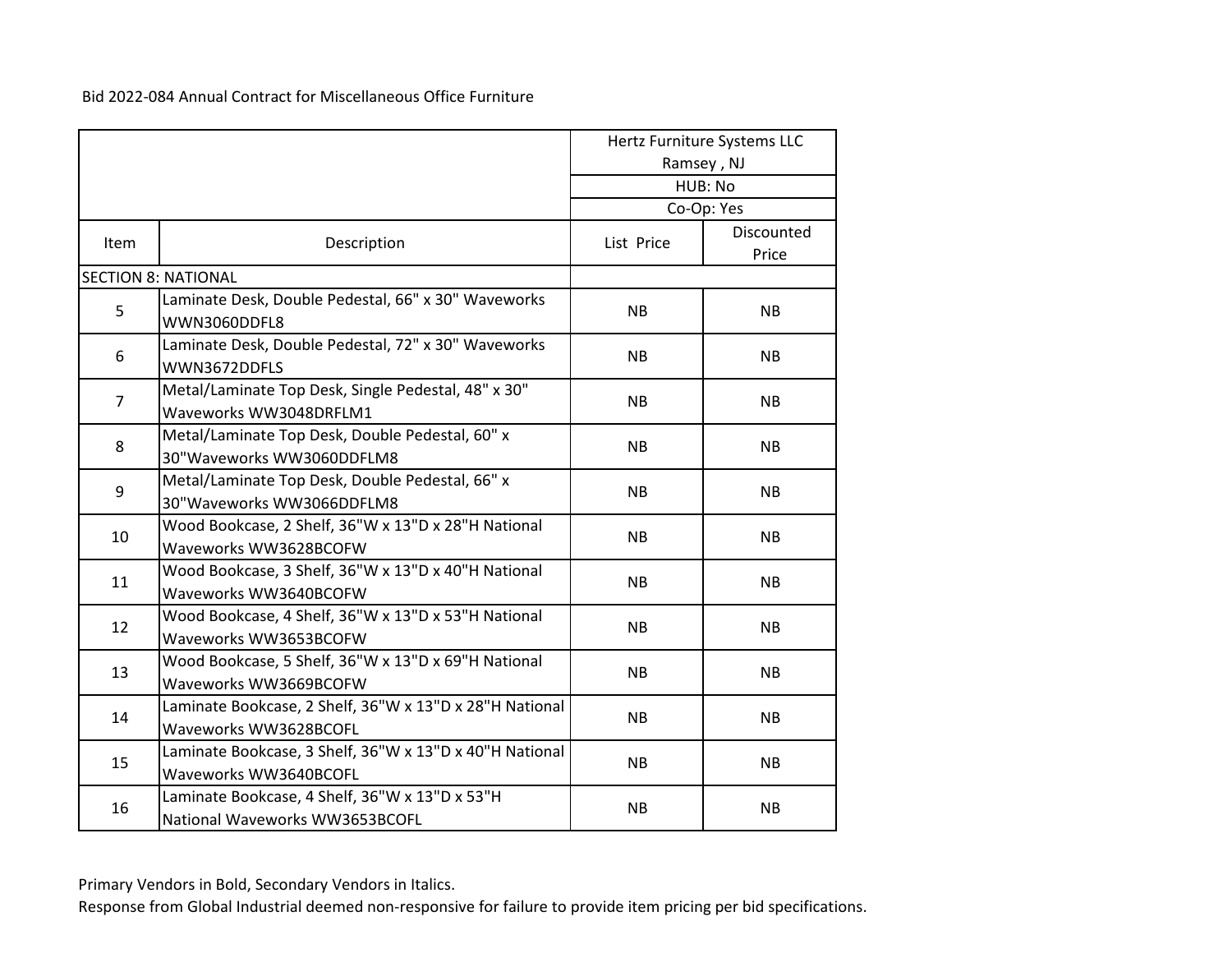|      |                                                                                                | TX Interior Resources, LLC |                               | Plano Office Supply |                     |            |                     |
|------|------------------------------------------------------------------------------------------------|----------------------------|-------------------------------|---------------------|---------------------|------------|---------------------|
|      |                                                                                                |                            | <b>DBA Interior Resources</b> |                     |                     | Plano, TX  |                     |
|      |                                                                                                |                            | HUB: No                       |                     |                     | HUB: No    |                     |
|      |                                                                                                |                            | Co-Op: Yes                    |                     |                     |            | Coop-Yes            |
| Item | Description                                                                                    |                            | List Price                    |                     | Discounted<br>Price | List Price | Discounted<br>Price |
|      | <b>SECTION 8: NATIONAL</b>                                                                     |                            |                               |                     |                     |            |                     |
| 17   | Laminate Bookcase, 5 Shelf, 36"W x 13"D x 69"H National<br>Waveworks WW3669BCOFL               | \$                         | 1,101.00                      | $\ddot{\bm{\zeta}}$ | 550.50              | <b>NB</b>  | <b>NB</b>           |
| 18   | Metal Bookcase, 3 Shelf, 36"W x 13"D x 42"HWaveworks<br>WW3642BCOFM                            | \$                         | 730.00                        | $\mathsf{\$}$       | 365.00              | <b>NB</b>  | <b>NB</b>           |
| 19   | Metal Bookcase, 4 Shelf, 36"W x 13"D x 54"H Waveworks<br>WW3654BCOFM                           | \$                         | 843.00                        | \$                  | 421.50              | <b>NB</b>  | <b>NB</b>           |
| 20   | Metal Bookcase, 5 Shelf, 36"W x 13"D x 66"HWaveworks<br>WW3666BCOFM                            | \$                         | 975.00                        | $\zeta$             | 487.50              | NB         | NB                  |
| 21   | Lateral File, 2 Drawer, with Lock, Recessed Pulls 36"W x<br>19"D x 28"H Waveworks WW1836LFF2M  | \$                         | 1,005.00                      | $\mathsf{S}$        | 502.50              | <b>NB</b>  | <b>NB</b>           |
| 22   | Lateral File, 4 Drawer, with Lock, Recessed Pulls, 36"W x<br>19"D x 53"H Waveworks WW1836LFF4M | \$                         | 1,562.00                      | \$                  | 781.00              | <b>NB</b>  | NB                  |
| 23   | Lateral File, 5 Drawer, with Lock, Recessed Pulls, 36"W x<br>19"D x 66"H Waveworks WW1836LFF5M | \$                         | 2,065.00                      | \$                  | 1,032.50            | <b>NB</b>  | <b>NB</b>           |
| 24   | Folding Table, Laminate, 30" x 66" Waveworks<br>WW3060WSSL                                     | \$                         | 545.00                        | \$                  | 272.50              | <b>NB</b>  | <b>NB</b>           |
| 25   | Folding Table, Laminate, 30" x 72" Waveworks<br>WW3072WSSL                                     | \$                         | 652.00                        | $\zeta$             | 326.00              | <b>NB</b>  | <b>NB</b>           |
| 26   | Racetrack Oval Conference Table Top, Wood, 48" x 96"<br>Waveworks WWN4896RC2W                  | \$                         | 4,232.00                      | $\mathsf{\$}$       | 2,116.00            | <b>NB</b>  | <b>NB</b>           |
| 27   | Racetrack Oval Conference Table Top, Wood, 48" x 120<br>Waveworks WWN48120RC2W                 | \$                         | 5,943.00                      | \$                  | 2,971.50            | NB         | <b>NB</b>           |
| 28   | Round Conference Table Top, Wood, 42" Diameter<br>Waveworks WW42RDW                            | \$                         | 2,115.00                      | \$                  | 1,057.50            | <b>NB</b>  | <b>NB</b>           |

Primary Vendors in Bold, Secondary Vendors in Italics.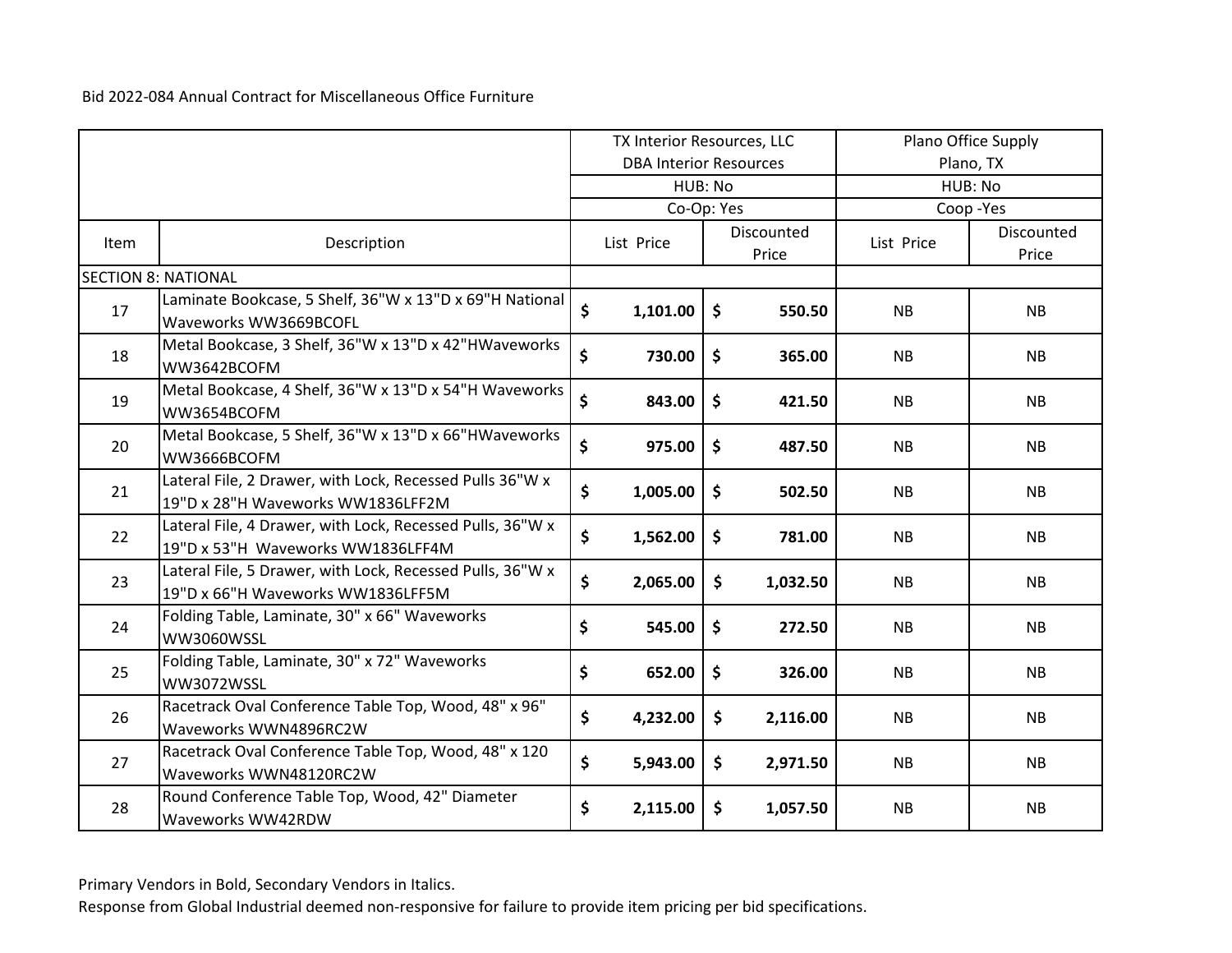|      |                                                                                                | <b>Texas Furniture Source Inc</b> |                         |           | <b>Just Ergonomics LLC</b> |
|------|------------------------------------------------------------------------------------------------|-----------------------------------|-------------------------|-----------|----------------------------|
|      |                                                                                                |                                   | Farmers Branch, TX      |           | McKinney, TX               |
|      |                                                                                                |                                   | HUB: Yes                |           | HUB: No                    |
|      |                                                                                                |                                   | Co-Op: Yes              |           | Co-Op: Yes                 |
| Item | Description                                                                                    | List Price                        | <b>Discounted Price</b> |           | Discounted<br>Price        |
|      | <b>SECTION 8: NATIONAL</b>                                                                     |                                   |                         |           |                            |
| 17   | Laminate Bookcase, 5 Shelf, 36"W x 13"D x 69"H National<br>Waveworks WW3669BCOFL               | <b>NB</b>                         | <b>NB</b>               | <b>NB</b> | <b>NB</b>                  |
| 18   | Metal Bookcase, 3 Shelf, 36"W x 13"D x 42"HWaveworks<br>WW3642BCOFM                            | <b>NB</b>                         | <b>NB</b>               | <b>NB</b> | <b>NB</b>                  |
| 19   | Metal Bookcase, 4 Shelf, 36"W x 13"D x 54"H Waveworks<br>WW3654BCOFM                           | <b>NB</b>                         | <b>NB</b>               | <b>NB</b> | <b>NB</b>                  |
| 20   | Metal Bookcase, 5 Shelf, 36"W x 13"D x 66"HWaveworks<br>WW3666BCOFM                            | <b>NB</b>                         | <b>NB</b>               | <b>NB</b> | <b>NB</b>                  |
| 21   | Lateral File, 2 Drawer, with Lock, Recessed Pulls 36"W x<br>19"D x 28"H Waveworks WW1836LFF2M  | <b>NB</b>                         | <b>NB</b>               | <b>NB</b> | <b>NB</b>                  |
| 22   | Lateral File, 4 Drawer, with Lock, Recessed Pulls, 36"W x<br>19"D x 53"H Waveworks WW1836LFF4M | NB                                | <b>NB</b>               | <b>NB</b> | NB                         |
| 23   | Lateral File, 5 Drawer, with Lock, Recessed Pulls, 36"W x<br>19"D x 66"H Waveworks WW1836LFF5M | <b>NB</b>                         | <b>NB</b>               | <b>NB</b> | <b>NB</b>                  |
| 24   | Folding Table, Laminate, 30" x 66" Waveworks<br>WW3060WSSL                                     | <b>NB</b>                         | <b>NB</b>               | <b>NB</b> | <b>NB</b>                  |
| 25   | Folding Table, Laminate, 30" x 72" Waveworks<br>WW3072WSSL                                     | <b>NB</b>                         | <b>NB</b>               | <b>NB</b> | <b>NB</b>                  |
| 26   | Racetrack Oval Conference Table Top, Wood, 48" x 96"<br>Waveworks WWN4896RC2W                  | <b>NB</b>                         | <b>NB</b>               | <b>NB</b> | NB                         |
| 27   | Racetrack Oval Conference Table Top, Wood, 48" x 120<br>Waveworks WWN48120RC2W                 | <b>NB</b>                         | <b>NB</b>               | <b>NB</b> | <b>NB</b>                  |
| 28   | Round Conference Table Top, Wood, 42" Diameter<br>Waveworks WW42RDW                            | <b>NB</b>                         | <b>NB</b>               | <b>NB</b> | <b>NB</b>                  |

Primary Vendors in Bold, Secondary Vendors in Italics.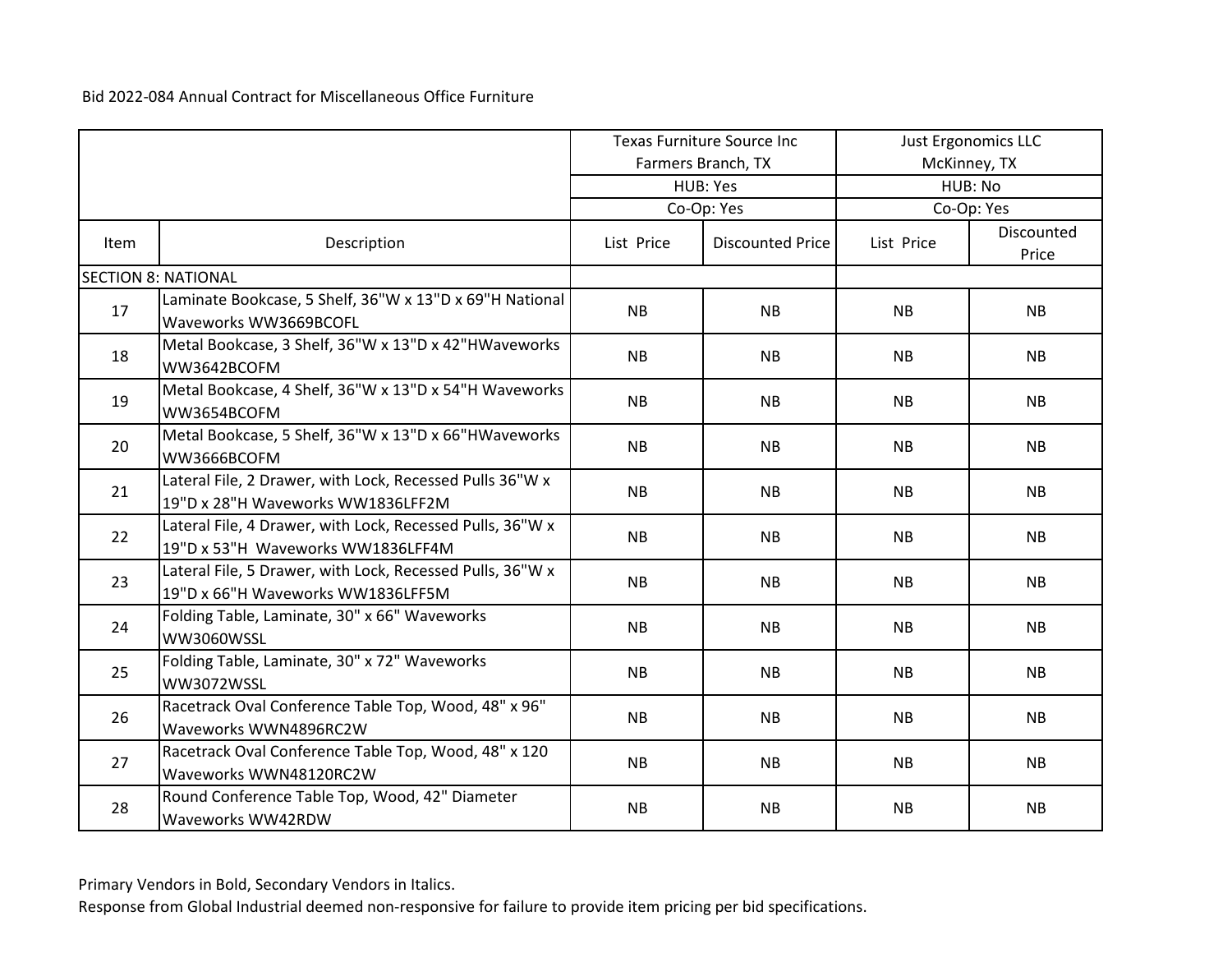|      |                                                                                                | Panther Ergonomics & Product |                     | <b>Blue Box LLC</b> |                     |
|------|------------------------------------------------------------------------------------------------|------------------------------|---------------------|---------------------|---------------------|
|      |                                                                                                |                              | Solution            |                     | McKinney, TX        |
|      |                                                                                                |                              | HUB: No             |                     | HUB: No             |
|      |                                                                                                |                              | Co-Op: Yes          |                     | Co-Op: Yes          |
| Item | Description                                                                                    | List Price                   | Discounted<br>Price |                     | Discounted<br>Price |
|      | <b>SECTION 8: NATIONAL</b>                                                                     |                              |                     |                     |                     |
| 17   | Laminate Bookcase, 5 Shelf, 36"W x 13"D x 69"H National<br>Waveworks WW3669BCOFL               | <b>NB</b>                    | <b>NB</b>           | <b>NB</b>           | <b>NB</b>           |
| 18   | Metal Bookcase, 3 Shelf, 36"W x 13"D x 42"HWaveworks<br>WW3642BCOFM                            | <b>NB</b>                    | <b>NB</b>           | <b>NB</b>           | <b>NB</b>           |
| 19   | Metal Bookcase, 4 Shelf, 36"W x 13"D x 54"H Waveworks<br>WW3654BCOFM                           | <b>NB</b>                    | <b>NB</b>           | <b>NB</b>           | NB                  |
| 20   | Metal Bookcase, 5 Shelf, 36"W x 13"D x 66"HWaveworks<br>WW3666BCOFM                            | NB                           | <b>NB</b>           | <b>NB</b>           | <b>NB</b>           |
| 21   | Lateral File, 2 Drawer, with Lock, Recessed Pulls 36"W x<br>19"D x 28"H Waveworks WW1836LFF2M  | <b>NB</b>                    | <b>NB</b>           | <b>NB</b>           | <b>NB</b>           |
| 22   | Lateral File, 4 Drawer, with Lock, Recessed Pulls, 36"W x<br>19"D x 53"H Waveworks WW1836LFF4M | <b>NB</b>                    | <b>NB</b>           | <b>NB</b>           | <b>NB</b>           |
| 23   | Lateral File, 5 Drawer, with Lock, Recessed Pulls, 36"W x<br>19"D x 66"H Waveworks WW1836LFF5M | <b>NB</b>                    | <b>NB</b>           | <b>NB</b>           | <b>NB</b>           |
| 24   | Folding Table, Laminate, 30" x 66" Waveworks<br>WW3060WSSL                                     | <b>NB</b>                    | <b>NB</b>           | <b>NB</b>           | <b>NB</b>           |
| 25   | Folding Table, Laminate, 30" x 72" Waveworks<br>WW3072WSSL                                     | <b>NB</b>                    | <b>NB</b>           | <b>NB</b>           | <b>NB</b>           |
| 26   | Racetrack Oval Conference Table Top, Wood, 48" x 96"<br>Waveworks WWN4896RC2W                  | <b>NB</b>                    | NB                  | <b>NB</b>           | NB                  |
| 27   | Racetrack Oval Conference Table Top, Wood, 48" x 120<br>Waveworks WWN48120RC2W                 | <b>NB</b>                    | <b>NB</b>           | <b>NB</b>           | <b>NB</b>           |
| 28   | Round Conference Table Top, Wood, 42" Diameter<br>Waveworks WW42RDW                            | <b>NB</b>                    | <b>NB</b>           | <b>NB</b>           | <b>NB</b>           |

Primary Vendors in Bold, Secondary Vendors in Italics.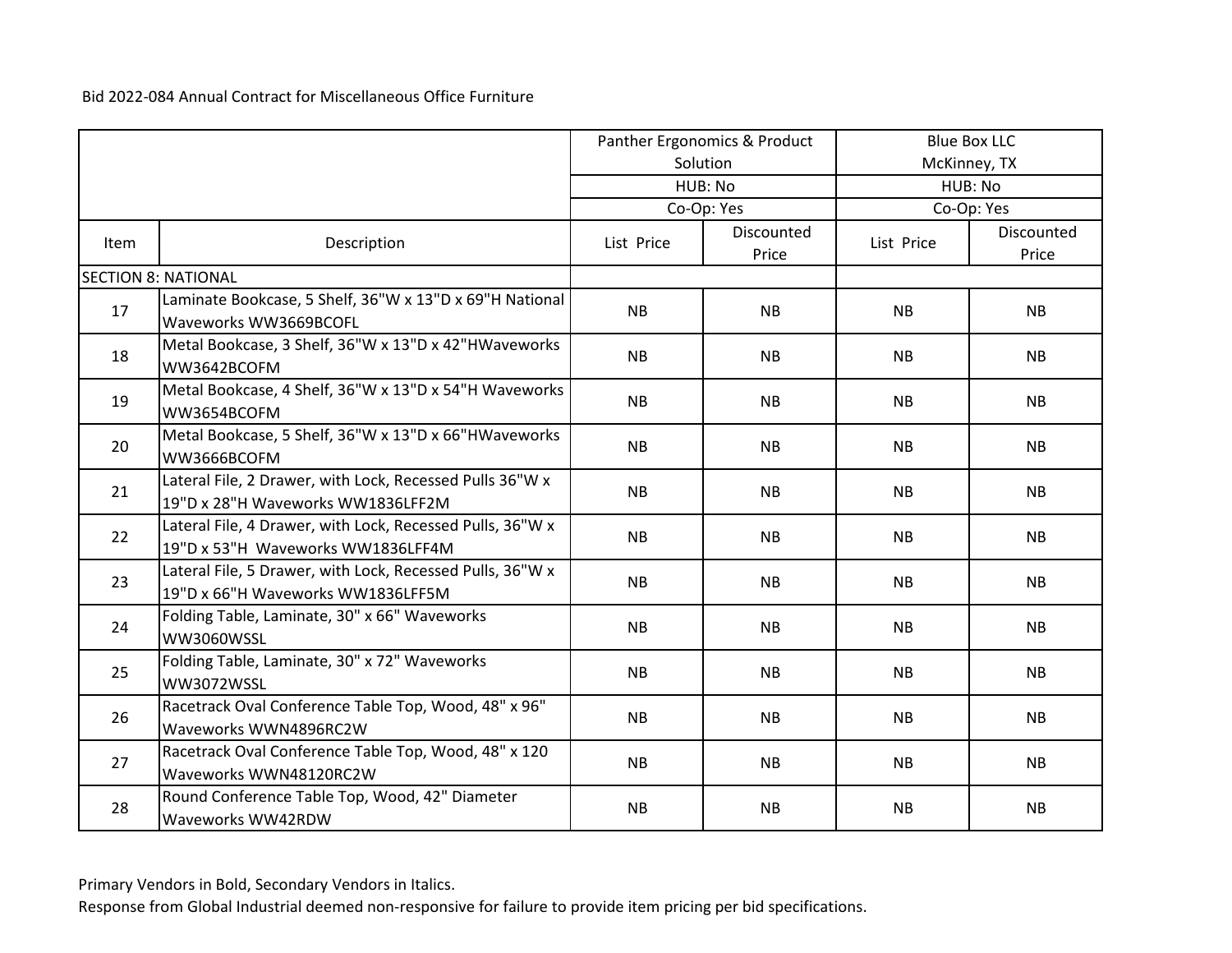|      |                                                                                                |            | Hertz Furniture Systems LLC<br>Ramsey, NJ |
|------|------------------------------------------------------------------------------------------------|------------|-------------------------------------------|
|      |                                                                                                |            | HUB: No<br>Co-Op: Yes                     |
|      |                                                                                                |            |                                           |
| Item | Description                                                                                    | List Price | Discounted<br>Price                       |
|      | <b>SECTION 8: NATIONAL</b>                                                                     |            |                                           |
| 17   | Laminate Bookcase, 5 Shelf, 36"W x 13"D x 69"H National<br>Waveworks WW3669BCOFL               | <b>NB</b>  | <b>NB</b>                                 |
| 18   | Metal Bookcase, 3 Shelf, 36"W x 13"D x 42"HWaveworks<br>WW3642BCOFM                            | <b>NB</b>  | <b>NB</b>                                 |
| 19   | Metal Bookcase, 4 Shelf, 36"W x 13"D x 54"H Waveworks<br>WW3654BCOFM                           | <b>NB</b>  | <b>NB</b>                                 |
| 20   | Metal Bookcase, 5 Shelf, 36"W x 13"D x 66"HWaveworks<br>WW3666BCOFM                            | <b>NB</b>  | <b>NB</b>                                 |
| 21   | Lateral File, 2 Drawer, with Lock, Recessed Pulls 36"W x<br>19"D x 28"H Waveworks WW1836LFF2M  | <b>NB</b>  | <b>NB</b>                                 |
| 22   | Lateral File, 4 Drawer, with Lock, Recessed Pulls, 36"W x<br>19"D x 53"H Waveworks WW1836LFF4M | NB         | <b>NB</b>                                 |
| 23   | Lateral File, 5 Drawer, with Lock, Recessed Pulls, 36"W x<br>19"D x 66"H Waveworks WW1836LFF5M | <b>NB</b>  | <b>NB</b>                                 |
| 24   | Folding Table, Laminate, 30" x 66" Waveworks<br>WW3060WSSL                                     | NB         | <b>NB</b>                                 |
| 25   | Folding Table, Laminate, 30" x 72" Waveworks<br>WW3072WSSL                                     | <b>NB</b>  | <b>NB</b>                                 |
| 26   | Racetrack Oval Conference Table Top, Wood, 48" x 96"<br>Waveworks WWN4896RC2W                  | <b>NB</b>  | <b>NB</b>                                 |
| 27   | Racetrack Oval Conference Table Top, Wood, 48" x 120<br>Waveworks WWN48120RC2W                 | <b>NB</b>  | <b>NB</b>                                 |
| 28   | Round Conference Table Top, Wood, 42" Diameter<br>Waveworks WW42RDW                            | <b>NB</b>  | <b>NB</b>                                 |

Primary Vendors in Bold, Secondary Vendors in Italics.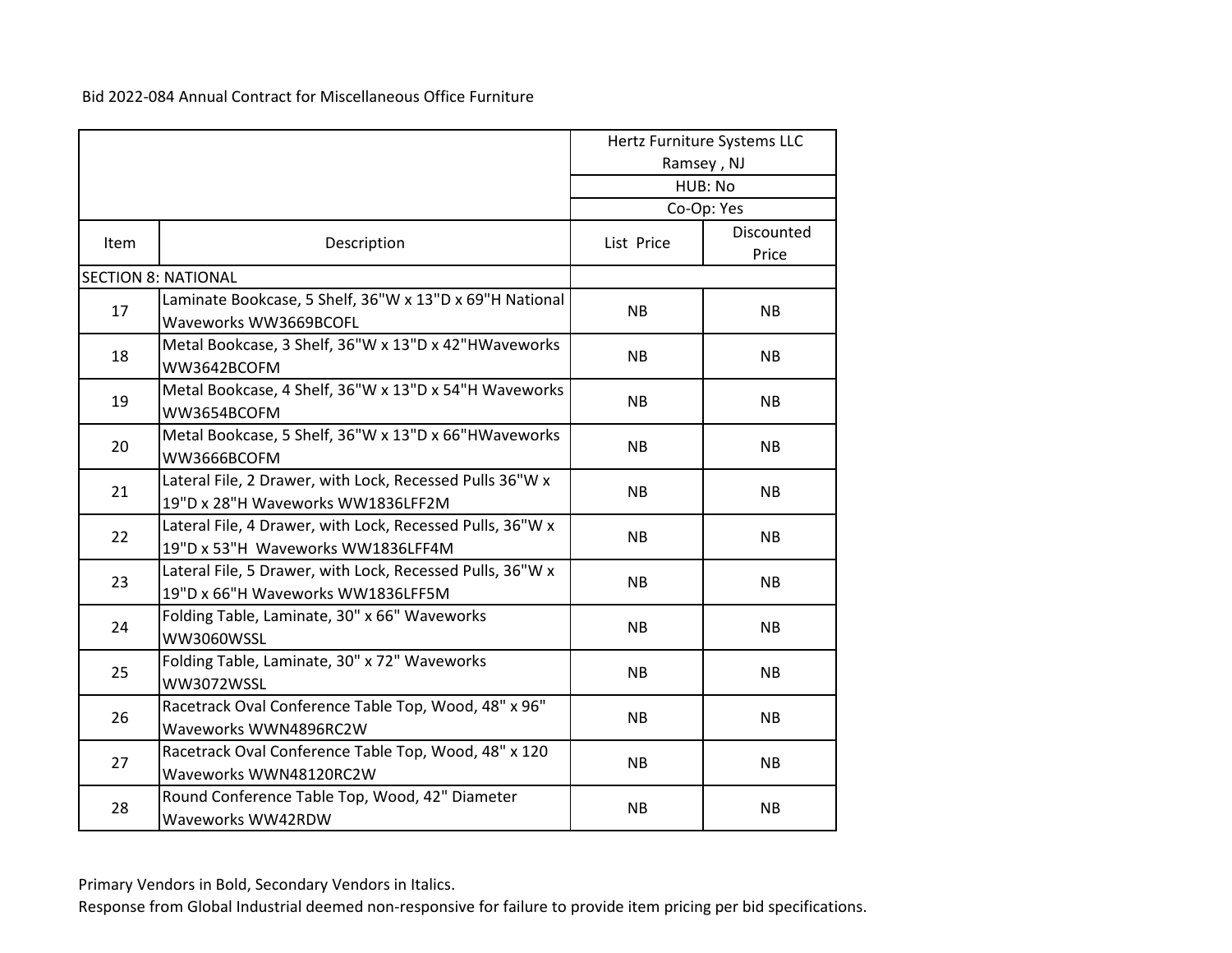|      |                                                                                  | TX Interior Resources, LLC    |                                   |               | Plano Office Supply |                     |           |
|------|----------------------------------------------------------------------------------|-------------------------------|-----------------------------------|---------------|---------------------|---------------------|-----------|
|      |                                                                                  | <b>DBA Interior Resources</b> |                                   | Plano, TX     |                     |                     |           |
|      |                                                                                  | HUB: No                       |                                   | HUB: No       |                     |                     |           |
|      |                                                                                  |                               |                                   | Co-Op: Yes    |                     | Coop-Yes            |           |
| Item | Description                                                                      |                               | Discounted<br>List Price<br>Price |               | List Price          | Discounted<br>Price |           |
|      | <b>SECTION 8: NATIONAL</b>                                                       |                               |                                   |               |                     |                     |           |
| 29   | Round Conference Table Top, Wood, 48" Diameter<br>Waveworks WW48RDW              | \$                            | 2,612.00                          | $\mathsf{S}$  | 1,306.00            | <b>NB</b>           | <b>NB</b> |
| 30   | Cylinder Conference Table Base, Wood, 18" x 28" Basics<br><b>BW-18</b>           | \$                            | 1,665.00                          | \$            | 832.50              | <b>NB</b>           | <b>NB</b> |
| 31   | Panel Conference Table Base, Wood, 8"W x 24"L x<br>28"HBasics 10N2428PNW         | \$                            | 2,130.00                          | \$            | 1,065.00            | <b>NB</b>           | <b>NB</b> |
| 32   | Highback Chair, with Arms Respect N75BAC-GR L7<br>Leather                        | \$                            | 2,397.00                          | \$            | 1,198.50            | NB                  | <b>NB</b> |
| 33   | High Back Chair, with Arms, Mesh Back, Upholstered Seat<br>Mix-it N15MR Grade 2  | \$                            | 1,139.00                          | $\zeta$       | 569.50              | <b>NB</b>           | <b>NB</b> |
| 34   | High Back Chair, with Arms, Vinyl, Grade 2 Respect<br>N75BAC                     | \$                            | 1,383.00                          | \$            | 691.50              | <b>NB</b>           | NB        |
| 35   | Mid Back Chair, with Arms, Vinyl, Grade 2Respect N75BCC                          | \$                            | 1,340.00                          | \$            | 670.00              | <b>NB</b>           | <b>NB</b> |
| 36   | High Back Chair, with Arms, Grade II Fabric Respect<br>N75BAC                    | \$                            | 1,383.00                          | \$            | 691.50              | <b>NB</b>           | NB        |
| 37   | Mid Back Chair, with Arms, Grade II Fabric Respect<br>N75BCC                     | \$                            | 1,340.00                          | \$            | 670.00              | <b>NB</b>           | <b>NB</b> |
| 38   | High Back Chair, with Arms, Mesh Back, Upholstered<br>Seat, Mix-it N15MR Grade 2 | \$                            | 1,139.00                          | $\mathsf{\$}$ | 569.50              | <b>NB</b>           | <b>NB</b> |
| 39   | High Back Chair, with Adjustable Arms, Vinyl, Grade 2Mix-<br>it N12MR            | \$                            | 1,305.00                          | \$            | 652.50              | <b>NB</b>           | <b>NB</b> |
| 40   | Mid Back Chair, with Adjustable Arms, Vinyl, Grade 2Mix-<br>it N12JR             | \$                            | 1,265.00                          | $\frac{1}{2}$ | 632.50              | <b>NB</b>           | <b>NB</b> |

Primary Vendors in Bold, Secondary Vendors in Italics.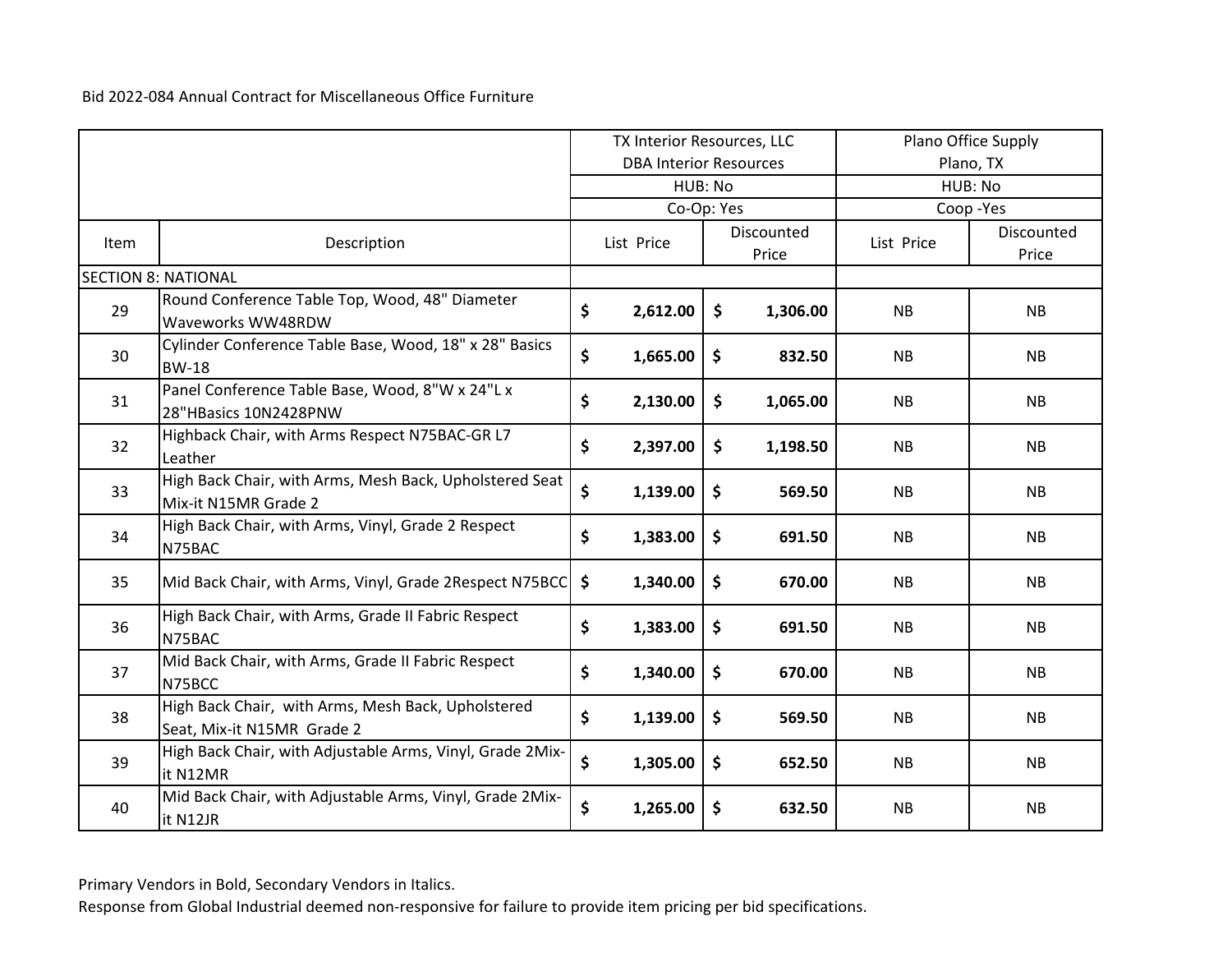|      |                                                                                  | <b>Texas Furniture Source Inc</b> |                         | <b>Just Ergonomics LLC</b> |                     |
|------|----------------------------------------------------------------------------------|-----------------------------------|-------------------------|----------------------------|---------------------|
|      |                                                                                  |                                   | Farmers Branch, TX      |                            | McKinney, TX        |
|      |                                                                                  |                                   | HUB: Yes                |                            | HUB: No             |
|      |                                                                                  |                                   | Co-Op: Yes              |                            | Co-Op: Yes          |
| Item | Description                                                                      | List Price                        | <b>Discounted Price</b> |                            | Discounted<br>Price |
|      | <b>SECTION 8: NATIONAL</b>                                                       |                                   |                         |                            |                     |
| 29   | Round Conference Table Top, Wood, 48" Diameter<br>Waveworks WW48RDW              | <b>NB</b>                         | <b>NB</b>               | <b>NB</b>                  | <b>NB</b>           |
| 30   | Cylinder Conference Table Base, Wood, 18" x 28" Basics<br><b>BW-18</b>           | <b>NB</b>                         | <b>NB</b>               | <b>NB</b>                  | <b>NB</b>           |
| 31   | Panel Conference Table Base, Wood, 8"W x 24"L x<br>28"HBasics 10N2428PNW         | <b>NB</b>                         | <b>NB</b>               | <b>NB</b>                  | NB                  |
| 32   | Highback Chair, with Arms Respect N75BAC-GR L7<br>Leather                        | <b>NB</b>                         | <b>NB</b>               | <b>NB</b>                  | <b>NB</b>           |
| 33   | High Back Chair, with Arms, Mesh Back, Upholstered Seat<br>Mix-it N15MR Grade 2  | <b>NB</b>                         | <b>NB</b>               | <b>NB</b>                  | <b>NB</b>           |
| 34   | High Back Chair, with Arms, Vinyl, Grade 2 Respect<br>N75BAC                     | <b>NB</b>                         | <b>NB</b>               | <b>NB</b>                  | <b>NB</b>           |
| 35   | Mid Back Chair, with Arms, Vinyl, Grade 2Respect N75BCC                          | <b>NB</b>                         | <b>NB</b>               | <b>NB</b>                  | <b>NB</b>           |
| 36   | High Back Chair, with Arms, Grade II Fabric Respect<br>N75BAC                    | <b>NB</b>                         | <b>NB</b>               | <b>NB</b>                  | <b>NB</b>           |
| 37   | Mid Back Chair, with Arms, Grade II Fabric Respect<br>N75BCC                     | <b>NB</b>                         | <b>NB</b>               | <b>NB</b>                  | <b>NB</b>           |
| 38   | High Back Chair, with Arms, Mesh Back, Upholstered<br>Seat, Mix-it N15MR Grade 2 | <b>NB</b>                         | <b>NB</b>               | <b>NB</b>                  | <b>NB</b>           |
| 39   | High Back Chair, with Adjustable Arms, Vinyl, Grade 2Mix-<br>it N12MR            | <b>NB</b>                         | <b>NB</b>               | <b>NB</b>                  | <b>NB</b>           |
| 40   | Mid Back Chair, with Adjustable Arms, Vinyl, Grade 2Mix-<br>it N12JR             | <b>NB</b>                         | <b>NB</b>               | <b>NB</b>                  | <b>NB</b>           |

Primary Vendors in Bold, Secondary Vendors in Italics.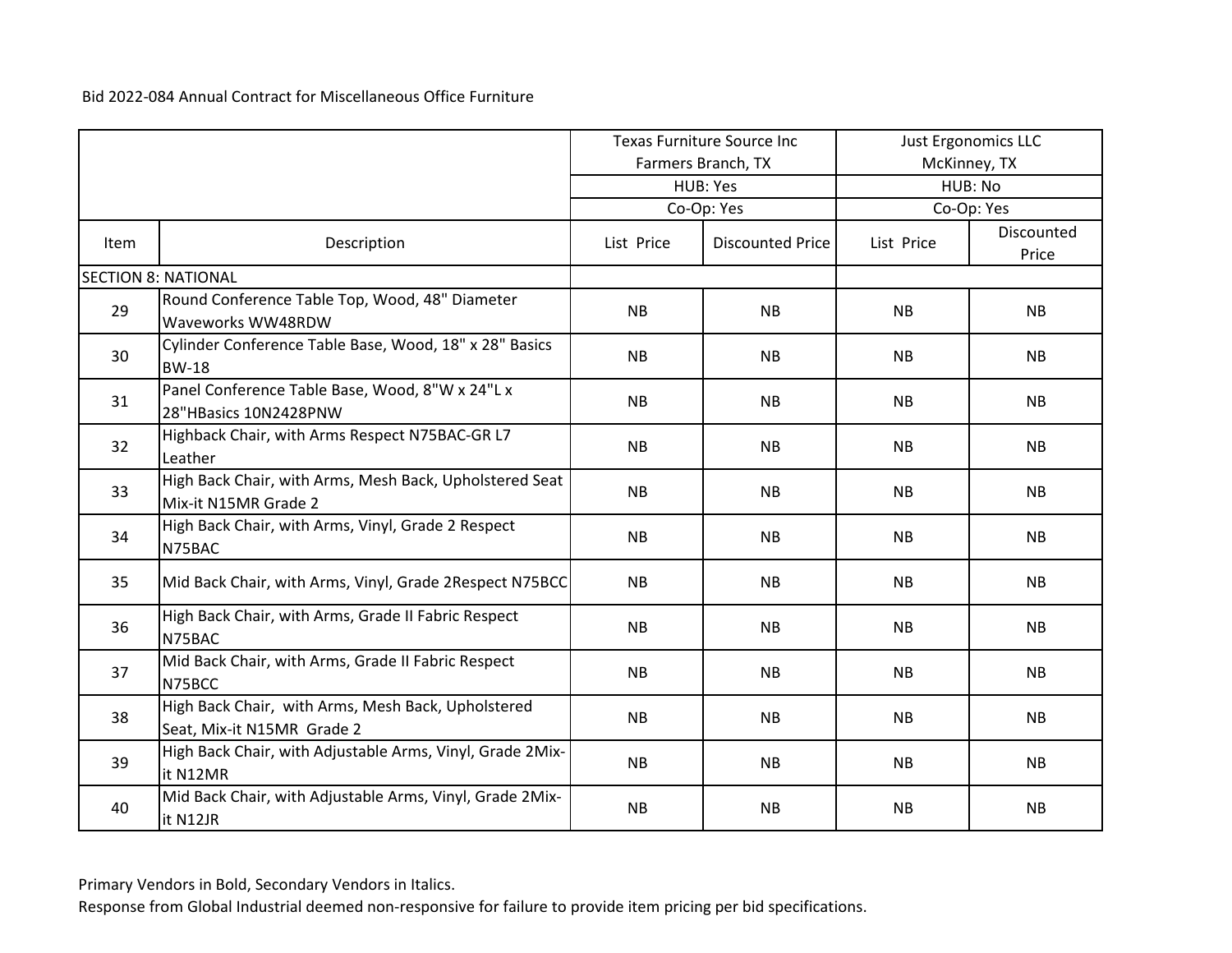|             |                                                                                  | Panther Ergonomics & Product |                     | <b>Blue Box LLC</b> |                     |
|-------------|----------------------------------------------------------------------------------|------------------------------|---------------------|---------------------|---------------------|
|             |                                                                                  |                              | Solution            |                     | McKinney, TX        |
|             |                                                                                  |                              | HUB: No             | HUB: No             |                     |
|             |                                                                                  |                              | Co-Op: Yes          |                     | Co-Op: Yes          |
| <b>Item</b> | Description                                                                      | List Price                   | Discounted<br>Price | List Price          | Discounted<br>Price |
|             | <b>SECTION 8: NATIONAL</b>                                                       |                              |                     |                     |                     |
| 29          | Round Conference Table Top, Wood, 48" Diameter<br>Waveworks WW48RDW              | <b>NB</b>                    | <b>NB</b>           | <b>NB</b>           | <b>NB</b>           |
| 30          | Cylinder Conference Table Base, Wood, 18" x 28" Basics<br><b>BW-18</b>           | <b>NB</b>                    | <b>NB</b>           | <b>NB</b>           | <b>NB</b>           |
| 31          | Panel Conference Table Base, Wood, 8"W x 24"L x<br>28"HBasics 10N2428PNW         | <b>NB</b>                    | <b>NB</b>           | <b>NB</b>           | <b>NB</b>           |
| 32          | Highback Chair, with Arms Respect N75BAC-GR L7<br>Leather                        | <b>NB</b>                    | <b>NB</b>           | <b>NB</b>           | <b>NB</b>           |
| 33          | High Back Chair, with Arms, Mesh Back, Upholstered Seat<br>Mix-it N15MR Grade 2  | <b>NB</b>                    | <b>NB</b>           | <b>NB</b>           | <b>NB</b>           |
| 34          | High Back Chair, with Arms, Vinyl, Grade 2 Respect<br>N75BAC                     | <b>NB</b>                    | <b>NB</b>           | <b>NB</b>           | NB                  |
| 35          | Mid Back Chair, with Arms, Vinyl, Grade 2Respect N75BCC                          | <b>NB</b>                    | <b>NB</b>           | <b>NB</b>           | <b>NB</b>           |
| 36          | High Back Chair, with Arms, Grade II Fabric Respect<br>N75BAC                    | <b>NB</b>                    | <b>NB</b>           | <b>NB</b>           | <b>NB</b>           |
| 37          | Mid Back Chair, with Arms, Grade II Fabric Respect<br>N75BCC                     | <b>NB</b>                    | <b>NB</b>           | <b>NB</b>           | <b>NB</b>           |
| 38          | High Back Chair, with Arms, Mesh Back, Upholstered<br>Seat, Mix-it N15MR Grade 2 | <b>NB</b>                    | <b>NB</b>           | <b>NB</b>           | <b>NB</b>           |
| 39          | High Back Chair, with Adjustable Arms, Vinyl, Grade 2Mix-<br>it N12MR            | <b>NB</b>                    | <b>NB</b>           | <b>NB</b>           | <b>NB</b>           |
| 40          | Mid Back Chair, with Adjustable Arms, Vinyl, Grade 2Mix-<br>it N12JR             | <b>NB</b>                    | <b>NB</b>           | <b>NB</b>           | <b>NB</b>           |

Primary Vendors in Bold, Secondary Vendors in Italics.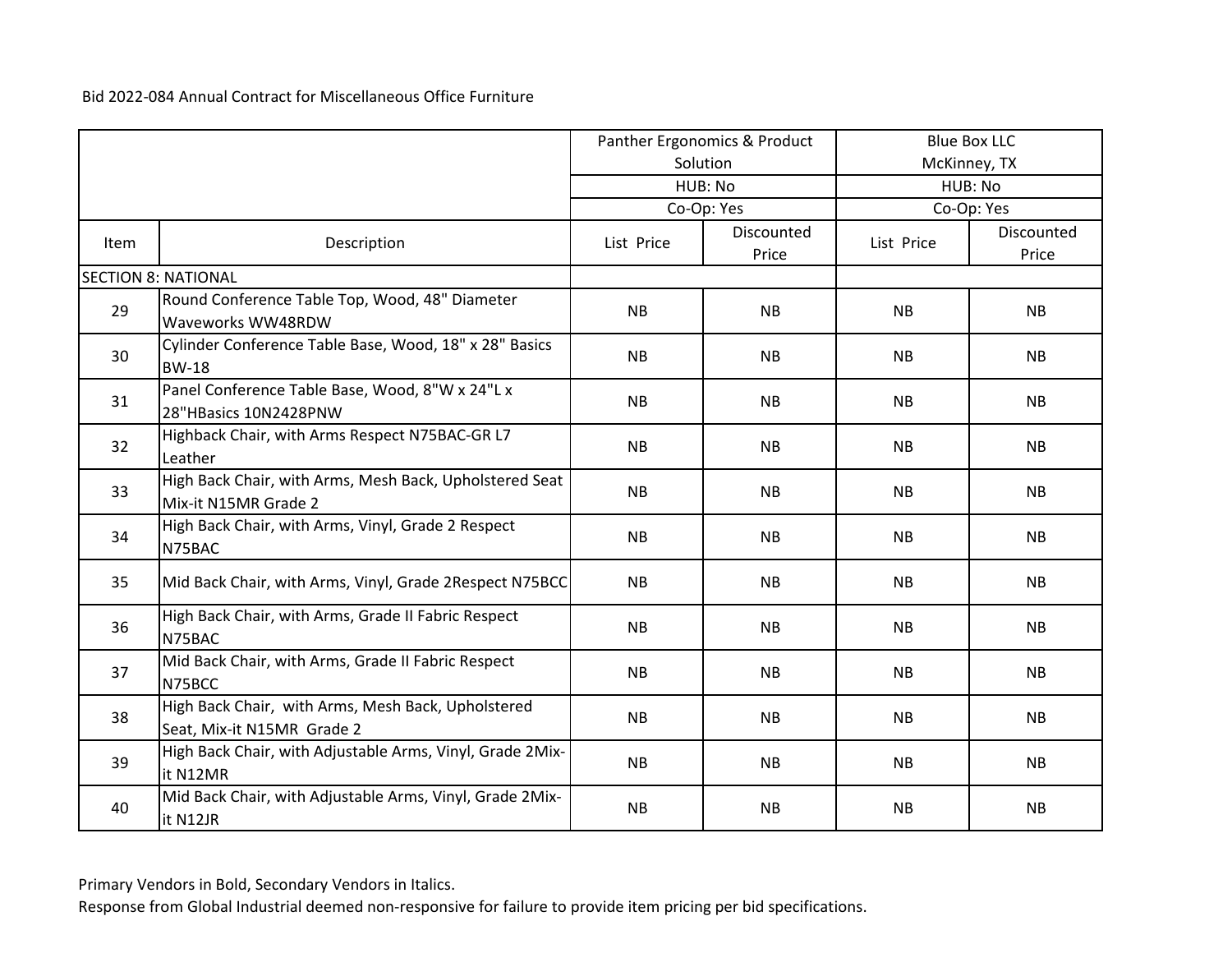|             |                                                                                  |            | Hertz Furniture Systems LLC<br>Ramsey, NJ |
|-------------|----------------------------------------------------------------------------------|------------|-------------------------------------------|
|             |                                                                                  |            | HUB: No<br>Co-Op: Yes                     |
|             |                                                                                  |            |                                           |
| <b>Item</b> | Description                                                                      | List Price | Discounted<br>Price                       |
|             | <b>SECTION 8: NATIONAL</b>                                                       |            |                                           |
| 29          | Round Conference Table Top, Wood, 48" Diameter<br>Waveworks WW48RDW              | <b>NB</b>  | <b>NB</b>                                 |
| 30          | Cylinder Conference Table Base, Wood, 18" x 28" Basics<br><b>BW-18</b>           | <b>NB</b>  | <b>NB</b>                                 |
| 31          | Panel Conference Table Base, Wood, 8"W x 24"L x<br>28"HBasics 10N2428PNW         | <b>NB</b>  | NB                                        |
| 32          | Highback Chair, with Arms Respect N75BAC-GR L7<br>Leather                        | <b>NB</b>  | <b>NB</b>                                 |
| 33          | High Back Chair, with Arms, Mesh Back, Upholstered Seat<br>Mix-it N15MR Grade 2  | <b>NB</b>  | <b>NB</b>                                 |
| 34          | High Back Chair, with Arms, Vinyl, Grade 2 Respect<br>N75BAC                     | <b>NB</b>  | <b>NB</b>                                 |
| 35          | Mid Back Chair, with Arms, Vinyl, Grade 2Respect N75BCC                          | <b>NB</b>  | <b>NB</b>                                 |
| 36          | High Back Chair, with Arms, Grade II Fabric Respect<br>N75BAC                    | <b>NB</b>  | <b>NB</b>                                 |
| 37          | Mid Back Chair, with Arms, Grade II Fabric Respect<br>N75BCC                     | <b>NB</b>  | <b>NB</b>                                 |
| 38          | High Back Chair, with Arms, Mesh Back, Upholstered<br>Seat, Mix-it N15MR Grade 2 | <b>NB</b>  | <b>NB</b>                                 |
| 39          | High Back Chair, with Adjustable Arms, Vinyl, Grade 2Mix-<br>it N12MR            | <b>NB</b>  | <b>NB</b>                                 |
| 40          | Mid Back Chair, with Adjustable Arms, Vinyl, Grade 2Mix-<br>it N12JR             | <b>NB</b>  | <b>NB</b>                                 |

Primary Vendors in Bold, Secondary Vendors in Italics.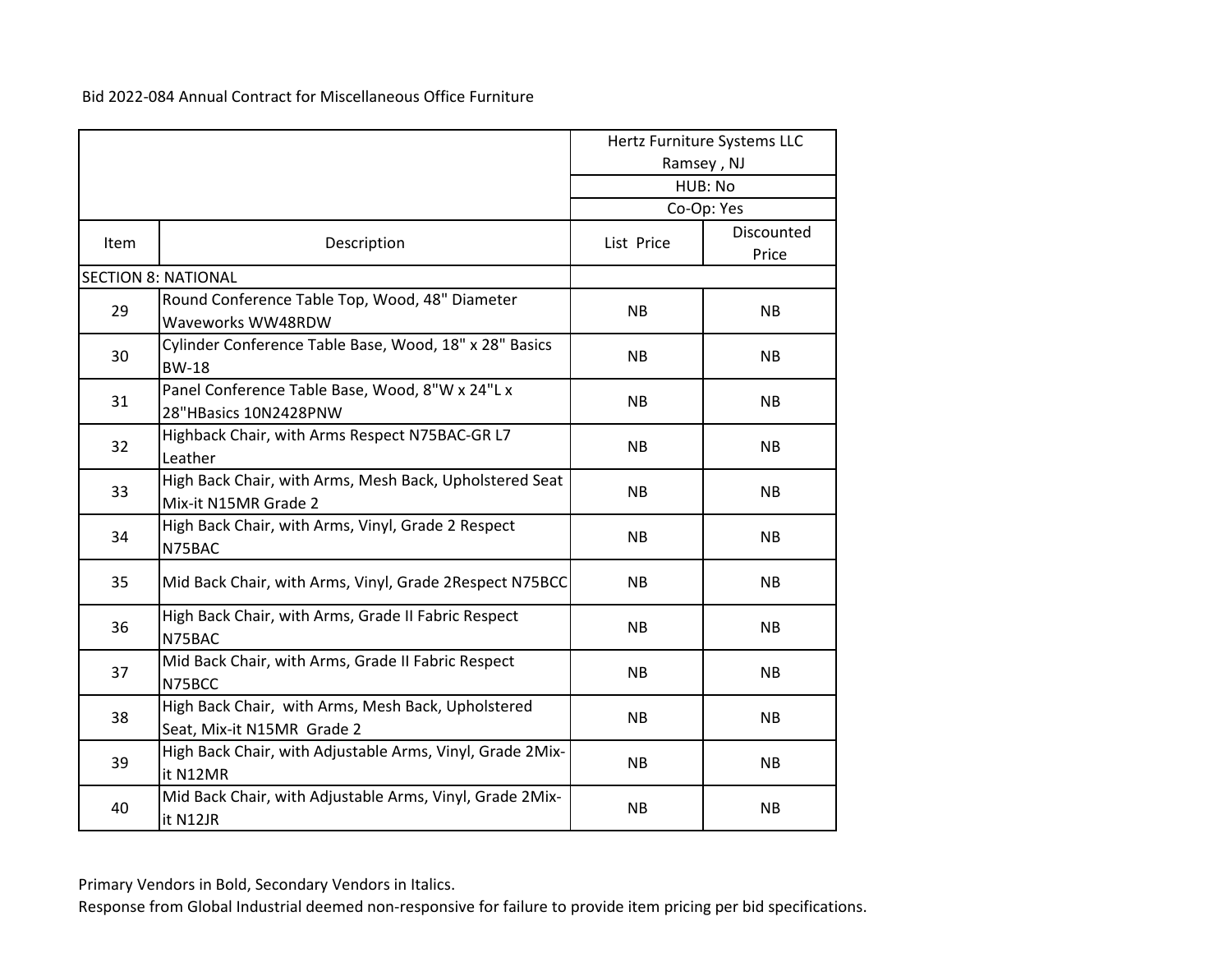|      |                                                                                        | TX Interior Resources, LLC    |                     |                     |                     | Plano Office Supply |                     |
|------|----------------------------------------------------------------------------------------|-------------------------------|---------------------|---------------------|---------------------|---------------------|---------------------|
|      |                                                                                        | <b>DBA Interior Resources</b> |                     |                     |                     | Plano, TX           |                     |
|      | HUB: No                                                                                |                               |                     | HUB: No             |                     |                     |                     |
|      |                                                                                        |                               | Co-Op: Yes          |                     |                     |                     | Coop-Yes            |
| Item | Description                                                                            |                               | List Price          |                     | Discounted<br>Price | List Price          | Discounted<br>Price |
|      | <b>SECTION 8: NATIONAL</b>                                                             |                               |                     |                     |                     |                     |                     |
| 41   | High Back Chair, with Adjustable Arms, Grade II Fabric<br>Mix-it N12MR                 | \$                            | 1,305.00            | \$                  | 652.50              | <b>NB</b>           | NB                  |
| 42   | Mid Back Chair, with Adjustable Arms, Grade II Fabric Mix-<br>it N12JR                 | \$                            | 1,265.00            | $\ddot{\bm{\zeta}}$ | 632.50              | <b>NB</b>           | <b>NB</b>           |
| 43   | 24 Hour Task Chair, with Adjustable Arms, Grade 2 Fabric<br>Gotcha N25DDCX             |                               | <b>DISCONTINUED</b> |                     | <b>DISCONTINUED</b> | <b>NB</b>           | <b>NB</b>           |
| 44   | Guest Chair, Sled Base, with Side Arms, Fabric Seat & Back<br>Respect N75WS-Grade 2    | \$                            | 1,070.00            | $\ddot{\bm{\zeta}}$ | 535.00              | <b>NB</b>           | <b>NB</b>           |
| 45   | Guest Chair, Sled Base, No Side Arms, Vinyl Seat & Back,<br>Grade 2 Respect N75WS-Gr 6 | \$                            | 1,209.00            | $\mathsf{\$}$       | 604.50              | <b>NB</b>           | <b>NB</b>           |
| 46   | Guest Chair, Leg Base, with Side Arms, Fabric Seat & Back,<br>Mix-it N12QQ<br>Grade 2  | \$                            | 924.00              | -\$                 | 462.00              | <b>NB</b>           | <b>NB</b>           |
| 47   | Guest Chair, Leg Base, No Side Arms, Vinyl Seat & Back<br>Jiminy N52GHM-Grade 2        | \$                            | 870.00              | $\mathsf{\$}$       | 435.00              | <b>NB</b>           | <b>NB</b>           |
| 48   | Stack Chair, Leg Base, with Side Arms, Package of 4, Cinch<br>N45AP Leg-Arm            | \$                            | 1,024.00            | $\ddot{\bm{\zeta}}$ | 512.00              | <b>NB</b>           | <b>NB</b>           |
| 49   | Stack Chair, Leg Base, No Side Arms, Package of 4, Cinch<br>N45AP                      | \$                            | 1,024.00            | \$                  | 512.00              | <b>NB</b>           | <b>NB</b>           |
|      | <b>SECTION 8: NATIONAL TOTAL</b>                                                       |                               | P                   | \$                  | 44,408.00           | <b>NB</b>           | <b>NB</b>           |

Primary Vendors in Bold, Secondary Vendors in Italics.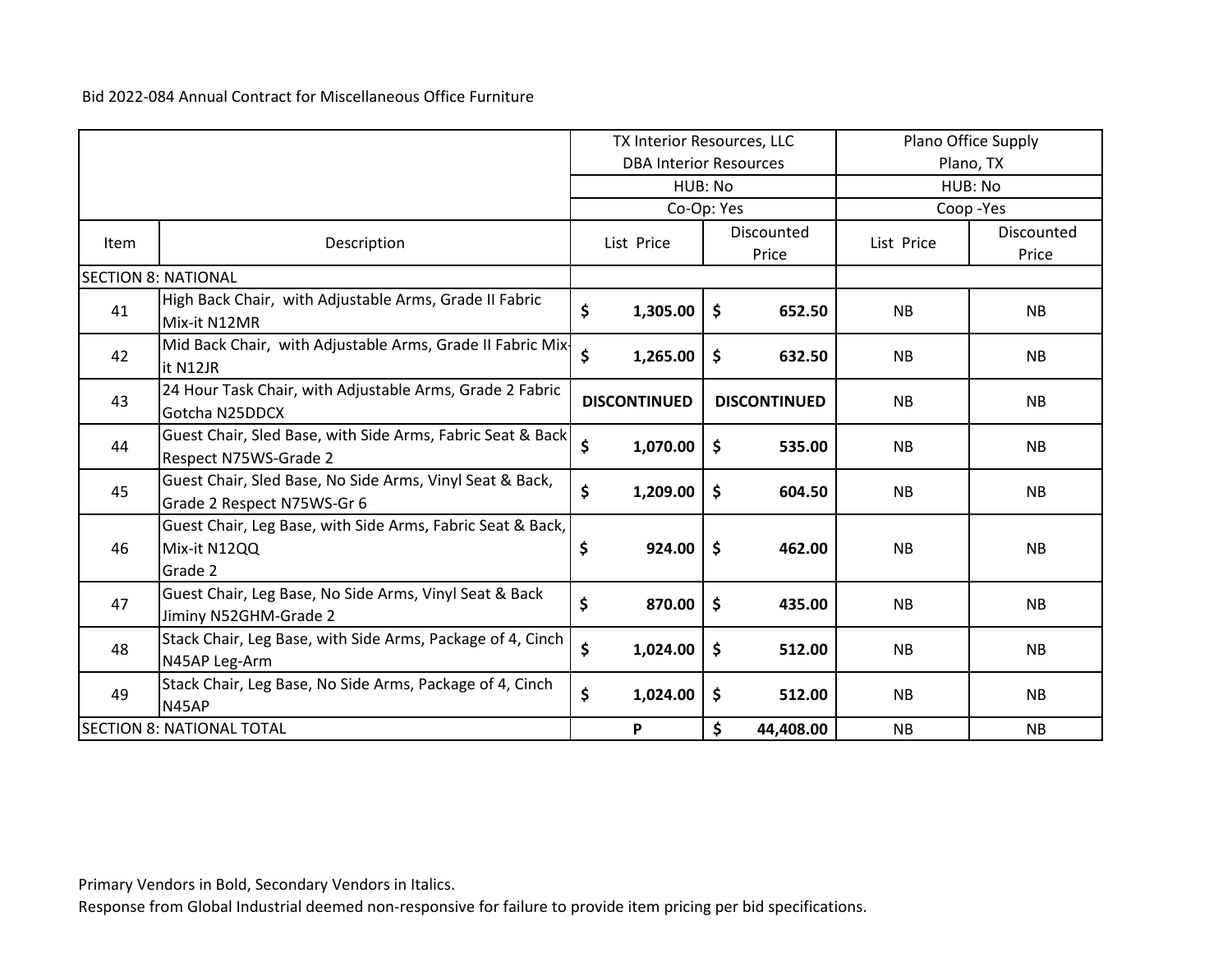|      |                                                                                        | <b>Texas Furniture Source Inc</b><br>Farmers Branch, TX |                         | <b>Just Ergonomics LLC</b><br>McKinney, TX |                     |  |
|------|----------------------------------------------------------------------------------------|---------------------------------------------------------|-------------------------|--------------------------------------------|---------------------|--|
|      |                                                                                        |                                                         | <b>HUB: Yes</b>         | HUB: No                                    |                     |  |
|      |                                                                                        |                                                         | Co-Op: Yes              |                                            | Co-Op: Yes          |  |
| Item | Description                                                                            | List Price                                              | <b>Discounted Price</b> | List Price                                 | Discounted<br>Price |  |
|      | <b>SECTION 8: NATIONAL</b>                                                             |                                                         |                         |                                            |                     |  |
| 41   | High Back Chair, with Adjustable Arms, Grade II Fabric<br>Mix-it N12MR                 | <b>NB</b>                                               | <b>NB</b>               | <b>NB</b>                                  | <b>NB</b>           |  |
| 42   | Mid Back Chair, with Adjustable Arms, Grade II Fabric Mix-<br>it N12JR                 | <b>NB</b>                                               | <b>NB</b>               | <b>NB</b>                                  | <b>NB</b>           |  |
| 43   | 24 Hour Task Chair, with Adjustable Arms, Grade 2 Fabric<br>Gotcha N25DDCX             | <b>NB</b>                                               | <b>NB</b>               | <b>NB</b>                                  | <b>NB</b>           |  |
| 44   | Guest Chair, Sled Base, with Side Arms, Fabric Seat & Back<br>Respect N75WS-Grade 2    | <b>NB</b>                                               | <b>NB</b>               | <b>NB</b>                                  | <b>NB</b>           |  |
| 45   | Guest Chair, Sled Base, No Side Arms, Vinyl Seat & Back,<br>Grade 2 Respect N75WS-Gr 6 | <b>NB</b>                                               | <b>NB</b>               | <b>NB</b>                                  | <b>NB</b>           |  |
| 46   | Guest Chair, Leg Base, with Side Arms, Fabric Seat & Back,<br>Mix-it N12QQ<br>Grade 2  | <b>NB</b>                                               | <b>NB</b>               | <b>NB</b>                                  | <b>NB</b>           |  |
| 47   | Guest Chair, Leg Base, No Side Arms, Vinyl Seat & Back<br>Jiminy N52GHM-Grade 2        | <b>NB</b>                                               | <b>NB</b>               | <b>NB</b>                                  | <b>NB</b>           |  |
| 48   | Stack Chair, Leg Base, with Side Arms, Package of 4, Cinch<br>N45AP Leg-Arm            | <b>NB</b>                                               | <b>NB</b>               | <b>NB</b>                                  | <b>NB</b>           |  |
| 49   | Stack Chair, Leg Base, No Side Arms, Package of 4, Cinch<br>N45AP                      | <b>NB</b>                                               | <b>NB</b>               | <b>NB</b>                                  | <b>NB</b>           |  |
|      | <b>SECTION 8: NATIONAL TOTAL</b>                                                       | <b>NB</b>                                               | <b>NB</b>               | <b>NB</b>                                  | <b>NB</b>           |  |

Primary Vendors in Bold, Secondary Vendors in Italics.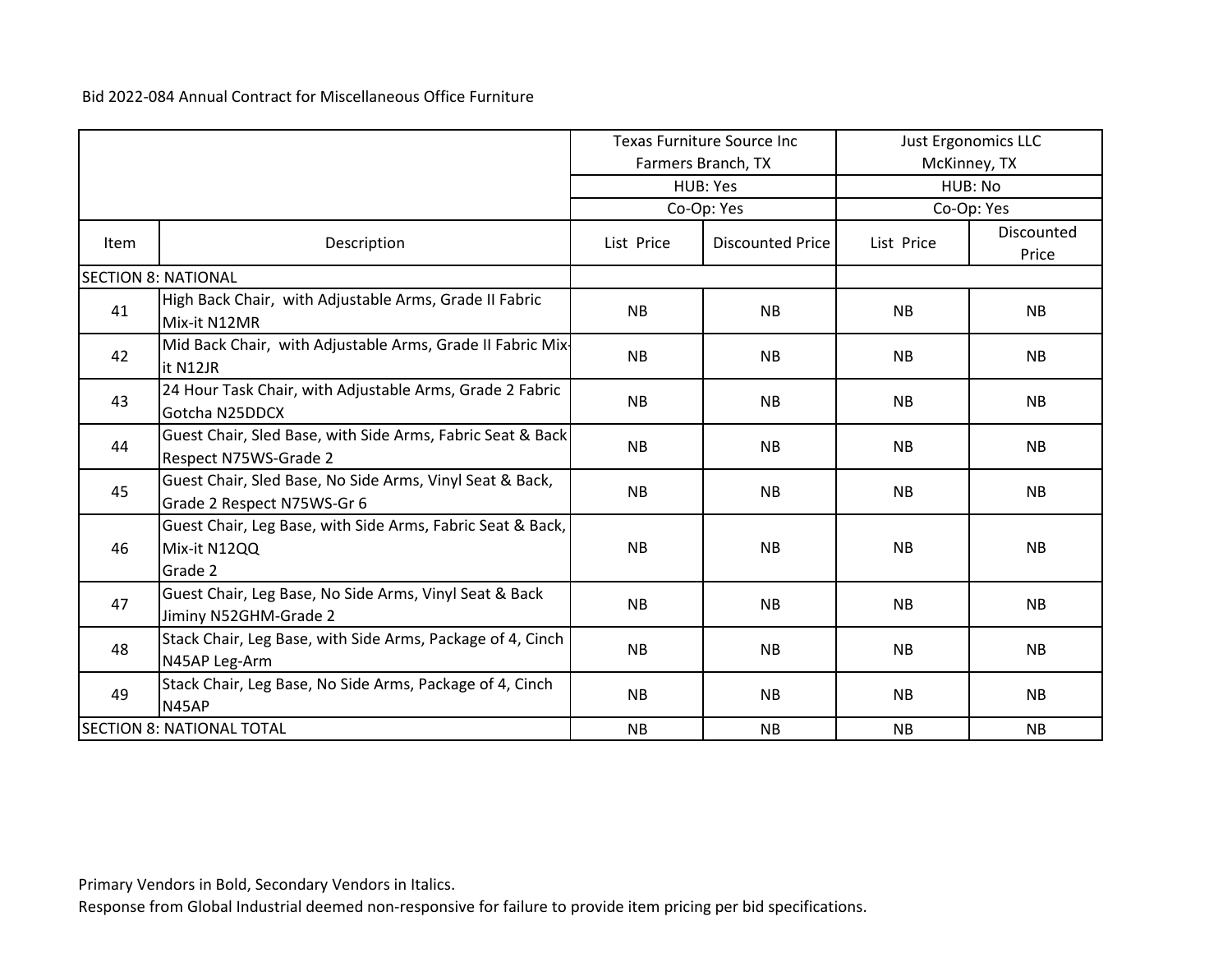|      |                                                                                        | Panther Ergonomics & Product |                     | <b>Blue Box LLC</b> |                     |  |
|------|----------------------------------------------------------------------------------------|------------------------------|---------------------|---------------------|---------------------|--|
|      |                                                                                        |                              | Solution            |                     | McKinney, TX        |  |
|      |                                                                                        |                              | HUB: No             | HUB: No             |                     |  |
|      |                                                                                        |                              | Co-Op: Yes          |                     | Co-Op: Yes          |  |
| Item | Description                                                                            | List Price                   | Discounted<br>Price | List Price          | Discounted<br>Price |  |
|      | <b>SECTION 8: NATIONAL</b>                                                             |                              |                     |                     |                     |  |
| 41   | High Back Chair, with Adjustable Arms, Grade II Fabric<br>Mix-it N12MR                 | <b>NB</b>                    | <b>NB</b>           | <b>NB</b>           | <b>NB</b>           |  |
| 42   | Mid Back Chair, with Adjustable Arms, Grade II Fabric Mix-<br>it N12JR                 | <b>NB</b>                    | <b>NB</b>           | <b>NB</b>           | <b>NB</b>           |  |
| 43   | 24 Hour Task Chair, with Adjustable Arms, Grade 2 Fabric<br>Gotcha N25DDCX             | <b>NB</b>                    | <b>NB</b>           | <b>NB</b>           | <b>NB</b>           |  |
| 44   | Guest Chair, Sled Base, with Side Arms, Fabric Seat & Back<br>Respect N75WS-Grade 2    | <b>NB</b>                    | <b>NB</b>           | <b>NB</b>           | <b>NB</b>           |  |
| 45   | Guest Chair, Sled Base, No Side Arms, Vinyl Seat & Back,<br>Grade 2 Respect N75WS-Gr 6 | <b>NB</b>                    | <b>NB</b>           | <b>NB</b>           | <b>NB</b>           |  |
| 46   | Guest Chair, Leg Base, with Side Arms, Fabric Seat & Back,<br>Mix-it N12QQ<br>Grade 2  | <b>NB</b>                    | <b>NB</b>           | <b>NB</b>           | <b>NB</b>           |  |
| 47   | Guest Chair, Leg Base, No Side Arms, Vinyl Seat & Back<br>Jiminy N52GHM-Grade 2        | <b>NB</b>                    | <b>NB</b>           | <b>NB</b>           | <b>NB</b>           |  |
| 48   | Stack Chair, Leg Base, with Side Arms, Package of 4, Cinch<br>N45AP Leg-Arm            | <b>NB</b>                    | <b>NB</b>           | <b>NB</b>           | <b>NB</b>           |  |
| 49   | Stack Chair, Leg Base, No Side Arms, Package of 4, Cinch<br>N45AP                      | <b>NB</b>                    | <b>NB</b>           | <b>NB</b>           | <b>NB</b>           |  |
|      | <b>SECTION 8: NATIONAL TOTAL</b>                                                       | <b>NB</b>                    | <b>NB</b>           | <b>NB</b>           | <b>NB</b>           |  |

Primary Vendors in Bold, Secondary Vendors in Italics.